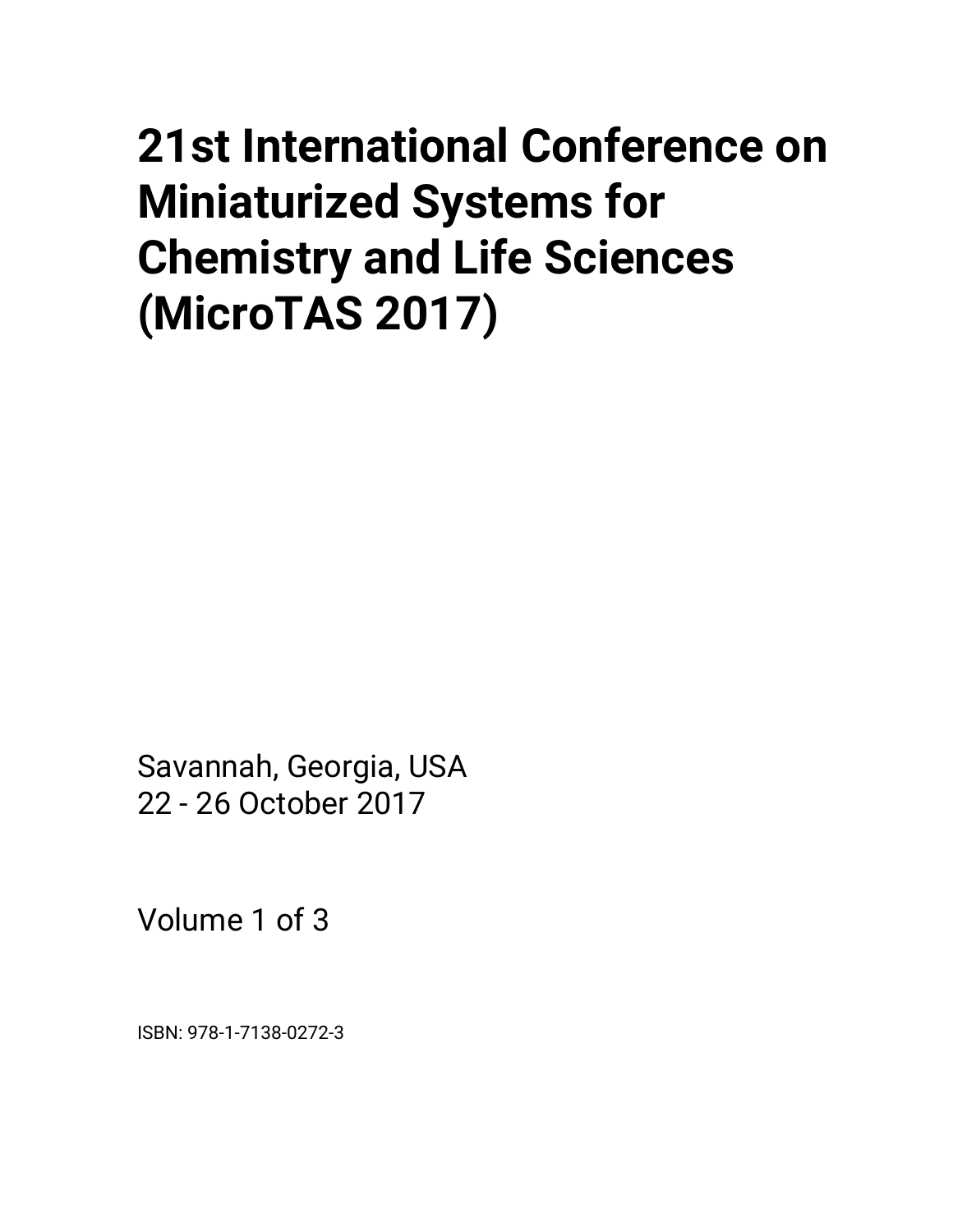**Printed from e-media with permission by:** 

Curran Associates, Inc. 57 Morehouse Lane Red Hook, NY 12571



**Some format issues inherent in the e-media version may also appear in this print version.** 

Copyright© (2017) by Chemical and Biological Microsystems Society All rights reserved.

Printed with permission by Curran Associates, Inc. (2020)

For permission requests, please contact Chemical and Biological Microsystems Society at the address below.

Chemical and Biological Microsystems Society c/o Preferred Meeting Management, Inc. 307 Laurel Street San Diego, California 92101-1630 USA

Phone: (619) 232-9499 Fax: (619) 232-0799

info@cbmsociety.org

#### **Additional copies of this publication are available from:**

Curran Associates, Inc. 57 Morehouse Lane Red Hook, NY 12571 USA Phone: 845-758-0400 Fax: 845-758-2633 Email: curran@proceedings.com Web: www.proceedings.com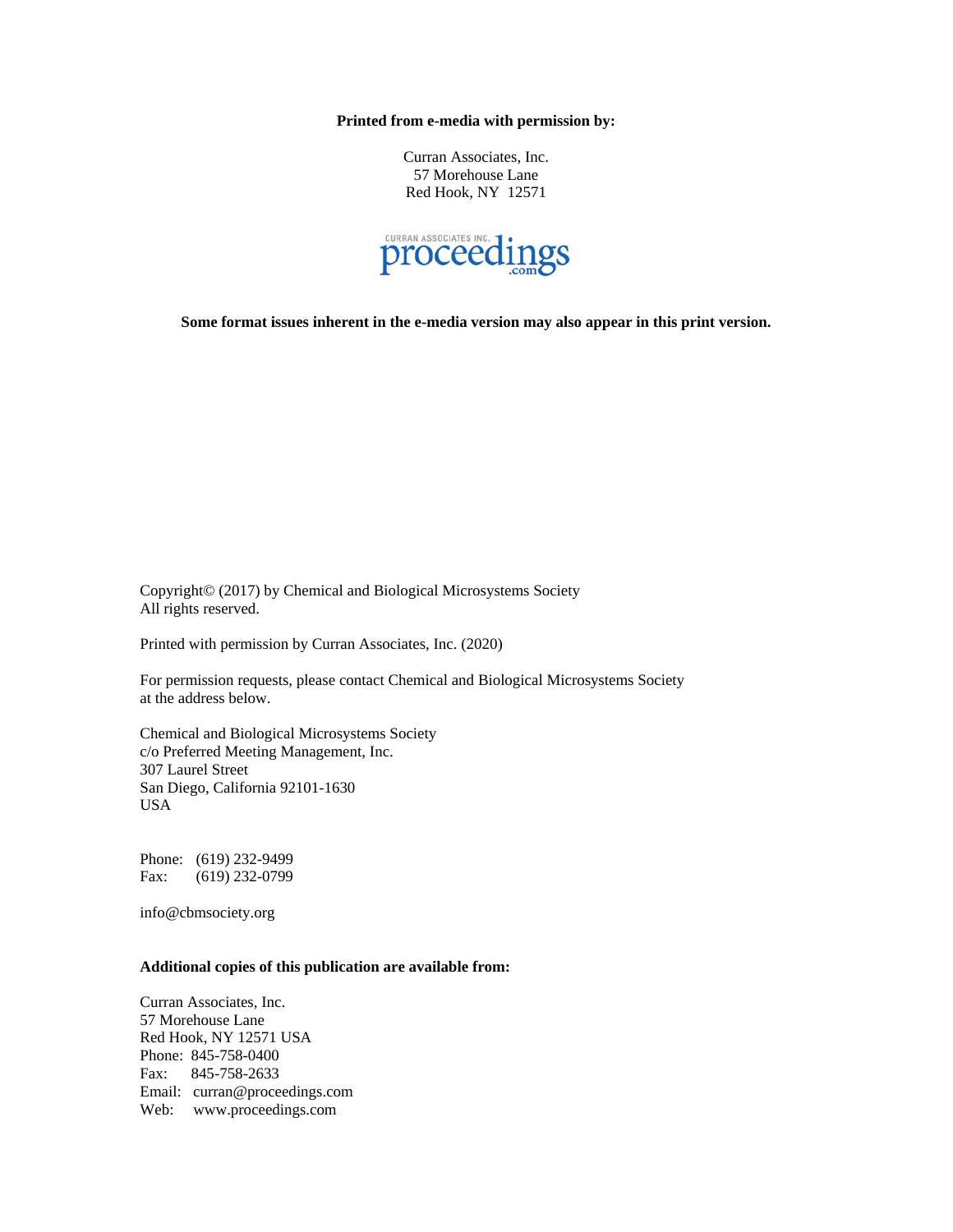### **TABLE OF CONTENTS**

### **Day 1 - Monday, October 23**

### **Plenary Presentation I - Interview**

 **A CONVERSATION WITH GEORGE WHITESIDES George Whitesides<sup>1</sup> and Thomas Laurell<sup>2</sup>** *1 Harvard University, USA and <sup>2</sup> Lund University, SWEDEN*

### **Plenary Presentation II**

#### **[NANOBIODEVICES AND AI FOR SOCIETY 5.0:](#page-0-0)  SUPER SMART SOCIETY** ............................................................................................ 1 **Yoshinobu Baba**  *Nagoya University, JAPAN*

#### **Session 1A1 - Disease Diagnostics**

 **[MULTIPLEXED CYTOKINE DETECTION FOR IMMUNODIAGNOSTICS](#page-0-0)  USING SILICON PHOTONIC MICRORING RESONATOR ARRAYS** ................ 3 H.M. Robison<sup>1,2</sup>, P. Escalante<sup>3</sup>, E. Valera<sup>2</sup>, C.L. Erskine<sup>3</sup>, L. Auvil<sup>2</sup>, H.C. Sasieta<sup>3</sup>, C. Bushell<sup>2</sup>, M. Welge<sup>2</sup>, and R.C. Bailey<sup>1,2</sup> <sup>1</sup> University of Michigan, USA, <sup>2</sup> University of Illinois, Urbana-Champaign, USA, and *3 Mayo Clinic, USA* 

 **AN INTEGRATED ELECTRICAL ENZYME-LINKED IMMUNOSORBENT ASSAY (E2 LISA) FOR POINT-OF-CARE [DIAGNOSIS OF TUBERCULOSIS USING GLYCAN BIOMARKERS](#page-0-0)** ................. 5 A. Sarkar<sup>1,2</sup>, L.L. Lu<sup>1</sup>, J. Han<sup>2</sup>, and G. Alter<sup>1</sup> <sup>1</sup> Massachusetts General Hospital, USA and <sup>2</sup> Massachusetts Institute of Technology, USA

#### **[THE FEVERDISK: MULTIPLEX DETECTION OF FEVER-CAUSING](#page-0-0)  PATHOGENS FOR RAPID DIAGNOSIS OF TROPICAL DISEASES** ................... 7

S. Hin<sup>1</sup>, B. Lopez-Jimena<sup>2</sup>, M. Bakheit<sup>3</sup>, V. Klein<sup>1</sup>, S. Stack<sup>4</sup>, C. Fall<sup>5</sup>, A. Sall<sup>5</sup>, K. Enan<sup>6</sup>, S. Frischmann<sup>3</sup>, L. Gillies<sup>4</sup>, M. Weidmann<sup>2</sup>, S. Goethel<sup>7</sup>, V. Rusu<sup>7</sup>, O. Strohmeier<sup>1,8</sup>, N. Paust<sup>1,8</sup>, R. Zengerle<sup>1,8</sup>, and K. Mitsakakis<sup>1,8</sup> *1 University of Freiburg, GERMANY, 2 University of Stirling, UK, <sup>3</sup> Mast Diagnostica GmbH, GERMANY, <sup>4</sup> Mast Group Limited, UK, <sup>5</sup> Institut Pasteur de Dakar, SENEGAL, 6 Central Laboratory, SUDAN, 7 MagnaMedics Diagnostics BV, NETHERLANDS, and 8 Hahn-Schickard, GERMANY*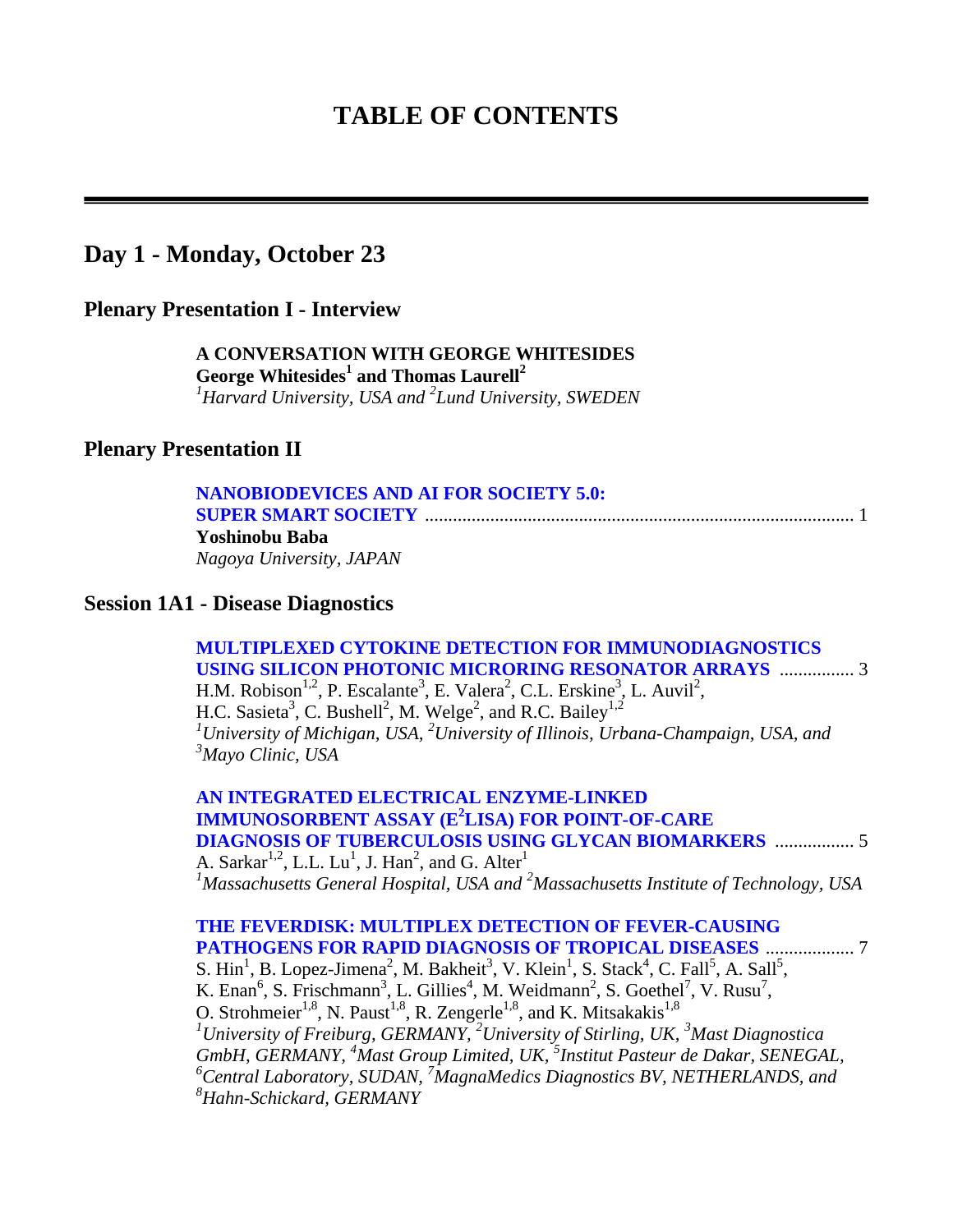| <b>DETECTING PATHOGENS WITH</b>               |  |
|-----------------------------------------------|--|
|                                               |  |
| K N Clayton T I Moebling D H Lee G D Rerglund |  |

K.N. Clayton, T.J. Moehling, D.H. Lee, G.D. Berglund, A.J. Witten, S.T. Wereley, J.C. Linnes, and T.L. Kinzer-Ursem *Purdue University, USA* 

### **Session 1B1 - DNA Analysis**

| <b>DNA METHYLATION STATUS DETECTION BY MELTING</b><br>F.-W. Liu <sup>1</sup> , H.-F. Liao <sup>1</sup> , S.-P. Lin <sup>1,2</sup> , and Y.-W. Lu <sup>1</sup><br><sup>1</sup> National Taiwan University, TAIWAN and <sup>2</sup> Academia Sinica, TAIWAN |
|-----------------------------------------------------------------------------------------------------------------------------------------------------------------------------------------------------------------------------------------------------------|
| DEVELOPMENT OF DIGITAL DROPLET PCR (DDPCR) DEVICE<br>T. Mitsumaki, K. Takahashi, M. Saito, W.V. Espulgar, and E. Tamiya<br>Osaka University, JAPAN                                                                                                        |
| <b>LABEL-FREE QUANTIFICATION OF DNA IN DROPLETS  15</b><br>G.K. Kurup and A.S. Basu<br>Wayne State University, USA                                                                                                                                        |
| <b>PHASE-CHANGING PARTITIONS FOR SIMPLE AUTOMATION</b><br><b>OF MULTI-STEP REACTIONS IN A SINGLE-TUBE FORMAT  17</b><br>J.P. Goertz and I.M. White<br>University of Maryland, USA                                                                         |

### **Session 1C1 - Nanoparticle Synthesis**

| <b>INTEGRATED MICROFLUIDIC CHIP FOR PLASMA SYNTHESIS OF</b> |
|-------------------------------------------------------------|
|                                                             |
| D.-E. Li and C.-H. Lin                                      |
| National Sun Yat-sen University, TAIWAN                     |

| <b>PARALLELIZED MICROFLUIDICS FOR LARGE-SCALE</b> |  |
|---------------------------------------------------|--|
|                                                   |  |
| M.J. Toth and Y. Kim                              |  |

*Georgia Institute of Technology, USA* 

| <b>MICROFLUIDIC STUDIES OF BI-PHASIC LIGAND</b>                                                               |  |
|---------------------------------------------------------------------------------------------------------------|--|
|                                                                                                               |  |
| M. Abolhasani <sup>1,2</sup> , Y. Shen <sup>1</sup> , C.W. Coley <sup>1</sup> , and K.F. Jensen <sup>1</sup>  |  |
| <sup>1</sup> Massachusetts Institute of Technology, USA and <sup>2</sup> North Carolina State University, USA |  |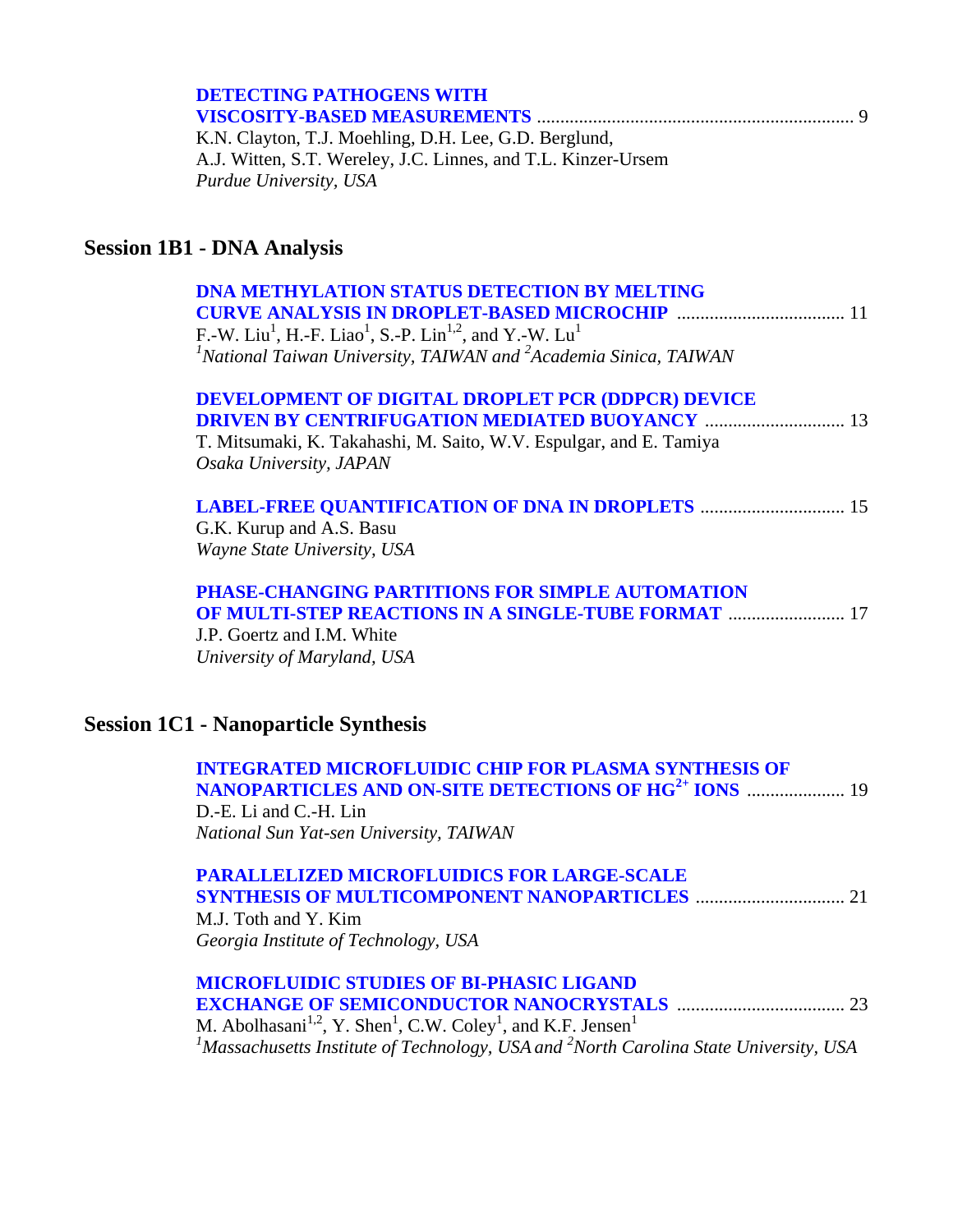| <b>HIGH-THROUGHPUT, CONTROLLABLE SYNTHESIS</b>                                                                            |  |
|---------------------------------------------------------------------------------------------------------------------------|--|
| OF NANOMATERIALS ENABLED BY A SHARP-EDGE-BASED                                                                            |  |
|                                                                                                                           |  |
| S. Zhao <sup>1</sup> , P.-H. Huang <sup>1</sup> , M. Wu <sup>2</sup> , N. Nama <sup>2</sup> , and T.J. Huang <sup>1</sup> |  |
| $1$ Duke University, USA and $2$ Pennsylvania State University, USA                                                       |  |

# **Session 1A2 - 3D Printing - Fundamentals**

| <b>Keynote Presentation</b>                                                  |
|------------------------------------------------------------------------------|
| G.P. Nordin, H. Gong, and A.T. Wooley                                        |
| Brigham Young University, USA                                                |
| <b>MULTI-MATERIAL 3D PRINTED MICROFLUIDIC</b>                                |
|                                                                              |
| J.D. Hubbard, C. Manny, A. Montgomery, B. Freeman, A. Boyle, and R.D. Sochol |
| University of Maryland, USA                                                  |
| <b>THREE-DIMENSIONAL PRINTING OF TRANSPARENT</b>                             |
|                                                                              |
| F. Kotz, K. Arnold, and B.E. Rapp                                            |
| Karlsruhe Institute of Technology (KIT), GERMANY                             |
|                                                                              |

### **Session 1B2 - Antibiotic Resistance**

| <b>Keynote Presentation</b>                  |      |
|----------------------------------------------|------|
| <b>ALL-IN-ONE DROPLET MICROFLUIDIC CHIPS</b> |      |
|                                              | - 35 |
| T.-H.J. Wang                                 |      |
| Johns Hopkins University, USA                |      |

| UNRAVELING BACTERIAL NETWORKS AND THEIR ANTIMICROBIAL                                                                                                      |  |
|------------------------------------------------------------------------------------------------------------------------------------------------------------|--|
| <b>SUSCEPTIBILITY ON SILICON MICROARCHITECTURES USING</b>                                                                                                  |  |
|                                                                                                                                                            |  |
| H. Leonard <sup>1</sup> , Y. Haimov <sup>1</sup> , L. Holtzman <sup>1</sup> , S. Halachmi <sup>2</sup> , O. Nativ <sup>2</sup> , and E. Segal <sup>1</sup> |  |
| ${}^{1}$ Technion - Israel Institute of Technology, ISRAEL and                                                                                             |  |
| <sup>2</sup> Bnai Zion Medical Center, ISRAEL                                                                                                              |  |

| <b>DIRECT AND RAPID ANTIMICROBIAL SUSCEPTIBILITY TESTING</b>                                                                                                              |
|---------------------------------------------------------------------------------------------------------------------------------------------------------------------------|
| <b>FOR EXPEDITE TREATMENT OF BLOOD STREAM INFECTION  40</b>                                                                                                               |
| H.Y. Jeong <sup>1</sup> , J. Choi <sup>2</sup> , G.Y. Lee <sup>1</sup> , S. Han <sup>2</sup> , T. Lim <sup>1,2</sup> , S. Han <sup>2</sup> , B. Jin <sup>2</sup> ,        |
| H. Kim <sup>2</sup> , S. Song <sup>2</sup> , S. Park <sup>2</sup> , E.-G. Kim <sup>2</sup> , D.Y. Kim <sup>2</sup> , T.S. Kim <sup>3</sup> , and S. Kwon <sup>1,2,3</sup> |
| <sup>1</sup> Seoul National University, KOREA, <sup>2</sup> Quantamatrix Inc., KOREA, and                                                                                 |
| <sup>3</sup> Seoul National University Hospital, KOREA                                                                                                                    |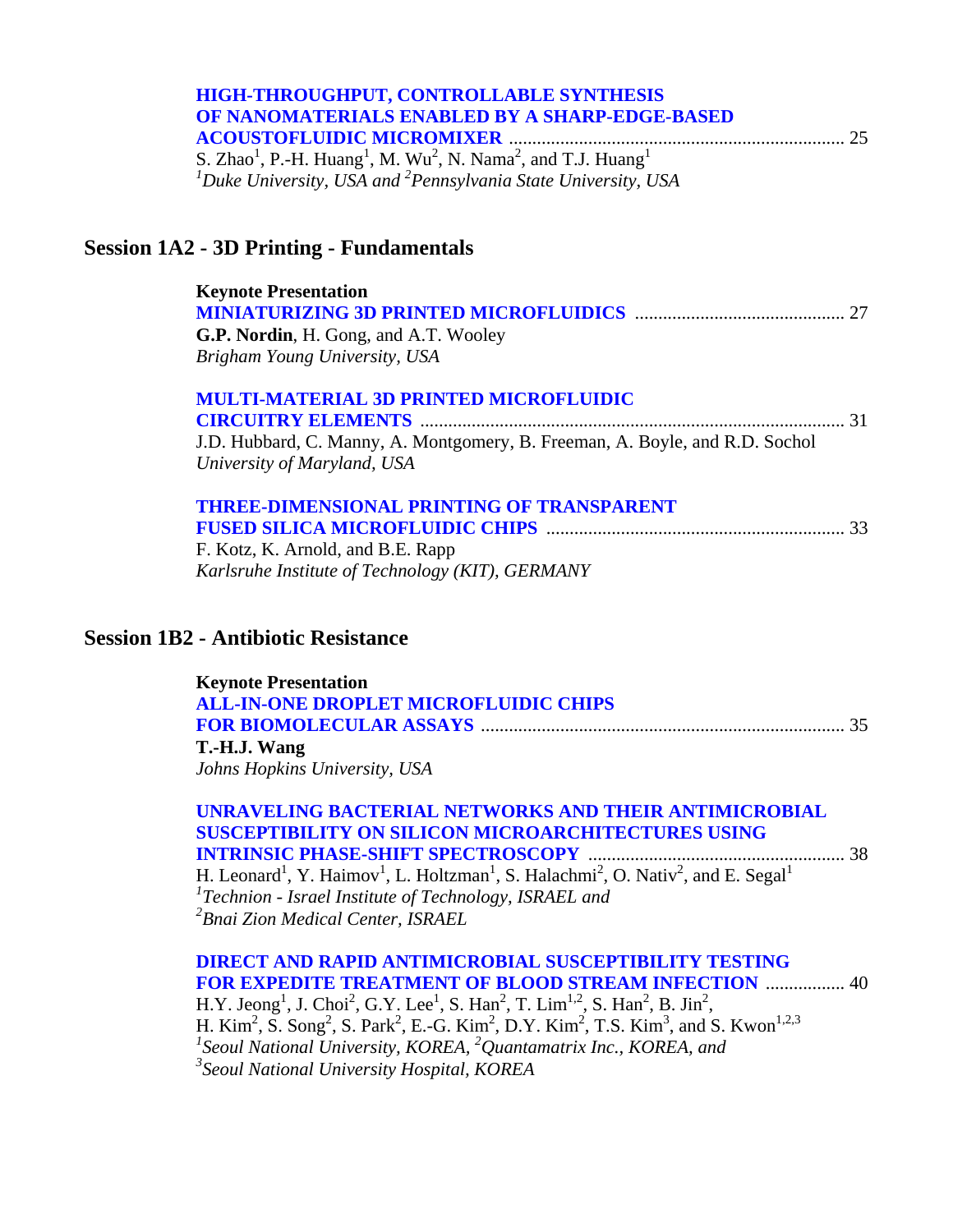### **Session 1C2 - Nanowire Synthesis**

#### **Keynote Presentation**

 **[SERPENTINE SI NANOWIRE BIOSENSOR](#page-0-0)  FOR DIGITAL SENSING OF SINGLE VIRUS** ........................................................ 42 P. Zang<sup>1</sup>, Y. Liang<sup>1</sup>, H. Wang<sup>1</sup>, J. Tao<sup>2</sup>, X. Zeng<sup>2</sup>, D. Zhou<sup>1,2</sup>, and **W. Hu**<sup>1,2</sup> *1 University of Texas, Dallas, USA and <sup>2</sup> Fudan University, CHINA* 

 **[CROSS-MEMBRANE ELECTRICAL DETECTION OF DNA](#page-0-0)** .............................. 44 M. Guo<sup>1</sup>, I. Hernández-Neuta<sup>2</sup>, N. Madaboosi<sup>2</sup>, M. Nilsson<sup>2</sup>, and W. van der Wijngaart<sup>1</sup> <sup>1</sup> KTH Royal Institute of Technology, SWEDEN and <sup>2</sup> Stockholm University, SWEDEN

### **[CONTROLLED FORMATION OF SPIDER SILK](#page-0-0)  NANOWIRES, SURFACE COATINGS, AND SHEETS** .......................................... 46 L. Gustafsson, R. Jansson, M. Hedhammar, and W. van der Wijngaart

*KTH Royal Institute of Technology, SWEDEN* 

#### **Poster Session 1**

**[Poster presentations are listed by topic category with their assigned number starting on page 21.](#page-22-0)** 

### **Session 1A3 - C. Elegans**

|       | <b>MICROFLUIDIC-BASED IN VIVO IMAGING PLATFORMS</b>                                             |  |
|-------|-------------------------------------------------------------------------------------------------|--|
|       | Y. Cho, S.-A. Lee, D.N. Oakland, and H. Lu                                                      |  |
|       | Georgia Institute of Technology, USA                                                            |  |
| 17:05 | A MICROFLUIDIC PLATFORM FOR AUTOMATED                                                           |  |
|       | PHENOTYPING DURING FULL LIFESPAN OF                                                             |  |
|       | <b>CAENORHABDITIS ELEGANS AT HIGH-THROUGHPUT manufacture (2016)</b>                             |  |
|       | H.B. Atakan, M. Cornaglia, L. Mouchiroud, J. Auwerx, and M.A.M. Gijs                            |  |
|       | École Polytechnique Fédérale de Lausanne (EPFL), SWITZERLAND                                    |  |
| 17:25 | <b>DYNAMIC MULTICHEMICAL STIMULATION FOR</b>                                                    |  |
|       |                                                                                                 |  |
|       | T. Rouse <sup>1</sup> , G. Aubry <sup>1</sup> , M. Zimmer <sup>2</sup> , and H. Lu <sup>1</sup> |  |
|       | ${}^{1}$ Georgia Institute of Technology, USA and                                               |  |
|       | $\alpha$ <sup>2</sup> Reasearch Institute of Molecular Pathology, AUSTRIA                       |  |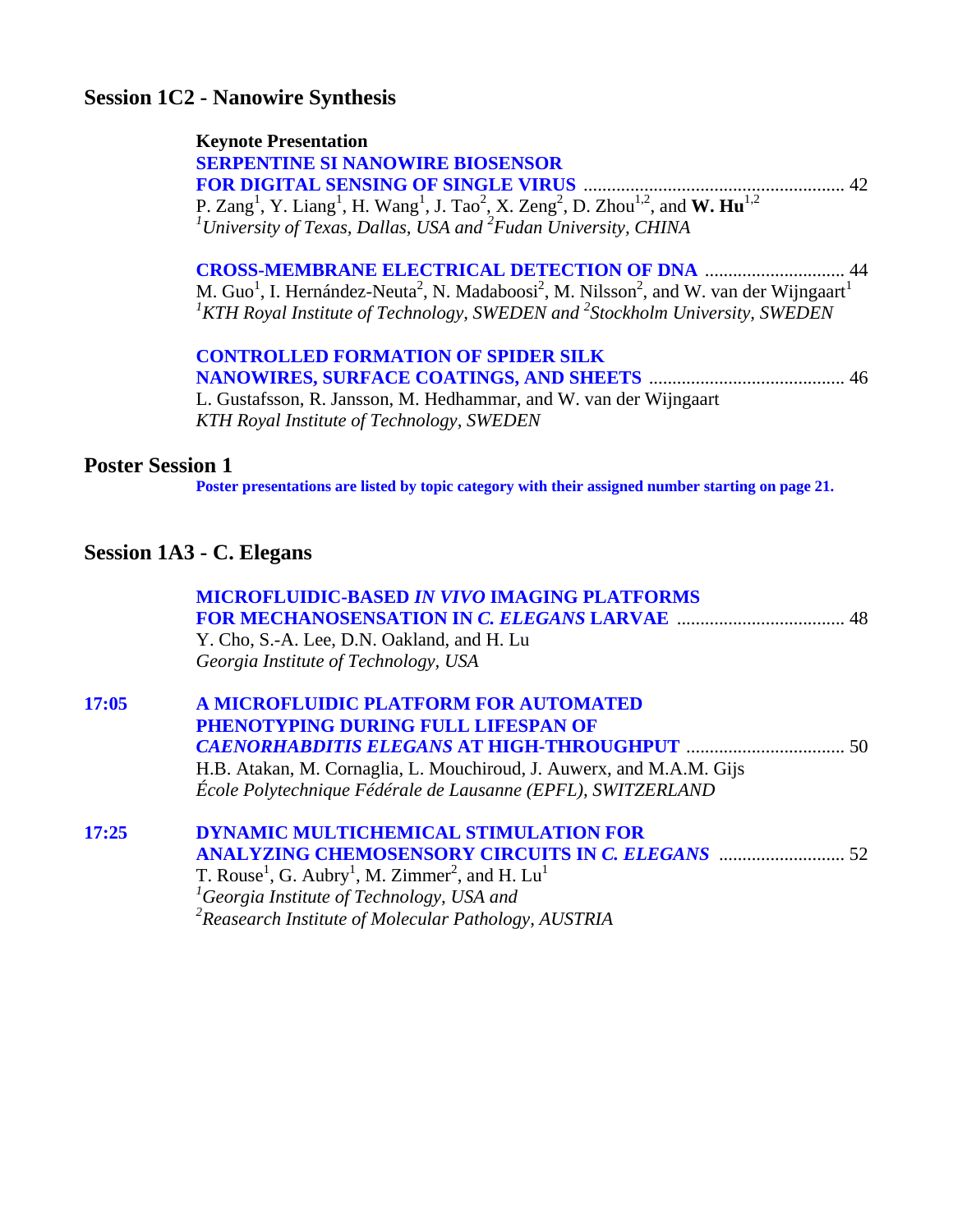# **Session 1B3 - Electrokinetic Separations**

| <b>ELECTROPHORETIC CYTOMETRY REVEALS HETEROGENEITY</b><br>IN CYTOSKELETAL MOLECULAR STATES OF CANCER CELLS  54<br>J. Vlassakis and A.E. Herr<br>University of California, Berkeley, USA                                                                                                                                     |  |
|-----------------------------------------------------------------------------------------------------------------------------------------------------------------------------------------------------------------------------------------------------------------------------------------------------------------------------|--|
| ORTHOGONAL, HIGH-PERFORMANCE FRACTIONATION OF<br>POLYMER MICROPARTICLES IN MICROFLUIDIC CHANNELS<br>S. Fernández-Poza, P.P.M.F.A. Mulder, and E. Verpoorte<br>University of Groningen, NETHERLANDS                                                                                                                          |  |
| <b>CONTINUOUS EXTRACTION DEPLETION ZONE</b><br>V.A. Papadimitriou, L.I. Segerink, A. van den Berg, and J.C.T. Eijkel<br>University of Twente, NETHERLANDS                                                                                                                                                                   |  |
| <b>Session 1C3 - Angiogenesis</b>                                                                                                                                                                                                                                                                                           |  |
| <b>RADIATION EFFECT ON 3D MICRO VASCULAR</b><br>D.-H. Choi <sup>1</sup> , K. -H. Na <sup>1</sup> , H. Kim <sup>1</sup> , Y. -H. Jung <sup>1</sup> , C. -H. Kim <sup>2</sup> , and S. Chung <sup>1</sup><br><sup>1</sup> Korea University, KOREA and<br>${}^{2}$ Korea Institute of Radiological and Medical Sciences, KOREA |  |
| PROBING THE EFFECT OF HDL-MIMETIC NANOPARTICLES<br>ON ANGIOGENESIS USING MICROENGINEERED<br>J. Ahn <sup>1,2</sup> , Y. Sei <sup>1</sup> , N.L. Jeon <sup>2</sup> , and Y. Kim <sup>1</sup><br><sup>1</sup> Georgia Institute of Technology, USA and <sup>2</sup> Seoul National University, KOREA                           |  |
| ANGIOGENESIS ON CHIP (AoC): STRUCTURAL ANALOGIES<br><b>FOR FLUID MECHANICAL DETERMINANTS OF</b><br>K.K. Rangharajan, E. Akbari, G.B. Spychalski, J.W. Song, and S. Prakash<br>Ohio State University, USA                                                                                                                    |  |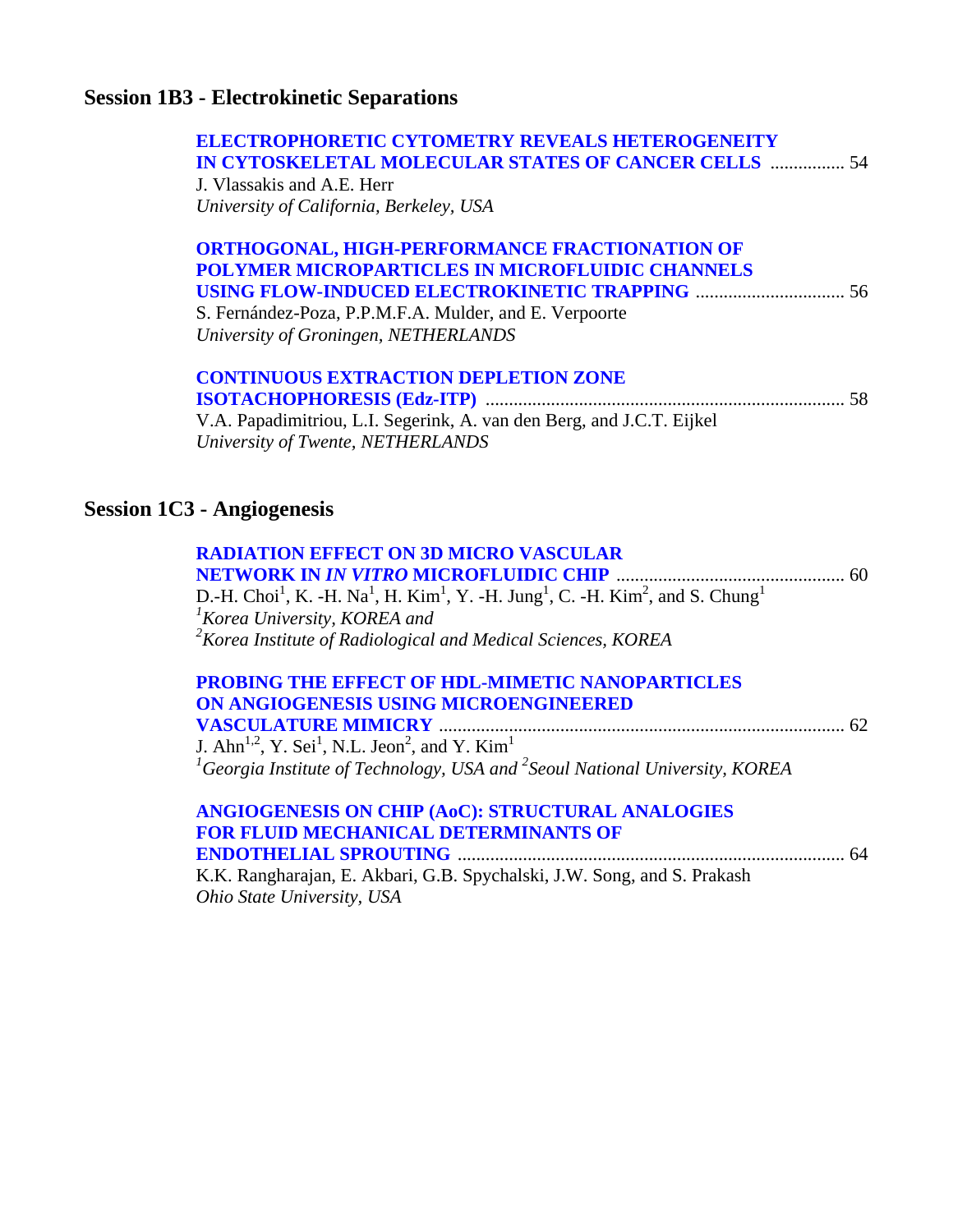# **Day 2 - Tuesday, October 24**

# **Plenary Presentation III**

| <b>MICROFLUIDICS FOR DISEASE DIAGNOSIS AND</b>                                                             |
|------------------------------------------------------------------------------------------------------------|
|                                                                                                            |
| <b>Chwee Teck Lim</b>                                                                                      |
| National University of Singapore, SINGAPORE                                                                |
| <b>Session 2A1 - 3D Printing - Applications</b>                                                            |
| <b>3D PRINTED ROLL-TO-ROLL MASKLESS LITHOGRAPHY</b>                                                        |
| <b>SYSTEM WITH WATER-SOLUBLE SUBSTRATE FOR</b>                                                             |
|                                                                                                            |
| K. Kim and W. Park                                                                                         |
| Kyung Hee University, KOREA                                                                                |
| <b>ISOTHERMAL TITRATION CALORIMETRY IN A</b>                                                               |
|                                                                                                            |
| Y. Jia <sup>1</sup> , C. Su <sup>1,2</sup> , M. He <sup>2</sup> , and Q. Lin <sup>1</sup>                  |
| ${}^{1}$ Columbia University, USA and ${}^{2}$ Xi'an Jiaotong University, CHINA                            |
| <b>DOMINO CAPILLARIC CIRCUITS: 3D-PRINTED CAPILLARY</b>                                                    |
| MICROFLUIDICS FOR SCALABLE, SEQUENTIAL, AND                                                                |
|                                                                                                            |
| A. Olanrewaju, M. Yafia, M. Beaugrand, F. Possel, and D. Juncker                                           |
| McGill University, CANADA                                                                                  |
| <b>Session 2B1 - Cancer Analysis</b>                                                                       |
| <b>3D NANOSTRUCTURING OF MICROFLUIDIC DEVICES BY</b><br><b>UDDDED CALLAID II. CELE I COBLIDEV I BRADDC</b> |

| <b>3D NANOSTRUCTURING OF MICROFLUIDIC DEVICES BY</b>                                          |
|-----------------------------------------------------------------------------------------------|
| <b>ENGINEERED COLLOIDAL SELF-ASSEMBLY AFFORDS</b>                                             |
| <b>SENSITIVE IMMUNOSENSING OF EXOSOMAL BIOMARKERS  75</b>                                     |
| P. Zhang <sup>1</sup> , M. He <sup>2</sup> , Y. Shang <sup>1</sup> , and Y. Zeng <sup>1</sup> |
| <sup>1</sup> University of Kansas, USA and ${}^{2}$ Kansas State University, USA              |
|                                                                                               |
| <b>INDUCTIVE ELECTRIC FIELDS DIRECTIONALLY HINDER</b>                                         |
| <b>EGF-GRADIENT PROMOTED BREAST CANCER MOTILITY</b>                                           |
|                                                                                               |
| A.A. Garg, T.H. Jones, S. Bushman, J. Shuman, J. Enders,                                      |
| V. Subramaniam, and J.W. Song                                                                 |
|                                                                                               |

*Ohio State University, USA*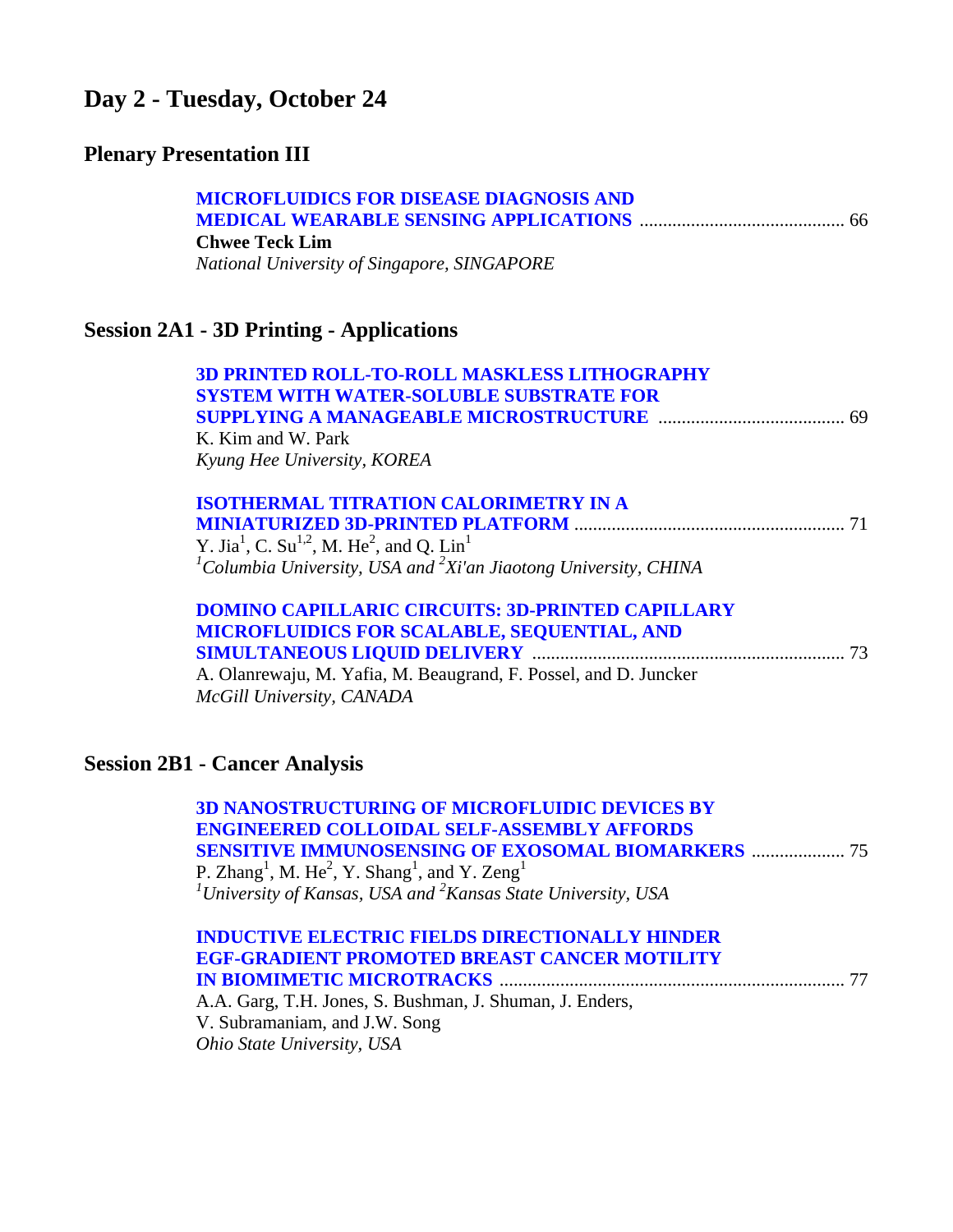### **A REFINED TAXONOMY FOR UNDERSTANDING CANCER DRUG RESISTANCE: RESOLVING TRUNCATED ISOFORMS IN SINGLE [ESTROGEN RECEPTOR POSITIVE \(ER+\) BREAST CANCER CELLS](#page-0-0)** ........... 79

J.J. Kim, C.-C. Kang, and A.E. Herr *University of California, Berkeley, USA* 

### **Session 2C1 - Droplets & Digital Microfluidics**

### **[HIGH-EFFICIENCY SINGLE CELL ENCAPSULATION AND SIZE-](#page-0-0)SELECTIVE SORTING OF CELLS IN FEMTO-LITER DROPLETS** ................. 81

G.K. Kurup and A.P. Lee *University of California, Irvine, USA* 

#### **[DROPLET FREQUENCY SENSOR \(DFS\): A BIOMOLECULAR](#page-0-0)  DETECTOR BASED ON SURFACTANT RETARDATION** .................................. 83 R. Kebriaei and A.S. Basu

*Wayne State University, USA* 

#### **[ON-CHIP CHARACTERIZATION OF RESISTIVE](#page-0-0)  FORCES IN DIGITAL MICROFLUIDICS** ............................................................... 85

R. Fobel, I. Swyer, and A.R. Wheeler *University of Toronto, CANADA* 

### **MicroTAS 2017 Shark Tank Competition**

#### **Judges**

Allen Northrup, Ph.D. *Founder of Cepheid and Microfluidic Systems, USA* 

Fiona Adair, Ph.D. *Vice President Strategy & Innovations, Beckman Coulter Diagnostics, USA* 

Richard Fair, Ph.D. *Founder of Advanced Liquid Logic and Lord-Chandran Professor of Electrical and Computer Engineering, Duke University, USA*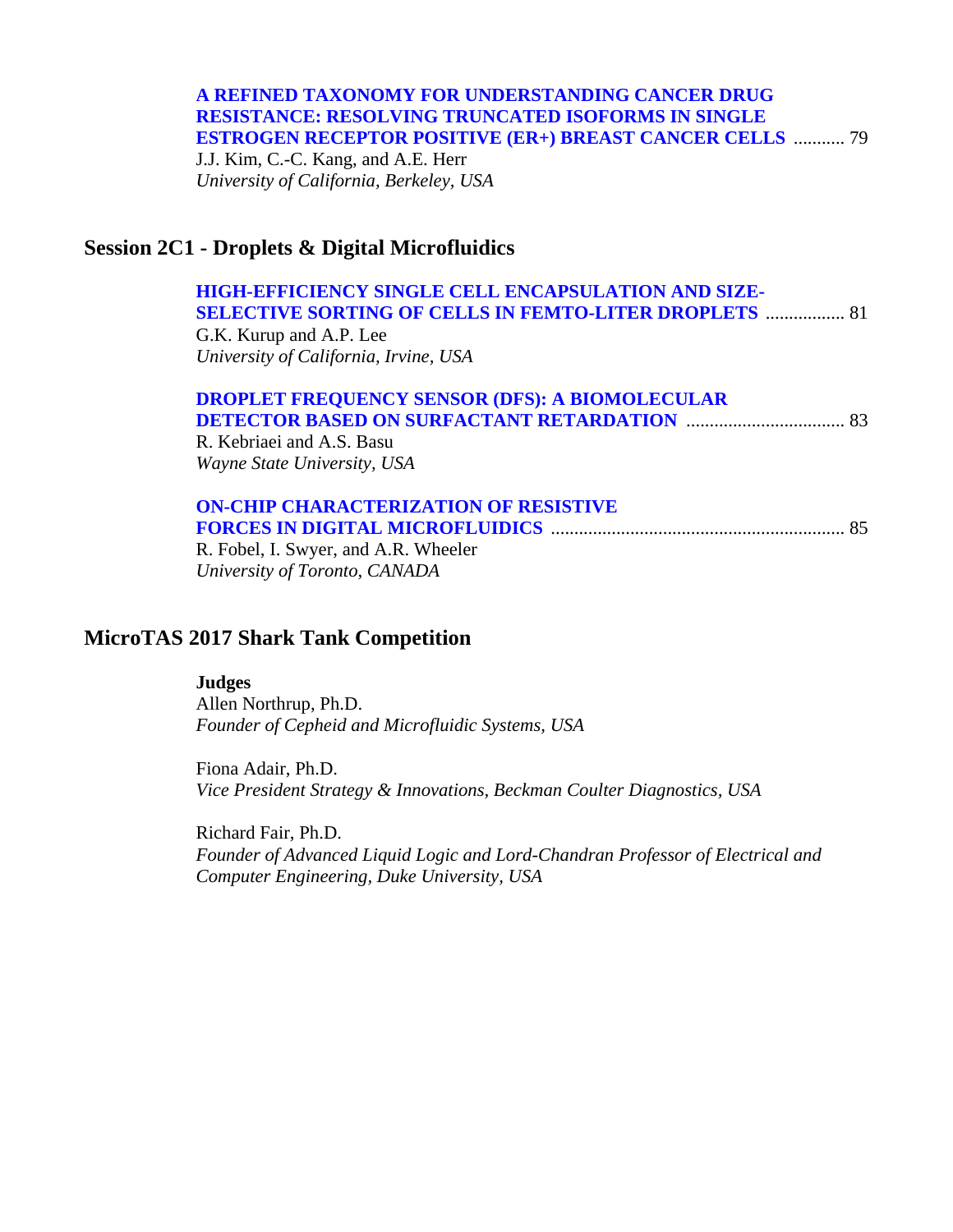### **Session 2A2 - Neuroscience**

| <b>Keynote Presentation</b><br>A GEOMETRICAL APPROACH OF AXO-DENDRITIC<br>C. Villard<br><b>Institut Curie, FRANCE</b>                                                                                                                                                                                                                                                                                                                                                                             | 87 |
|---------------------------------------------------------------------------------------------------------------------------------------------------------------------------------------------------------------------------------------------------------------------------------------------------------------------------------------------------------------------------------------------------------------------------------------------------------------------------------------------------|----|
| <b>HIGHLY SENSITIVE MEASUREMENT OF TAU PROTEIN WITH</b><br><b>ELECTROCHEMICAL IMPEDANCE SENSOR TOWARDS THE</b><br>M. Park, K.-S. Shin, J. Ji, and J.Y. Kang<br>Korea Institute of Science and Technology (KIST), KOREA                                                                                                                                                                                                                                                                            |    |
| AN INTEGRATED MICROELECTRODE ARRAY AND MICROFLUIDIC<br><b>PLATFORM FOR STIMULATING AND RECORDING OF</b><br><b>RECONSTRUCTED NEURONAL NETWORKS </b><br>E. Moutaux <sup>1,2</sup> , B. Charlot <sup>3,4</sup> , F. Bardin <sup>3,5</sup> , F. Saudou <sup>1,2</sup> , and M. Cazorla <sup>1,2</sup><br><sup>1</sup> Université Grenoble, Alpes, FRANCE, <sup>2</sup> INSERM, FRANCE, <sup>3</sup> CNRS, FRANCE,<br>$^{4}$ Université de Montpellier, FRANCE, and $^{5}$ Université de Nîmes, FRANCE |    |
| <b>SYSTEMS INTEGRATION OF CELLULAR AND MOLECULAR</b><br><b>SENSING TOWARDS POINT-OF-CARE TREATMENT</b><br><b>MONITORING IN SCHIZOPHRENIA.</b><br>T.E. Winkler <sup>1</sup> , E. Kim <sup>1</sup> , M. Kang <sup>1</sup> , G.F. Payne <sup>1</sup> , D.L. Kelly <sup>2</sup> , and R. Ghodssi <sup>1</sup><br><sup>1</sup> University of Maryland, USA and <sup>2</sup> University of Maryland School of Medicine, USA                                                                             | 95 |

### **Session 2B2 - Sensing/Sensors**

#### **Keynote Presentation**

**LOW-COST DISPOSABLE POINT-OF-CARE DEVICES BASED ON [POROUS MATERIALS FOR RAPID DETECTION OF PATHOGENS](#page-0-0)** ............... 97 **P. Yager**<sup>1</sup>, K. Abe<sup>1</sup>, C.E. Anderson<sup>1</sup>, D. Baker<sup>1</sup>, Y. Belousov<sup>2</sup>, J. Bishop<sup>1</sup>, J.R. Buser<sup>1</sup>, S.A. Byrnes<sup>1</sup>, G. Domingo<sup>3</sup>, E. Fu<sup>1</sup>, R.P. Gallagher<sup>1</sup>, E.K. Heiniger<sup>1</sup>, C.A. Holstein<sup>1</sup>, S. Huang<sup>1</sup>, P. Kauffman<sup>1</sup>, E.C. Kline<sup>1</sup>, P. D. Ladd<sup>1</sup>, L.K. Lafleur<sup>1</sup>, B.R. Lutz<sup>1</sup>, W. Mahoney<sup>3</sup>, S. Kumar<sup>1</sup>, N. Scarr<sup>2</sup>, L. Stewart<sup>1</sup>, E.-M. Strauch<sup>1</sup>, B. Toley<sup>1</sup>, N.M.J. Vermeulen<sup>3</sup> and X. Zhang<sup>1</sup> <sup>1</sup> University of Washington, USA, <sup>2</sup> ELITechGroup Molecular Diagnostics, USA, and *3 PATH, Seattle, WA, USA* 

C. Zhao<sup>1</sup>, X. Li<sup>1,2</sup>, T. Li<sup>1</sup>, Q. Wu<sup>1</sup>, and X. Liu<sup>1</sup> <sup>1</sup>McGill University, CANADA and <sup>2</sup>Stanford University, USA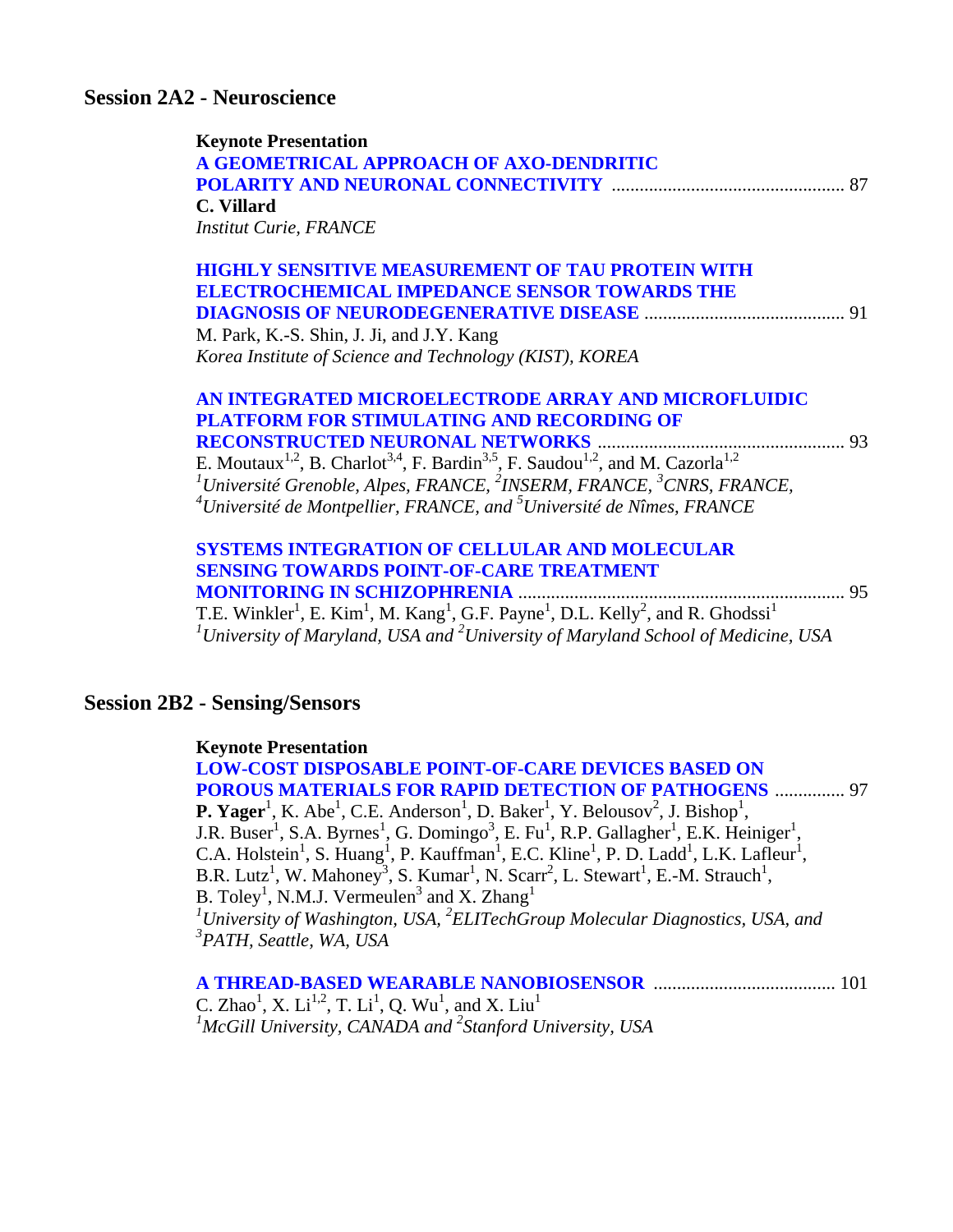| <b>HETEROGENEOUS CELL-LADEN HYDROGEL ARRAY</b>                                     |  |
|------------------------------------------------------------------------------------|--|
|                                                                                    |  |
| Y. Hirata, Y. Morimoto, and S. Takeuchi                                            |  |
| University of Tokyo, JAPAN                                                         |  |
| PLASMONICS-NANOFLUIDICS HYBRID METAMATERIAL                                        |  |
| <b>ABSORBERS: FABRICATION &amp; APPLICATIONS IN</b>                                |  |
|                                                                                    |  |
| T.H.H. Le <sup>1</sup> and T. Tanaka <sup>1,2</sup>                                |  |
| $1$ Tokyo Institute of Technology, JAPAN and                                       |  |
| <sup>2</sup> Institute of Physical and Chemical Research (RIKEN), JAPAN            |  |
|                                                                                    |  |
| <b>Session 2C2 - Droplet Microfluidic Fundamentals</b>                             |  |
| <b>Keynote Presentation</b>                                                        |  |
| <b>DROPLET MICROFLUIDICS FOR CIRCULATING</b>                                       |  |
|                                                                                    |  |
| C. Yang                                                                            |  |
| Xiamen University, CHINA                                                           |  |
| <b>DROPLET PLATFORM FOR INTEGRATION OF DETERMINISTIC</b>                           |  |
| <b>PARTICLE SEPARATION IN A MULTI-STAGE MODULAR AND</b>                            |  |
|                                                                                    |  |
| E. Pariset, F. Revol-Cavalier, F. Boizot, C. Pudda, A. Thuaire,                    |  |
| F. Navarro, B. Icard, and V. Agache                                                |  |
| University Grenoble, FRANCE                                                        |  |
| <b>DROPLET BREAKUP AT A CO-FLOWING FLUID-FLUID</b>                                 |  |
| <b>INTERFACE IN A MICROCHANNEL manufacture and state in the STATE III</b> 112      |  |
| K.S. Jayaprakash and A.K. Sen                                                      |  |
| Indian Institute of Technology, Madras, INDIA                                      |  |
| <b>BINARY ADDRESSABLE DROPLET-ON-DEMAND ARRAY</b>                                  |  |
|                                                                                    |  |
| E. Werner <sup>1</sup> , T. Dawes <sup>2</sup> , and E. Hui <sup>1</sup>           |  |
| <sup>1</sup> University of California, Irvine, USA and <sup>2</sup> Genentech, USA |  |
|                                                                                    |  |

### **Poster Session 2**

**Poster presentations are listed by topic category with [their assigned number starting](#page-22-0) on page 21.**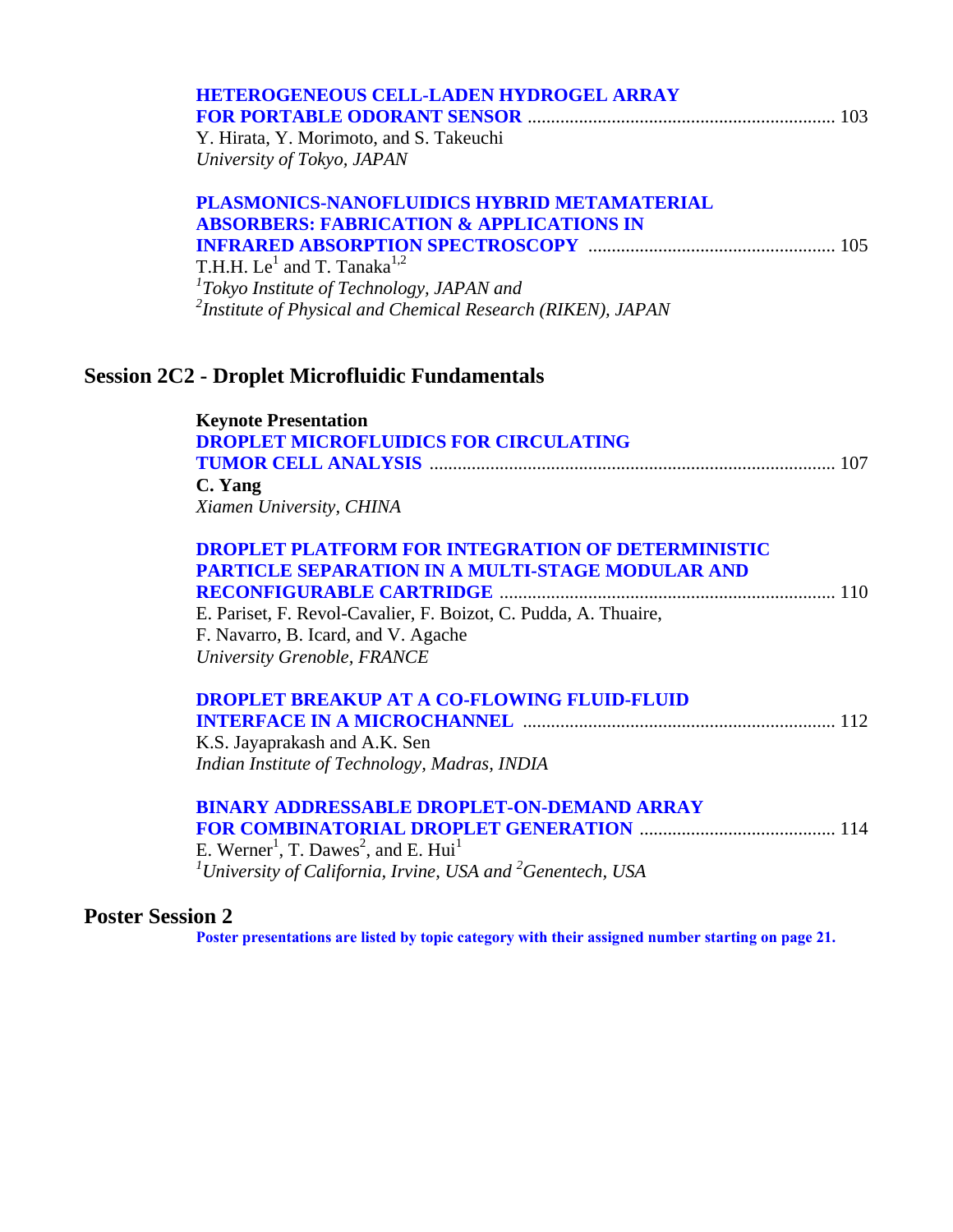### **Session 2A3 - Single Cell Analysis I**

| <b>DIRECT OBSERVATION-BASED ANALYSIS OF COMPACTION</b><br><b>STABILITY OF INDIVIDUAL CHROMOSOMES ISOLATED</b><br>H. Oana <sup>1</sup> , T. Takahashi <sup>1</sup> , K.O. Okeyo <sup>2</sup> , J. Ueda <sup>3</sup> , and M. Washizu <sup>1</sup><br><sup>1</sup> University of Tokyo, JAPAN, $^{2}$ Kyoto University, JAPAN, and<br><sup>3</sup> Asahikawa Medical University, JAPAN |
|--------------------------------------------------------------------------------------------------------------------------------------------------------------------------------------------------------------------------------------------------------------------------------------------------------------------------------------------------------------------------------------|
| <b>LABEL-FREE SCREENING AND IDENTIFICATION OF SINGLE</b><br><b>CANCER CELLS IN BLOOD USING FLUORESCENCE</b><br>D.-H. Lee, X. Li, N. Ma, M.A. Digman, and A.P. Lee<br>University of California, Irvine, USA                                                                                                                                                                           |
| <b>ADDRESSABLE ELECTROACTIVE MICROWELL ARRAY</b><br><b>CAPABLE OF DETERMINISTIC COMBINATORIAL</b><br>S.H. Kim <sup>1</sup> , T. Mitsunaka <sup>2</sup> , Y. Fujimoto <sup>2</sup> , K. Iizuka <sup>2</sup> , and T. Fujii <sup>1</sup><br><sup>1</sup> University of Tokyo, JAPAN and <sup>2</sup> SHARP, JAPAN                                                                      |
| <b>Session 2B3 - Paper Microfluidics</b>                                                                                                                                                                                                                                                                                                                                             |
| PRE-CONCENTRATION BY LIQUID INTAKE BY PAPER (P-CLIP):<br>A NEW TECHNIQUE FOR LARGE VOLUMES AND DIGITAL<br>D.G. Rackus, R.P.S. de Campos, C. Chan, M.M. Karcz, B. Seale,<br>T. Narahari, C. Dixon, M.D. Chamberlain, and A.R. Wheeler<br>University of Toronto, CANADA                                                                                                                |
| A FOLDABLE PAPER-BASED DEVICE FOR THE ANGLE-BASED<br><b>SEMI-QUANTITATIVE ANALYSIS OF NERVE AGENT SIMULANT  124</b><br>S. Lee, J. Park, and J.-K. Park<br>Korea Advanced Institute of Science and Technology (KAIST), KOREA                                                                                                                                                          |

### **[3D-PAPER-BASED MULTIPLEXED NUCLEIC](#page-0-0)  ACID AMPLIFICATION ASSAY** ............................................................................. 126

P. Garneret<sup>1</sup>, L. Magro<sup>1</sup>, B. Jacquelin<sup>2</sup>, E. Coz<sup>1</sup>, F. Monti<sup>1</sup>, A. Kwasiborski<sup>2</sup>, J. Vanhomwegen<sup>2</sup>, J.C. Manuguerra<sup>2</sup>, P. Lafaye<sup>2</sup>, and P. Tabeling<sup>1</sup> <sup>1</sup> École Supérieure de Physique et de Chimie Industrielles (ESPCI), FRANCE and *2 Institut Pasteur, FRANCE*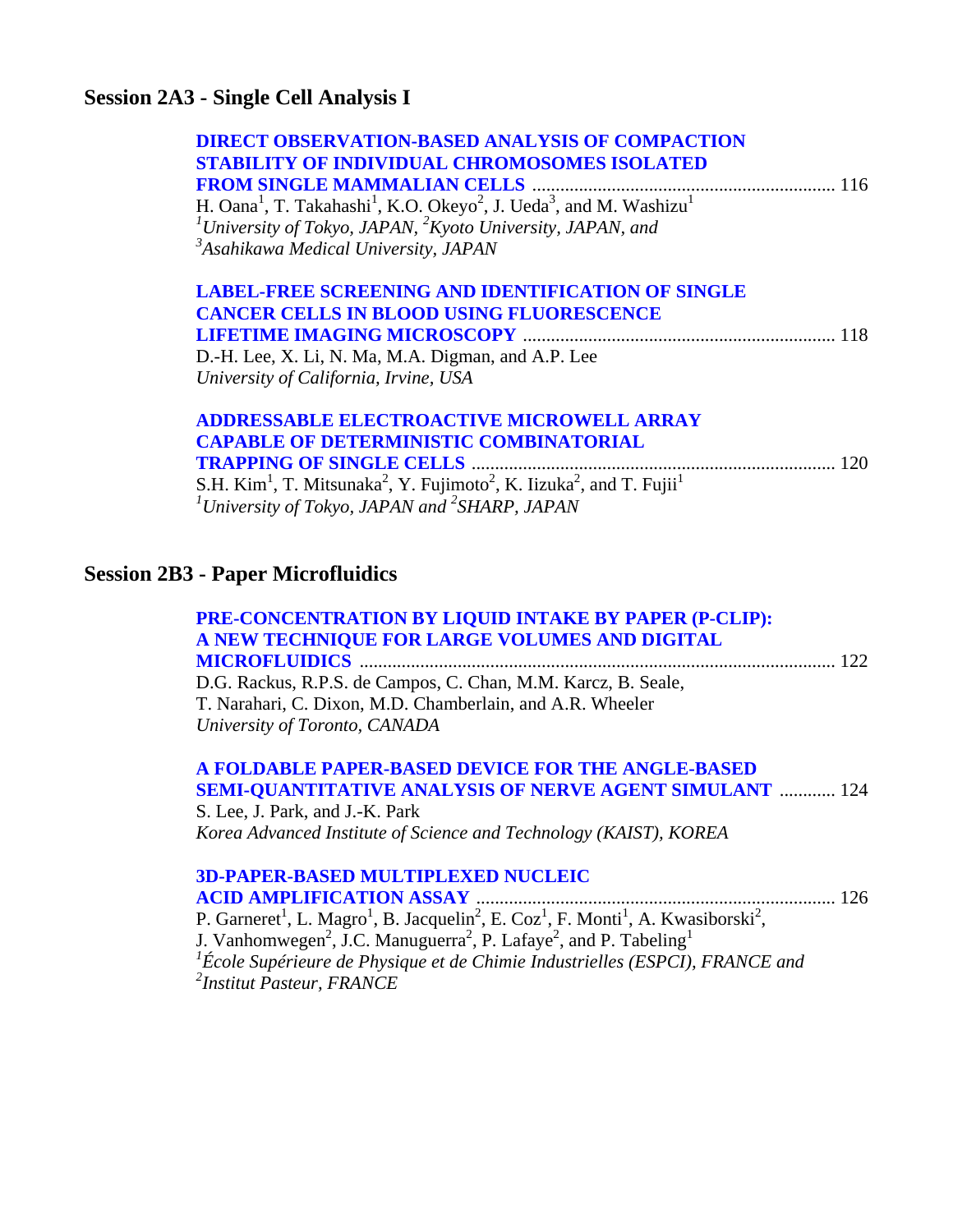# **Session 2C3 - Bacteria Analysis & Diagnostics**

| <b>SEPSIS DIAGNOSIS FROM WHOLE BLOOD BASED ON NEUTROPHIL</b>                  |  |
|-------------------------------------------------------------------------------|--|
| F. Ellett, J. Jorgensen, A.L. Marand, Y.M. Liu, M.M. Martinez, V. Stein,      |  |
| K.L. Butler, J. Lee, and D. Irimia                                            |  |
| Massachusetts General Hospital, USA                                           |  |
| <b>FLEXIBLE IMPEDANCE SENSOR FOR IN SITU</b>                                  |  |
|                                                                               |  |
| R.C. Huiszoon, P.R. Rajasekaran, S. Subramanian, W.E. Bentley, and R. Ghodssi |  |
| University of Maryland, USA                                                   |  |
| PCR-FREE, TWO-COLOR DIGITAL DETECTION OF                                      |  |

| A.M. Kaushik <sup>1</sup> , K.E. Mach <sup>2</sup> , K. Hsieh <sup>1</sup> , C. Tang <sup>1</sup> , L. Chen <sup>1</sup> , |  |
|----------------------------------------------------------------------------------------------------------------------------|--|
| J.C. Liao <sup>2</sup> , and T.-H. Wang <sup>1</sup>                                                                       |  |
| $\mu$ Johns Hopkins University, USA and $\mu$ <sup>2</sup> Stanford University, USA                                        |  |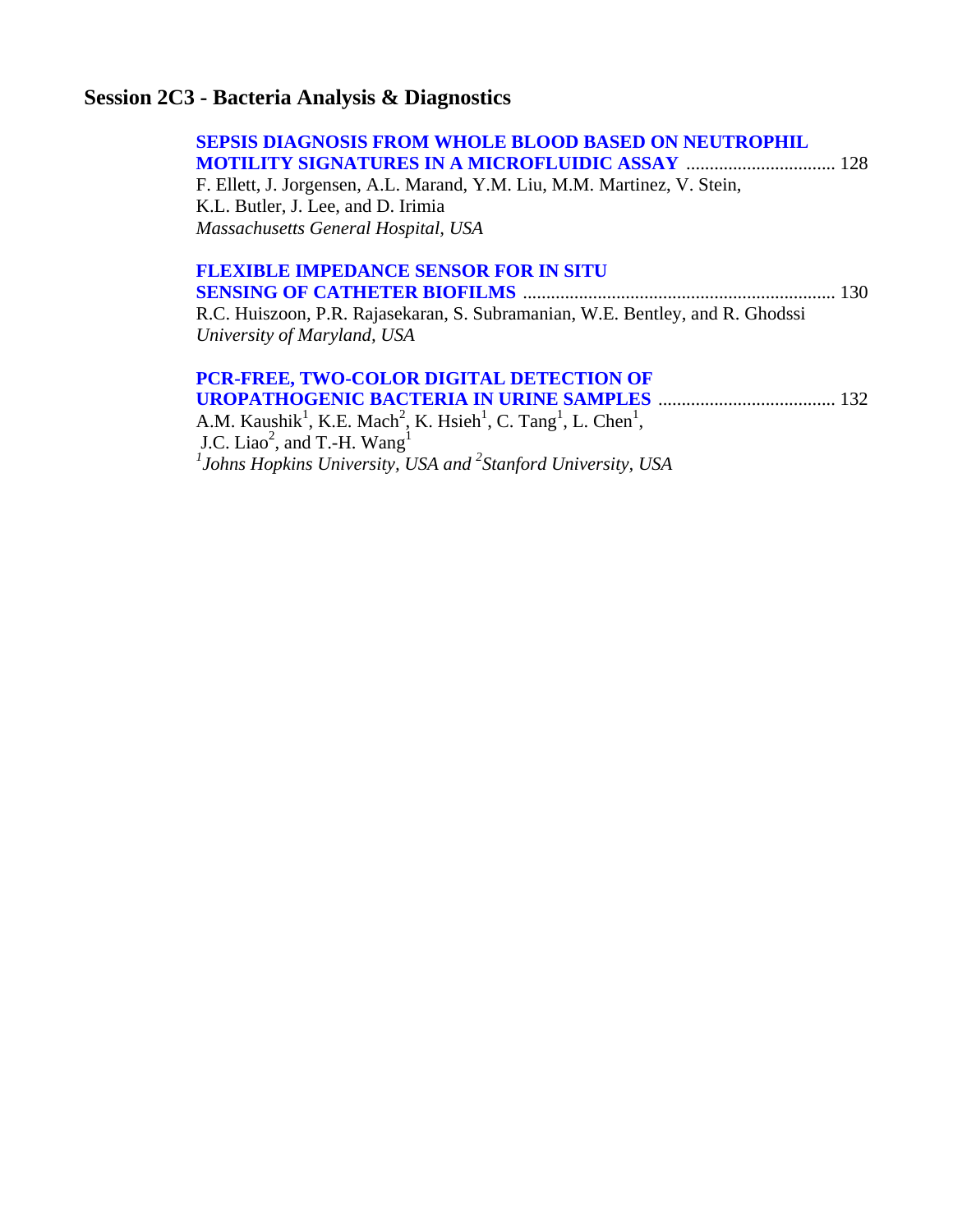### **Day 3 - Wednesday, October 25**

### **Plenary Presentation IV**

 **[POINT-OF-CARE DIAGNOSTICS TO IMPROVE NEWBORN AND](#page-0-0)  MATERNAL HEALTH IN LOW-RESOURCE SETTINGS** ................................. 134 **Rebecca Richards-Kortum<sup>1</sup>**, P. Keahey<sup>1</sup>, B. Hunt<sup>1</sup>, C. Smith<sup>1</sup>, and K. Schmeler<sup>2</sup> *1 Rice University, USA and 2 MD Anderson Cancer Center, USA*

### **Session 3A1 - Single Cell Analysis II**

 **[NANOPOTS: NANOWELL-BASED SAMPLE PREPARATION ENABLES](#page-0-0)  DEEP PROTEOME PROFILING OF SINGLE HUMAN ISLETS** ....................... 137 Y. Zhu<sup>1</sup>, P.D. Piehowski<sup>1</sup>, R. Zhao<sup>1</sup>, Y. Shen<sup>1</sup>, R.J. Moore<sup>1</sup>, J. Chen<sup>2</sup>, C.E. Mathews<sup>2</sup>, W.-J. Qian<sup>1</sup>, R.D. Smith<sup>1</sup>, and R.T. Kelly<sup>1</sup> <sup>1</sup> Pacific Northwest National Laboratory, USA and <sup>2</sup> University of Florida, USA

| <b>WHOLE TUMOR SCREENING WITH SINGLE CELL</b>                                                                          |  |
|------------------------------------------------------------------------------------------------------------------------|--|
| <b>MULTIPLEXED PROTEOLYTIC ASSAY THROUGH</b>                                                                           |  |
|                                                                                                                        |  |
| E.X. $Ng1$ , G. Sun <sup>1</sup> , S.-C. Wei <sup>1</sup> , and M.A. Miller <sup>2</sup> , and C.-H. Chen <sup>1</sup> |  |
| <sup>1</sup> National University of Singapore, SINGAPORE and                                                           |  |
| <sup>2</sup> Massachusetts General Hospital, USA                                                                       |  |

### **[A HIGH-THROUGHPUT SINGLE-CELL ASSAY PLATFORM](#page-0-0)  TO ANALYZE RESPONSES OF TUMORS TO THERAPEUTIC COMBINATIONS** ....................................................................................................... 141

J. Choi, H. Kim, Y.R. Nam, A. Atajanov, and S. Yang *Gwangju Institute of Science and Technology (GIST), KOREA* 

#### **[A MICROFLUIDIC CHIP ENABLING SINGLE CELL ANALYSIS](#page-0-0)  OF TUMOR-STROMAL INTERCELLULAR COMMUNICATION** .................. 143

J. Kim<sup>1</sup>, H.E. Karakas<sup>2</sup>, J. Park<sup>3</sup>, J.M. Oh<sup>3</sup>, Y. Choi<sup>1,3</sup>, V. Sunkara<sup>1</sup>, Y.-S. Park<sup>1,3</sup>, D. Gozuacik<sup>2</sup>, and Y.-K. Cho<sup>1,3</sup> *1 Ulsan National Institute of Science & Technology (UNIST), KOREA,*  <sup>2</sup> Sabanci University, TURKEY, and <sup>3</sup>Institute for Basic Science (IBS), KOREA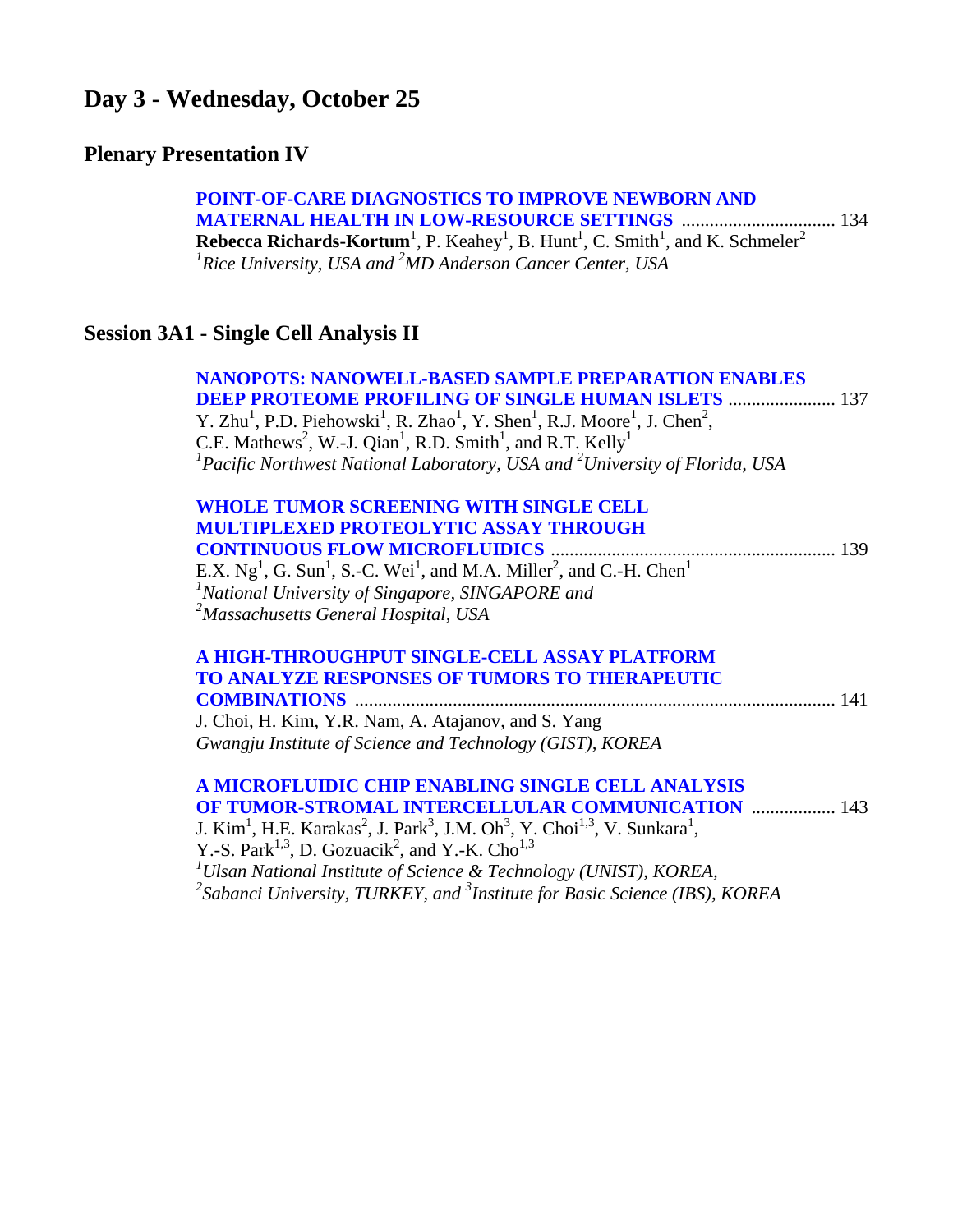### **Session 3B1 - Brain-on-a-Chip**

**Session** 

| <b>MECHANICALLY GUIDED EMERGENT PATTERNING OF</b><br><b>NEUROECTODERM TISSUE USING HUMAN</b>                                                                          |
|-----------------------------------------------------------------------------------------------------------------------------------------------------------------------|
|                                                                                                                                                                       |
| X. Xue <sup>1</sup> , Y. Sun <sup>1,2</sup> , A. Resto-Irizarry <sup>1</sup> , K.M.A. Yong <sup>1</sup> ,                                                             |
| Y. Zheng <sup>1</sup> , S. Weng <sup>1</sup> , Y. Shao <sup>1</sup> , and J. Fu <sup>1</sup>                                                                          |
| <sup>1</sup> University of Michigan, USA and <sup>2</sup> University of Massachusetts, USA                                                                            |
| <b>MODELLING HUMAN ROSTRO-CAUDAL NEURAL PATTERNING</b>                                                                                                                |
| <b>WITH A MICROFLUIDIC MORPHOGENIC GRADIENT  147</b>                                                                                                                  |
| M. Isaksson <sup>1</sup> , P. Rifes <sup>1,2</sup> , T. Laurell <sup>1</sup> , and A. Kirkeby <sup>1,2</sup>                                                          |
| ${}^{1}$ Lund University, SWEDEN and ${}^{2}$ University of Copenhagen, DENMARK                                                                                       |
| A MICROFLUIDIC BLOOD-BRAIN BARRIER PLATFORM                                                                                                                           |
| <b>COMPRISED OF INTACT AND PERFUSABLE CAPILLARIES</b>                                                                                                                 |
|                                                                                                                                                                       |
| S. Bang, S.-R. Lee, J. Ko, K. Son, D. Tahk, J. Ahn, C. Im, and N.L. Jeon                                                                                              |
| Seoul National University, KOREA                                                                                                                                      |
| <b>BEC-ON-A CHIP: A PHYSIOLOGICAL MICROFLUIDIC SYSTEM</b>                                                                                                             |
| <b>INCORPORATING BRAIN ENDOTHELIAL CELL (BEC)  151</b>                                                                                                                |
| S. Jeong <sup>1</sup> , S. Kim <sup>1</sup> , J. Buonocore <sup>1</sup> , J. Park <sup>2</sup> , J. Welsh <sup>1</sup> , J. Li <sup>1</sup> , and A. Han <sup>1</sup> |
| ${}^{1}$ Texas A&M University, USA and                                                                                                                                |
| $\lambda^2$ Southern University of Science and Technology, CHINA                                                                                                      |
|                                                                                                                                                                       |
| <b>Session 3C1 - Droplet-Based Assays</b>                                                                                                                             |
|                                                                                                                                                                       |

| <b>FEMTOMOLE-SCALE HIGH THROUGHPUT SCREENING</b>                                                    |  |
|-----------------------------------------------------------------------------------------------------|--|
| OF PROTEIN LIGANDS USING MICROFLUIDIC                                                               |  |
| <b>DROPLET-BASED THERMAL SHIFT ASSAY TECHNIQUE  153</b>                                             |  |
| W.-W. Liu <sup>1</sup> , Y. Zhu <sup>1,2</sup> , and Q. Fang <sup>1</sup>                           |  |
| <sup>1</sup> Zhejiang University, CHINA and <sup>2</sup> Pacific Northwest National Laboratory, USA |  |
|                                                                                                     |  |

 **[OPTIMIZING THE VIOLACEIN BIOSYNTHETIC](#page-0-0)  PATHWAY USING DROPLET MICROFLUIDICS** .............................................. 155 P.C. Gach<sup>1,2</sup>, M. Raje<sup>1,2</sup>, K. Iwai<sup>1,2</sup>, N. Kaplan<sup>1</sup>, S. Nath<sup>1</sup>, S. Deutsch<sup>1</sup>, J.D. Keasling<sup>1</sup>, N.J. Hillson<sup>1</sup>, P.D. Adams<sup>1</sup>, and A.K. Singh<sup>1,2</sup><br><sup>1</sup> Sandia National Laboratories, USA and <sup>2</sup> University of California Berkeley, USA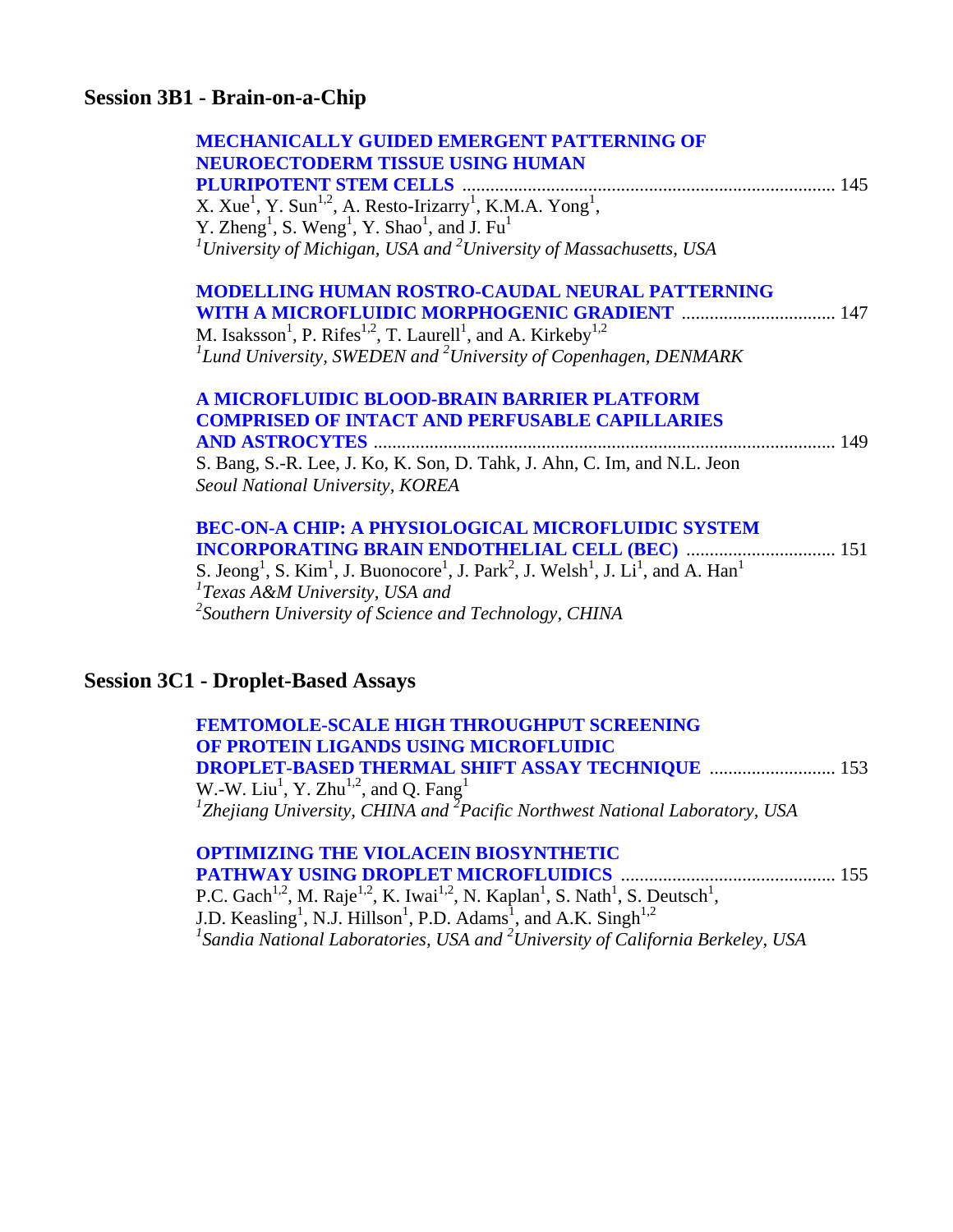| <b>FORMATION OF DROPLET INTERFACE BILAYERS EQUIPPED</b>                                                                                |  |
|----------------------------------------------------------------------------------------------------------------------------------------|--|
| WITH OPEN WATER SURFACE FOR ODORANT DETECTION                                                                                          |  |
| <b>USING OLFACTORY RECEPTORS</b>                                                                                                       |  |
| N. Misawa <sup>1</sup> , S. Fujii <sup>1</sup> , K. Kamiya <sup>1</sup> , T. Osaki <sup>1,2</sup> , A. Ozoe <sup>3</sup> ,             |  |
| Y. Takahashi <sup>3</sup> , and S. Takeuchi <sup>1,2</sup>                                                                             |  |
| ${}^{1}$ Kanagawa Institute of Industrial Science and Technology (KISTEC), JAPAN,                                                      |  |
| <sup>2</sup> University of Tokyo, JAPAN, and <sup>3</sup> Sumitomo Chemical Company, JAPAN                                             |  |
| <b>FORMATION OF DNA MICRO-SKELETON STRUCTURES</b>                                                                                      |  |
|                                                                                                                                        |  |
| M. Morita <sup>1</sup> , S.M. Nomura <sup>2</sup> , S. Murata <sup>2</sup> , M. Yanagisawa <sup>3</sup> , and M. Takinoue <sup>1</sup> |  |
| $1$ Tokyo Institute of Technology, JAPAN, $2$ Tohoku University, JAPAN, and                                                            |  |
| $3$ Tokyo University of Agriculture and Technology, JAPAN                                                                              |  |

### **Plenary Presentation V**

| <b>CAPILLARY-DRIVEN MICROFLUIDICS FOR MOBILE HEALTH:</b>     |  |
|--------------------------------------------------------------|--|
|                                                              |  |
| Y. Temiz, O. Gökçe, Y. Arango, R.D. Lovchik, C. Mercandetti, |  |
| and <b>Emmanuel Delamarche</b>                               |  |
| <b>IBM Research - Zürich, SWITZERLAND</b>                    |  |

### **Session 3A2 - Cell Analysis & Manipulation**

| <b>Keynote Presentation</b>               |     |
|-------------------------------------------|-----|
| A MICROFLUIDIC GUILLOTINE FOR SINGLE-CELL |     |
|                                           | 167 |
| S.K.Y. Tang                               |     |
| Stanford University, USA                  |     |

| <b>INERTIAL MICROFLUIDIC CELL HYDROPORATOR (IMCH)</b>                                                                                                                                                                                                          |
|----------------------------------------------------------------------------------------------------------------------------------------------------------------------------------------------------------------------------------------------------------------|
| <b>FOR HIGH-THROUGHPUT &amp; SINGLE-STEP INTRACELLULAR</b>                                                                                                                                                                                                     |
| 169                                                                                                                                                                                                                                                            |
| Y. Deng <sup>1</sup> , M. Rada <sup>2</sup> , M. Kizer <sup>1</sup> , X. Wang <sup>1</sup> , D.-J. Cheon <sup>2</sup> , and A.J. Chung <sup>1</sup><br>$\frac{1}{2}$ Rensselaer Polytechnic Institute (RPI), USA and $\frac{2}{3}$ Albany Medical College, USA |
|                                                                                                                                                                                                                                                                |

| MICROFLUIDIC HIGH-THROUGHPUT CELL PAIRING                                                                                             |                                                                                                      |
|---------------------------------------------------------------------------------------------------------------------------------------|------------------------------------------------------------------------------------------------------|
| AND RETRIEVAL FOR STUDYING BREAST                                                                                                     |                                                                                                      |
|                                                                                                                                       |                                                                                                      |
| Y.-C. Chen <sup>1,2</sup> , M.E. Gonzalez <sup>2</sup> , A.B. Hiziroglu <sup>1</sup> , X. Zhao <sup>1</sup> , R. Brien <sup>1</sup> , |                                                                                                      |
| Y.-H. Cheng <sup>1</sup> , Z. Zhang <sup>1</sup> , C.G. Kleer <sup>2</sup> , and E. Yoon <sup>1</sup>                                 |                                                                                                      |
|                                                                                                                                       | <sup>1</sup> University of Michigan, USA and <sup>2</sup> University of Michigan Medical School, USA |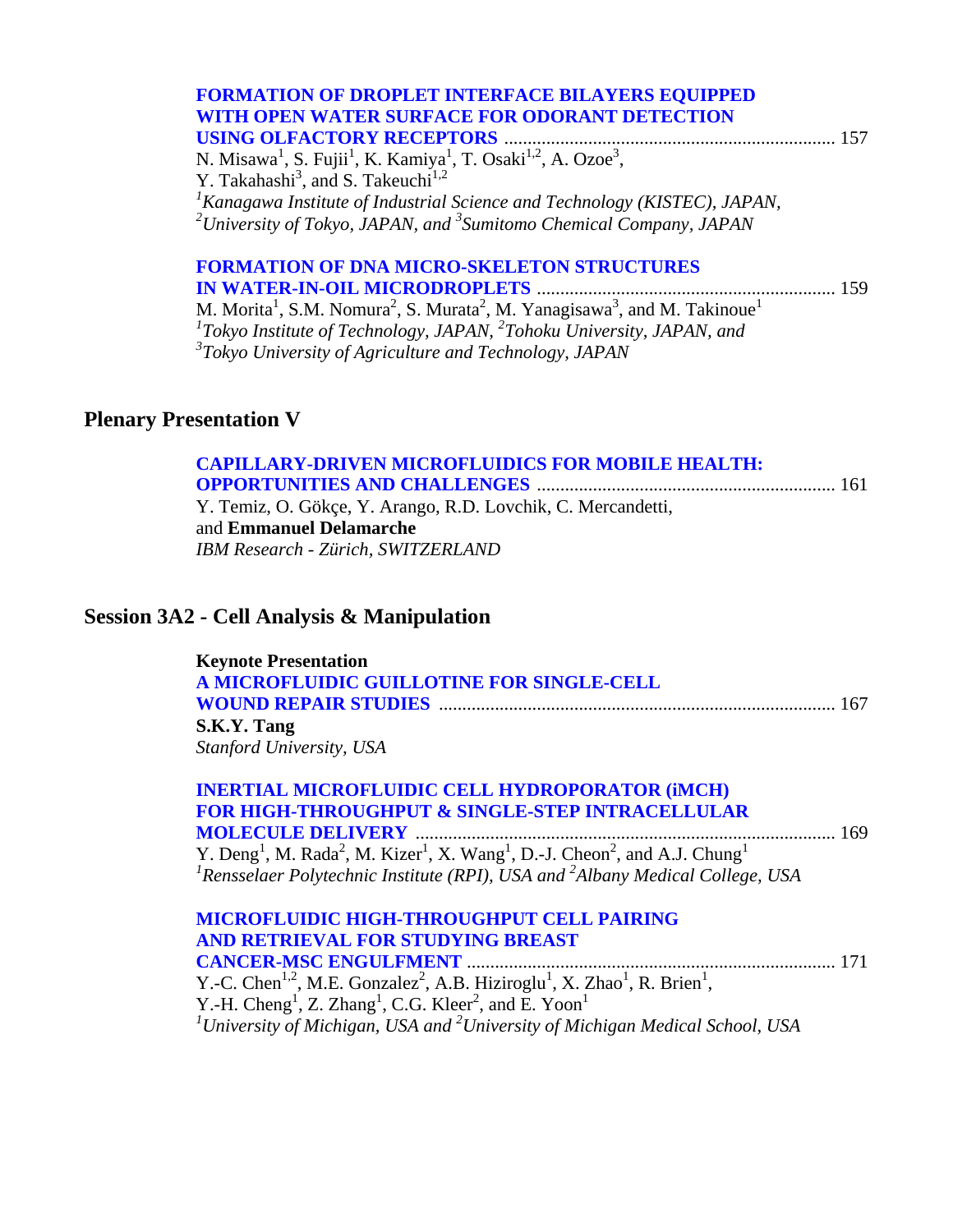### **Session 3B2 - Engineered Cell Systems**

| <b>Keynote Presentation</b>                      |  |
|--------------------------------------------------|--|
| <b>ENGINEERED MICROSYSTEMS FOR INVESTIGATING</b> |  |
|                                                  |  |
| A.M. Taylor                                      |  |
| University of North Carolina, Chapel Hill, USA   |  |

### **[ENGINEERING 3D LIVER LOBULE TISSUES CONTAINING](#page-0-0)  MONOCYTES WITH MULTIPLE HYDROGELS ON ELECTROMICROFLUIDIC PLATFORM** ............................................................. 175

K.-L. Ho, J.-H. Lee, S.-C. Hsieh, and S.-K. Fan *National Taiwan University, TAIWAN* 

#### **[BASEMENT MEMBRANE-MIMETIC MICROENGINEERED ECM](#page-0-0)  FILMS FOR CELL CO-CULTURE ON FRONT-BACK SURFACES** ................. 177

H. Iwadate, N. Kimura, R. Hashimoto, Y. Yajima, R. Utoh, M. Yamada, and M. Seki *Chiba University, JAPAN* 

### **Session 3C2 - Plant Analytics**

| <b>Keynote Presentation</b>                                                                                                 |  |
|-----------------------------------------------------------------------------------------------------------------------------|--|
| <b>HIGH-THROUGHPUT PHENOTYPING OF MORPHOLOGICAL</b>                                                                         |  |
| <b>TRAITS AND NUTRIENT UPTAKE OF PLANTS USING</b>                                                                           |  |
|                                                                                                                             |  |
| L. Dong                                                                                                                     |  |
| Iowa State University, USA                                                                                                  |  |
| A MINIATURIZED MICROFLUIDIC ASSAY FOR                                                                                       |  |
|                                                                                                                             |  |
| T.G. Mickleburgh, A. Salehi-Reyhani, A.J. Magness,                                                                          |  |
| W.D. Joyce, O. Ces, and D.R. Klug                                                                                           |  |
| Imperial College London, UK                                                                                                 |  |
| <b>METHODS FOR PHYSICAL CHARACTERIZATION</b>                                                                                |  |
|                                                                                                                             |  |
| H. Hida <sup>1</sup> , K. Ozoe <sup>1</sup> , D. Iguro <sup>1</sup> , I. Kanno <sup>1</sup> , and M. Nogaguchi <sup>2</sup> |  |
| <sup>1</sup> Kobe University, JAPAN and <sup>2</sup> Nagoya University, JAPAN                                               |  |

#### **Poster Session 3**

**Poster presentations are listed by topic category with [their assigned number starting](#page-22-0) on page 21.**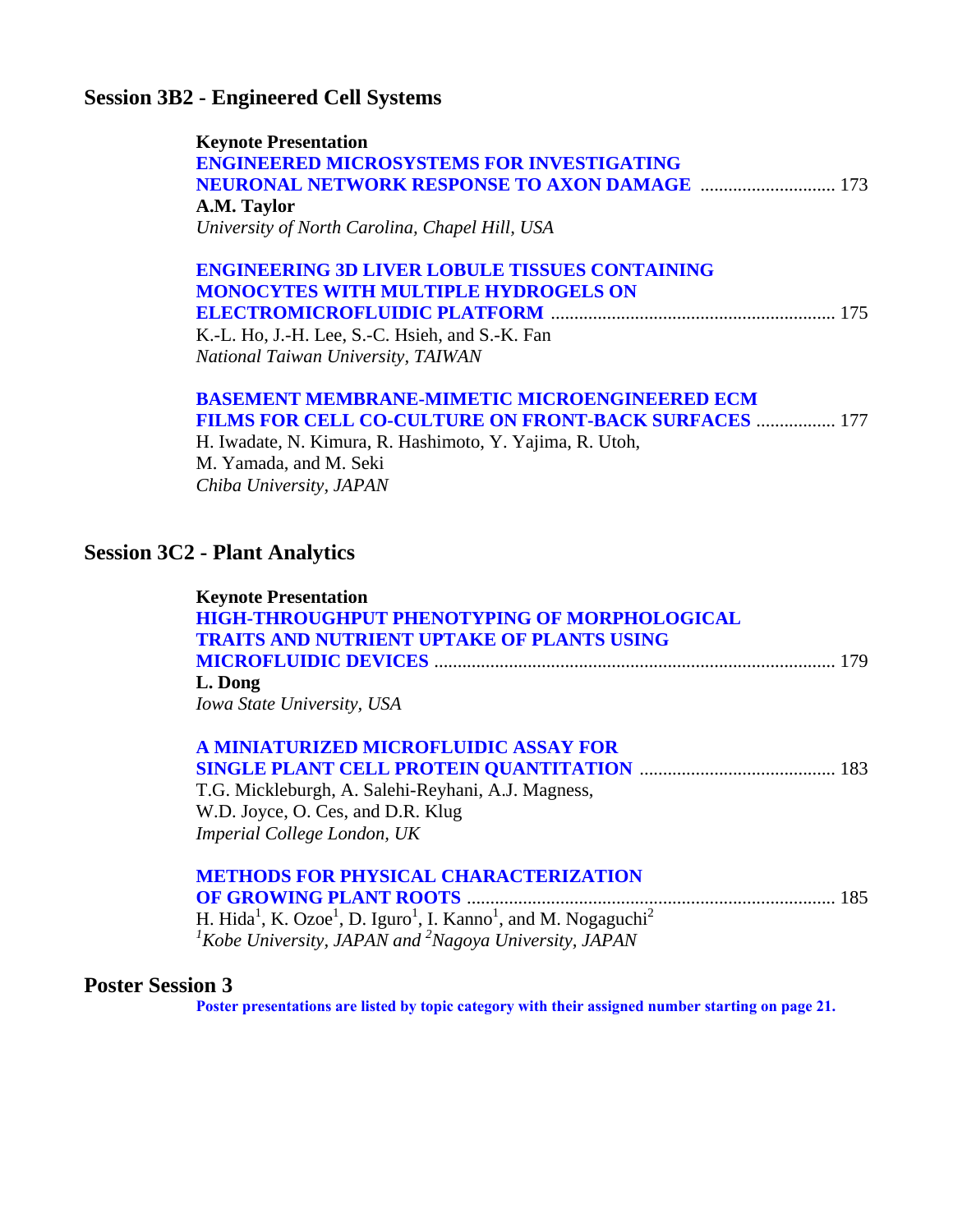### **Session 3A3 - Cancer Diagnostics**

| <b>LECTIN CHIP FOR INDIVIDALLY ISOLATING OF</b>                                                                                     |     |
|-------------------------------------------------------------------------------------------------------------------------------------|-----|
| T. Masuda <sup>1</sup> , H. Tateno <sup>2</sup> , W. Lei <sup>1</sup> , I. Arifin <sup>1</sup> , and F. Arai <sup>2</sup>           |     |
| <sup>1</sup> Nagoya University, JAPAN and                                                                                           |     |
| <sup>2</sup> National Institute of Advanced Industrial Science and Technology (AIST), JAPAN                                         |     |
| <b>LOW-INPUT FLUIDIZED-BED ENABLED CHIP-SEQ</b>                                                                                     |     |
| <b>DEVICE WITH PARALLEL UNITS FOR ANALYSIS</b>                                                                                      |     |
|                                                                                                                                     | 189 |
| T.W. Murphy, S. Ma, and C. Lu                                                                                                       |     |
| Virginia Polytechnic Institute and State University, USA                                                                            |     |
| <b>MICRORNA ASSAYS FROM RAW CELLS IN</b>                                                                                            |     |
|                                                                                                                                     |     |
| A.M. Tentori <sup>1</sup> , J.J. Kim <sup>1</sup> , W.C. Zhang <sup>2</sup> , F.J. Slack <sup>2</sup> , and P.S. Doyle <sup>1</sup> |     |
| <sup>1</sup> Massachusetts Institute of Technology, USA and <sup>2</sup> Harvard Medical School, USA                                |     |
|                                                                                                                                     |     |
| <b>Session 3B3 - Sample Prep for Cell Isolation</b>                                                                                 |     |

| <b>HIGH LIPID-PRODUCING MICROALGAL MUTANT</b>                              |  |
|----------------------------------------------------------------------------|--|
| <b>SCREENING THROUGH LATERAL DIELECTROPHORESIS  193</b>                    |  |
| H.S. Kim <sup>1,2</sup> , S.-I. Han <sup>1</sup> , and A. Han <sup>1</sup> |  |
| $T$ Exas A&M University, USA and                                           |  |
| $2$ Korea Institute of Machinery and Materials, KOREA                      |  |

| <b>HIGH THROUGHPUT ISOLATION OF INTACT BACTERIA</b> |  |
|-----------------------------------------------------|--|
| <b>FROM WHOLE BLOOD USING INTEGRATED POROUS</b>     |  |
|                                                     |  |

J.Y. Han and D.L. DeVoe *University of Maryland, USA* 

### **[HIGHLY EFFICIENT RARE CANCER CELLS ISOLATION AND](#page-0-0)  CONCENTRATION BY COMBINING LABEL-FREE ISOLATION AND DIELECTROPHORETIC CONCENTRATION IN A MICROFLUIDIC STEP-CHANNEL** ........................................................................ 197

S.H. Kim<sup>1</sup>, H. Ito<sup>2</sup>, M. Kozuka<sup>2</sup>, H. Takagi<sup>2</sup>, M. Hirai<sup>2</sup>, and T. Fujii<sup>1</sup><br><sup>*1*</sup> University of Tokyo, JAPAN and <sup>2</sup>ARKRAY, Inc., JAPAN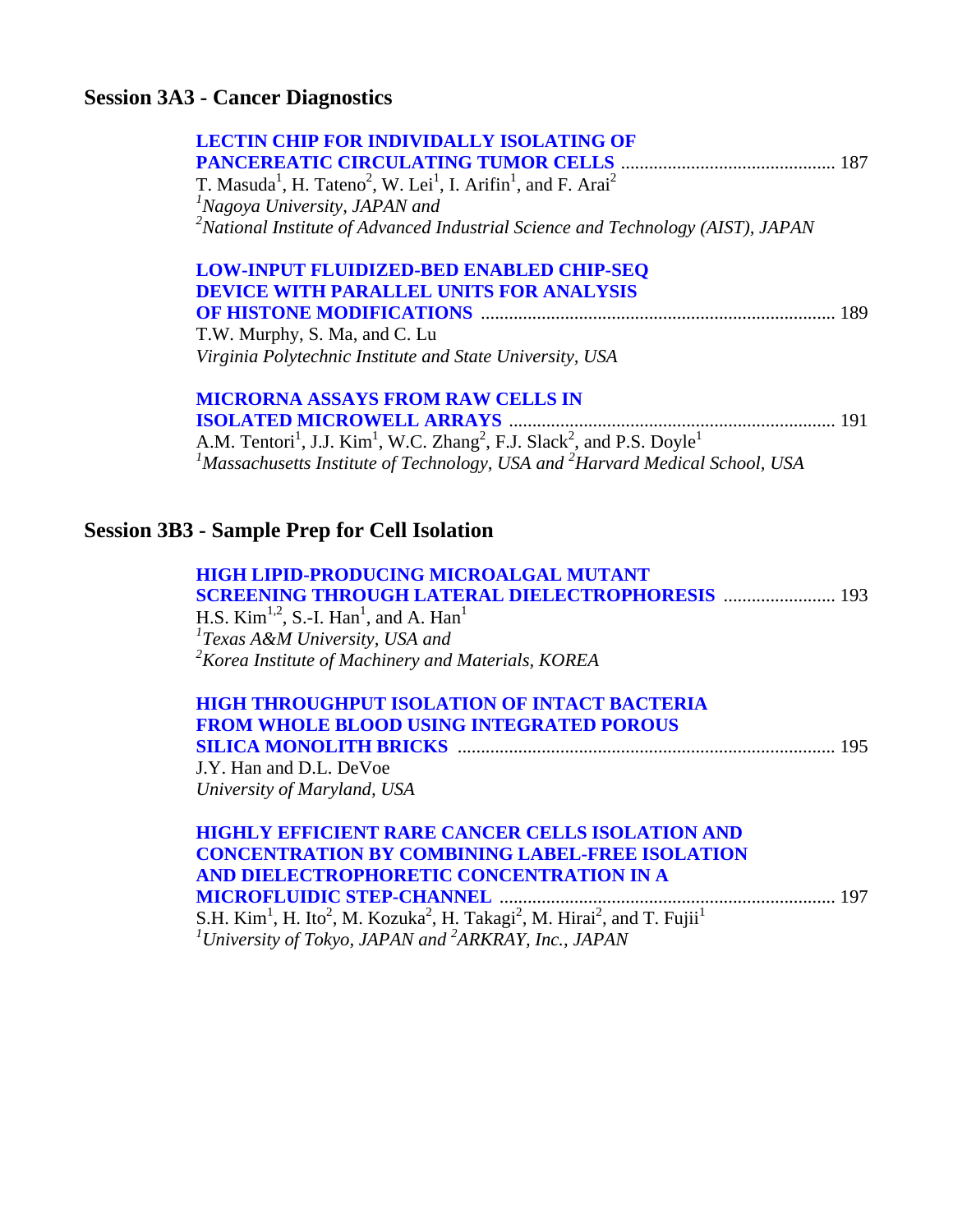# **Session 3C3 - Fluorescence Assays**

| <b>AUTOMATED MICROFLUIDIC FOR THE ANALYSIS OF</b>                                                                                |     |
|----------------------------------------------------------------------------------------------------------------------------------|-----|
| <b>CIRCULATING MULTIPLE MYELOMA CELLS (CMMCs)</b>                                                                                |     |
| <b>USING "FISH" ANALYSIS</b><br>199                                                                                              |     |
| K.M. W-Ratnayake <sup>1</sup> , M.L. Hupert <sup>2</sup> , M.A. Witek <sup>1</sup> , C. Kong <sup>1</sup> , M. Hu <sup>2</sup> , |     |
| J.W. Kamande <sup>5</sup> , M.A. Lindell <sup>5</sup> , S. Vaidyanathan <sup>1</sup> , P.M. Vorhees <sup>5</sup> ,               |     |
| A. Goodwin <sup>3</sup> , K. August <sup>3,4</sup> , and S.A. Soper <sup>1,2,3</sup>                                             |     |
| <sup>1</sup> University of Kansas, USA, ${}^{2}$ Biofluidica, Inc., USA, ${}^{3}$ University of Kansas Medical                   |     |
| Center, USA, <sup>4</sup> University of Missouri, Kansas City, USA, and                                                          |     |
| $5$ University of North Carolina, Chapel Hill, USA,                                                                              |     |
| <b>AUTOMATED PLATFORM FOR YEAST CULTIVATION</b>                                                                                  |     |
| AND ANALYSIS OF SECRETED PHYTASE IN                                                                                              |     |
|                                                                                                                                  | 201 |
| D. Hümmer <sup>1</sup> , C. Bärtschi <sup>1</sup> , R. Steinhoff <sup>1</sup> , J. Förster <sup>2</sup> ,                        |     |
| L.M. Blank <sup>2</sup> , R. Zenobi <sup>1</sup> , and P.S. Dittrich <sup>1</sup>                                                |     |
| ${}^{1}ETH$ Zürich, SWITZERLAND and ${}^{2}RWTH$ Aachen, GERMANY                                                                 |     |
|                                                                                                                                  |     |
| <b>REAL-TIME ATP MONITORING IN HUMAN</b>                                                                                         |     |
| <b>SERUM BY AN NANOFLUIDIC DEVICE</b>                                                                                            |     |
| <b>INTEGRATED WITH AN APTAMER SENSOR manufacturer</b>                                                                            | 203 |

D.-T. Phan, L. Jin, S. Wustoni, and C.-H. Chen *National University of Singapore, SINGAPORE*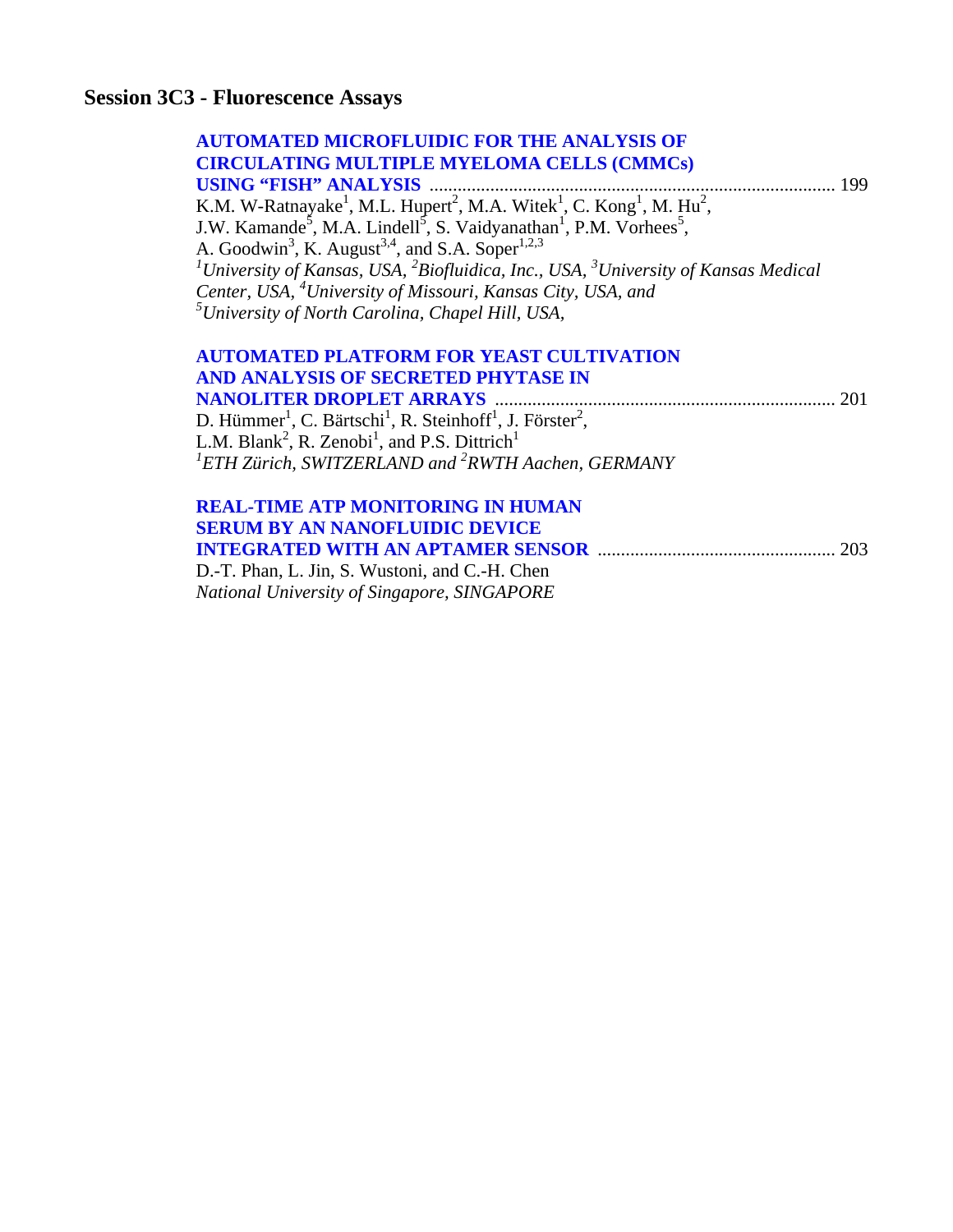### **Day 4 - Thursday, October 26**

### **Session 4A1 - Cell Mechanics I**

| <b>WHERE CELLS GO: DEVELOPING MECHANOCHEMICAL</b> |     |
|---------------------------------------------------|-----|
| <b>HYBRID MODEL OF COLLECTIVE CELL MIGRATION</b>  |     |
|                                                   |     |
| M. Marumoto, Y. Shiraishi, and M. Hagiwara        |     |
| Osaka Prefecture University, JAPAN                |     |
| <b>MICROFLUIDIC RHEOLOGY TO CHARACTERIZE</b>      |     |
| <b>VISCOELASTIC PROPERTIES OF MALIGNANT AND</b>   |     |
|                                                   | 207 |
| J. Kim and L.L. Sohn                              |     |
| University of California, Berkeley, USA           |     |
|                                                   |     |

#### **[LABEL-FREE SIZE AND CELL DEFORMABILITY CONTRAST](#page-0-0)  METHOD FOR SENSITIVE IMMUNE CELL CHARACTERISATION** ........... 209 K.K. Zeming<sup>1</sup>, R. Vernekar<sup>2</sup>, T. Krueger<sup>2</sup>, C.-H. Chen<sup>1,3</sup>, and J. Han<sup>1,4</sup> <sup>1</sup> Singapore-MIT Alliance for Research and Technology (SMART), SINGAPORE, *2 University of Edinburgh, UK, <sup>3</sup> National University of Singapore, SINGAPORE, and 4 Massachusetts Institute of Technology, USA*

# **Session 4B1 - Sampling & Sample Prep**

 **[LAB-ON-A-DISC FOR FULLY AUTOMATED ISOLATION OF](#page-0-0)  CELL-FREE DNA FROM WHOLE BLOOD OF CANCER PATIENTS** ............ 211 C.-J. Kim<sup>1,2</sup>, J. Park<sup>2</sup>, V. Sunkara<sup>1</sup>, T.-H. Kim<sup>2</sup>, and Y.-K. Cho<sup>1,2</sup> *1 Ulsan National Institute of Science & Technology (UNIST), KOREA, and 2 Institute for Basic Science (IBS), KOREA* 

|                                             | <b>AUTOMATED SAMPLE PREPARATION FOR NUCLEOSOME</b><br><b>POSITIONING ANALYSIS USING DROPLET MICROFLUIDICS  213</b>                    |  |
|---------------------------------------------|---------------------------------------------------------------------------------------------------------------------------------------|--|
|                                             | Y. $Xu^1$ , J.-H. Lee <sup>2</sup> , Y. Zhao <sup>3</sup> , Z. Li <sup>3</sup> , T. Ordog <sup>2</sup> , and R.C. Bailey <sup>1</sup> |  |
|                                             | <sup>1</sup> University of Michigan, USA, ${}^{2}$ Mayo Clinic, Rochester, USA, and                                                   |  |
| <sup>3</sup> Mayo Clinic, Jacksonville, USA |                                                                                                                                       |  |
|                                             | <b>MINIATURIZED HYBRID PUSH-PULL PERFUSION</b>                                                                                        |  |

| <b>PROBE FOR SAMPLING WITH HIGH SPATIAL</b>                                                                  |  |
|--------------------------------------------------------------------------------------------------------------|--|
|                                                                                                              |  |
| F. van den Brink <sup>1</sup> , A. Asthana <sup>1</sup> , J. Bomer <sup>1</sup> , E.A. Tolner <sup>2</sup> , |  |
| A. van den Maagdenberg <sup>2</sup> , and M. Odijk <sup>1</sup>                                              |  |
| $\mu$ <sup>1</sup> University of Twente, NETHERLANDS and                                                     |  |
| <sup>2</sup> Leiden University Medical Hospital, NETHERLANDS                                                 |  |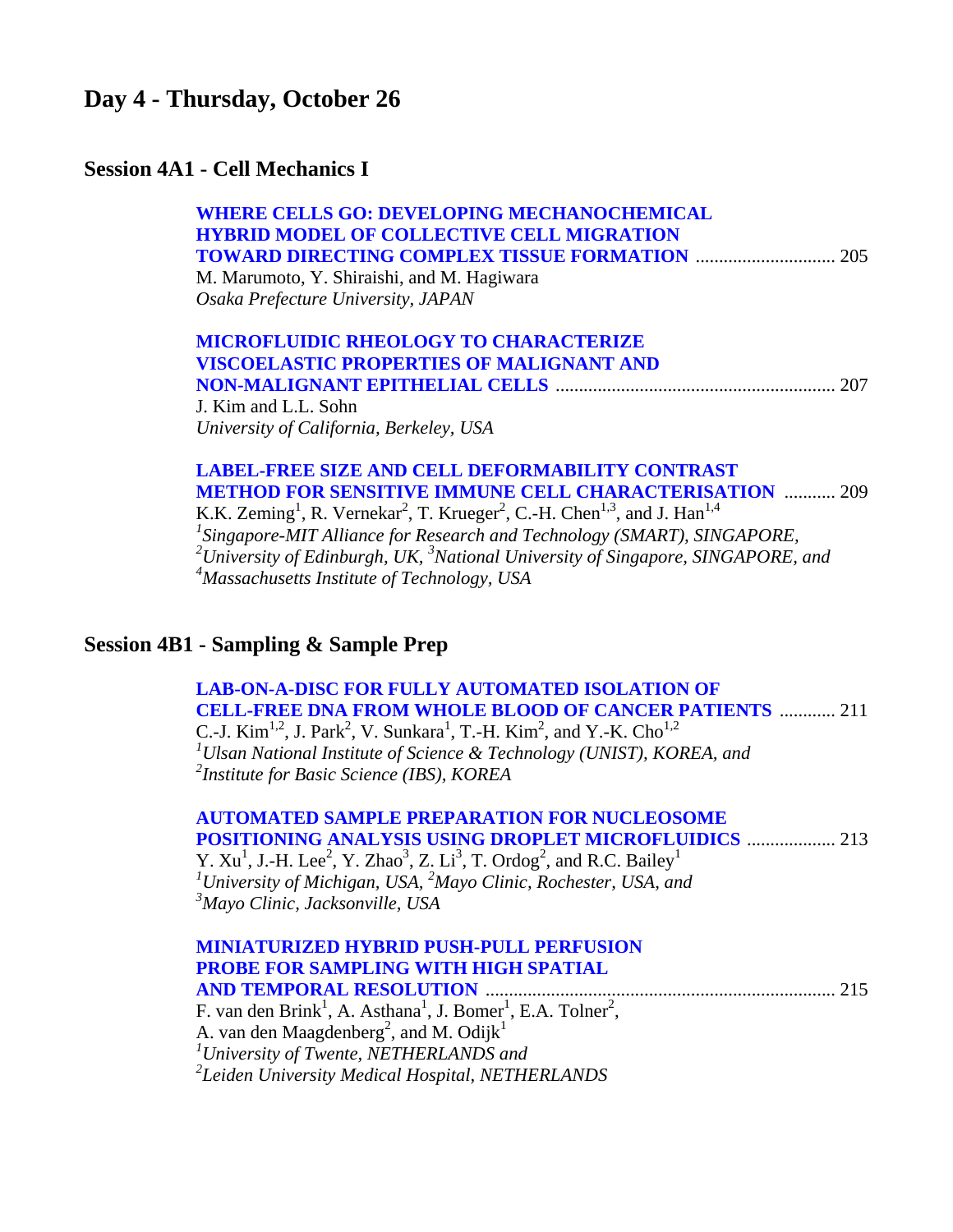### **Session 4C1 - Nanopore Diagnostics**

| <b>MAGNETIC NANOPORE ISOLATION OF EXOSOMES FOR</b><br>J. Ko, N. Bhagwat, S.S. Yee, N. Ortiz, A. Sahmoud, T. Black, N.M. Aiello,<br>L. McKenzie, M. O'Hara, C. Redlinger, J. Romeo, E.L. Carpenter,<br>B.Z. Stanger, and D. Issadore<br>University of Pennsylvania, USA                                                                                                                                                                                                                                    |
|-----------------------------------------------------------------------------------------------------------------------------------------------------------------------------------------------------------------------------------------------------------------------------------------------------------------------------------------------------------------------------------------------------------------------------------------------------------------------------------------------------------|
| <b>MICRORNA PATTERN RECOGNITION FOR BILE DUCT CANCER</b><br><b>USING PROGRAMMABLE DNA AND BIOLOGICAL NANOPORE  219</b><br>M. Hiratani and R. Kawano<br>Tokyo University of Agriculture and Technology, JAPAN                                                                                                                                                                                                                                                                                              |
| <b>SINGLE MOLECULE KINETIC PROFILING OF</b><br>M. Palla <sup>1,2</sup> , S. Punthambaker <sup>1</sup> , P.B. Stranges <sup>1</sup> , F. Vigneault <sup>2</sup> , J. Nivala <sup>1</sup> , A. Trans <sup>3</sup> ,<br>A. Ayer <sup>3</sup> , S. Sun <sup>3</sup> , J. Pollard <sup>3</sup> , A. Qwan <sup>3</sup> , C.W. Fuller <sup>3</sup> , and G.M. Church <sup>1</sup><br>${}^{1}$ Harvard Medical School, USA, ${}^{2}$ Harvard University, USA, and<br><sup>3</sup> Roche Sequencing Solutions, USA |
| <b>Session 4A2 - Cell Mechanics II</b>                                                                                                                                                                                                                                                                                                                                                                                                                                                                    |
| <b>DEFORMABILITY BASED SEPARATION OF PANCREATIC</b><br><b>ISLETS FROM EXOCRINE ACINAR TISSUE FOR</b><br>W. Varhue <sup>1</sup> , L. Langman <sup>2</sup> , M. Kelly-Goss <sup>2</sup> , K.L. Brayman <sup>2</sup> ,<br>S. Peirce-Cottler <sup>2</sup> , and N.S. Swami <sup>1</sup><br><sup>1</sup> University of Virginia, USA and <sup>2</sup> School of Medicine University of Virginia, USA                                                                                                           |
| <b>MULTIPARAMETER CELL-TRACKING INTRINSIC CYTOMETRY</b><br>N. Apichitsopa, A. Jaffe, and J. Voldman<br>Massachusetts Institute of Technology, USA                                                                                                                                                                                                                                                                                                                                                         |

#### **MICROFLUIDIC SINGLE-CELL ASSAY FOR EVALUATION OF [NEUTROPHIL ACTIVE DEFORMABILITY DURING CHEMOTAXIS](#page-0-0)** .......... 227 X. Wang, E. Jodoin, J. Jorgensen, and D. Irimia

*Massachusetts General Hospital, Harvard Medical School, Shriners Burns Hospital, USA*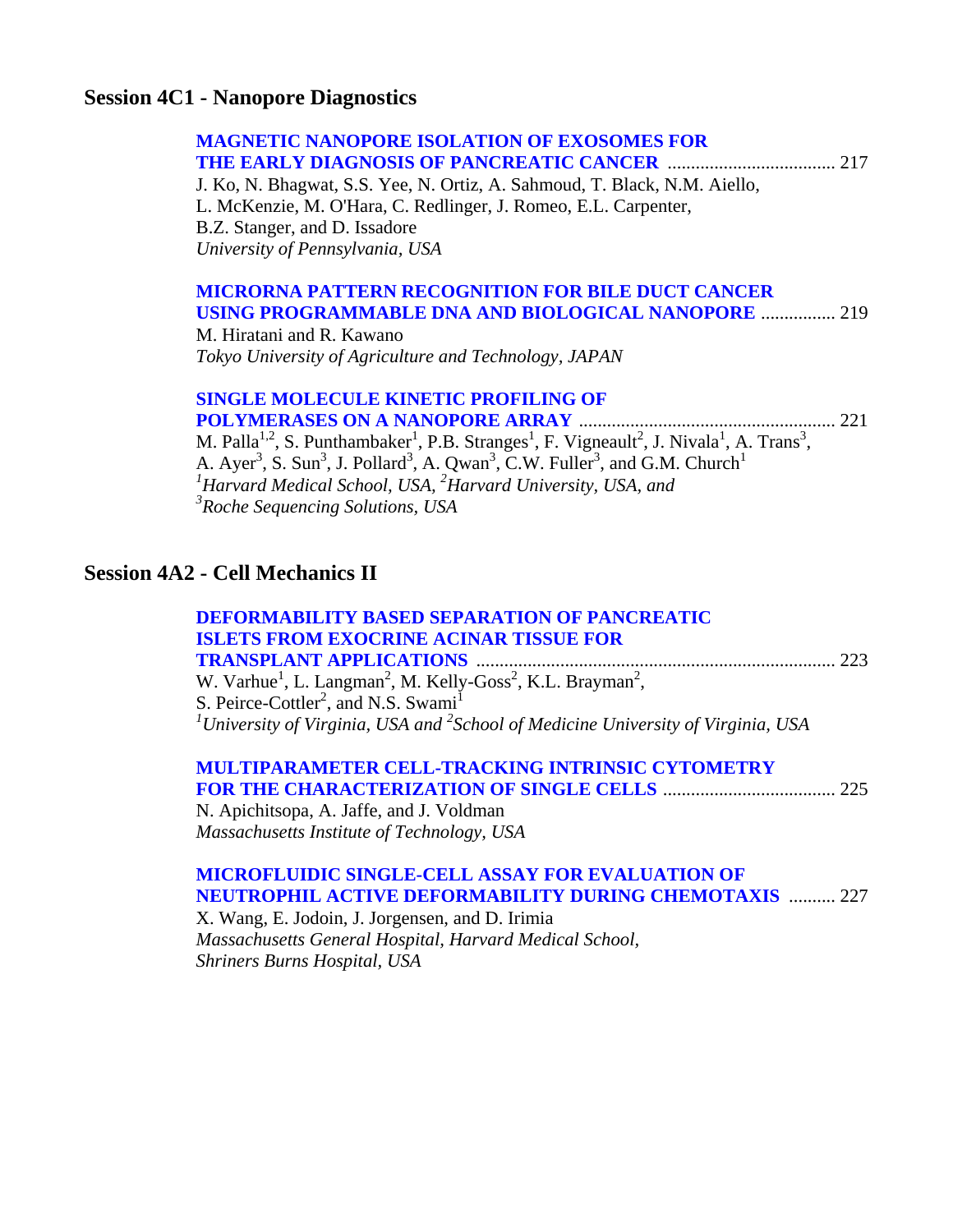### **Session 4B2 - Portable Diagnostics**

| A MOBILE PHONE-OPERATED NUCLEIC ACID                                                                                       |  |
|----------------------------------------------------------------------------------------------------------------------------|--|
| <b>DIAGNOSTIC PLATFORM FOR DETECTION OF</b>                                                                                |  |
|                                                                                                                            |  |
| D.J. Shin <sup>1</sup> , L. Chen <sup>1</sup> , C. Li <sup>1,2</sup> , A. Trick <sup>1</sup> , and T.-H. Wang <sup>1</sup> |  |
| $1$ Johns Hopkins University, USA and $2$ China Agricultural University, CHINA                                             |  |

#### **[A PORTABLE DEVICE FOR RAPID](#page-0-0)**

**INFLUENZA A (H1N1) DIAGNOSIS** ....................................................................... 231 Y.-D. Ma, S.-T. Chou, Y.-M. Lee, Y.-Y. Lai, K.-H. Li, W.-B. Li, Y.-H. Chen, Z.-D. Lin, T.-M. Lee, P.-C. Huang, H.-P. Ma, and G.-B. Lee *National Tsing Hua University, TAIWAN* 

#### **[A NEW MOBILE HEALTHCARE SYSTEM USING SMARTPHONE](#page-0-0)  AND LAB-ON-A-CHIP FOR ON-SITE DIAGNOSTICS OF MALARIA** ............ 233

S. Ghosh, K. Aggarwal, and C.H. Ahn *University of Cincinnati, USA* 

### **Session 4C2 - Drug Screening**

| PERSONALIZED DRUG TESTING OF TUMOR                                                                                                   |  |
|--------------------------------------------------------------------------------------------------------------------------------------|--|
|                                                                                                                                      |  |
| A.D. Rodríguez <sup>1</sup> , L. Horowitz <sup>1</sup> , M. Rumaner <sup>1</sup> , V.K. Gadi <sup>1</sup> , R. Monnat <sup>1</sup> , |  |
| R. Rostomily <sup>2</sup> , and A. Folch <sup>1</sup>                                                                                |  |
| <sup>1</sup> University of Washington, USA and $^{2}$ Houston Methodist, USA                                                         |  |

#### **[A ONE-STEP PIPETTING PLATFORM FOR LARGE-SCALE](#page-0-0)  SEQUENTIAL DRUG COMBINATION ASSAY WITH A NETWORK-BASED APPROACH TO CANCER RESEARCH** ............................ 237 S.D. Kim, S.W. Song, D.Y. Oh, Y. Lee, and S. Kwon

*Seoul National University, KOREA* 

|  |  |  |  | <b>MONITORING THE RESPONSE OF SINGLE MCF-7 CELLS</b> |  |  |
|--|--|--|--|------------------------------------------------------|--|--|
|  |  |  |  |                                                      |  |  |
|  |  |  |  | III LOOI . FIII III OOI 'I INONW'I                   |  |  |

L. Armbrecht, G. Gabernet, F. Kurth, J.A. Hiss, G. Schneider, and P.S. Dittrich *ETH Zürich, SWITZERLAND* 

### **Plenary Presentation VI**

| <b>ENGINEERING MICROBUBBLES FOR</b> |  |
|-------------------------------------|--|
|                                     |  |
| <b>Michel Versluis</b>              |  |
| University of Twente, NETHERLANDS   |  |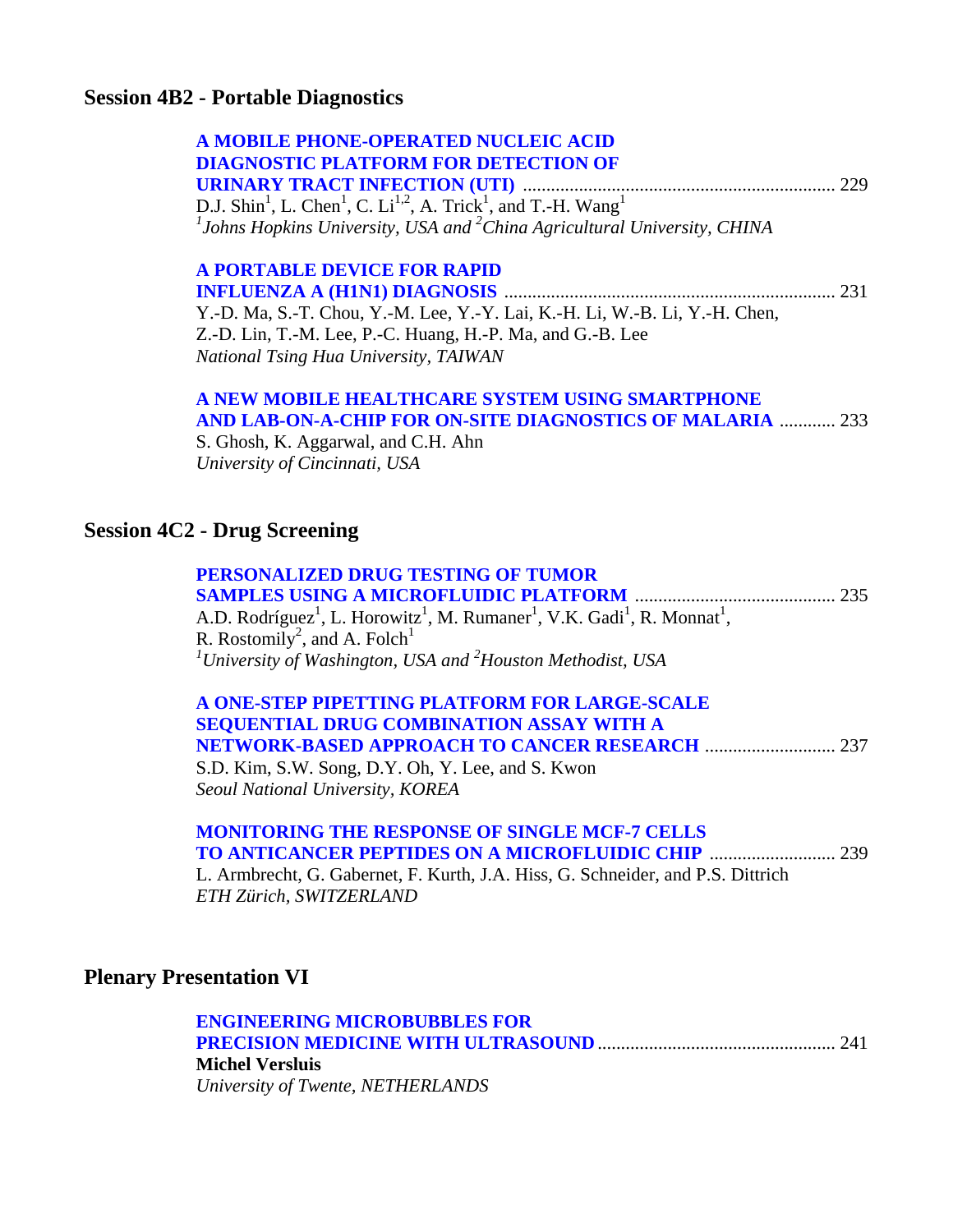# **Poster Presentations**

### <span id="page-22-0"></span>**a - Fundamentals in Microfluidics and Nanofluidics Acoustofluidics**

| <b>M001a</b>           | <b>ACOUSTOFLUIDIC WAVEGUIDES FOR SUBWAVELENGTH</b><br><b>LOCALIZED ACOUSTIC FIELD CONTROL AND</b>                                                                      |     |
|------------------------|------------------------------------------------------------------------------------------------------------------------------------------------------------------------|-----|
|                        | S. Yang <sup>1</sup> , Y. Bian <sup>2</sup> , F. Guo <sup>2</sup> , M. Wu <sup>2</sup> , Z. Tian <sup>1</sup> , P.-H. Huang <sup>1</sup> , and T.J. Huang <sup>1</sup> |     |
|                        | ${}^{1}$ Duke University, USA and ${}^{2}$ Pennsylvania State University, USA                                                                                          |     |
| <b>T001a</b>           | <b>INVESTIGATION ON ACOUSTIC STREAMING PATTERNS</b>                                                                                                                    |     |
|                        | <b>IN SHARP-EDGE-BASED DEVICES:</b>                                                                                                                                    |     |
|                        |                                                                                                                                                                        | 247 |
|                        | P.H. Huang <sup>1</sup> , M. Darmawan <sup>2</sup> , N. Nama <sup>2</sup> , and T.J. Huang <sup>1</sup>                                                                |     |
|                        | ${}^{1}$ Duke University, USA and ${}^{2}$ Pennsylvania State University, USA                                                                                          |     |
| <b>W001a</b>           | <b>STAIRCASE ECHO-CHANNEL ACOUSTOFLUIDIC</b>                                                                                                                           |     |
|                        |                                                                                                                                                                        |     |
|                        | S. Yigit <sup>1</sup> , S.-I. Han <sup>1</sup> , Y.-H. Cho <sup>2</sup> , and A. Han <sup>1</sup>                                                                      |     |
|                        | $T$ Exas A&M University, USA and                                                                                                                                       |     |
|                        | <sup>2</sup> Seoul National University of Science & Technology, KOREA                                                                                                  |     |
| <b>Electrokinetics</b> | a - Fundamentals in Microfluidics and Nanofluidics                                                                                                                     |     |
| <b>M002a</b>           | <b>ENHANCED ELECTROKINETIC PARTICLE FOCUSING</b>                                                                                                                       |     |
|                        |                                                                                                                                                                        |     |
|                        | Z. Liu <sup>1,2</sup> , D. Li <sup>1</sup> , and X. Xuan <sup>1</sup>                                                                                                  |     |
|                        | ${}^{1}$ Clemson University, USA and ${}^{2}$ Dalian Maritime University, CHINA                                                                                        |     |
| тооз                   | CENED ATION OF LARILE HEDATITIC RAVIDUS CAPSIDS                                                                                                                        |     |

| <b>T002a</b> | <b>GENERATION OF LABILE HEPATITIS B VIRUS CAPSIDS</b> |  |
|--------------|-------------------------------------------------------|--|
|              | <b>ASSEMBLED WITH GUANIDINE HYDROCHLORIDE AND</b>     |  |
|              |                                                       |  |
|              | M. Zhang, L.S. Lee, A. Zlotnick, and S.C. Jacobson    |  |
|              | Indiana University, USA                               |  |

### **a - Fundamentals in Microfluidics and Nanofluidics Mixing**

| <b>M003a</b> | <b>DESIGN OF A PUMPLESS CHAOTIC MIXING DEVICE</b>                                                                                                                                                                    |  |
|--------------|----------------------------------------------------------------------------------------------------------------------------------------------------------------------------------------------------------------------|--|
|              |                                                                                                                                                                                                                      |  |
|              | K. Kaneko <sup>1</sup> , T. Osawa <sup>2</sup> , Y. Kametani <sup>2</sup> , Y. Hasegawa <sup>2</sup> , and H. Suzuki <sup>1</sup><br><sup>1</sup> Chuo University, JAPAN and <sup>2</sup> University of Tokyo, JAPAN |  |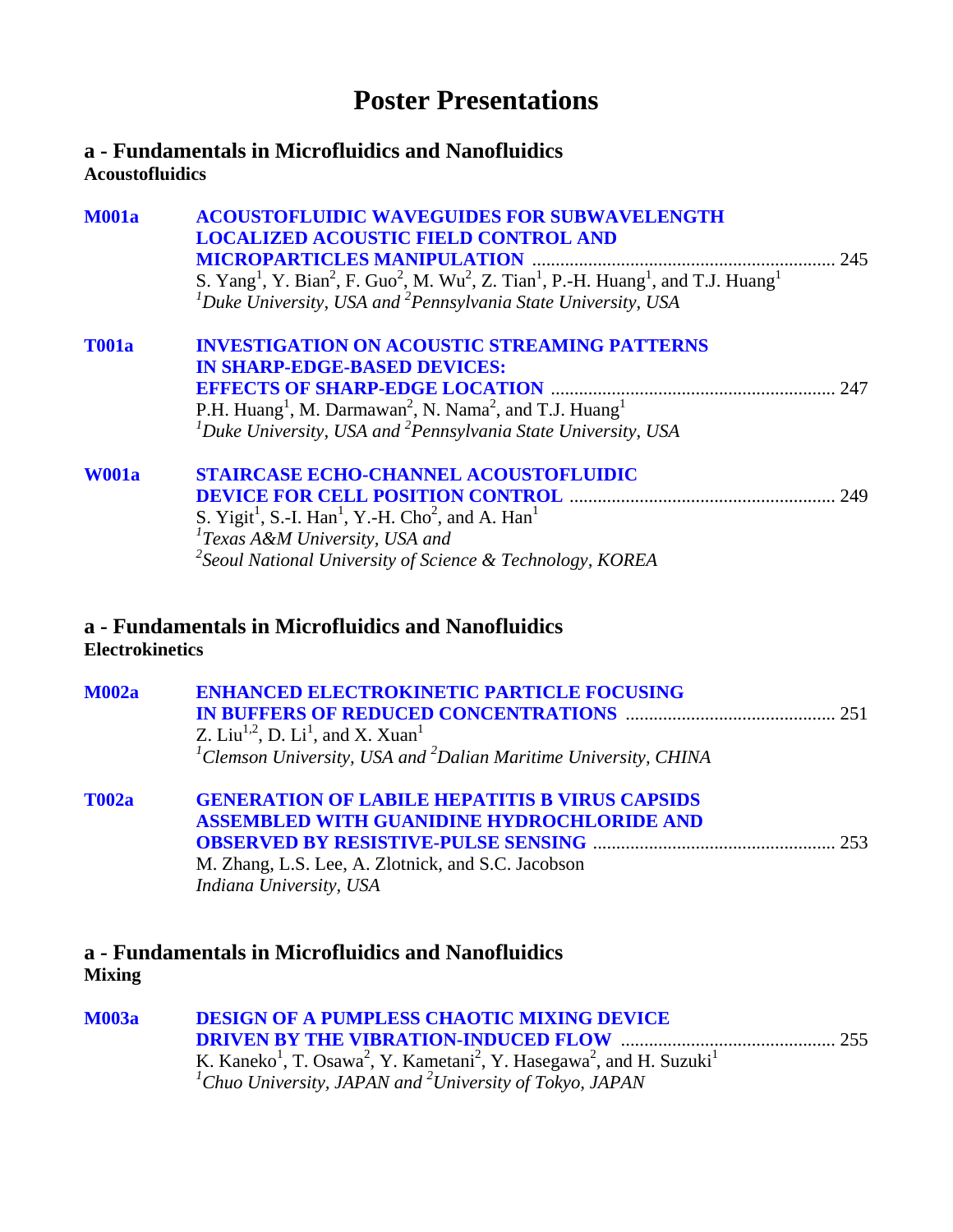| <b>T003a</b> | <b>INVESTIGATION AND OPTIMIZATION OF A</b><br><b>SHARP-EDGE-BASED ACOUSTOFLUIDIC MICROMIXER  257</b><br>S. Zhao, P.-H. Huang, S. Yang, P. Zhang, and T.J. Huang<br>Duke University, USA                                                                                                                                                                                                                                                                                                                                                                                 |
|--------------|-------------------------------------------------------------------------------------------------------------------------------------------------------------------------------------------------------------------------------------------------------------------------------------------------------------------------------------------------------------------------------------------------------------------------------------------------------------------------------------------------------------------------------------------------------------------------|
| <b>W002a</b> | <b>ACTIVE PNEUMATIC MICROBALLOON MIXING ON</b><br>M.M. Aeinehvand <sup>1</sup> , A. Palermo <sup>2</sup> , L.K. Weber <sup>2</sup> , F.F. Loeffler <sup>3</sup> , A.E. Carvajal <sup>1</sup> ,<br>D. Mager <sup>2</sup> , J.G. Korvink <sup>2</sup> , M. Madou <sup>4</sup> , and S.O. Martínez-Chapa <sup>1</sup><br><sup>1</sup> Tecnológico de Monterrey, MEXICO, <sup>2</sup> Karlsruhe Institute of Technology (KIT),<br>GERMANY, <sup>3</sup> Max Planck Institute of Colloids and Interfaces, GERMANY, and<br><sup>4</sup> University of California, Irvine, USA |
|              | a - Fundamentals in Microfluidics and Nanofluidics<br>Nanochannel/Nanopores                                                                                                                                                                                                                                                                                                                                                                                                                                                                                             |
| <b>M004a</b> | <b>DEFOCUSING NANO PARTICLE IMAGE</b><br>261<br>K. Shibata, Y. Kazoe, K. Mawatari, and T. Kitamori<br>University of Tokyo, JAPAN                                                                                                                                                                                                                                                                                                                                                                                                                                        |
| <b>M005a</b> | <b>NANOCHANNELS WITH INTEGRATED ELECTRODES AND COMPLEX</b><br><b>IONS CHANGE ELECTRIC DOUBLE LAYER STRUCTURE </b><br>263<br>K.-H. Chou <sup>1</sup> , C. McCallum <sup>1</sup> , S. Mackenzie <sup>1</sup> , D. Gillespie <sup>2</sup> , and S. Pennathur <sup>1</sup><br><sup>1</sup> University of California, Santa Barbara, USA and<br><sup>2</sup> Rush University Medical Center, USA                                                                                                                                                                             |
| <b>M006a</b> | <b>PORE SIZE DEPENDENCE OF DNA TRANSLOCATION</b><br><b>THROUGH POLYMER NANOPORES FABRICATED BY</b><br>265<br>J. Choi and S. Park<br>Louisiana State University, USA                                                                                                                                                                                                                                                                                                                                                                                                     |
| <b>M007a</b> | <b>STABLE CONDITION OF PARALLEL AQ/ORG</b><br>H. Sano, Y. Kazoe, K. Mawatari, and T. Kitamori<br>University of Tokyo, JAPAN                                                                                                                                                                                                                                                                                                                                                                                                                                             |
| <b>T004a</b> | <b>DIFFUSIOPHORESIS OF GOLD IN SILICA DRIVEN</b><br>C. Tregouet, H. Le The, M. Odijk, J. Snoeijer, J. Eijkel, D. Lohse,<br>and A. van den Berg<br>University of Twente, NETHERLANDS                                                                                                                                                                                                                                                                                                                                                                                     |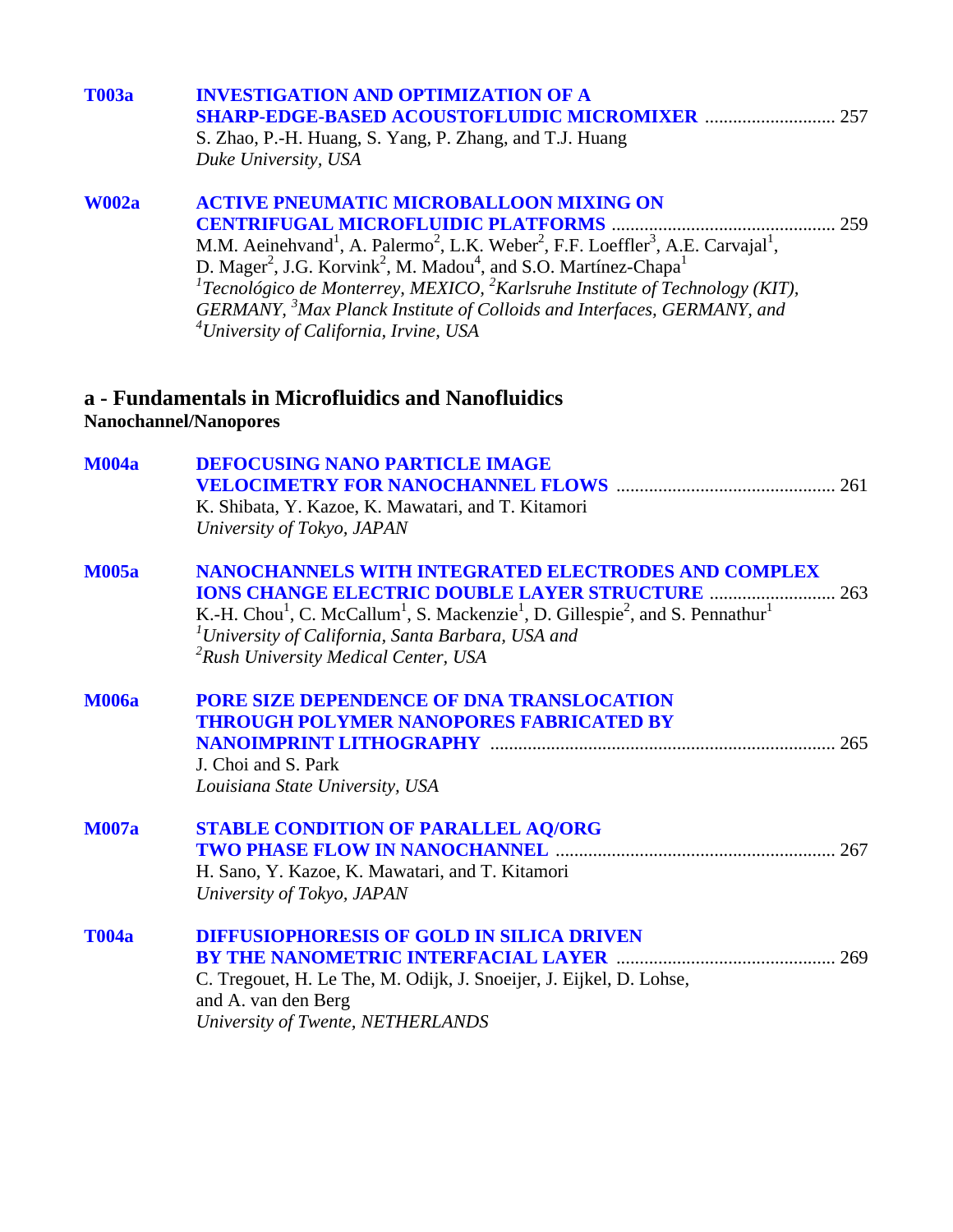| <b>T005a</b> | <b>NANOFLUIDIC MEMRISTOR: BY ORGANIC ELECTROLYTE</b><br>J. $Li1$ , J. Xue <sup>2</sup> , G. Du <sup>3</sup> , and Y. Xie <sup>1</sup>                                                                                                                                                                                                                                                                                                |
|--------------|--------------------------------------------------------------------------------------------------------------------------------------------------------------------------------------------------------------------------------------------------------------------------------------------------------------------------------------------------------------------------------------------------------------------------------------|
|              | $1$ Northwestern Polytechnical University, CHINA, $2$ Peking University, CHINA, and<br><sup>3</sup> Chinese Academy of Sciences, CHINA                                                                                                                                                                                                                                                                                               |
| <b>T006a</b> | PROTON TRANSFER MECHANISM IN EXTENDED-NANO SPACE:                                                                                                                                                                                                                                                                                                                                                                                    |
|              | K. Isogai, K. Mawatari, and T. Kitamori<br>University of Tokyo, JAPAN                                                                                                                                                                                                                                                                                                                                                                |
| <b>T007a</b> | <b>STRUCTURAL ANALYSIS OF WATER CONFINED IN</b><br><b>NANOCHANNEL: MEASUREMENT OF RADIAL</b>                                                                                                                                                                                                                                                                                                                                         |
|              | <b>DISTRIBUTION FUNCTION AND HYDROGEN BOND STRUCTURE  275</b><br>H. Koreeda <sup>1</sup> , K. Mawatari <sup>1</sup> , K. Ohara <sup>2</sup> , S. Kohara <sup>3</sup> , T. Yamaguchi <sup>4</sup> , K. Yoshida <sup>4</sup> ,<br>and T. Kitamori <sup>1</sup>                                                                                                                                                                         |
|              | <sup>1</sup> University of Tokyo, JAPAN, $^{2}$ Japan Synchrotron Radiation Research Institute (JASRI),<br>JAPAN, <sup>3</sup> National Institute for Materials Science (NIMS), JAPAN, and<br><sup>4</sup> Fukuoka University, JAPAN                                                                                                                                                                                                 |
| <b>W003a</b> | <b>CLOGGING OF MODEL PORES WITH BROWNIAN PARTICLES  277</b><br>O. Liot <sup>1,2</sup> , P. Bacchin <sup>3</sup> , P. Duru <sup>4</sup> , P. Joseph <sup>1</sup> , and J. Morris <sup>5</sup><br><sup>1</sup> University Toulouse, FRANCE, <sup>2</sup> Fédération Fermat, FRANCE, <sup>3</sup> LGC, FRANCE,<br><sup>4</sup> Institut de Mécanique des Fluides de Toulouse, FRANCE, and<br><sup>5</sup> City College of New York, USA |
| <b>W004a</b> | <b>EFFECT OF SURFACE ELECTROSTATIC INTERACTION</b>                                                                                                                                                                                                                                                                                                                                                                                   |
|              | ON SAMPLING BEHAVIOR OF SOLUTE MOLECULES AT                                                                                                                                                                                                                                                                                                                                                                                          |
|              | K. Okamoto, Y. Kazoe, K. Mawatari, and T. Kitamori                                                                                                                                                                                                                                                                                                                                                                                   |
|              | University of Tokyo, JAPAN                                                                                                                                                                                                                                                                                                                                                                                                           |
| <b>W005a</b> | <b>NANOPORE PROBE: ANALYSIS OF HOFMEISTER</b>                                                                                                                                                                                                                                                                                                                                                                                        |
|              | M. Matsushita and R. Kawano                                                                                                                                                                                                                                                                                                                                                                                                          |
|              | Tokyo University of Agriculture and Technology, JAPAN                                                                                                                                                                                                                                                                                                                                                                                |
| <b>W006a</b> | <b>SINGLE PARTICLE PING-PONG ACROSS MULTIPLE NANOPORES</b>                                                                                                                                                                                                                                                                                                                                                                           |
|              | J. Zhou, L.S. Lee, A. Zlotnick, and S.C. Jacobson                                                                                                                                                                                                                                                                                                                                                                                    |
|              | Indiana University, USA                                                                                                                                                                                                                                                                                                                                                                                                              |
| <b>W007a</b> | <b>TRACKING THE IMPACT OF ANTIVIRAL COMPOUNDS ON</b>                                                                                                                                                                                                                                                                                                                                                                                 |
|              | <b>VIRUS ASSEMBLY DYNAMICS WITH IN-PLANE MULTIPORE</b>                                                                                                                                                                                                                                                                                                                                                                               |
|              | P. Kondylis, C.J. Schlicksup, A. Zlotnick, and S.C. Jacobson                                                                                                                                                                                                                                                                                                                                                                         |
|              | Indiana University, USA                                                                                                                                                                                                                                                                                                                                                                                                              |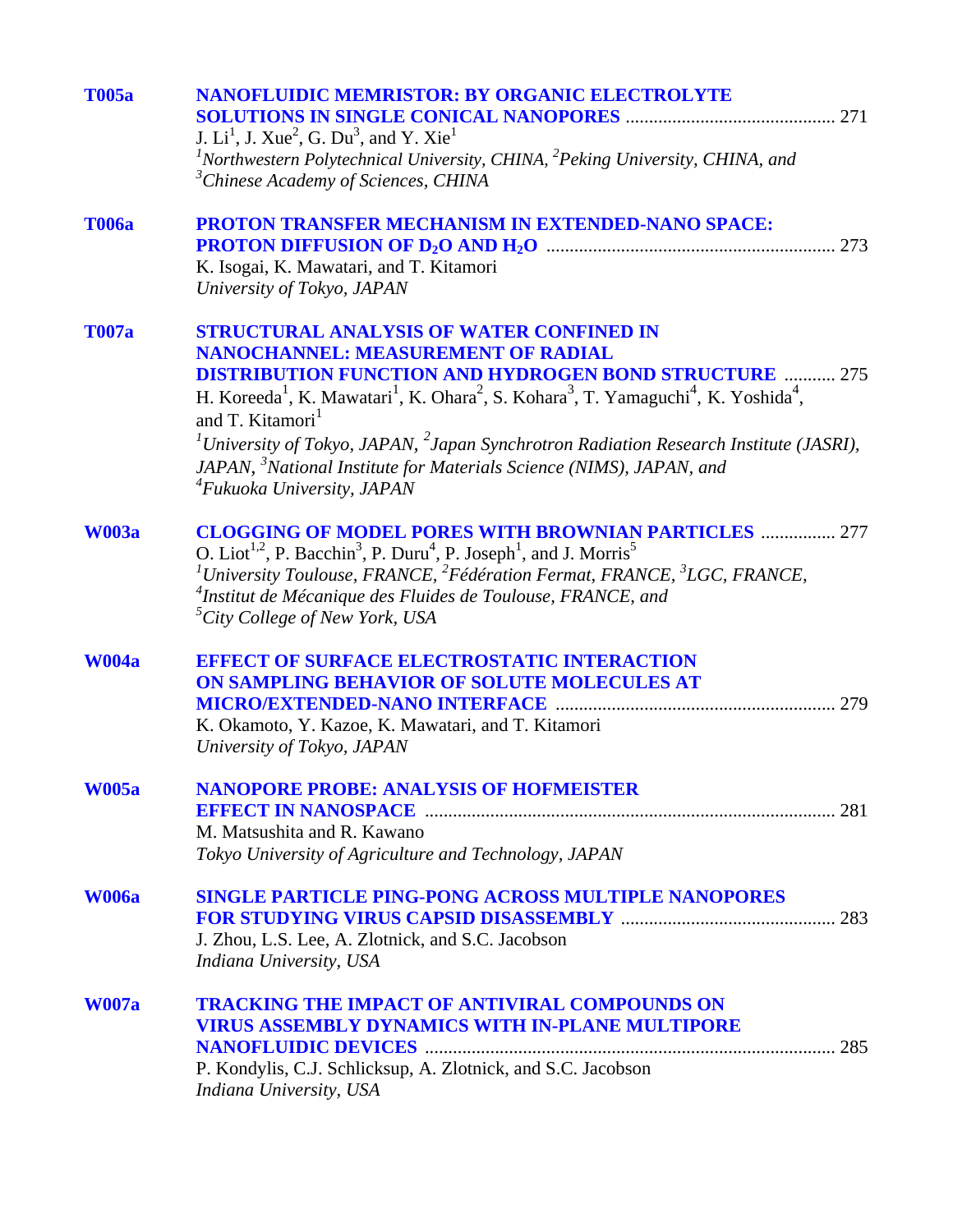# **a - Fundamentals in Microfluidics and Nanofluidics**

### **Others**

| <b>M008a</b> | <b>3D BRANCHING STRUCTURES FOR FLUIDIC</b><br>N.P. Macdonald, S. Currivan, B. Paull, and M.C. Breadmore<br>University of Tasmania, AUSTRALIA                                                                                                                                                                          |
|--------------|-----------------------------------------------------------------------------------------------------------------------------------------------------------------------------------------------------------------------------------------------------------------------------------------------------------------------|
| <b>M009a</b> | <b>MEASURING A SLIGHT DIFFERENCE IN STRETCH BETWEEN</b><br><b>GC AND AT RICH REGIONS WITHIN THE HUMAN GENOME  289</b><br>J.G. Reifenberger <sup>1</sup> , H.-M. Chuang <sup>2</sup> , K.D. Dorfman <sup>2</sup> , and H. Cao <sup>1</sup><br>${}^{1}$ Bionano Genomics, USA and ${}^{2}$ University of Minnesota, USA |
| <b>T008a</b> | <b>HIGH DENSITY HYDROGEN STORAGE</b><br>S. Bhattacharya, P. Kundu, S.-Y. Liu, F.-R. Chen, and F.-G. Tseng<br>National Tsing Hua University, TAIWAN                                                                                                                                                                    |
| <b>T009a</b> | T. Takayama, C.-H.D. Tsai, H. Ito, and M. Kaneko<br>Osaka University, JAPAN                                                                                                                                                                                                                                           |
| <b>W008a</b> | <b>IN-SITU MEASUREMENT OF THERMAL DIFFUSION CONSTANT</b><br><b>OF LIQUID USING PHOTOTHERMAL OPTICAL PHASE SHIFT  295</b><br>T. Sato, H. Shimizu, K. Mawatari, and T. Kitamori<br>University of Tokyo, JAPAN                                                                                                           |
| <b>W009a</b> | <b>TIME-CONSTANT RATIOS OF INLET-CHANNEL ELEMENTS</b><br><b>TO PREVENT BACKFLOW OF CAPILLARITY NETWORK  297</b><br>Y. Lee and S.-J. Kim<br>University of Konkuk, KOREA                                                                                                                                                |
|              | <b>b</b> - Micro- and Nanoengineering                                                                                                                                                                                                                                                                                 |

**3D Printing**

**[M010b 3D PRINTED CASSETTE EMBEDDED WITH CONDUCTIVE](#page-0-0)  POLYMER ELECTRODES FOR 2D PAPER CHROMATOGRAPHY AND PAPER TEETH SPRAY MASS SPECTROMETRY (PTS-MS) DETECTION OF RESIDUAL PESTICIDES IN AGRICULTURES** .................... 299 M.-H. Cheng and C.-H. Lin *National Sun Yat-sen University, TAIWAN* 

| <b>M011b</b> | <b>3D PRINTING OF MICROFLUIDIC DEVICES IN HIGHLY</b> |  |
|--------------|------------------------------------------------------|--|
|              |                                                      |  |
|              | F. Kotz, D. Helmer, and B.E. Rapp                    |  |
|              | Karlsruhe Institute of Technology (KIT), GERMANY     |  |
|              |                                                      |  |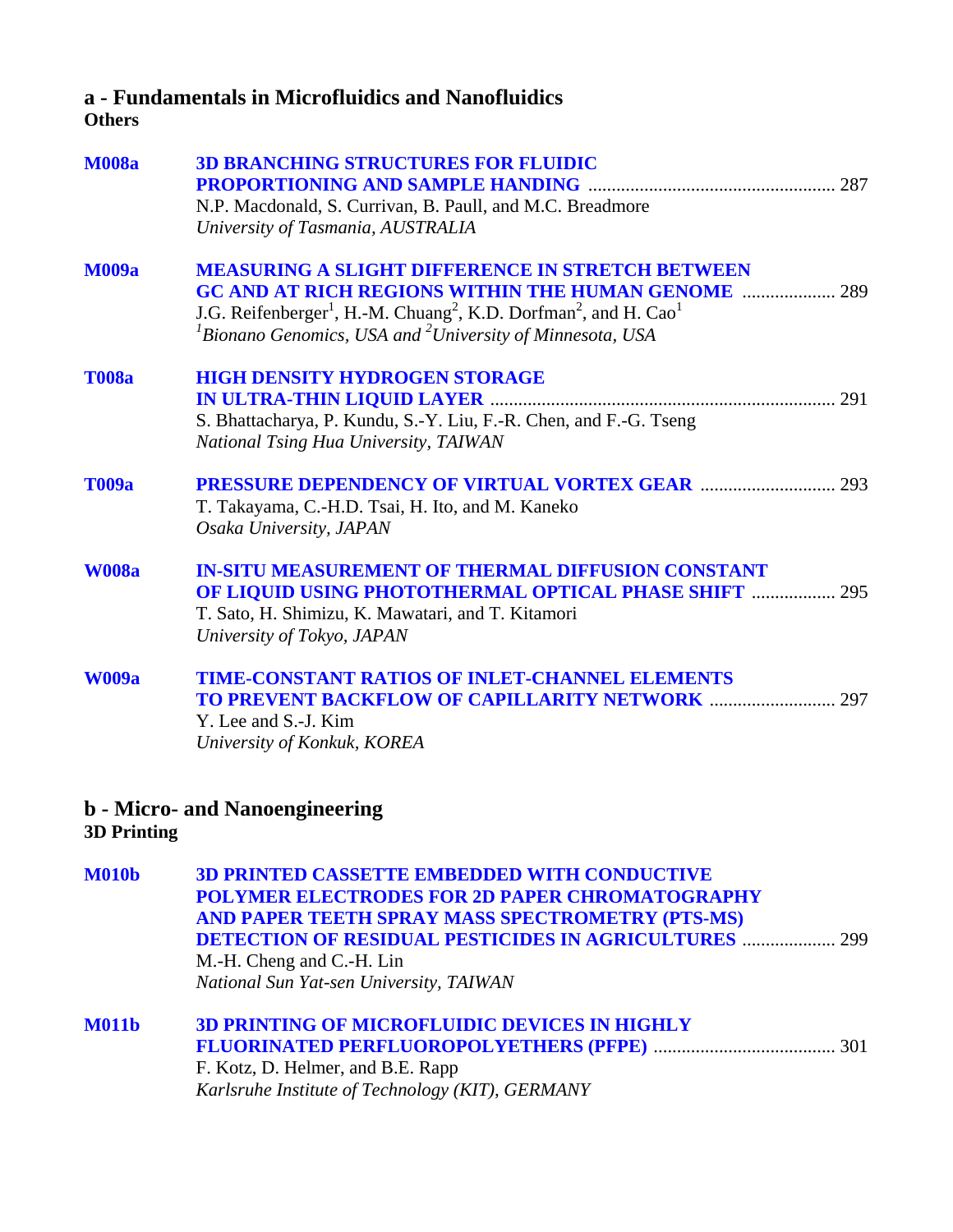| <b>M012b</b> | <b>INKJET 3D PRINTED MINIATURE WATER TURBINE AS FLOW METER</b><br><b>AND ENERGY HARVESTER FOR WIRELESS SENSOR SYSTEM  303</b><br>K. Adamski, J. Adamski, J.A. Dziuban, and R. Walczak<br>Wrocław University of Science and Technology, POLAND                                                                                                                    |
|--------------|------------------------------------------------------------------------------------------------------------------------------------------------------------------------------------------------------------------------------------------------------------------------------------------------------------------------------------------------------------------|
| <b>T010b</b> | <b>3D PRINTED HIGH QUALITY BECHTOP MICROFLUIDIC</b><br><b>DEVICES INTEGRATING SMART MATERIALS AS SENSORS  305</b><br>J. Etxebarria-Elezgarai <sup>1</sup> , M. García-Hernando <sup>1</sup> , L. Basabe-Desmonts <sup>1,2</sup> ,<br>and F. Benito-Lopez <sup>1</sup><br><sup>1</sup> University of the Basque Country, SPAIN and <sup>2</sup> IKERBASQUE, SPAIN |
| <b>T011b</b> | A BIOCOMPATIBLE PDMS RESIN FOR 3D-PRINTING<br>N. Bhattacharjee, C. Parra-Cabrera, and A. Folch<br>University of Washington, USA                                                                                                                                                                                                                                  |
| <b>T012b</b> | SUSPENDED LIQUID SUBTRACTIVE LITHOGRAPHY (SLSL) -<br><b>3D PRINTING OF MICROFLUIDIC STRUCTURES</b><br>D. Helmer, A. Voigt, and B.E. Rapp<br>Karlsruhe Institute of Technology (KIT), GERMANY                                                                                                                                                                     |
| <b>W010b</b> | <b>3D PRINTED MEMBRANE-BASED GAS MICROFLOW REGULATOR  311</b><br>A. Podwin, K. Adamski, and W. Kubicki<br>Wrocław University of Science and Technology, POLAND                                                                                                                                                                                                   |
| <b>W011b</b> | <b>HIGH RESOLUTION 3D-PRINTING OF TRANSPARENT</b><br>A.P. Kuo, N. Bhattacharjee, and A. Folch<br>University of Washington, USA                                                                                                                                                                                                                                   |
| <b>W012b</b> | <b>SYNERGY OF 3D PRINTING AND INJECTION MOLDING: A NEW</b><br>PROTOTYPING METHOD FOR RAPID DESIGN OPTIMIZATION<br>E. Vereshchagina <sup>1</sup> , E. Andreassen <sup>2</sup> , R.H. Gaarder <sup>2</sup> , and M.M. Mielnik <sup>1</sup><br><sup>1</sup> SINTEF Digital, NORWAY and <sup>2</sup> SINTEF Materials and Chemistry, NORWAY                          |

# **b - Micro- and Nanoengineering**

**Assembly**

| <b>M013b</b> | <b>DIRECT BIOACTUATOR FORMATION ON MICROSTRUCTURE</b>                                                    |  |
|--------------|----------------------------------------------------------------------------------------------------------|--|
|              |                                                                                                          |  |
|              | H. Suenaga <sup>1</sup> , J. Sugihara <sup>1</sup> , M. Horie <sup>2</sup> , and Y. Akiyama <sup>1</sup> |  |
|              | <sup>1</sup> Shinshu University, JAPAN and ${}^{2}K$ yoto University, JAPAN                              |  |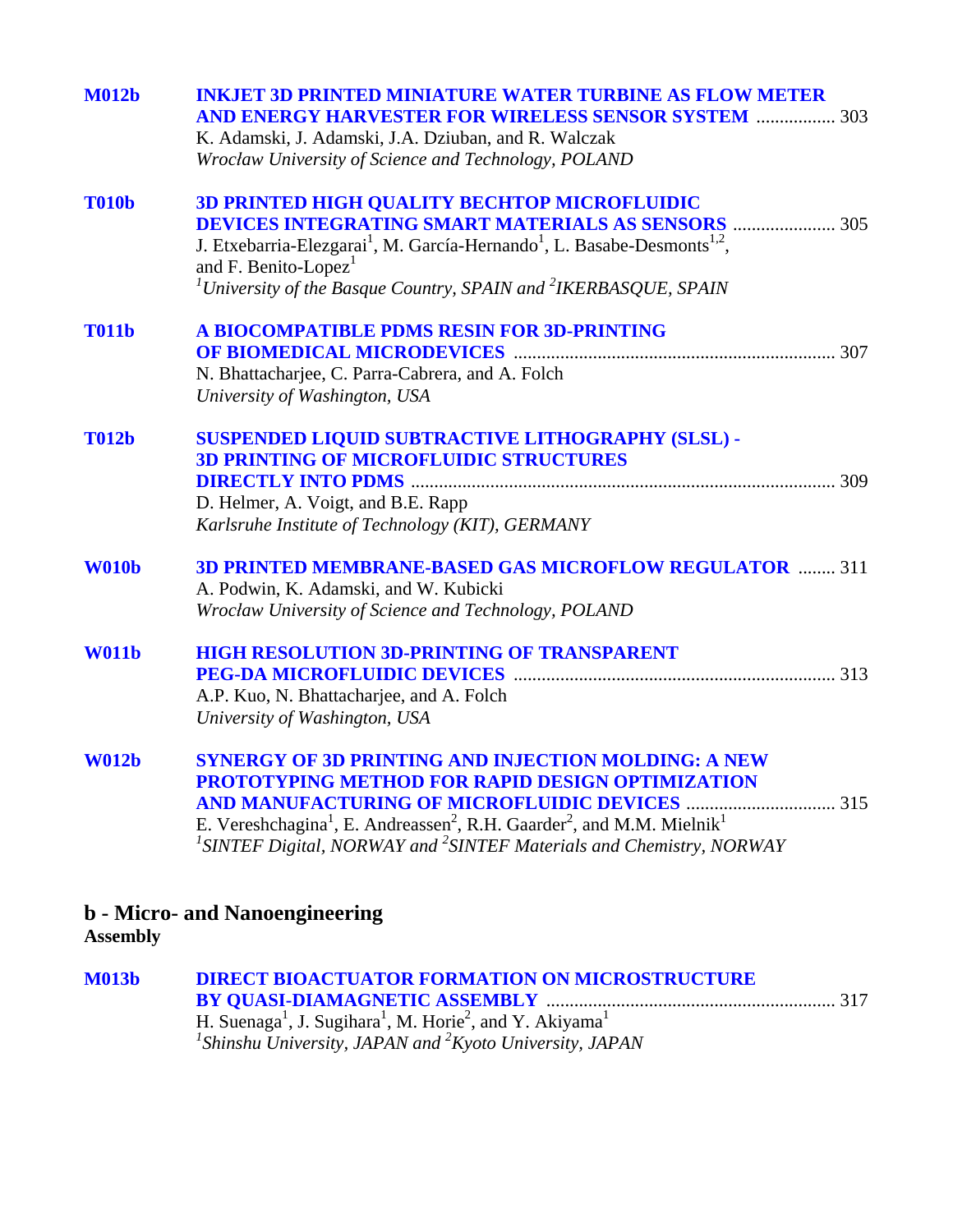| <b>M014b</b> | SYNTHESIS OF CRYSTALLINE MATERIALS USING MICROFLUIDIC<br><b>DEVICES: FROM ISOLATION OF OUT-OF-EQUILIBRIUM CRYSTAL</b><br><b>STRUCTURES TO DIRECT PRINTING OF CONFORMAL FIBERS OF</b><br>A. Abrishamkar <sup>1</sup> , R. Mas-Ballesté <sup>2</sup> , A.J. deMello <sup>1</sup> , and J. Puigmarti-Luis <sup>1</sup><br>${}^{1}$ ETH Zürich, SWITZERLAND and ${}^{2}$ Universidad Autónoma de Madrid, SPAIN |  |
|--------------|------------------------------------------------------------------------------------------------------------------------------------------------------------------------------------------------------------------------------------------------------------------------------------------------------------------------------------------------------------------------------------------------------------|--|
| <b>T013b</b> | <b>GENERATION OF PICOLITER DROPLETS FROM IN SITU</b><br><b>ASSEMBLED NANOLITER PLUGS FOR MULTIPLE HIGH</b><br>P. Zhang, A. Kaushik, K. Hsieh, and T.-H. Wang<br>Johns Hopkins University, USA                                                                                                                                                                                                              |  |
| <b>T014b</b> | THE SELECTIVE BINDNG TECHNIQUE USING<br><b>HYDROPHILIC/HYDROPHOBIC PATTERNING</b><br>T. Okuyama, T. Okano, and H. Suzuki<br>Chuo University, JAPAN                                                                                                                                                                                                                                                         |  |
| <b>W013b</b> | <b>HETEROGENIOUS 3D STRUCTURE BY ASSEMBLY</b><br>A. Yokomizo, H. Oda, Y. Morimoto, and S. Takeuchi<br>University of Tokyo, JAPAN                                                                                                                                                                                                                                                                           |  |
|              | <b>b</b> - Micro- and Nanoengineering<br><b>Cell and Tissue Culture</b>                                                                                                                                                                                                                                                                                                                                    |  |
| <b>M015b</b> | <b>DEVELOPMENT OF A MICROCHANNEL FABRICATION METHOD</b><br><b>KEEPING CELL OR MOLECULE PATTERNING FORMED IN AN OPEN</b><br><b>SPACE USING LOW/ROOM TEMPERATURE GLASS BONDING  327</b><br>S. Funano, N. Ota, A. Sato, and Y. Tanaka<br>Institute of Physical and Chemical Research (RIKEN), JAPAN                                                                                                           |  |
| <b>M016b</b> | <b>POWDER BLASTING AS A RAPID METHOD FOR FABRICATION</b><br>J. Smejkal, M. Štofik, D. Wróbel, and J. Malý<br>Jan Evangelista Purkyně University, CZECH REPUBLIC                                                                                                                                                                                                                                            |  |
| <b>T015b</b> | <b>MICROWELL-BASED SPHERO-PLATE FOR</b><br>I. Koh, D. Won, and P. Kim<br>Korea Advanced Institute of Science and Technology (KAIST), KOREA                                                                                                                                                                                                                                                                 |  |
| <b>W014b</b> | <b>BOTTOM-UP TISSUE ENGINEERING BY LIGHT DIRECTED ASSEMBLY</b><br>N.-D. Dinh, M.N. Hsu, W.N. Lin and C.-H. Chen<br>National University of Singapore, SINGAPORE                                                                                                                                                                                                                                             |  |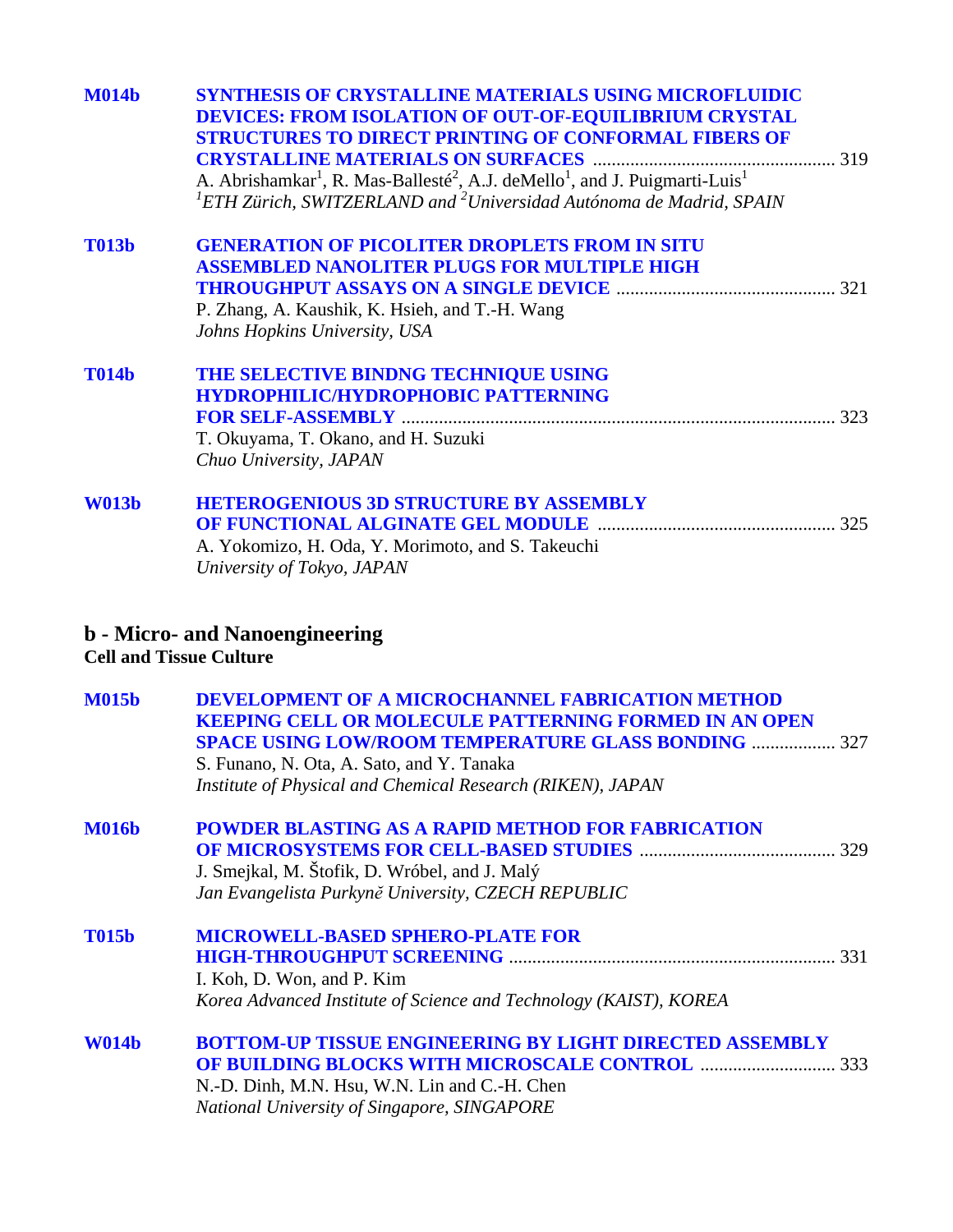### **[W015b MULTIFUNCTIONAL MICROFLUIDIC SYSTEM FOR CONTROLLABLE](#page-0-0)  CO-CULTURE, MIGRATION ANALYSIS AND DRUG SCREENING** .............. 336

K. Tokarska, E. Jastrzębska, M. Chudy, A. Dybko, and Z. Brzózka *Warsaw University of Technology, POLAND* 

### **b - Micro- and Nanoengineering**

**Hydrogels**

| <b>M017b</b> | UNCONVERTED DOUBLE BONDS IN THE HYDROGEL                                                                              |
|--------------|-----------------------------------------------------------------------------------------------------------------------|
|              | .338                                                                                                                  |
|              | H.J. Moon <sup>1</sup> , M. Ku <sup>2</sup> , H. Lee <sup>1</sup> , J. Yang <sup>2</sup> , and K.W. Bong <sup>1</sup> |
|              | ${}^{1}$ Korea University, KOREA and ${}^{2}$ Yonsei University, KOREA                                                |
| <b>T016b</b> | A MULTI-LAYER, SELF-ALIGNING HYDROGEL                                                                                 |
|              | <b>MICROMOLDING PROCESS OFFERING A FABRICATION</b>                                                                    |
|              | <b>ROUTE TO PERFUSABLE 3D IN-VITRO MICROVASCULATURE  340</b>                                                          |
|              | H. Heidari and H. Taylor                                                                                              |
|              | University of California, Berkeley, USA                                                                               |

**[W016b MICROFLUIDIC ACTUATORS BASED ON](#page-0-0)  TEMPERATURE-RESPONSIVE HYDROGELS** ................................................... 342 H. Geisler, M. Leman, B. Chollet, L. d'Eramo, M. Kerdraon, F. Monti, Y. Tran, and P. Tabeling *École Supérieure de Physique et de Chimie Industrielles (ESPCI), PARIS* 

### **b - Micro- and Nanoengineering Microneedles**

| <b>M018b</b> | A REPEATABLE AND RELIABLE FABRICATION METHOD<br>H. Kim, L. Theogarajan, and S. Pennathur<br>University of California, Santa Barbara, USA                                                                                                                                                          |  |
|--------------|---------------------------------------------------------------------------------------------------------------------------------------------------------------------------------------------------------------------------------------------------------------------------------------------------|--|
| <b>T017b</b> | A MICROFLUIDIC NEEDLE FOR SAMPLING AND DELIVERY<br>S. Feng <sup>1</sup> , G. Liu <sup>1</sup> , L. Jiang <sup>1</sup> , Y. Zhu <sup>2</sup> , E.M. Goldys <sup>1</sup> , and D.W. Inglis <sup>1</sup><br><sup>1</sup> Macquarie University, AUSTRALIA and <sup>2</sup> RMIT University, AUSTRALIA |  |
| <b>W017b</b> | <b>FABRICATION OF POROUS POLYLACTIC-CO-GLYCOLIC</b><br><b>ACID (PLGA) COATED SUS MICRONEEDLES FOR</b><br>A. Ullah, C.M. Kim, and G.M. Kim<br>Kyungpook National University, KOREA                                                                                                                 |  |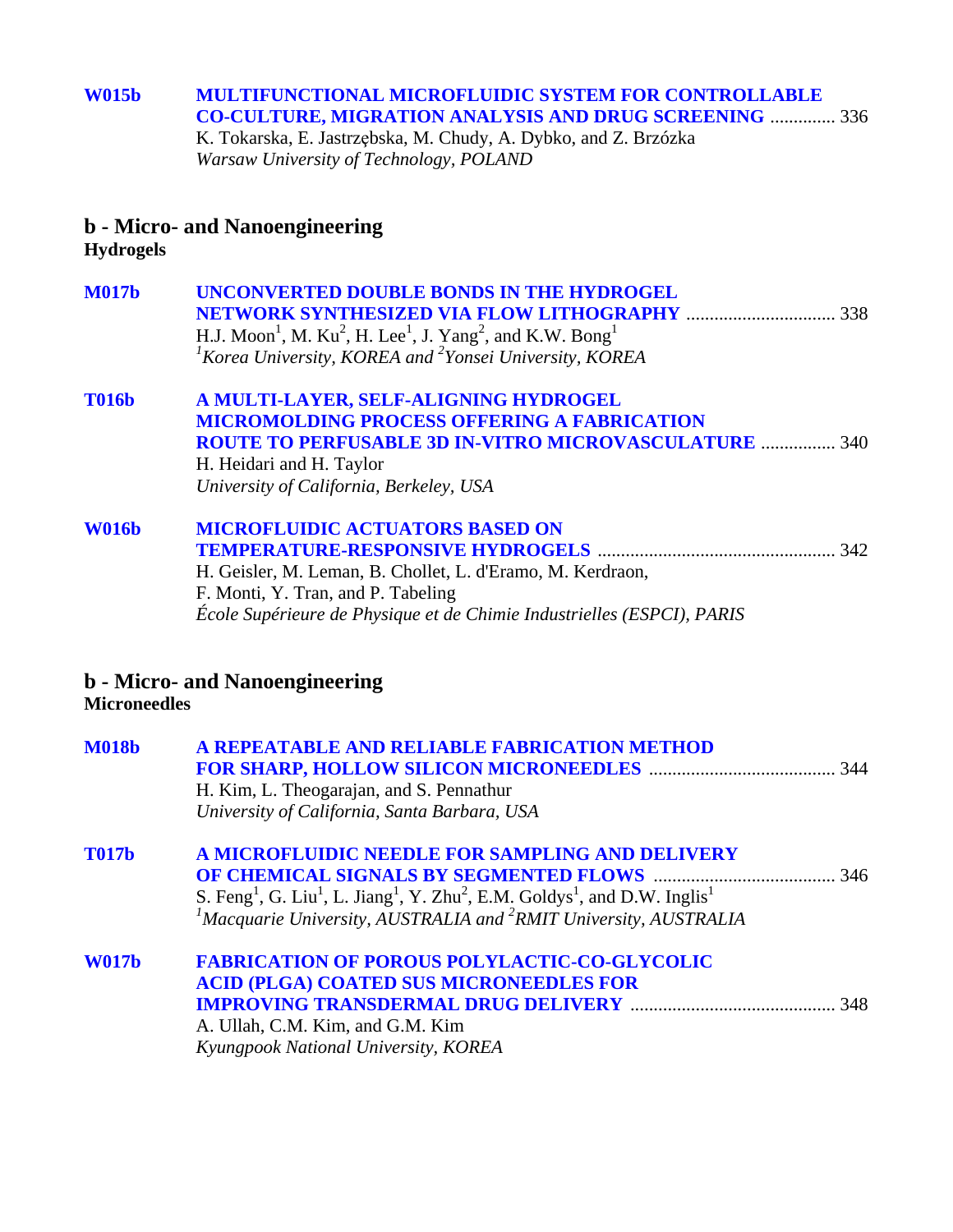### **b - Micro- and Nanoengineering Microparticles**

| <b>M019b</b>          | <b>RAPID AND REPRODUCABLE METHOD TO FABRICATE</b>                                                                                                                                                                                                           |     |
|-----------------------|-------------------------------------------------------------------------------------------------------------------------------------------------------------------------------------------------------------------------------------------------------------|-----|
|                       | <b>MICRO-SIZED FERROMAGNETIC ROBOTS FOR</b>                                                                                                                                                                                                                 |     |
|                       | A. Al-Halhouli, H. Al-Aloul, O. Deeb, and W. Al-Faqheri                                                                                                                                                                                                     |     |
|                       | German Jordanian University, JORDAN                                                                                                                                                                                                                         |     |
| <b>T018b</b>          | <b>ENHANCED STORAGE CAPACITY OF INFORMATION</b>                                                                                                                                                                                                             |     |
|                       | <b>DNA MICROPARTICLE USING POROUS MATERIAL</b>                                                                                                                                                                                                              |     |
|                       | S. Kim <sup>1</sup> , H. Kim <sup>1</sup> , Y. Choi <sup>2</sup> , H. Bae <sup>2</sup> , S.H. Song <sup>1</sup> , S. Kwon <sup>2</sup> , and W. Park <sup>1</sup><br>${}^{1}$ Kyung Hee University, KOREA and <sup>2</sup> Seoul National University, KOREA |     |
| <b>T019b</b>          | <b>SIMPLE EPOXY ENCAPSULATION OF INFORMATION</b>                                                                                                                                                                                                            |     |
|                       | <b>DNA-CONJUGATED MICROPARTICLE FOR</b>                                                                                                                                                                                                                     |     |
|                       |                                                                                                                                                                                                                                                             | 354 |
|                       | H. Kim <sup>1</sup> , S. Kim <sup>1</sup> , Y. Choi <sup>2</sup> , H. Bae <sup>2</sup> , S.H. Song <sup>1</sup> , S. Kwon <sup>2</sup> , and W. Park <sup>1</sup><br>${}^{1}$ Kyung Hee University, KOREA and ${}^{2}$ Seoul National University, KOREA     |     |
| <b>W018b</b>          | <b>OR-CODED MICROPARTICLE WITH DEGRADABLE</b>                                                                                                                                                                                                               |     |
|                       | <b>DECODE-BLOCKING STRUCTURE FOR TIME-TRACEABILITY  356</b>                                                                                                                                                                                                 |     |
|                       | C. Park, S. Lim, and W. Park                                                                                                                                                                                                                                |     |
|                       | Kyung Hee University, KOREA                                                                                                                                                                                                                                 |     |
| <b>W019b</b>          | <b>SYNTHESIS OF MULTI-STIMULI RESPONSIVE DRUG CARRIERS</b>                                                                                                                                                                                                  |     |
|                       | <b>FOR SELECTIVE MULTIPLE DRUG RELEASE TO TUMOR</b>                                                                                                                                                                                                         |     |
|                       |                                                                                                                                                                                                                                                             |     |
|                       | H.U. Kim <sup>1</sup> , D.G. Choi <sup>2</sup> , H.J. Lee <sup>1</sup> , M.S. Shim <sup>2</sup> , and K.W. Bong <sup>1</sup>                                                                                                                                |     |
|                       | ${}^{1}$ Korea University, KOREA and ${}^{2}$ Incheon National University, KOREA                                                                                                                                                                            |     |
| <b>Nanostructures</b> | <b>b</b> - Micro- and Nanoengineering                                                                                                                                                                                                                       |     |
|                       |                                                                                                                                                                                                                                                             |     |
| <b>M020b</b>          | <b>3D TISSUE FORMATION BY STACKING DETACHABLE</b>                                                                                                                                                                                                           |     |
|                       | <b>CELL SHEETS FORMED ON NANOFIBER MESH </b>                                                                                                                                                                                                                |     |
|                       | B. Lee <sup>1</sup> , M.S. Kim <sup>1</sup> , S. Kim <sup>1</sup> , S. Bang <sup>1</sup> , S.-H. Park <sup>2</sup> , and N.L. Jeon <sup>1</sup>                                                                                                             |     |
|                       | <sup>1</sup> Seoul National University, KOREA and                                                                                                                                                                                                           |     |
|                       | $2$ Korea Institute of Industrial Tecnology, KOREA                                                                                                                                                                                                          |     |
| <b>M021b</b>          | NANOPORE SENSING DEVICE INTEGRATING NANOPILLAR                                                                                                                                                                                                              |     |
|                       | <b>ARRAY FOR DNA TRANSLOCATION CONTROL manufacturer and 362</b>                                                                                                                                                                                             |     |
|                       | T Tanaka S Kanatani K Arima and K Kawai                                                                                                                                                                                                                     |     |

T. Tanaka, S. Kanetani, K. Arima, and K. Kawai *Osaka University, JAPAN*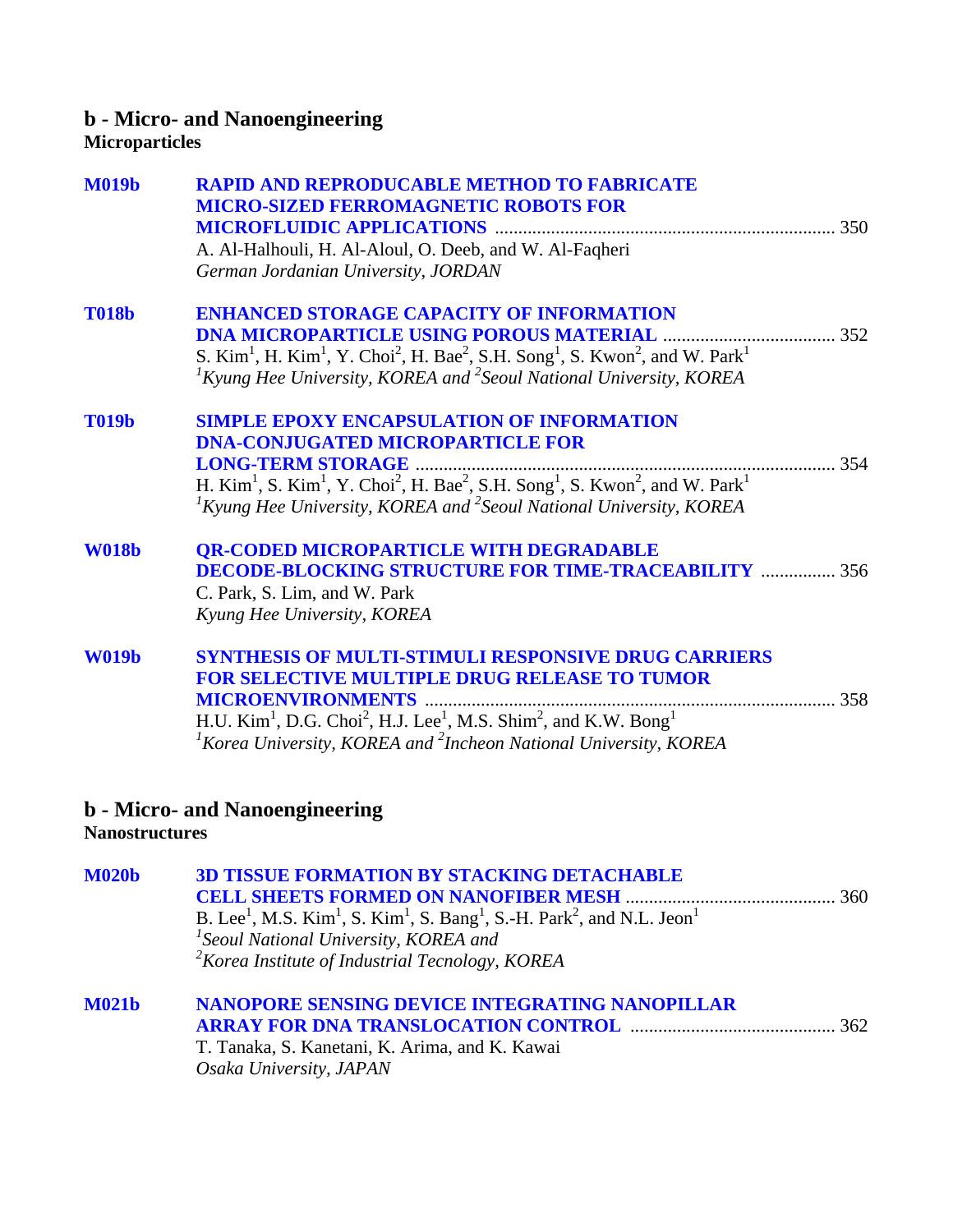| <b>M022b</b> | <b>HIGH-PRECISION FABRICATION OF NANOCHANNELS</b>                                                                     |  |
|--------------|-----------------------------------------------------------------------------------------------------------------------|--|
|              | Y.-S. Park, J.M. Oh, and Y.-K. Cho<br>Ulsan National Institute of Science & Technology (UNIST), KOREA                 |  |
|              |                                                                                                                       |  |
| <b>M023b</b> | <b>MICROFLUIDIC SYNTHESIS OF MULTIFUNCTIONAL</b>                                                                      |  |
|              |                                                                                                                       |  |
|              | Y. Nie, N.J. Hao, and J.X.J. Zhang<br>Dartmouth College, USA                                                          |  |
| <b>M024b</b> | <b>SILVER NANOWIRE SYNTHESIS USING NANOFLUIDIC CHANNEL</b>                                                            |  |
|              | NETWORKS FABRICATED BY CRACK-PHOTOLITHOGRAPHY                                                                         |  |
|              |                                                                                                                       |  |
|              | D. $Ha^1$ , D.J. $Kim^2$ , Q. Zhou <sup>1</sup> , and T. $Kim^1$                                                      |  |
|              | ${}^{1}$ Ulsan National Institute of Science & Technology (UNIST), KOREA and<br><sup>2</sup> Yale University, USA     |  |
| <b>T020b</b> | A NANO-DUPLEX-IMPRINT TECHNIQUE BASED ON                                                                              |  |
|              | <b>NANOPILLAR STRUCTURE OF NATURAL CICADA WING  371</b>                                                               |  |
|              | X. $Li^{1,2}$ and A. Manz <sup>1,2</sup>                                                                              |  |
|              | <sup>1</sup> Saarland University, GERMANY and                                                                         |  |
|              | <sup>2</sup> Korea Institute of Science and Technology (KIST) - Europe, GERMANY                                       |  |
| <b>T021b</b> | <b>CRACK-PHOTOLITHOGRAPHY-ASSISTED COLLAPSE-FREE</b>                                                                  |  |
|              | AND MASS-TRANSPORT-CONTROLLABLE NANOCHANNEL                                                                           |  |
|              |                                                                                                                       |  |
|              | D. Ha <sup>1</sup> , D.-J. Kim <sup>2</sup> , J.G. Park <sup>1</sup> , and T. Kim <sup>1</sup>                        |  |
|              | <sup>1</sup> Ulsan National Institute of Science & Technology (UNIST), KOREA and<br><sup>2</sup> Yale University, USA |  |
| <b>T022b</b> | <b>LARGE-AREA FABRICATION OF SUB-µM PDMS</b>                                                                          |  |
|              |                                                                                                                       |  |
|              | H. Le-The, M.A. Palma do Carmo, M.W. van der Helm, J.G. Bomber,                                                       |  |
|              | L.I. Segerink, A. van den Berg, and J.C.T. Eijkel                                                                     |  |
|              | University of Twente, NETHERLANDS                                                                                     |  |
| <b>T023b</b> | PHENOTYPIC SCREENING WITH MULTI-ARCHITECTURAL                                                                         |  |
|              | <b>CHIP (MARC) IDENTIFIES UNIQUE TOPOGRAPHIES REGULATING</b>                                                          |  |
|              | <b>ARTERIAL AND VENOUS ENDOTHELIAL CELL PHENOTYPES  377</b>                                                           |  |
|              | S. Arora <sup>1</sup> , E.K.F. Yim <sup>2</sup> , and Y.C. Toh <sup>1</sup>                                           |  |
|              | <sup>1</sup> National University of Singapore, SINGAPORE and <sup>2</sup> University of Waterloo, CANADA              |  |
| <b>T024b</b> | <b>SINGLE NANOPARTICLE ENCAPSULATION IN FAST-EVAPORATING</b>                                                          |  |
|              | <b>MICRO-EMULSION PREVENTS PARTICLE AGGLOMERATION</b>                                                                 |  |
|              |                                                                                                                       |  |
|              | M. Pan, F. Lyu, and S.K.Y. Tang                                                                                       |  |
|              | Stanford University, USA                                                                                              |  |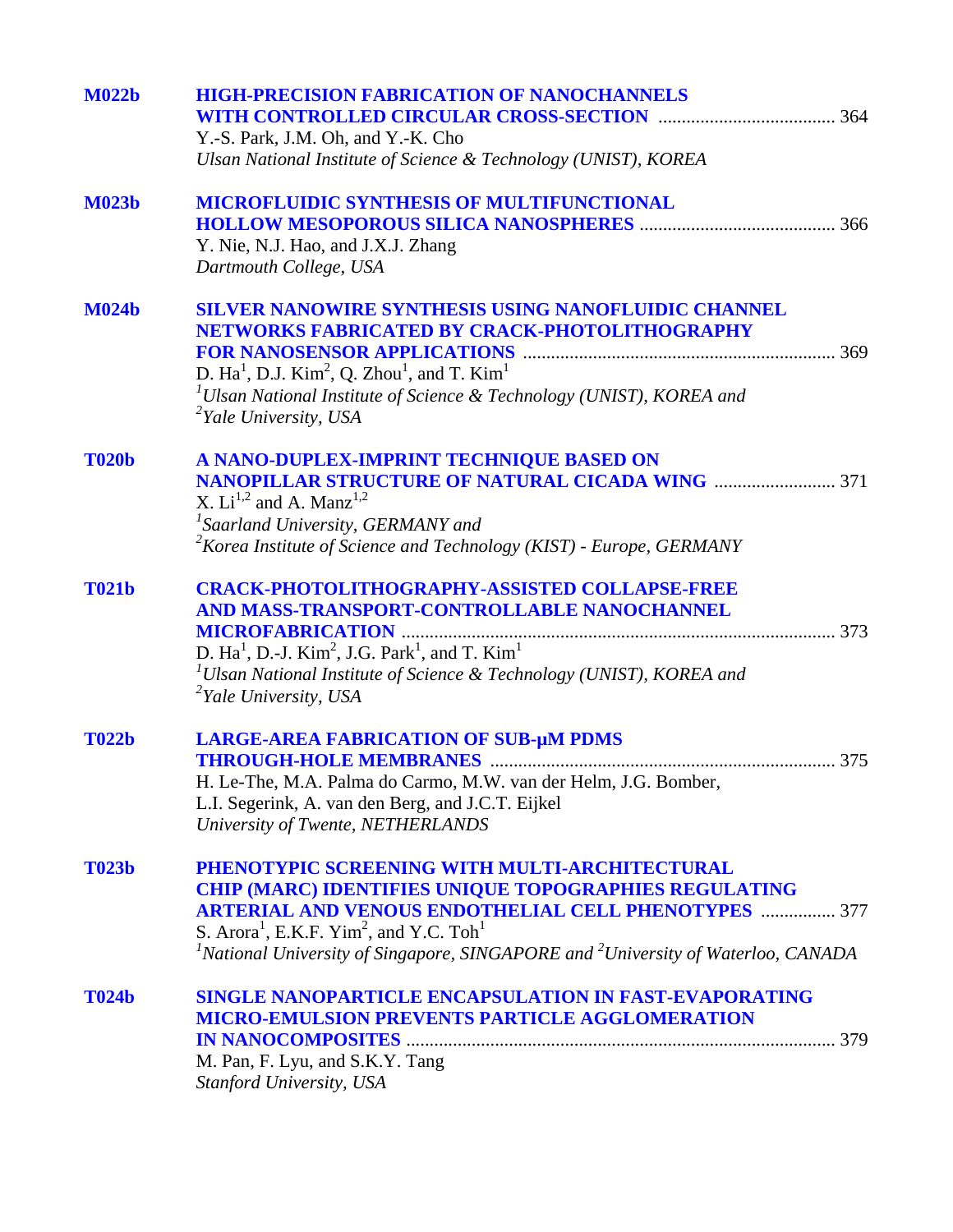| <b>W020b</b> | <b>CAPILLARY-FACILITATED COATING OF CARBON NANOTUBE</b><br><b>THIN FILM AS A STRAIN GAUGE FOR BLOOD RETRACTION TEST  381</b><br>Z. Li, X. Xue, D. Peyer, B. McCracken, K. Ward, and J. Fu<br>University of Michigan, USA                                                                                                                                                                                                                                                                                                                                |
|--------------|---------------------------------------------------------------------------------------------------------------------------------------------------------------------------------------------------------------------------------------------------------------------------------------------------------------------------------------------------------------------------------------------------------------------------------------------------------------------------------------------------------------------------------------------------------|
| <b>W021b</b> | <b>FINE TUNING SILICA MESOPORES TO CONFORMALLY</b><br><b>ENHANCE THE SPECIFIC SURFACE IN PILLAR ARRAY</b><br>S. Futagami <sup>1</sup> , T. Hara <sup>2</sup> , H. Ottevaere <sup>1</sup> , G.V. Baron <sup>1</sup> , G. Desmet <sup>1</sup> , and W. De Malsche <sup>1</sup><br><sup>1</sup> Vrije Universiteit Brussel, BELGIUM and ${}^{2}K$ yushu University, JAPAN                                                                                                                                                                                  |
| <b>W022b</b> | <b>LOCAL MICRO AND NANO PATTERNING OF MICROFLUIDIC</b><br><b>DEVICES USING THE SOLID ON LIQUID DEPOSITION PROCESS  385</b><br>J. Charmet <sup>1</sup> , A. Homsy <sup>2</sup> , M. Wood <sup>3</sup> , J. Covington <sup>1</sup> , L. Isa <sup>4</sup> , M. Textor <sup>4</sup> ,<br>T.P.J. Knowles <sup>3</sup> , and H. Keppner <sup>2</sup><br><sup>1</sup> University of Warwick, UK, $^{2}$ University of Applied Sciences Western Switzerland,<br>SWITZERLAND, <sup>3</sup> University of Cambridge, UK, and <sup>4</sup> ETH Zürich, SWITZERLAND |
| <b>W023b</b> | <b>RAPID FOLDING OF DNA NANOSTRUCTURES</b><br>K. Hara <sup>1</sup> , K. Arima <sup>1</sup> , O. Tabata <sup>2</sup> , and K. Kawai <sup>1</sup><br>${}^{1}$ Osaka University, JAPAN and ${}^{2}$ Kyoto University, JAPAN                                                                                                                                                                                                                                                                                                                                |
| <b>W024b</b> | <b>SINGLE-EXOSOME ANALYSIS PLATORM BASED</b><br><b>ON NANOARRAY CHIP TECHNOLOGY </b><br>H. Kuramochi <sup>1</sup> , S. Yokota <sup>1</sup> , S. Tsuchiya <sup>2</sup> , T. Akagi <sup>1</sup> , and T. Ichiki <sup>1</sup><br><sup>1</sup> Univerisity of Tokyo, JAPAN and <sup>2</sup> Innovation Center of NanoMedicine, JAPAN                                                                                                                                                                                                                        |
|              | <b>b</b> - Micro- and Nanoengineering<br><b>Other Microfabrication</b>                                                                                                                                                                                                                                                                                                                                                                                                                                                                                  |
| <b>M025b</b> | <b>DEVELOPMENT OF AN AUTOMATED LATERAL</b><br>D. Gasperino, T. Huynh, and B. Weigl<br>Intellectual Ventures Laboratory, USA                                                                                                                                                                                                                                                                                                                                                                                                                             |
| <b>M026b</b> | <b>LAB ON A CHIP LIGHT GENERATION: THE FABRICATION OF FULLY</b><br><b>INTEGRATED AND "FLEXIBLE" COHERENT LIGHT SOURCE  393</b><br>S. Bonfadini <sup>1,2</sup> , P. Spegni <sup>3</sup> , F. Simoni <sup>3</sup> , and L. Criante <sup>1</sup><br><sup>1</sup> Istituto Italiano di Technologia, ITALY, <sup>2</sup> Politecnico di Milano, ITALY, and<br><sup>3</sup> Università Politecnica delle Marche, ITALY                                                                                                                                        |
| <b>M027b</b> | <b>SIMPLE METHOD FOR FABRICATION OF HYBRID AND ALL-GLASS</b><br>MICROFLUIDIC CHIPS USING NEW LOW-TEMPERATURE<br>W. Kubicki, R. Walczak, and J.A. Dziuban                                                                                                                                                                                                                                                                                                                                                                                                |

*Wrocław University of Science and Technology, POLAND*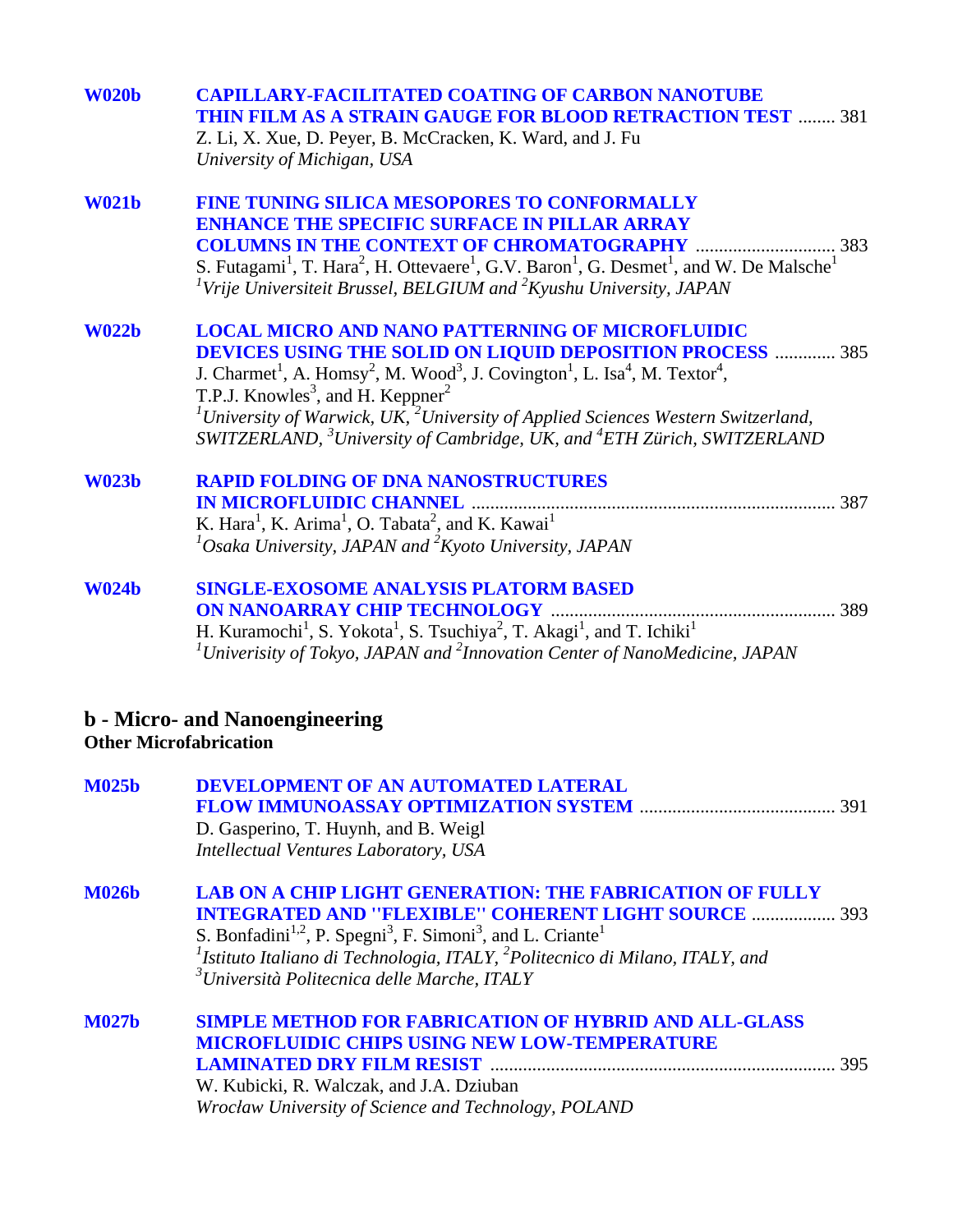| <b>T025b</b> | <b>FUNDAMENTALS OF INJECTION MOLDING FOR</b><br>U.N. Lee <sup>1</sup> , E. Berthier <sup>1</sup> , X. Su <sup>1</sup> , D.J. Guckenberger <sup>2</sup> ,<br>A.M. Dostie <sup>1</sup> , T. Zhang <sup>1</sup> , and A.B. Theberge <sup>1</sup><br><sup>1</sup> University of Washington, USA and <sup>2</sup> Salus Discovery, LLC, USA |     |
|--------------|----------------------------------------------------------------------------------------------------------------------------------------------------------------------------------------------------------------------------------------------------------------------------------------------------------------------------------------|-----|
| <b>T026b</b> | <b>PATTERNING MOLECULAR MOTORS FOR FABRICATION</b><br>K. Minakata <sup>1</sup> , Y. Hiratsuka <sup>2</sup> , K. Uesigi <sup>1</sup> , and K. Morishima <sup>1</sup><br>${}^{1}$ Osaka University, JAPAN and<br>$^{2}$ Japan Advanced Institute of Science and Technology (JAIST), JAPAN                                                |     |
| <b>T027b</b> | <b>STUDY ON THE MECHANISM OF DIRECT BONDING</b><br>OF PLASTICS BY VACUUM ULTRAVIOLET LIGHT<br>Y. Hashimoto <sup>1</sup> , K. Mogi <sup>2</sup> , and T. Yamamoto <sup>1</sup><br>${}^{1}$ Tokyo Institute of Technology, JAPAN and<br><sup>2</sup> National Institute of Advanced Industrial Science and Technology (AIST), JAPAN      |     |
| <b>W025b</b> | <b>INVESTIGATION OF DIRECT LASER</b><br>C. Krueger, S.H. Sturner, H. Palmer, E. Nakas,<br>L. Motabar, F. Aromolaran, and R.D. Socchol<br>University of Maryland, USA                                                                                                                                                                   | 403 |
| <b>W026b</b> | <b>RESPONSIVE ORIGAMI PLEATS BY HYGROSCOPIC</b><br>J. Bae <sup>1</sup> , H. Cho <sup>2</sup> , H. Kang <sup>2</sup> , G. Wu <sup>2</sup> , J. Jollu <sup>2</sup> , S. Yang <sup>2</sup> , and W. Park <sup>1</sup><br>${}^{1}$ Kyung Hee University, KOREA and ${}^{2}$ University of Pennsylvania, USA                                |     |
|              | <b>b</b> - Micro- and Nanoengineering<br>Patterning/Lithography                                                                                                                                                                                                                                                                        |     |
| <b>T028b</b> | H. Lee, H.U. Kim, Y.H. Roh, and K.W. Bong<br>Korea University, KOREA                                                                                                                                                                                                                                                                   |     |
| <b>T029b</b> | SELF-SHAPED LIQUID TEMPLATE ON INKJET-PATTERNED<br><b>SUPERHYDROPHOBIC SUBSTRATE FOR FABRICATION OF</b><br>X. Lai, B. Lu, H. Wu, Z. Pu, H. Yu, and D. Li<br>Tianjin University, CHINA                                                                                                                                                  |     |
| <b>W027b</b> | <b>MICROCONTACT PRINTING OF POLYDOPAMINE ARRAY ON</b><br><b>HYDROPHOBIC SURFACE FOR SINGLE CELL PATTERNING  411</b><br>H. Wu, L. Wu, X. Zhou, B. Liu, and B. Zheng<br>Chinese University of Hong Kong, HONG KONG                                                                                                                       |     |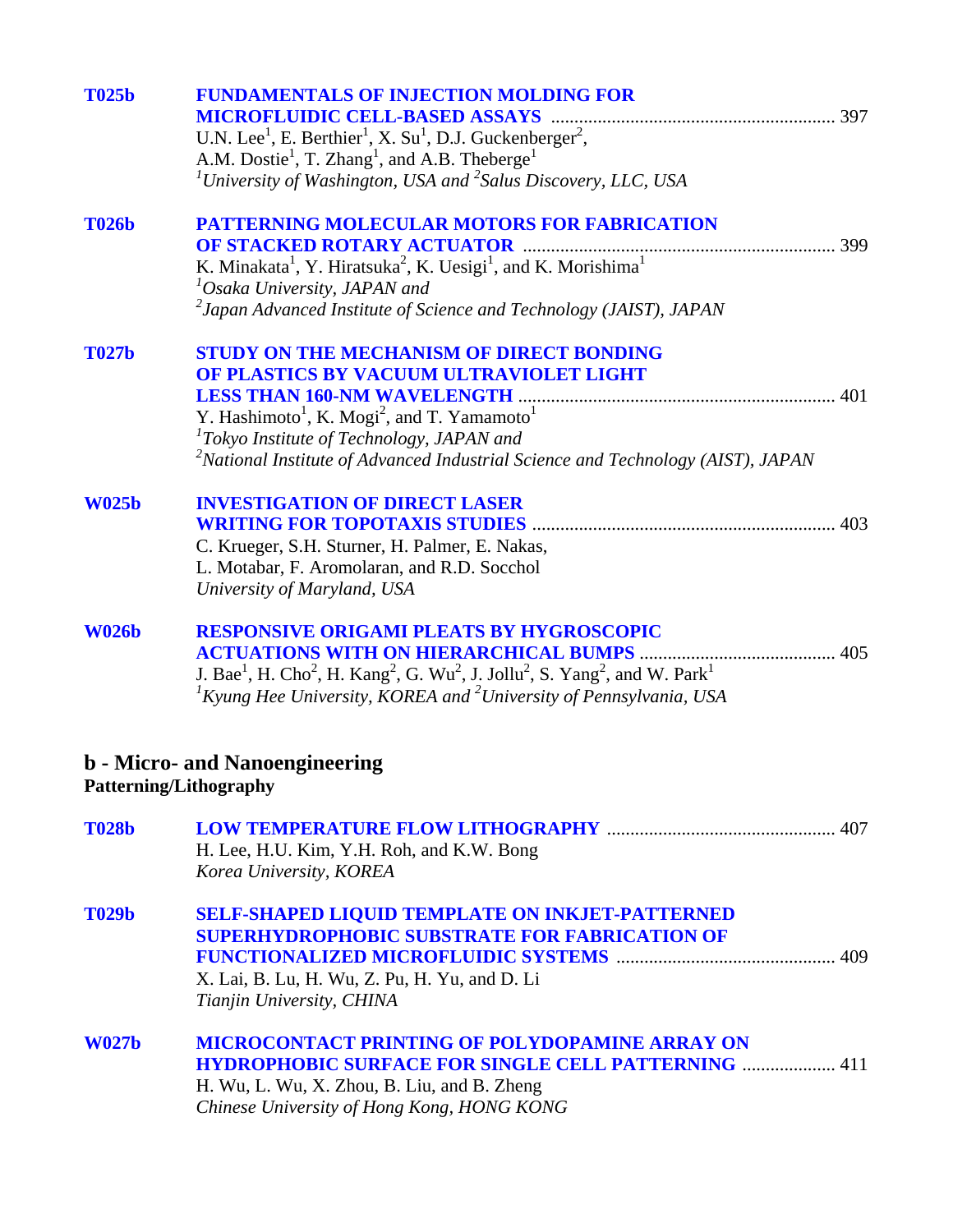# **[W028b TOPOGRAPHICAL AND CHEMICAL PATTERNING](#page-0-0)  OF CELL CULTURE SUBSTRATES** ...................................................................... 413 E. Azuaje-Hualde<sup>1</sup>, M.M. de Pancorbo<sup>1</sup>, F. Benito-Lopez<sup>1</sup>, and L. Basabe-Desmonts<sup>1,2</sup><br><sup>*1*</sup>University of the Basque Country, SPAIN and <sup>2</sup>IKERBASQUE, SPAIN

### **b - Micro- and Nanoengineering PDMS**

| <b>M028b</b> | A UNIVERSAL METHOD TO BOND SILICONES                                                                                                                                                                                           |  |
|--------------|--------------------------------------------------------------------------------------------------------------------------------------------------------------------------------------------------------------------------------|--|
|              | R. Ghaemi, M. Dabaghi, R. Attalla, A. Shahid, H.-H. Hsu, and P.R. Selvaganapathy<br>McMaster University, CANADA                                                                                                                |  |
| <b>M029b</b> | <b>FABRICATION OF POROUS POLYDIMETHYLSILOXANE (PDMS)</b>                                                                                                                                                                       |  |
|              | THIN FILM AT TEMPERATURE BELOW ZERO DEGREE  417                                                                                                                                                                                |  |
|              | X. Ren <sup>1</sup> and M. Noh <sup>2</sup><br><sup>1</sup> Virginia Polytechnic Institute and State University, USA and $^{2}$ Drexel University, USA                                                                         |  |
| <b>M030b</b> | <b>SIMPLE FABRICATION OF 3D MICRO CONTAINER USING</b>                                                                                                                                                                          |  |
|              |                                                                                                                                                                                                                                |  |
|              | C.M. Kim <sup>1</sup> , H.B. Lee <sup>1</sup> , J.U. Kim <sup>1</sup> , Y.L. Cui <sup>1</sup> , J.A. Kim <sup>2</sup> , S.K. Yoo <sup>2</sup> , and G.M. Kim <sup>1</sup><br>${}^{1}$ Kyungpook National University, KOREA and |  |
|              | $\alpha$ <sup>2</sup> Osong Medical Innovation Foundation, KOREA                                                                                                                                                               |  |
| <b>T030b</b> | <b>DIRECT ETCHING AND IMPLANTED</b>                                                                                                                                                                                            |  |
|              |                                                                                                                                                                                                                                |  |
|              | K. Ichikawa <sup>1</sup> , Y. Fukuyama <sup>2</sup> , S. Maeda <sup>1</sup> , and Y. Yamanishi <sup>2</sup><br><sup>1</sup> Shibaura Institute of Technology, JAPAN and <sup>2</sup> Kyushu University, JAPAN                  |  |
| <b>T031b</b> | <b>MICROLENS INTEGRATED WITH BLACK SHADOW</b>                                                                                                                                                                                  |  |
|              | <b>MASK USING PDMS THROUGH-HOLE ARRAY manufacture and the CO23</b>                                                                                                                                                             |  |
|              | N. Jin, M. Mizuochi, and M. Seki<br>Chiba University, JAPAN                                                                                                                                                                    |  |
|              |                                                                                                                                                                                                                                |  |
| <b>T032b</b> | <b>STAINLESS STEEL REINFORCED COMPOSITE SILICONE</b>                                                                                                                                                                           |  |
|              | <b>MEMBRANE AND ITS INTEGRATION INTO MICROFLUIDIC</b>                                                                                                                                                                          |  |
|              | <b>OXYGENATORS FOR HIGH PERFORMANCE GAS EXCHANGE  425</b><br>H. Matharoo, M. Dabaghi, N. Rochow, G. Fusch, J. Brash, C. Fusch,                                                                                                 |  |
|              | and P.R. Selvaganapathy                                                                                                                                                                                                        |  |
|              | McMaster University, CANADA                                                                                                                                                                                                    |  |
| <b>W029b</b> | <b>FABRICATION OF TRANSPARENT SUPERHYDROPHOBIC</b>                                                                                                                                                                             |  |
|              | E. Lee <sup>1</sup> , K. Seo <sup>2</sup> , M. Kim <sup>3</sup> , and D.H. Kim <sup>1</sup>                                                                                                                                    |  |
|              | <sup>1</sup> Korea Advanced Institute of Science and Technology (KAIST), KOREA, ${}^{2}LG$ Chem                                                                                                                                |  |
|              | Research Park, KOREA, and <sup>3</sup> Korea Institute of Science and Technology (KIST), KOREA                                                                                                                                 |  |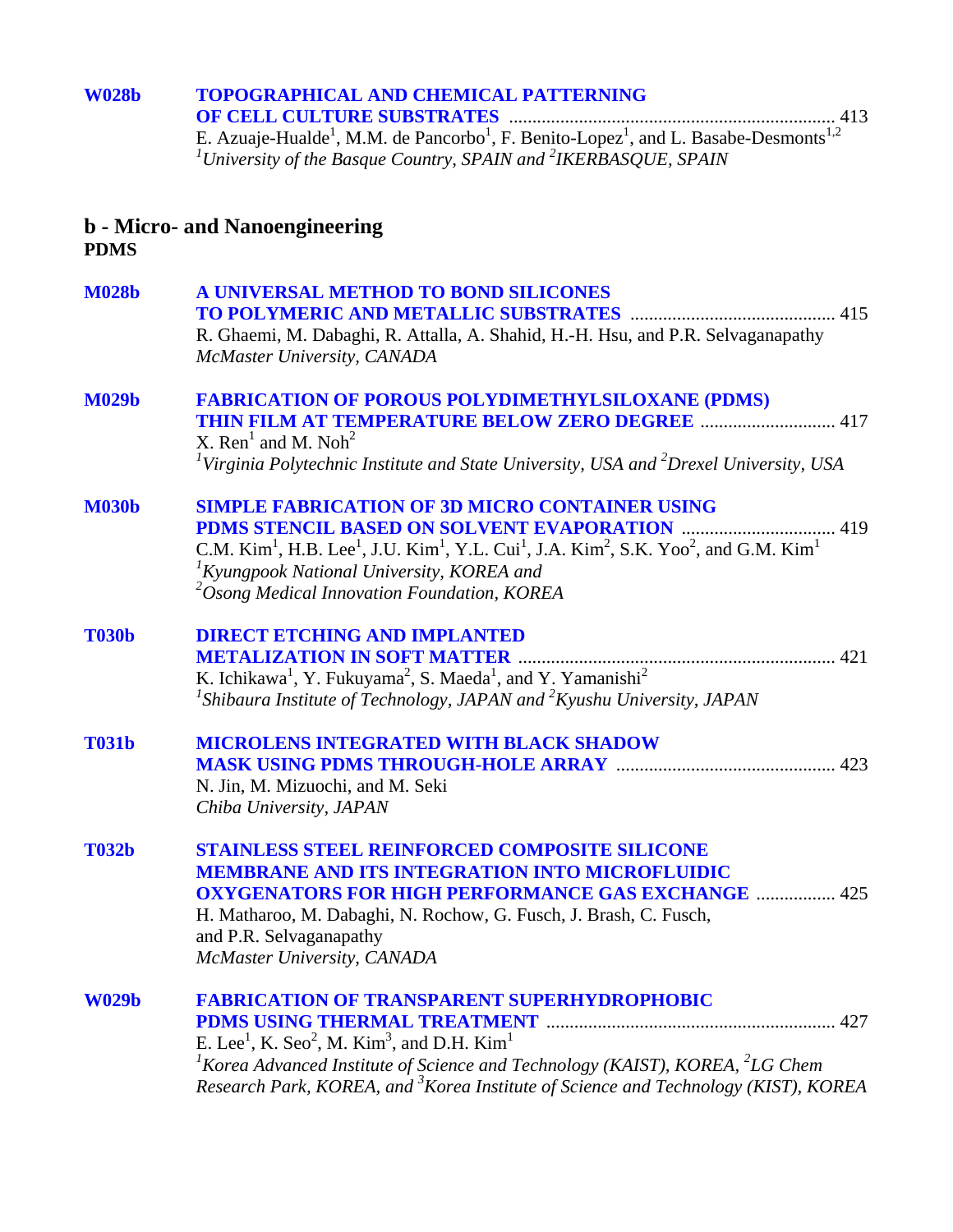### **[W030b HIGH STRETCHABLE CONDUCTIVE MICROCHANNEL FABRICATED](#page-0-0)  BY SIMPLE PDMS SOFT LITHOGRAPHY PROCEDURES** .............................. 429

X.-C. Guo and C.-W. Tsao *National Central University, TAIWAN* 

### **b - Micro- and Nanoengineering**

**Sensing/Assays**

| <b>M031b</b> | <b>CANCER MIRNA DETECTION BY HIGHLY SENSITIVE</b>                                                        |
|--------------|----------------------------------------------------------------------------------------------------------|
|              | <b>SERS VIA SELF-ASSEMBLY NANO PARTICLE BASED</b>                                                        |
|              |                                                                                                          |
|              |                                                                                                          |
|              | <sup>1</sup> National Tsing Hua University, TAIWAN and $^{2}$ Academia Sinica, TAIWAN                    |
| <b>M032b</b> | <b>LASER-MANIPULATED MICROTOOL WITH</b>                                                                  |
|              | <b>ENZYME-FUNCTIONALIZED SURFACE FOR</b>                                                                 |
|              |                                                                                                          |
|              | A. Masuda <sup>1</sup> , H. Takao <sup>1</sup> , F. Shimokawa <sup>1</sup> , and K. Terao <sup>1,2</sup> |
|              | <sup>1</sup> Kagawa University, JAPAN and <sup>2</sup> Japan Science and Technology Agency (JST), JAPAN  |
| <b>M033b</b> | PRECONCENTRATION ENHANCED                                                                                |
|              |                                                                                                          |
|              | Y.-J. Fan <sup>1</sup> , C.-Z. Deng <sup>2</sup> , and H.-J. Sheen <sup>2</sup>                          |
|              | ${}^{1}$ Taipei Medical University, TAIWAN and ${}^{2}$ National Taipei University, TAIWAN               |
| <b>T033b</b> | <b>ELECTRODE SPATIAL DESIGN FOR A NEW</b>                                                                |
|              |                                                                                                          |
|              | T.-W. Wu, C.-H. Gao, Y.-Z. Huang, T.-W. Lin, and C.-T. Lin                                               |
|              | National Taiwan University, TAIWAN                                                                       |
| <b>T034b</b> | LOW COST, COMMERCIALLY AVAILABLE PIEZO RING FOR                                                          |
|              | <b>MICROFLUIDICS INTERFACING WITH MASS SPECTROMETRY  439</b>                                             |
|              | I.-C. Lei and C.-W. Tsao                                                                                 |
|              | National Central University, TAIWAN                                                                      |
| <b>W031b</b> | A NANO-SANDWICH DEVICE BASED GRAPHENE                                                                    |
|              |                                                                                                          |
|              | G. Liu <sup>1,2</sup> , M. Qi <sup>1</sup> , and S. Feng <sup>2</sup>                                    |
|              | <sup>1</sup> Central China Normal University, CHINA and <sup>2</sup> Macquarie University, AUSTRALIA     |
| <b>W032b</b> | <b>IMPROVED ACCURACY IN QUANTIFICATION OF ANALYTE</b>                                                    |
|              |                                                                                                          |
|              | S. Sardar, L. Fabris, and M. Javanmard                                                                   |
|              | Rutgers University, USA                                                                                  |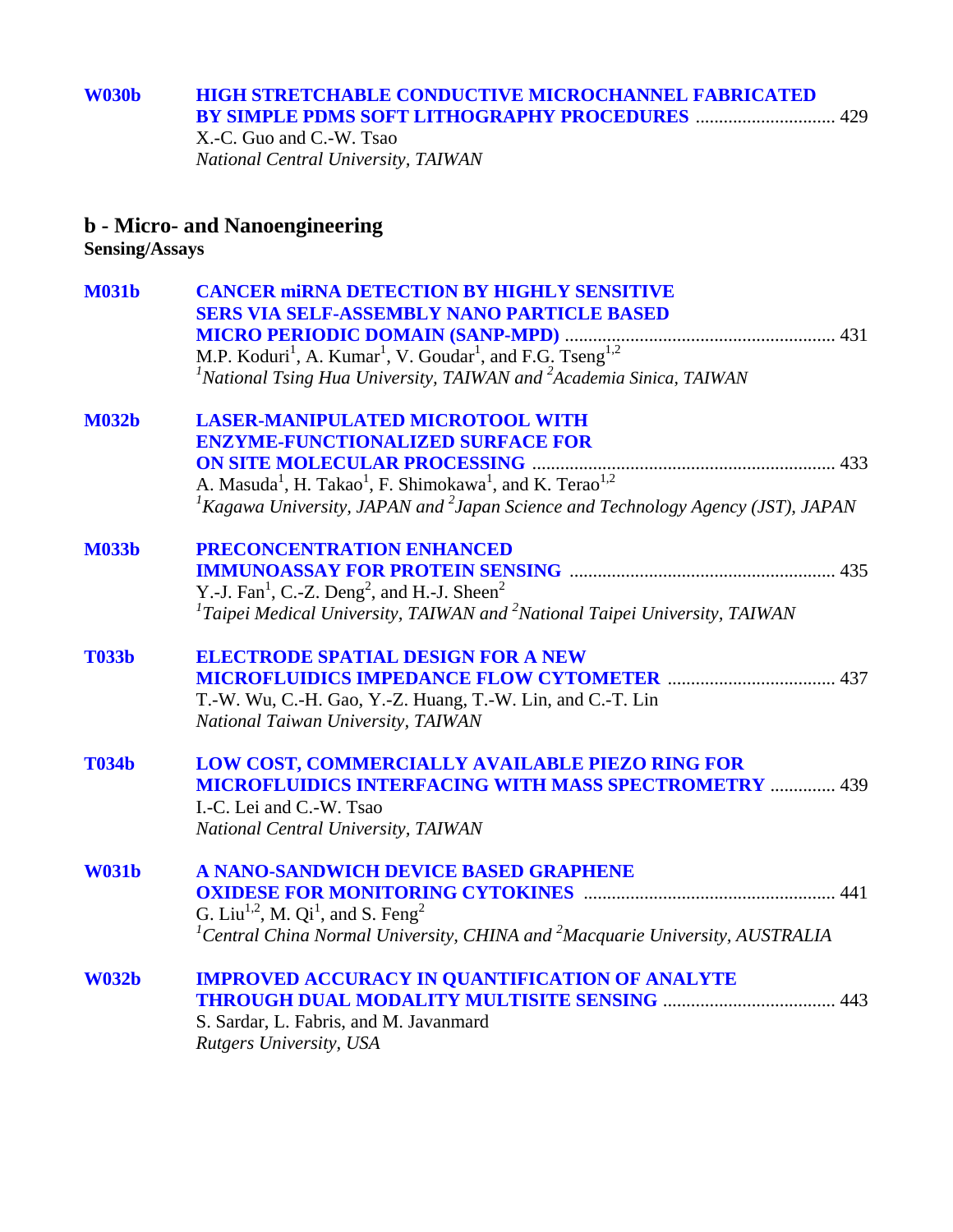| <b>W033b</b>              | <b>MEASURING INTRINSIC KINETICS OF ENZYMES</b>                                                                                                                                                                                         |  |
|---------------------------|----------------------------------------------------------------------------------------------------------------------------------------------------------------------------------------------------------------------------------------|--|
|                           | H.D. Neira and A.E. Herr                                                                                                                                                                                                               |  |
|                           | University of California, Berkeley, USA                                                                                                                                                                                                |  |
| <b>Cantilever Sensors</b> | c - Sensors & Actuators, and Detection Technologies                                                                                                                                                                                    |  |
| <b>M034c</b>              | <b>NANOPARTICLE MODIFIED MICROCANTILEVER SENSOR FOR</b><br><b>DETECTION OF EMERGING WATER CONTAMINANTS  447</b><br>M. Duman and M. Okan<br>Hacettepe University, TURKEY                                                                |  |
| <b>T035c</b>              | A SELECTIVE DETECTION OF AMYLOID BETA IN HUMAN SERUM BY<br><b>STRAIN GAUGE CANTILEVER SENSOR IMMOBILIZING LIPOSOME</b>                                                                                                                 |  |
|                           | T. Taniguchi <sup>1</sup> , Y. Murakami <sup>1</sup> , M. Sohgawa <sup>2</sup> , K. Yamashita <sup>1</sup> , and M. Noda <sup>1</sup><br>${}^{1}$ Kyoto Institute of Technology, JAPAN and <sup>2</sup> Niigata University, JAPAN      |  |
| <b>W034c</b>              | <b>FULLY POLYMERIC FLEXIBLE PIEZORESISTIVE CANTILEVER</b><br><b>IMMUNOSENSOR BASED ON PEDOT/PSS SENSING LAYER  451</b><br>R. Zhao, H. Guo, J. Tang, Y. Shi, and J. Liu<br>North University of China, CHINA                             |  |
| <b>Cell Studies</b>       | c - Sensors & Actuators, and Detection Technologies                                                                                                                                                                                    |  |
| <b>M035c</b>              | HIGH-THROUGHPUT, SINGLE CELL ANALYSIS OF PEPTIDE<br>UPTAKE AND DEUBIQUITINATING ENZYME ACTIVITY<br>N. Safabakhsh, M. Vaithiyanathan, S. Charles, R. Elkhanoufi,<br>W. Wortmann III, and A.T. Melvin<br>Louisiana State University, USA |  |
| <b>M036c</b>              | <b>MONITORING THE RESPIRATORY ACTIVITY OF</b><br><b>MULTICELLULAR TUMOR SPHEROIDS IN AN</b><br>Y. Abbas, F. van Rossem, J. Bomer, and S. Le Gac<br>University of Twente, NETHERLANDS                                                   |  |
| <b>T036c</b>              | A HIGH-THROUGHPUT AND LABEL-FREE MULTI-OUTLETS<br><b>CELL COUNTING MICROSYSTEM USING A SINGLE PAIR OF</b><br>N. Sobahi and A. Han<br>Texas A&M University, USA                                                                         |  |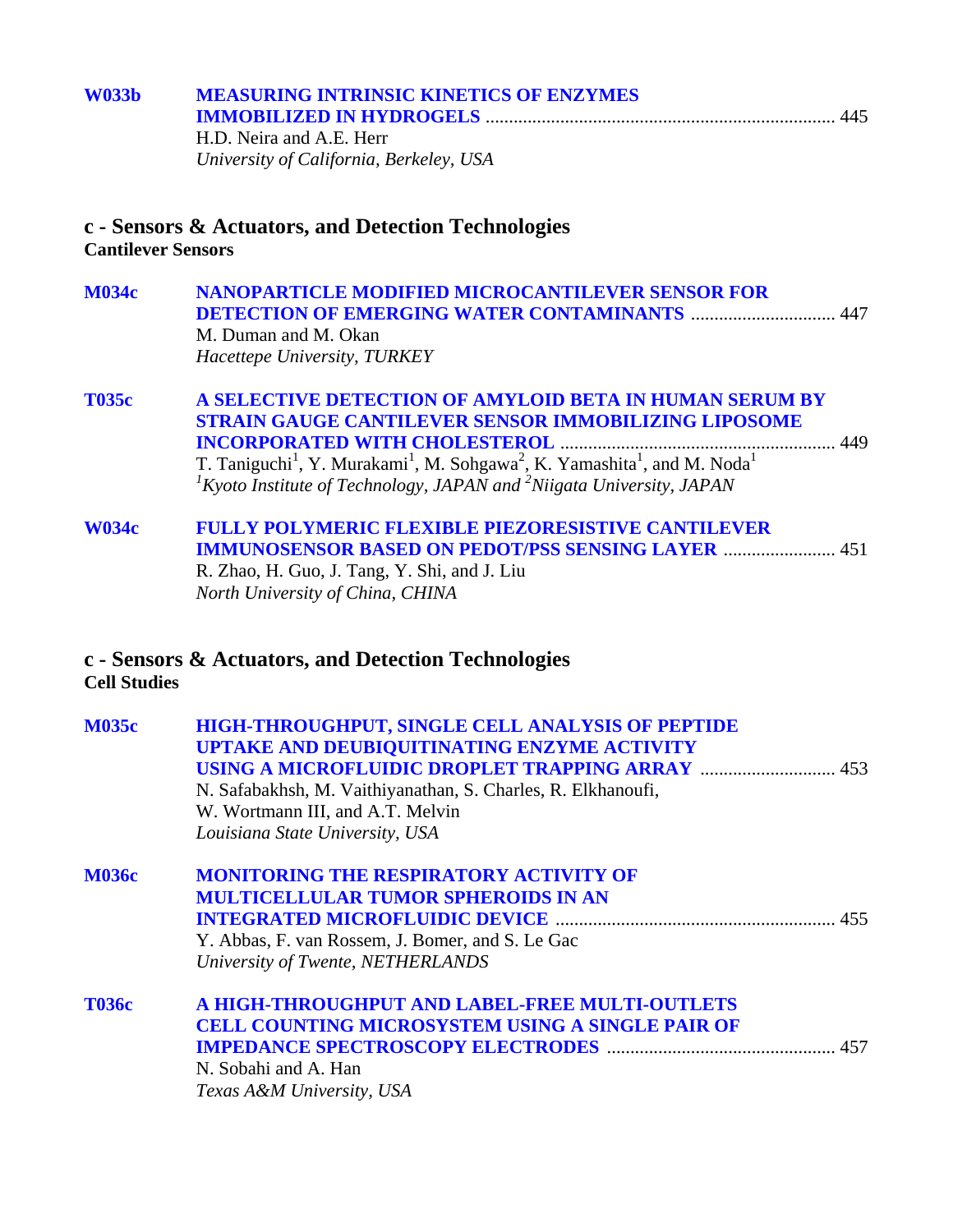| <b>T037c</b> | <b>LENSLESS SINGLE CELL CYTOMETER WITH</b><br>S. Afshar <sup>1</sup> , E. Salimi <sup>1</sup> , A. Fazelkhah <sup>1</sup> , M. Butler <sup>2</sup> , G. Bridges <sup>1</sup> , and D. Thomson <sup>1</sup><br>$1$ University of Manitoba, CANADA and<br>$^{2}$ National Institute for Bioprocessing Research and Training (NIBRT), IRELAND |
|--------------|--------------------------------------------------------------------------------------------------------------------------------------------------------------------------------------------------------------------------------------------------------------------------------------------------------------------------------------------|
| <b>W035c</b> | <b>CELL LYSIS USING INTEGRATED</b><br>P. Hareesh, J.Y. Han, and D. DeVoe<br>University of Maryland, USA                                                                                                                                                                                                                                    |
| <b>W036c</b> | <b>MICROFLUIDIC APPROACH FOR PROBING BIOLOGICAL</b><br><b>EVENTS THAT LEAD TO EXCESSIVE CELL PROLIFERATION  463</b><br>I.M. Lazar, J. Deng, and N. Smith<br>Virginia Polytechnic Institute and State University, USA                                                                                                                       |
|              | c - Sensors & Actuators, and Detection Technologies<br><b>Electrical and Electrochemical Sensors</b>                                                                                                                                                                                                                                       |
| <b>M037c</b> | A MICROBIAL ELECTROGENICITY-BASED SENSOR<br>M. Mohammadifar and S. Choi<br>State University of New York, Binghamton, USA                                                                                                                                                                                                                   |
| <b>M038c</b> | AN ELECTROCHEMICAL DETETION OF METHYLATED<br>S.A. Hong, Y. Yun, Y. Lee, and S. Yang<br>Gwangju Institute of Science and Technology (GIST), KOREA                                                                                                                                                                                           |
| <b>M039c</b> | <b>BIOSENSOR PLATFROM BASED ON SANDWICH</b><br><b>CARBON ELECTRODES ENABLING</b><br>469<br>J. Lee, D. Sharma, and H. Shin<br>Ulsan National Institute of Science & Technology (UNIST), KOREA                                                                                                                                               |
| <b>M040c</b> | <b>ELECTROCHEMICAL APTAMER SENSORS FOR</b><br>THE DETECTION OF QUORUM SENSING<br>H.J. Sismaet and E.D. Goluch<br>Northeastern University, USA                                                                                                                                                                                              |
| <b>M041c</b> | <b>GRAPHENE BASED ULTRA SENSITIVE ION</b><br>J. $Kim1$ , L. Wang <sup>2</sup> , and T. Cui <sup>1</sup><br><sup>1</sup> University of Minnesota, USA and ${}^{2}T$ singhua University, USA                                                                                                                                                 |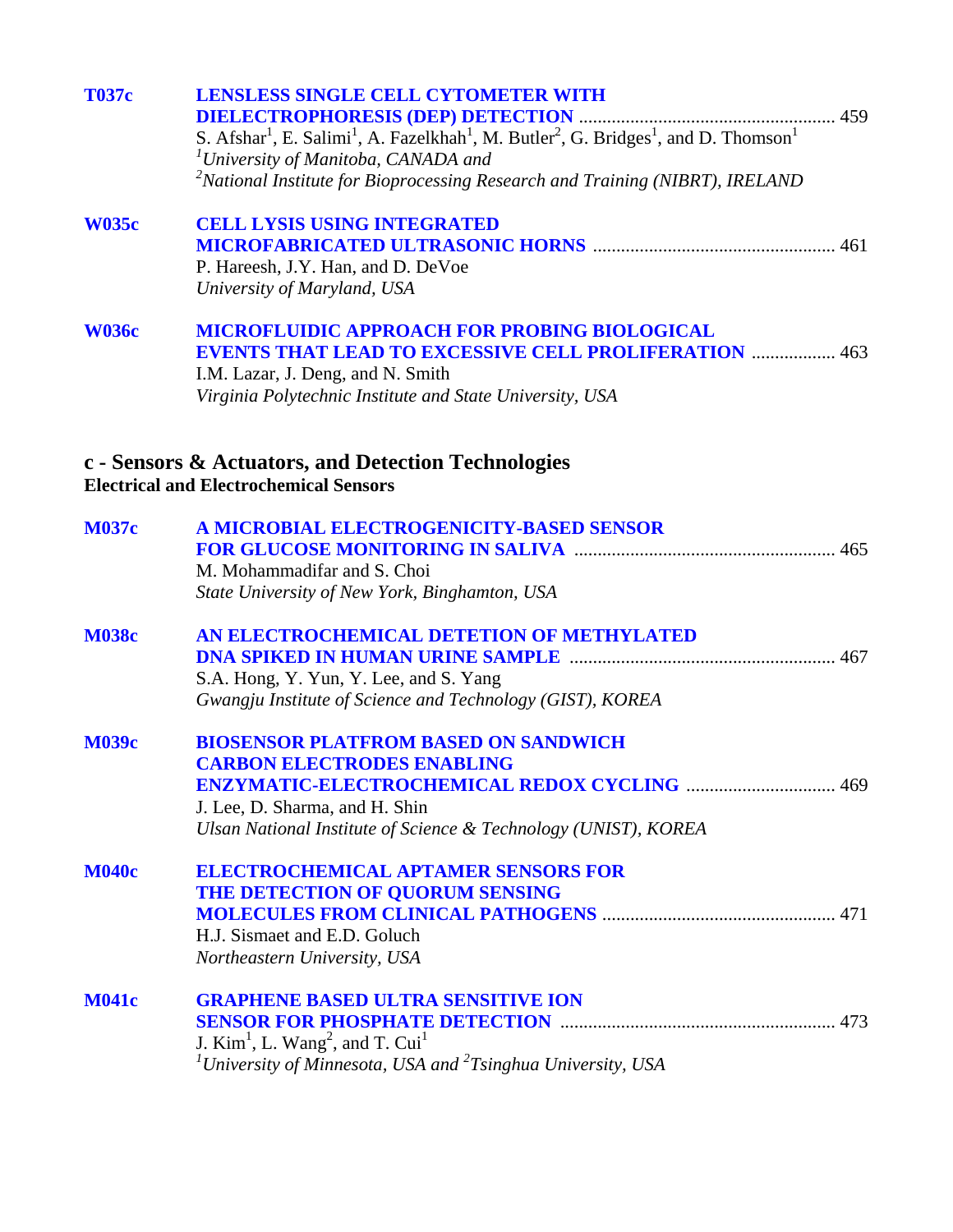| <b>M042c</b> | <b>INTEGRATED ELECTROCHEMICAL SENSING WITH HIGH</b><br><b>SENSITIVITY MASS SPECTROMETRY ANALYSIS ON A</b><br><b>SIMPLE AND RAPID NANOSTRUCTURED SILICON PLATFORM  475</b><br>Z.-M. Guo and C.-W. Tsao |
|--------------|-------------------------------------------------------------------------------------------------------------------------------------------------------------------------------------------------------|
|              | National Central University, TAIWAN                                                                                                                                                                   |
| <b>M043c</b> | <b>LSI-BASED ELECTROCHEMICAL DEVICE FOR</b><br><b>EVALUATION OF RESPIRATORY ACTIVITY OF</b>                                                                                                           |
|              | 477                                                                                                                                                                                                   |
|              | K. Ino, T. Onodera, and H. Shiku<br>Tohoku University, JAPAN                                                                                                                                          |
| <b>M044c</b> | <b>PORTABLE LOCK-IN AMPLIFIER-BASED ELECTROCHEMICAL</b>                                                                                                                                               |
|              | <b>METHOD TO MEASURE AN ARRAY OF 64 SENSORS FOR</b>                                                                                                                                                   |
|              |                                                                                                                                                                                                       |
|              | $1$ Northwestern Polytechnical University, CHINA, $2$ Central European Institute of                                                                                                                   |
|              | Technology, CZECH REPUBLIC, <sup>3</sup> Brno University of Technology, CZECH REPUBLIC,                                                                                                               |
|              | and <sup>4</sup> Masaryk Memorial Cancer Institute, CZECH REPUBLIC                                                                                                                                    |
| <b>M045c</b> | ULTRA-LOW DETECTION-LIMIT HEAVY METAL ION                                                                                                                                                             |
|              | <b>DETECTION VIA ELECTROCHEMICAL ENHANCED</b>                                                                                                                                                         |
|              | 481<br>K.-H. Chih <sup>1</sup> , W.-T. Tsai <sup>1</sup> , J.-R. Lai <sup>1</sup> , M.-H. Nguyen <sup>2</sup> ,                                                                                       |
|              | H.-B. Nguyen <sup>3</sup> , M.-C. Lee <sup>1</sup> , and F.-G. Tseng <sup>1,2</sup>                                                                                                                   |
|              | $1$ National Tsing Hua University, TAIWAN, $2$ Academia Sinica, TAIWAN, and                                                                                                                           |
|              | ${}^{3}$ Center for Microelectronics and Informatics Technology, VIETNAM                                                                                                                              |
| <b>T038c</b> | A FLEXIBLE GRAPHENE APTAMERIC                                                                                                                                                                         |
|              |                                                                                                                                                                                                       |
|              | Z. Hao <sup>1,2</sup> , Y. Zhu <sup>1</sup> , Y. Li <sup>1</sup> , X. Wang <sup>1</sup> , X. Zhao <sup>2</sup> , and Q. Lin <sup>1</sup>                                                              |
|              | <sup>1</sup> Columbia University, USA and ${}^{2}$ Harbin Institute of Technology, CHINA                                                                                                              |
| <b>T039c</b> | A RECYCLABLE DEVICE FOR REAL-TIME CYTOKINE                                                                                                                                                            |
|              |                                                                                                                                                                                                       |
|              | G. Liu <sup>1,2</sup> and C. Cao <sup>1</sup><br>${}^{1}$ Centra China Normal University, CHINA and ${}^{2}$ Macquarie University, AUSTRALIA                                                          |
|              |                                                                                                                                                                                                       |
| <b>T040c</b> | AN APTAMERIC GRAPHENE NANOSENSOR FOR DIRECT                                                                                                                                                           |
|              | <b>AND SENSITIVE VASOPRESSIN DETECTION</b>                                                                                                                                                            |
|              | C. Su <sup>1,2</sup> , X. Wang <sup>1</sup> , M.N. Milosavic <sup>1</sup> , M. He <sup>2</sup> , and Q. Lin <sup>1</sup>                                                                              |
|              | <sup>1</sup> Columbia University, USA and ${}^{2}Xi'$ an Jiaotong University, CHINA                                                                                                                   |
| <b>T041c</b> | <b>INCORPORATION OF THERMOPLASTIC GRAPHITE</b>                                                                                                                                                        |
|              | <b>INTERDIGITATED ELECTRODE ARRAY INTO</b>                                                                                                                                                            |
|              |                                                                                                                                                                                                       |
|              | C.S. Henry, E. Noviana, R. Channon, M. Nguyen, D. Dandy, and B. Geiss                                                                                                                                 |
|              | Colorado State University, USA                                                                                                                                                                        |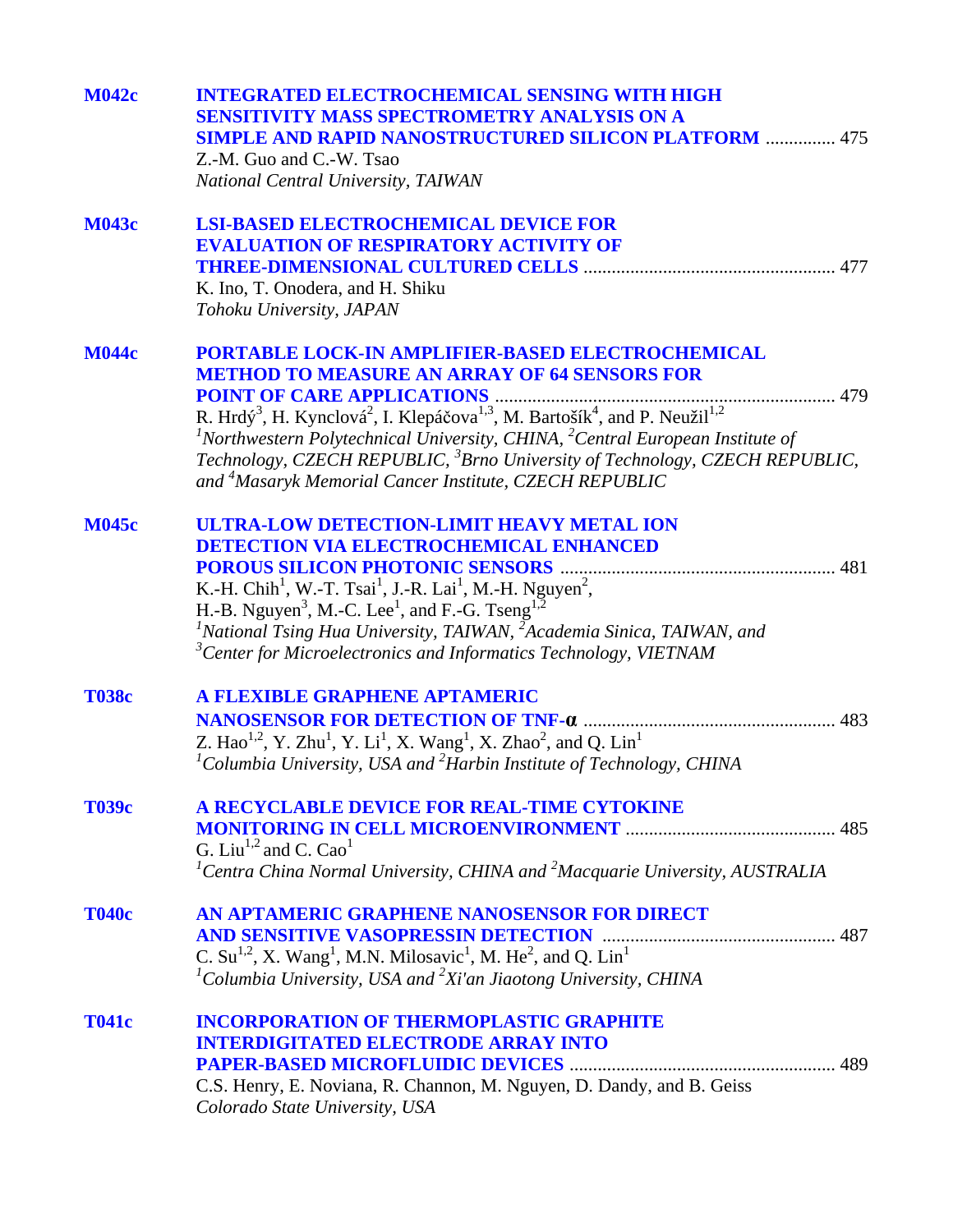| <b>T042c</b> | <b>ELECTROCHEMICAL IMMUNOSENSOR BASED ON</b>                                                                              |
|--------------|---------------------------------------------------------------------------------------------------------------------------|
|              | <b>3D TRIPLE ELECTRODE SYSTEM FOR SENSITIVE</b>                                                                           |
|              |                                                                                                                           |
|              | D. Sharma, J. Lee, and H. Shin                                                                                            |
|              | Ulsan National Institute of Science & Technology (UNIST), KOREA                                                           |
| Т043с        | <b>HUMAN OLFACTORY RECEPTOR-FUNCTIONALIZED GRAPHENE-FET</b>                                                               |
|              | <b>SENSOR AS HIGH PERFORMANCE BIOELECTRONIC NOSE  493</b>                                                                 |
|              | H.S. Song <sup>1,2</sup> and O.S. Kwon <sup>2</sup>                                                                       |
|              | <sup>1</sup> Korea Basic Science Institute (KBSI), KOREA and                                                              |
|              | $2$ Korea Research Institute of Bioscience and Biotechnology, KOREA                                                       |
| <b>T044c</b> | <b>INVESTIGATION OF THE SOLID-LIQUID INTERFACE WITH A</b>                                                                 |
|              | <b>DUAL PLASMONIC AND ELECTRONIC BIOSENSING PLATFORM  495</b>                                                             |
|              | R.F. Tiefenauer <sup>1</sup> , K. Tybrandt <sup>2</sup> , T. Dalgaty <sup>1</sup> , and J. Vörös <sup>1</sup>             |
|              | ${}^{1}$ ETH Zürich, SWITZERLAND and ${}^{2}$ Linköpings University, SWEDEN                                               |
| <b>T045c</b> | NANOWELL ARRAY IMPEDANCE SENSOR FOR LABEL-FREE                                                                            |
|              | <b>QUANTIFICATION OF CYTOKINES IN SERUM AT</b>                                                                            |
|              |                                                                                                                           |
|              | P. Xie <sup>1</sup> , N. Song <sup>2</sup> , W. Shen <sup>2</sup> , M. Allen <sup>2</sup> , and M. Javanmard <sup>1</sup> |
|              | ${}^{1}$ Rutgers University, USA and ${}^{2}$ University of Pennsylvania, USA                                             |
| <b>T046c</b> | <b>REAL-TIME MONITORING OF THE MICRODROPLET SIZE ON 3D</b>                                                                |
|              | PRINTED MICROFLUIDIC DEVICES WITH INTEGRATED                                                                              |
|              |                                                                                                                           |
|              | L.C. Duarte, C.L.S. Chagas, L.E.B. Ribeiro, and W.K.T. Coltro                                                             |
|              | Federal University of Goias, BRAZIL                                                                                       |
| <b>T047c</b> | µ-ELECTROCHEMICAL IMPEDANCE SPECTROSCOPY                                                                                  |
|              | <b>FOR IDENTIFYING SPATIAL HETEROGENEITY IN</b>                                                                           |
|              | 501                                                                                                                       |
|              | V. Lochab, E. Alkandry, T.H. Jones, M. Abdel-Rahman, E.W. Martin Jr.,                                                     |
|              | C.R. Schmidt, S.R. Abdel-Misih, M. Bloomston, V.V. Subramaniam, and S. Prakash                                            |
|              | Ohio State University, USA                                                                                                |
| <b>W037c</b> | A LABEL-FREE SINGLE BREAST CANCER CELL DETECTION                                                                          |
|              | USING h-BN SANDWICHED MoS <sub>2</sub> FIELD-EFFECT TRANSISTOR                                                            |
|              |                                                                                                                           |
|              | J. Lee, Y. Yoon, H. Yang, Y. An, O. Sul, S.-J. Lee, and S.-B. Lee                                                         |
|              | Hanyang University, KOREA                                                                                                 |
| <b>W038c</b> | A WILD TYPE T4 PHAGE BASED IMPEDIMETRIC                                                                                   |
|              | <b>WIDE-DYNAMIC-RANGE MICRO ELECTROCHEMICAL</b>                                                                           |
|              |                                                                                                                           |
|              | J. Xu, B. Gao, Y. Hua, Q. Chen, Y. Chau, and Y.-K. Lee                                                                    |
|              | Hong Kong University of Science and Technology, HONG KONG                                                                 |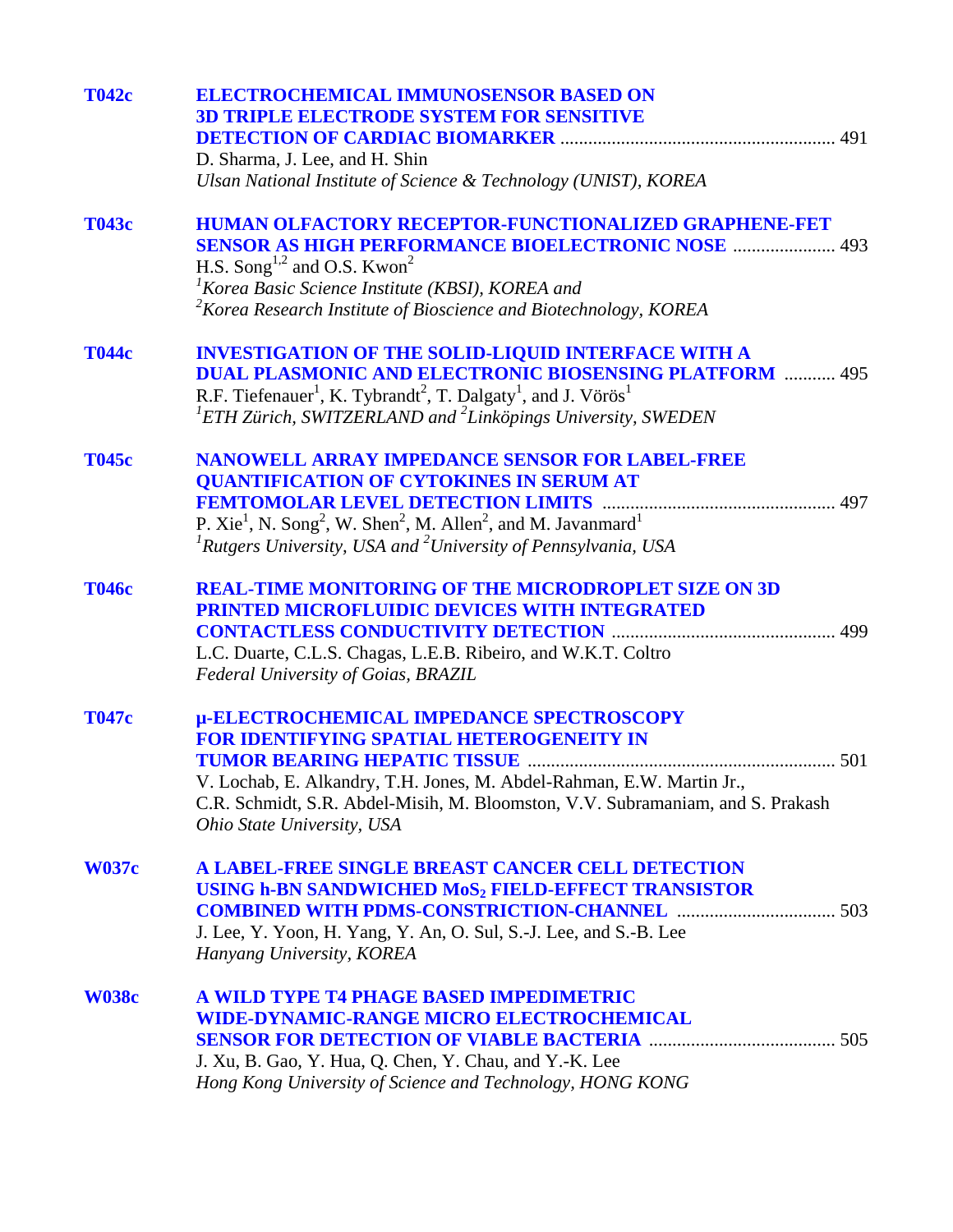| <b>W039c</b> | AN ORGANOMETALLIC POLYMER-BASED                                                                                                                      |
|--------------|------------------------------------------------------------------------------------------------------------------------------------------------------|
|              | <b>MICROFLUIDIC PLATFORM FOR REDOX-MEDIATED</b>                                                                                                      |
|              |                                                                                                                                                      |
|              | X. $Su1$ , A. Harynuk <sup>2</sup> , T.A. Hatton <sup>1</sup> , and N. Nazemifard <sup>2</sup>                                                       |
|              | <sup>1</sup> Massachusetts Institute of Technology, USA and <sup>2</sup> University of Alberta, CANADA                                               |
| <b>W040c</b> | <b>EFFECT OF AGGREGATED AMYLOID BETA ON THE SIGNAL</b>                                                                                               |
|              | <b>VARIATION OF ELECTROCHEMICAL IMPEDANCE SENSING</b>                                                                                                |
|              | <b>SYSTEM TOWARDS THE DIAGNOSIS OF ALZHEIMER'S DISEASE  509</b>                                                                                      |
|              | J. Ji, M. Park, Y. Heo, K.-S. Shin, and J.Y. Kang                                                                                                    |
|              | Korea Institute of Science and Technology (KIST), KOREA                                                                                              |
| <b>W041c</b> | <b>GELATIN-ENABLED MICROSENSOR (GEM) FOR</b>                                                                                                         |
|              |                                                                                                                                                      |
|              | G.E. Banis, L.A. Beardslee, and R. Ghodssi                                                                                                           |
|              | University of Maryland, USA                                                                                                                          |
| <b>W042c</b> | <b>HYBRID PAPER-BASED POTENTIOSTAT FOR</b>                                                                                                           |
|              |                                                                                                                                                      |
|              | P. Bezuidenhout, S. Smith, K. Land, and T. Joubert                                                                                                   |
|              | University of Pretoria, SOUTH AFRICA                                                                                                                 |
| <b>W043c</b> | <b>LABEL-FREE DNA QUANTIFICATION BY MULTI-FREQUENCY</b>                                                                                              |
|              | <b>IMPEDANCE CYTOMETRY AND MACHINE LEARNING ANALYSIS  515</b>                                                                                        |
|              | J. Sui <sup>1</sup> , N. Gandotra <sup>2</sup> , P. Xie <sup>1</sup> , Z. Lin <sup>1</sup> , C. Scharfe <sup>2</sup> , and M. Javanmard <sup>1</sup> |
|              | ${}^{1}$ Rutgers University, USA and ${}^{2}$ Yale University, USA                                                                                   |
| <b>W044c</b> | <b>OPTIMIZATION OF OPERATION REGIMES FOR EXTENDED-GATE</b>                                                                                           |
|              | FIELD EFFECT TRANSISTORS (EGFET) INTEGRATED WITH ION                                                                                                 |
|              | <b>SELECTIVE MEMBRANE (ISM) FOR AMPEROMETRIC</b>                                                                                                     |
|              |                                                                                                                                                      |
|              | B. Gao <sup>1</sup> , M. Duan <sup>1</sup> , Q. Chen <sup>1</sup> , A. Bermak <sup>1,2</sup> , and Y.-K. Lee <sup>1</sup>                            |
|              | <sup>1</sup> Hong Kong University of Science and Technology, HONG KONG and                                                                           |
|              | <sup>2</sup> Hamad Bin Khalifa University, QATAR                                                                                                     |
| <b>W045c</b> | <b>WEARABLE AND STRETCHABLE POROUS REDUCED GRAPHENE</b>                                                                                              |
|              | <b>OXIDE (RGO)-CNT NETWORK-MODIFIED ELECTROCHEMICAL</b>                                                                                              |
|              |                                                                                                                                                      |
|              | Y. Hua, S.C.T. Kwok, B. Gao, J. Xu, Y.-K. Lee, and M.M.F. Yuen                                                                                       |
|              | Hong Kong University of Science and Technology, HONG KONG                                                                                            |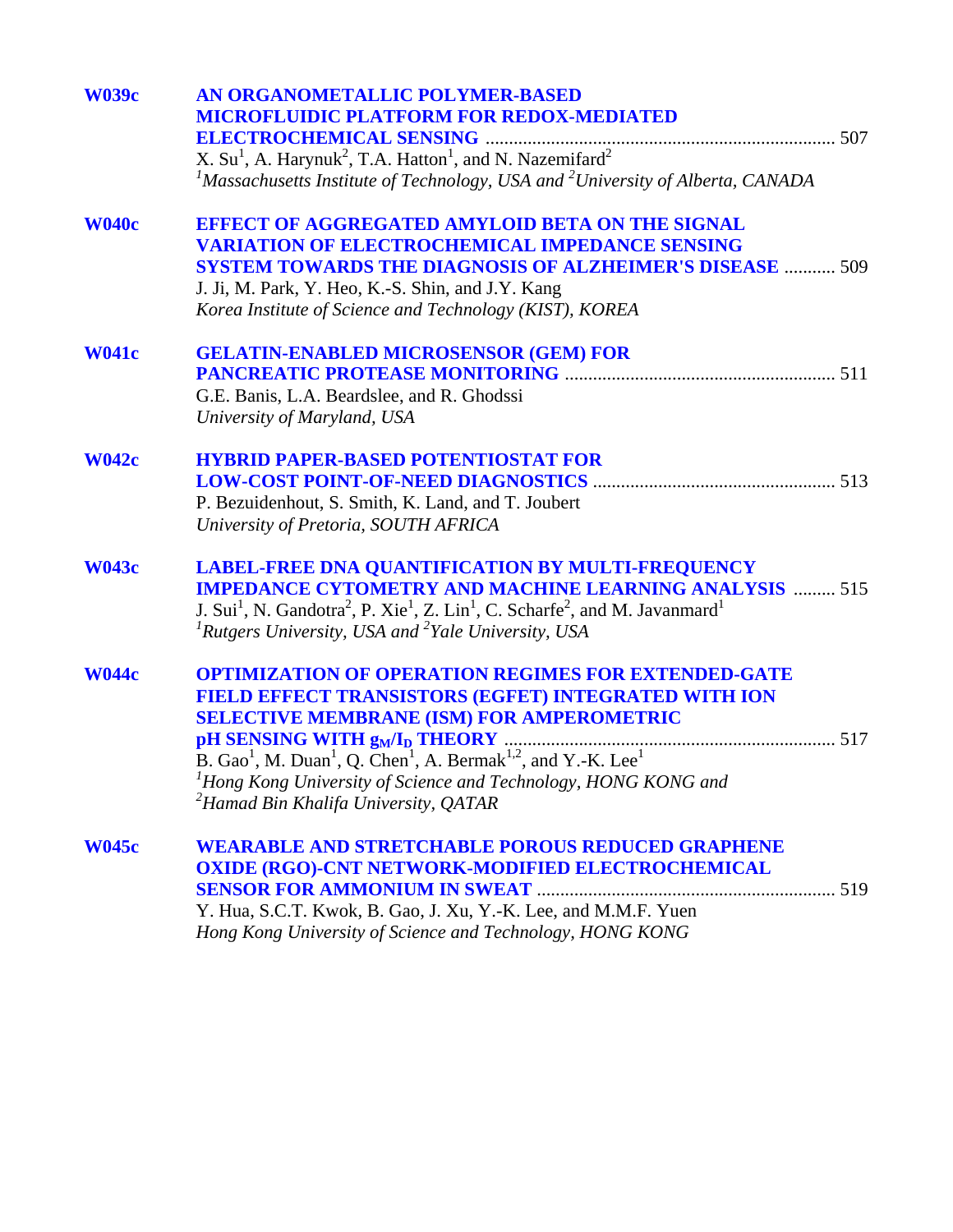# **c - Sensors & Actuators, and Detection Technologies**

## **Materials**

| <b>M046c</b> | A "DYED PLASTICIZER" FOR RAPID AND HIGHLY SENSITIVE<br><b>SENSING BASED ON A PLASTICIZED PVC MEMBRANE FOR</b><br><b>CAPILLARY ARRAY-BASED MICROANALYTICAL DEVICES  521</b><br>T. Mizuta, K. Sueyoshi, T. Endo, and H. Hisamoto<br>Osaka Prefecture University, JAPAN                                                                                                                                    |
|--------------|---------------------------------------------------------------------------------------------------------------------------------------------------------------------------------------------------------------------------------------------------------------------------------------------------------------------------------------------------------------------------------------------------------|
| <b>M047c</b> | <b>ELECTRICALLY TRIGGERED CONVECTION</b><br>A. Menachery <sup>1</sup> and M.A. Qasaimeh <sup>1,2</sup><br>${}^{1}$ New York University, Abu Dhabi, UAE and ${}^{2}$ New York University, USA                                                                                                                                                                                                            |
| <b>T048c</b> | AN AUTOMATED SYSTEM FOR THE SHAPE OPTIMIZATION<br>OF DOUBLE EMULSION DROPLETS USED IN THE FABRICATION<br>J. Li, F. Wu, H. Wang, J. Cuenca, X. Yang, and D. Barrow<br>Cardiff University, UK                                                                                                                                                                                                             |
| Т049с        | <b>GLUCOSE AND OXYGEN SENSITIVE HYDROGEL</b><br>J. Sawayama and S. Takeuchi<br>University of Tokyo, JAPAN                                                                                                                                                                                                                                                                                               |
| <b>W046c</b> | 3D PRINTED, ALL-ELASTOMER PNEUMATIC ARTIFICIAL<br>L.-Y. Liu, L.-Y. Liu, and Y.-C. Su<br>National Tsing Hua University, TAIWAN                                                                                                                                                                                                                                                                           |
| <b>W047c</b> | <b>E-BEAM PATTERNED GOLD NANOSTRUCTURE MATRIX ON</b><br>PDMS FOR PLASMOMECHANICAL PRESSURE SENSOR SKIN  531<br>A. Kakati and S. Das<br>Indian Institute of Technology, Kharagpur, INDIA                                                                                                                                                                                                                 |
| <b>W048c</b> | <b>HIGH-THROUGHPUT FABRICATION OF NANOCONE SUBSTRATES</b><br><b>THROUGH POLYMER INJECTION MOULDING FOR SERS</b><br><b>ANALYSIS IN MICROFLUIDIC SYSTEMS</b><br>533<br>M. Viehrig <sup>1</sup> , M. Matteucci <sup>1</sup> , A.H. Thilsted <sup>2</sup> , M.S. Schmidt <sup>1</sup> , and A. Boisen <sup>1</sup><br>${}^{1}$ Technical University of Denmark, DENMARK and ${}^{2}$ SpectroInlets, DENMARK |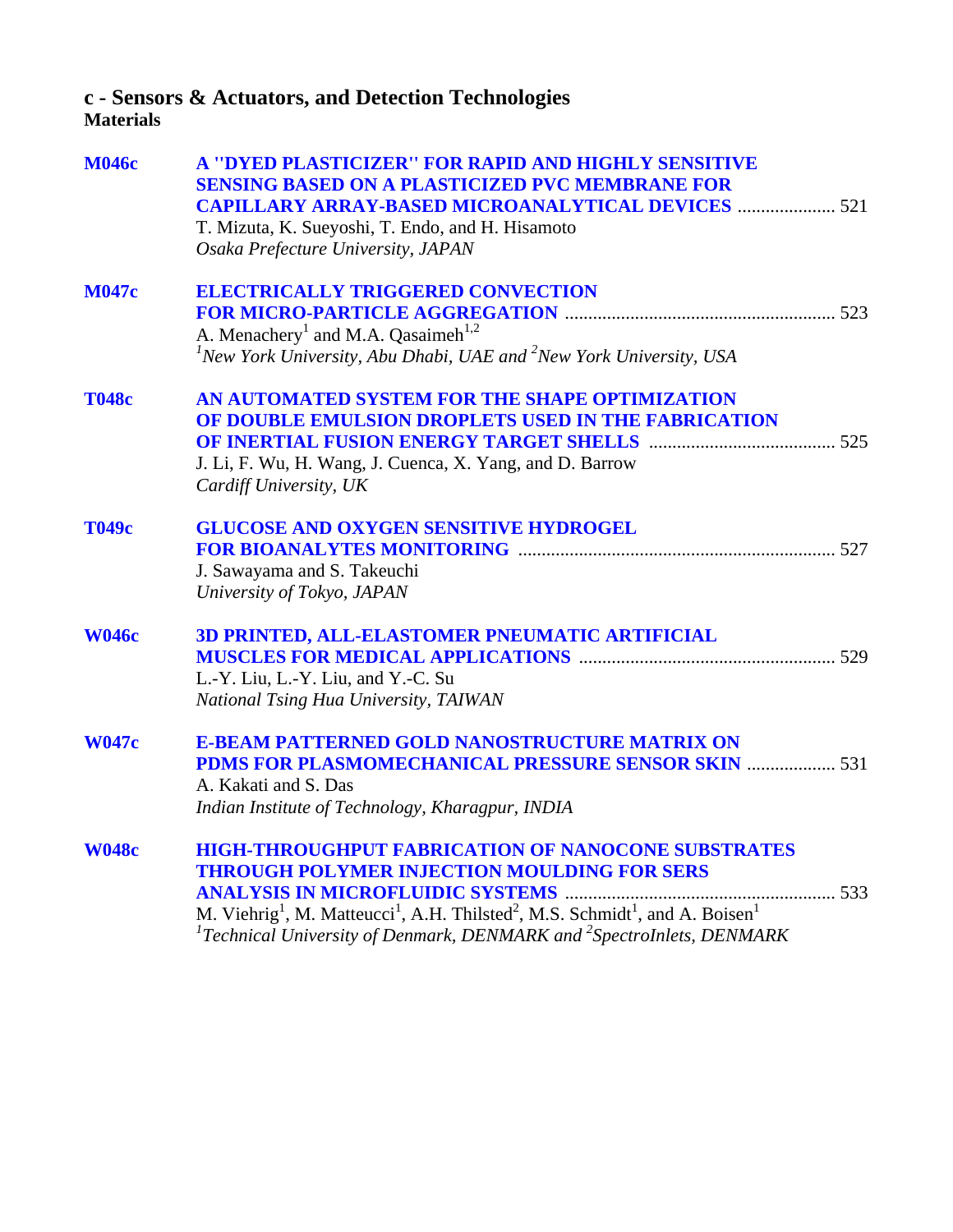## **c - Sensors & Actuators, and Detection Technologies**

**Nanoscale**

| <b>M048c</b> | <b>DEVELOPMENT AND REALIZATION OF A FL-SWITCHING VALVE</b><br>IN EXTENDED-NANO SPACE UTILIZING GLASS DEFORMATION |
|--------------|------------------------------------------------------------------------------------------------------------------|
|              |                                                                                                                  |
|              | Y. Pihosh, Y. Kazoe, H. Takahashi, K. Mawatari, K. Morikawa,<br>and T. Kitamori                                  |
|              | University of Tokyo, JAPAN                                                                                       |
| <b>M049c</b> | <b>SIMPLE AND ULTRA SENSITIVE DETECTION METHOD OF</b>                                                            |
|              | <b>NON-FLUORESCENT MOLECULES IN EXTENDED-NANO</b>                                                                |
|              | <b>SPACES UTILIZING LIGHT DIFFRACTION:</b>                                                                       |
|              |                                                                                                                  |
|              | Y. Tsuyama, K. Mawatari, and T. Kitamori<br>University of Tokyo, JAPAN                                           |
|              |                                                                                                                  |
| <b>T050c</b> | DEVELOPMENT OF SINGLE-MOLECULE DETECTION AND                                                                     |
|              | <b>TRANSLOCATION CONTROL BY ELECTROPHORESIS OF</b>                                                               |
|              |                                                                                                                  |
|              | T. Ohshiro, M. Tsutsui, K. Yokota, T. Kawai, and M. Taniguchi                                                    |
|              | Osaka University, JAPAN                                                                                          |
| <b>T051c</b> | <b>RAPID DISCRIMINATION OF SINGLE-NUCLEOTIDE</b>                                                                 |
|              | <b>DIFFERENCES THROUGH SPATIAL ANALYSIS</b>                                                                      |
|              |                                                                                                                  |
|              | J. Cacheux, M. Brut, A. Bancaud, P. Cordelier, and T. Leïchlé                                                    |
|              | Université de Toulouse, FRANCE                                                                                   |
| <b>W049c</b> | NANOPORE-BASED SENSOR FOR SEQUENCE-SPECIFIC                                                                      |
|              |                                                                                                                  |
|              | Y. Zhang <sup>1</sup> , M.F. Czyzyk-Krzeska <sup>1,2</sup> , L. Esfandiari <sup>1</sup>                          |
|              | <sup>1</sup> University of Cincinnati, USA and <sup>2</sup> Veterans Affairs Research Service, USA               |
|              |                                                                                                                  |
|              | c - Sensors & Actuators, and Detection Technologies                                                              |
|              | <b>Optical &amp; Fluorescence Imaging</b>                                                                        |
|              |                                                                                                                  |

**[M050c CHEMOSENSITIVITY ANALYSIS OF CO-CULTURE TUMOR](#page-0-0)  SPHEROIDS ON CHIP USING HYPERSPECTRAL FLUORESCENCE IMAGING** ................................................................................... 545 A. St-Georges-Robillard, M. Masse, B. Patra, A.M. Orimoto, M. Strupler, A.-M. Mes-Masson, F. Leblond, and T. Gervais *Polytechnique Montreal, CANADA*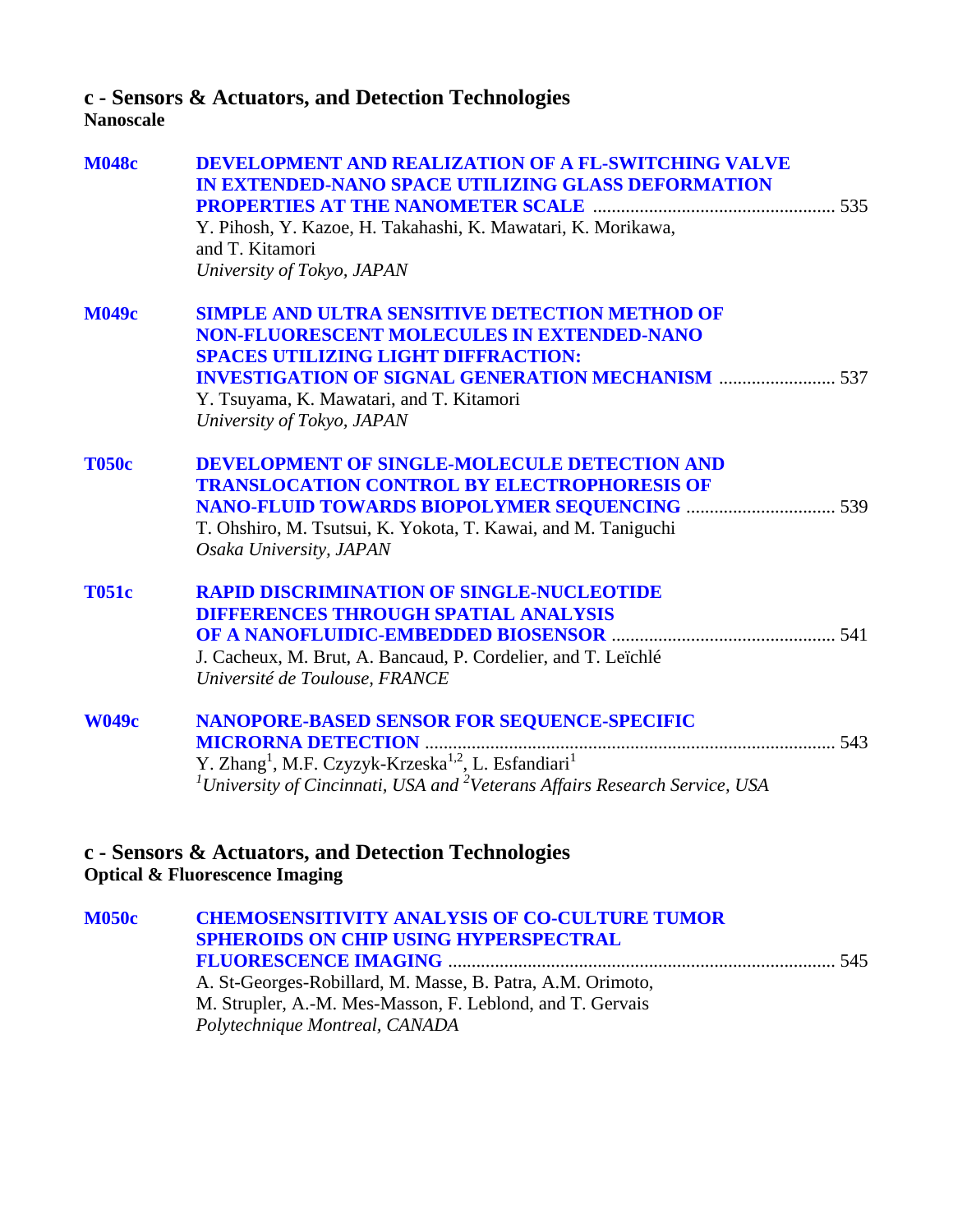| <b>M051c</b> | <b>LABEL-FREE OPTICAL SENSING OF POLLUTANTS IN</b><br><b>REAL WATER SAMPLES WITH A PHANTOM MEMBRANE</b>                                                          |
|--------------|------------------------------------------------------------------------------------------------------------------------------------------------------------------|
|              |                                                                                                                                                                  |
|              | J. Saez <sup>1</sup> , R. Lanfranco <sup>2</sup> , E. Di Nicoló <sup>3</sup> , M. Buscaglia <sup>2</sup> , and F. Benito-Lopez <sup>1</sup>                      |
|              | <sup>1</sup> University of the Basque Country, SPAIN, <sup>2</sup> Università degli Studi di Milano, ITALY, and<br><sup>3</sup> Solvay Specialty Polymers, ITALY |
| <b>M052c</b> | <b>NEAR VIDEO RATE DROPLET TRACKING WITH</b>                                                                                                                     |
|              | <b>COMPUTATIONALLY-EFFICIENT IMAGE</b>                                                                                                                           |
|              |                                                                                                                                                                  |
|              | A. Vedhanayagam and A.S. Basu                                                                                                                                    |
|              | Wayne State University, USA                                                                                                                                      |
| <b>T052c</b> | <b>DETECTION OF CHEMICAL NUTRIENTS IN WATER USING A</b>                                                                                                          |
|              | FLUIDIC MICROPLASMA CHIP WITH ENHANCED OPTICAL                                                                                                                   |
|              |                                                                                                                                                                  |
|              | S. Gong, C. Song, D. Qiao, and L. Que                                                                                                                            |
|              | Iowa State University, USA                                                                                                                                       |
| <b>T053c</b> | <b>MEASUREMENT OF OXYGEN DISTRIBUTION IN</b>                                                                                                                     |
|              | <b>THREE-DIMENSIONAL TISSUE USING</b>                                                                                                                            |
|              |                                                                                                                                                                  |
|              | H. Maruayma, Y. Akita, S. Omata, T. Masuda, and F. Arai                                                                                                          |
|              | Nagoya University, JAPAN                                                                                                                                         |
| <b>W050c</b> | A NANOPAPER DEVICE FOR HIGHLY SENSITIVE AND                                                                                                                      |
|              | <b>HOMOGENEOUS SURFACE-ENHANCED RAMAN SPECTROSCOPY  555</b>                                                                                                      |
|              | L. Chen, B. Ying, P. Song, and X. Liu                                                                                                                            |
|              | McGill University, CANADA                                                                                                                                        |
| <b>W051c</b> | <b>HIGH-THROUGHPUT FLUORESCENCE POLARIZATION</b>                                                                                                                 |
|              | <b>MEASUREMENT SYSTEM TOWARDS MOLECULAR</b>                                                                                                                      |
|              | 557<br><b>INTERACTION ANALYSIS </b>                                                                                                                              |
|              | O. Wakao <sup>1</sup> , K. Sumiyoshi <sup>2</sup> , C. Mizokuchi <sup>2</sup> , M. Maeki <sup>1</sup> , A. Ishida <sup>1</sup> ,                                 |
|              | H. Tani <sup>1</sup> , K. Shigemura <sup>2</sup> , A. Hibara <sup>3</sup> , and M. Tikeshi <sup>1</sup>                                                          |
|              | <sup>1</sup> Hokkaido University, JAPAN, <sup>2</sup> Tianma Japan, Ltd., JAPAN, and                                                                             |
|              | <sup>3</sup> Tohoku University, JAPAN                                                                                                                            |
| <b>W052c</b> | <b>MICROANALYTICAL DEVICES TOWARDS INTEGRATED</b>                                                                                                                |
|              | <b>QUALITY CONTROL TESTING OF [<sup>18</sup>F]FDG RADIOTRACER  559</b>                                                                                           |
|              | M.D. Tarn, M.M.N. Esfahani, L. Patinglag, Y.C. Chan, J.X. Buch, C.C. Onyije,                                                                                     |
|              | P.J. Gawne, D.J.B. Gambin, N.J. Brown, S.J. Archibald, and N. Pamme                                                                                              |
|              | University of Hull, UK                                                                                                                                           |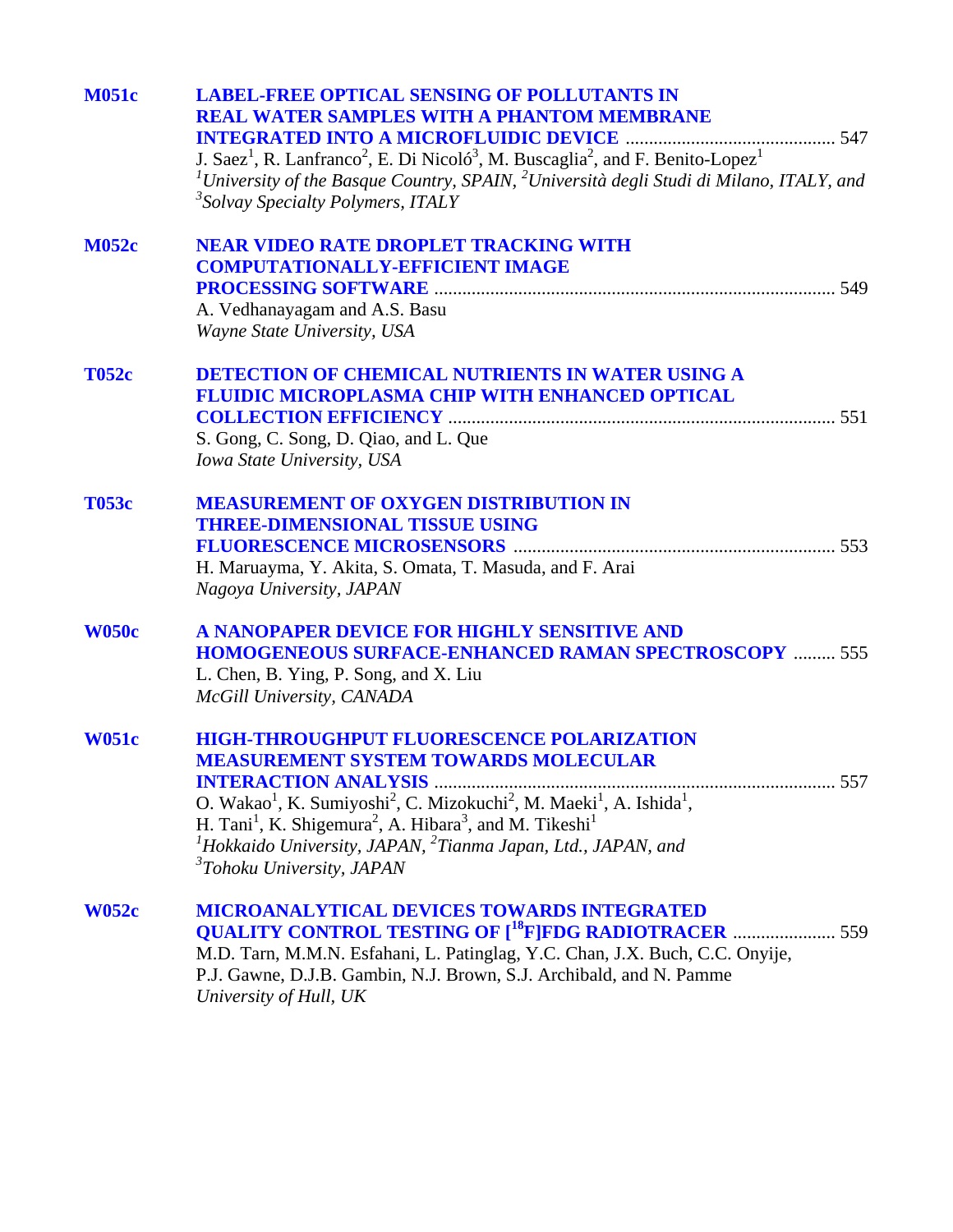## **c - Sensors & Actuators, and Detection Technologies**

**Optical Sensors & Photonics**

| <b>M053c</b> | <b>IMPRINTED PHOTONIC CRYSTAL NANOCAVITY</b>                                                                                                                              |
|--------------|---------------------------------------------------------------------------------------------------------------------------------------------------------------------------|
|              |                                                                                                                                                                           |
|              | K. Maeno <sup>1</sup> , S. Aki <sup>1</sup> , K. Satoh <sup>2</sup> , S. Murakami <sup>2</sup> , Y. Sando <sup>2</sup> ,                                                  |
|              | Y. Kanaoka <sup>2</sup> , K. Sueyoshi <sup>1</sup> , H. Hisamoto <sup>1</sup> , and T. Endo <sup>1,3</sup>                                                                |
|              | ${}^{1}$ Osaka Prefecture University, JAPAN, ${}^{2}$ Osaka Research Institute of Industrial Science                                                                      |
|              | and Technology, JAPAN, and <sup>3</sup> Japan Science and Technology Agency (JST), JAPAN                                                                                  |
| <b>M054c</b> | <b>ON-GLASSCHIP INTEGRATION OF PHOTONICS FOR</b>                                                                                                                          |
|              | PHOTOTHERMAL OPTICAL PHASE SHIFT DETECTION                                                                                                                                |
|              |                                                                                                                                                                           |
|              | K. Miyake, H. Shimizu, K. Mawatari, and T. Kitamori                                                                                                                       |
|              | University of Tokyo, JAPAN                                                                                                                                                |
| <b>T054c</b> | A LATERAL FLOW-THROUGH LABEL-FREE                                                                                                                                         |
|              |                                                                                                                                                                           |
|              | Y. Wang, M.A. Ali, L. Dong, and M. Lu                                                                                                                                     |
|              | Iowa State University, USA                                                                                                                                                |
| <b>T055c</b> | <b>INORGANIC ANION SENSING USING PHOTONIC CRYSTAL</b>                                                                                                                     |
|              | <b>ENCLOSING THERMORESPONSIVE CORE-SHELL</b>                                                                                                                              |
|              |                                                                                                                                                                           |
|              | K. Saga <sup>1</sup> , F.H. Kriel <sup>2</sup> , C. Priest <sup>2</sup> , and T. Tsukahara <sup>1</sup>                                                                   |
|              | ${}^{1}$ Tokyo Institute of Technology, JAPAN and ${}^{2}$ University of South Australia, AUSTRALIA                                                                       |
| <b>T056c</b> | PHOTOTHERMAL OPTICAL PHASE SHIFT DETECTION                                                                                                                                |
|              | <b>DEVICE FOR MEASUREMENT OF ABSORPTION</b>                                                                                                                               |
|              |                                                                                                                                                                           |
|              | F. Sugino <sup>1</sup> , H. Shimizu <sup>1</sup> , M. Sakakura <sup>2</sup> , K. Miura <sup>3</sup> , K. Mawatari <sup>1</sup> , and T. Kitamori <sup>1</sup>             |
|              | <sup>1</sup> University of Tokyo, JAPAN, <sup>2</sup> Next Generation Laser Processing Technology Reserch<br>Association, JAPAN, and <sup>3</sup> Kyoto University, JAPAN |
| <b>W053c</b> | AN ULTRA-SMALL, MULTI-POINT AND MULTI-COLOR                                                                                                                               |
|              | PHOTO-DETECTION SYSTEM WITH HIGH SENSITIVITY                                                                                                                              |
|              |                                                                                                                                                                           |
|              | T. Anazawa <sup>1</sup> and M. Yamazaki <sup>2</sup>                                                                                                                      |
|              | <sup>1</sup> Hitachi, Ltd., JAPAN and $^{2}$ Hitachi High-Technologies Corporation, JAPAN                                                                                 |
| <b>W054c</b> | <b>LYTIC ENZYME-BASED SELECTIVE DETECTION</b>                                                                                                                             |
|              | OF STAPHYLOCOCCUS EPIDERMIDIS USING A                                                                                                                                     |
|              |                                                                                                                                                                           |
|              | J. Rasson, C. Nannan, J. Mahillon, and L.A. Francis                                                                                                                       |
|              | Université Catholique de Louvain, BELGIUM                                                                                                                                 |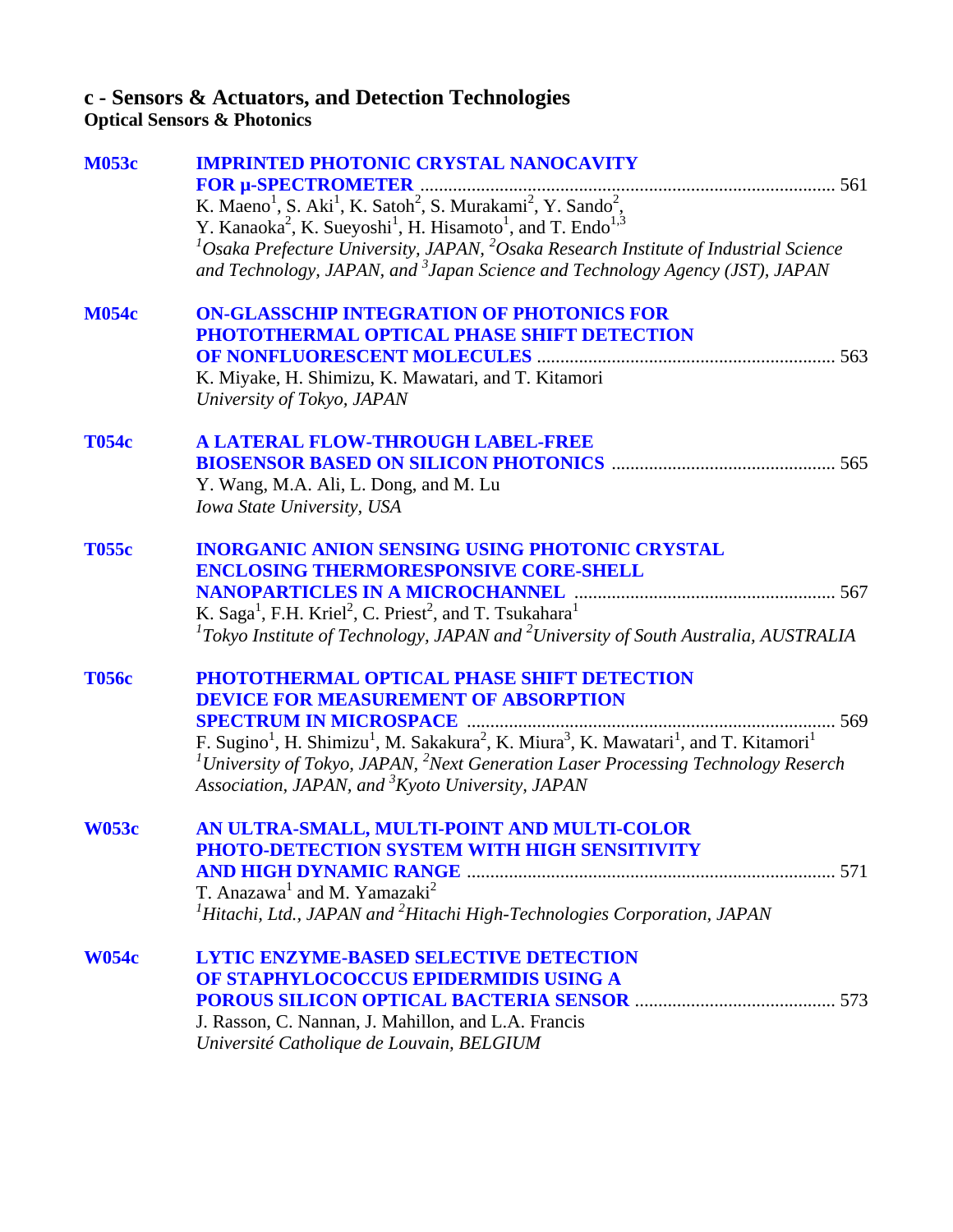| <b>W055c</b>         | PHOTOTHERMAL OPTICAL PHASE SHIFT MICROSCOPY<br><b>USING RELAY OPTICS FOR SENSITIVE</b>                                                                                                                                                                                                                                                                 |  |  |
|----------------------|--------------------------------------------------------------------------------------------------------------------------------------------------------------------------------------------------------------------------------------------------------------------------------------------------------------------------------------------------------|--|--|
|                      |                                                                                                                                                                                                                                                                                                                                                        |  |  |
|                      | S. Takeda, H. Shimizu, K. Mawatari, and T. Kitamori<br>University of Tokyo, JAPAN                                                                                                                                                                                                                                                                      |  |  |
| <b>Other Sensors</b> | c - Sensors & Actuators, and Detection Technologies                                                                                                                                                                                                                                                                                                    |  |  |
| <b>M055c</b>         | P. Gijsenbergh and R. Puers<br><b>KU Leuven, BELGIUM</b>                                                                                                                                                                                                                                                                                               |  |  |
| <b>M056c</b>         | <b>ASSESSMENT OF PATIENT RESPONSE TO TARGETED CANCER</b><br>THERAPY USING MULTI-FREQUENCY IMPEDANCE<br><b>CYTOMETRY AND UNSUPERVISED MACHINE LEARNING  579</b><br>K. Ahuja, Z. Lin, J. Sui, G. Rather, J.R. Bertino, and M. Javanmard<br><b>Rutgers University, USA</b>                                                                                |  |  |
| <b>M057c</b>         | <b>FLEXIBLE EPIDERMAL MICROFLUIDIC SYSTEM FOR</b><br>Z. Pu, H. Yu, X. Lai, X. Zhang, B. Lu, X. Zhang, C. Sun, and D. Li<br>Tianjin University, CHINA                                                                                                                                                                                                   |  |  |
| <b>M058c</b>         | FLU VIRUS AEROSOL COLLECTION AND PAPER-BASED<br>X. Jiang <sup>1</sup> , M. Pan <sup>1</sup> , J. Loeb <sup>1</sup> , S.V. Hering <sup>2</sup> , A. Eiguren-Fernandez <sup>2</sup> ,<br>J.A. Lednicky <sup>1</sup> , C.-W. Wu <sup>1</sup> , and Z.H. Fan <sup>1</sup><br><sup>1</sup> University of Florida, USA and $^{2}$ Aerosol Dynamics Inc., USA |  |  |
| <b>M059c</b>         | MICROFLUIDIC DIFFERENTIAL NANOCALORIMETRY<br><b>SYSTEM FOR MEASUREMENT OF MIXING ENTHALPY</b><br><b>AND CELLULAR HEAT</b><br>R. Krenger, R. Trouillon, T. Lehnert, and M.A.M. Gijs<br>École Polytechnique Fédérale de Lausanne (EPFL), SWITZERLAND                                                                                                     |  |  |
| <b>M060c</b>         | <b>READY-TO-USE LIPID BILAYER DEVICE</b><br>${}^{1}$ Kanagawa Institute of Industrial Science and Technology (KISTEC), JAPAN and<br><sup>2</sup> University of Tokyo, JAPAN                                                                                                                                                                            |  |  |
| <b>M061c</b>         | THE ADVANTAGES AND CHALLENGES OF USING<br><b>MICROFLUIDICS FOR IN SITU AUTONOMOUS</b><br>A. Schaap, A. Beaton, and M. Mowlem<br>National Oceanography Centre, UK                                                                                                                                                                                       |  |  |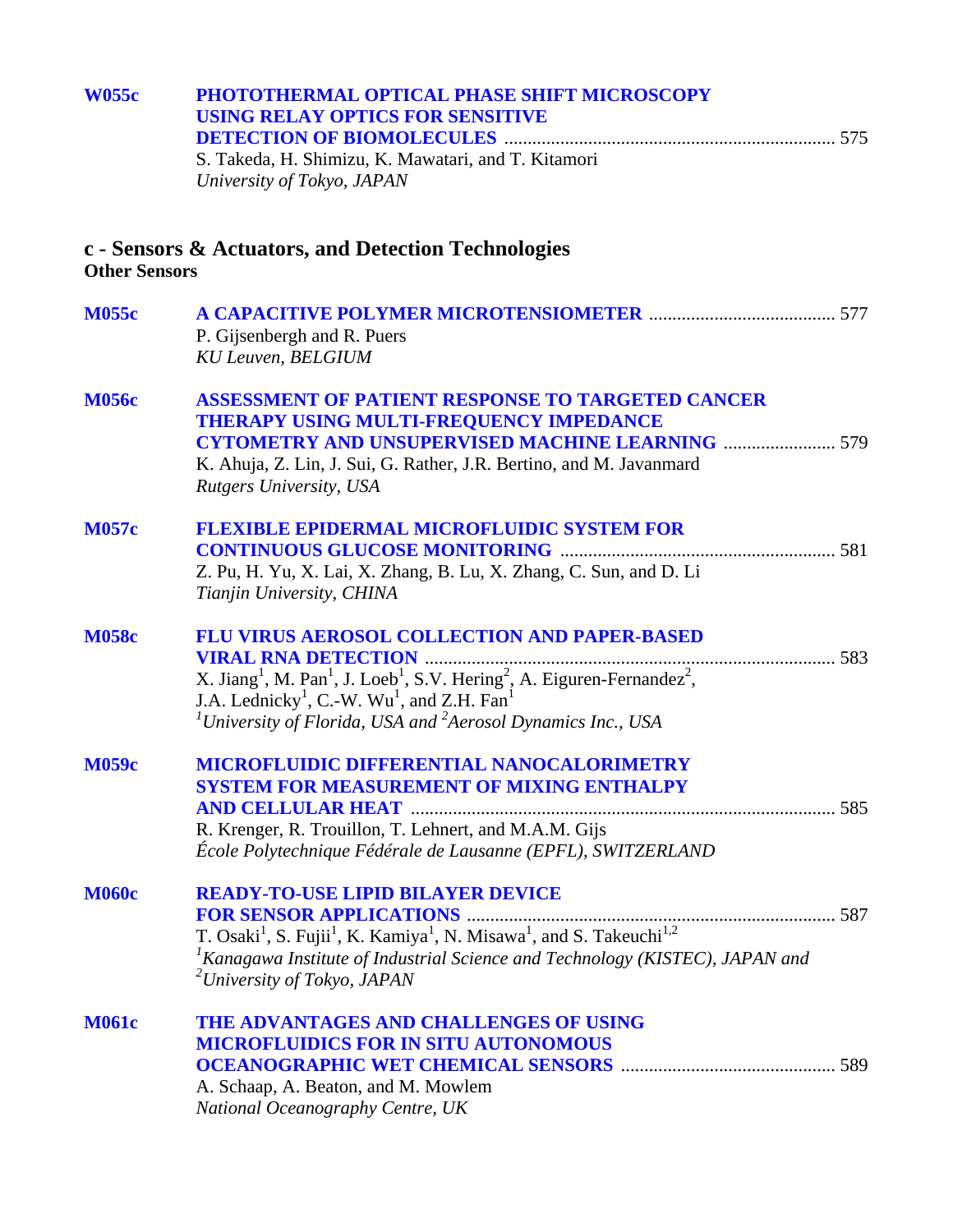| <b>T057c</b> | A DIFFUSIVE CONCENTRATION GRADIENT GENERATOR WITH A<br>DEFINED EXPONENTIAL DECAY AND ITS APPLICATION TO<br><b>MAMMALIAN CELL TOXICITY ASSAYS AND ACCELERATED</b><br><b>BACTERIAL EVOLUTION OF ANTIBIOTIC RESISTANCE  591</b><br>J. Atencia<br>University of Maryland, USA                                                                                                   |
|--------------|-----------------------------------------------------------------------------------------------------------------------------------------------------------------------------------------------------------------------------------------------------------------------------------------------------------------------------------------------------------------------------|
| <b>T058c</b> | <b>CARBON DOT-APTAMER COMPLEXES FOR</b><br>L.-J. Cheng, Y. Liu, and B. Wu<br>Oregon State University, USA                                                                                                                                                                                                                                                                   |
| <b>T059c</b> | <b>HIGHLY SENSITIVE SENSOR BASED ON DECORATED</b><br><b>COPPER NANOPARTICLES AND SELF-ASSEMBLED</b><br>L. Wang <sup>1</sup> , J. Kim <sup>2</sup> , and T. Cui <sup>2</sup><br><sup>1</sup> Tsinghua University, CHINA and <sup>2</sup> University of Minnesota, USA                                                                                                        |
| <b>T060c</b> | <b>INCREASED BANDWIDTH IN COLORIMETRIC DETECTION</b><br><b>OF EXPLOSIVES THROUGH TINTING AND HUE ANALYSIS  597</b><br>S.T. Krauss <sup>1</sup> , A.Q. Nauman <sup>2</sup> , R.M. Aubrey <sup>1</sup> , G. Garner <sup>1</sup> , B.E. Root <sup>1</sup> ,<br>and J.P. Landers <sup>1</sup><br><sup>1</sup> University of Virginia, USA and ${}^{2}TeG$ rex Technologies, USA |
| <b>T061c</b> | <b>MILLISECOND TIME-RESOLVED SURFACE TENSION</b><br>T. Endo <sup>1,2</sup> , K. Ishikawa <sup>2</sup> , M. Fukuyama <sup>1,3</sup> , and A. Hibara <sup>1,2</sup><br>${}^{1}$ Tohoku University, JAPAN, ${}^{2}$ Tokyo Institute of Technology, JAPAN, and<br>$\beta$ Japan Science and Technology Agency (JST), JAPAN                                                      |
| <b>T062c</b> | <b>SELF-POWERED SIMPLE CHIP FOR CKD DIAGNOSIS</b><br>F. Dal Dosso <sup>1</sup> , D. Decrop <sup>1</sup> , E. Pérez Ruiz <sup>1</sup> , D. Daems <sup>1</sup> ,<br>T. Kokalj <sup>1,2</sup> , D. Spasic <sup>1</sup> , and J. Lammertyn <sup>1</sup><br>${}^{1}$ KU Leuven, BELGIUM and ${}^{2}$ Institute of Metals and Technology, SLOVENIA                                |
| <b>T063c</b> | <b>TWO-PHOTON EXCITATION BASED NANOSCOPIC VELOCIMETER</b><br><b>USING SMALL NEUTRAL MOLECULAR DYE AS TRACER  603</b><br>A. Wang, A. Abdalrahman, J. Deng, and G. Wang<br>University of South Carolina, USA                                                                                                                                                                  |
| <b>W056c</b> | A MICROFLUIDIC SENSOR USING FREQUENCY DIVISION<br><b>MULTIPLE ACCESS FOR MULTIPLEXED DETECTION OF</b><br>N. Wang, R. Liu, M. Boya, and A.F. Sarioglu<br>Georgia Institute of Technology, USA                                                                                                                                                                                |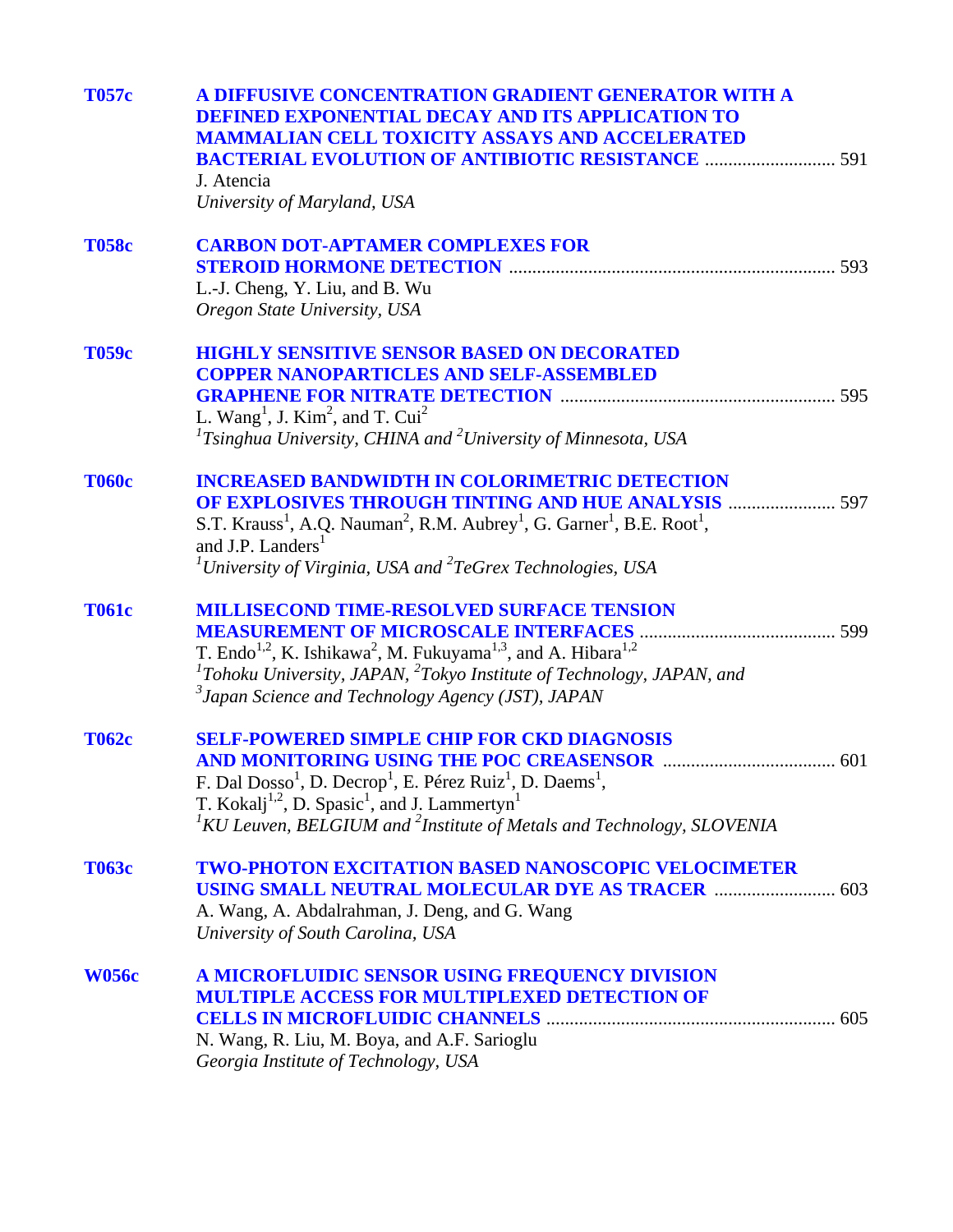| <b>W057c</b> | <b>DIELECTROPHORESIS-ENABLED DYNAMIC FORMATION</b><br>OF HIGHER-ORDER NANOSTRUCTURE CONSISTING OF<br><b>AU-NANOPARTICLES-DECORATED POLYSTYRENE</b> |
|--------------|----------------------------------------------------------------------------------------------------------------------------------------------------|
|              |                                                                                                                                                    |
|              | A. Yamaguchi, T. Fukuoka, and Y. Utsumi                                                                                                            |
|              | University of Hyogo, JAPAN                                                                                                                         |
| <b>W058c</b> | <b>GRAPHENE-BASED INLINE PRESSURE SENSOR</b>                                                                                                       |
|              |                                                                                                                                                    |
|              | N. Inoue and H. Onoe                                                                                                                               |
|              | Keio University, JAPAN                                                                                                                             |
| <b>W059c</b> | <b>MATRIX-FREE BIOMOLECULE ANALYSIS BY A MINIATURIZED</b><br><b>ON-CHIP PULSE-HEATING IONIZATION MASS SPECTROMETER  611</b>                        |
|              | X. Luo, P. Trong Tue, and Y. Takamura                                                                                                              |
|              | Japan Advanced Institute of Science Technology (JAIST), JAPAN                                                                                      |
| <b>W060c</b> | <b>RAPID DETECTION OF E. COLI IN WATER BASED ON NANOHOLE</b>                                                                                       |
|              |                                                                                                                                                    |
|              | M. $Li1$ , H. Mao <sup>1</sup> , H. Wang <sup>2</sup> , and C. Huang <sup>1</sup>                                                                  |
|              | <sup>1</sup> Chinese Academy of Sciences, CHINA and                                                                                                |
|              | $2$ National Health and Family Planning Commission (NHFPC), CHINA                                                                                  |
| <b>W061c</b> | <b>SEQUENTIAL STEREOLITHOGRAPHIC PRINTING</b>                                                                                                      |
|              | OF TWO BIOCOMPATIBLE RESINS FOR                                                                                                                    |
|              |                                                                                                                                                    |
|              | K. Castro, Y.T. Kim, N. Bhattacharjee, and A. Folch                                                                                                |
|              | University of Washington, USA                                                                                                                      |
| <b>W062c</b> | <b>MICROFLUIDIC DETECTION WITH ACOUSTIC</b>                                                                                                        |
|              |                                                                                                                                                    |
|              | C. McIntosh, K. Scida, and S. Pennathur                                                                                                            |
|              | University of California, Santa Barbara, USA                                                                                                       |
|              |                                                                                                                                                    |
|              | c - Sensors & Actuators, and Detection Technologies<br><b>Other µFluidic Components</b>                                                            |
| <b>M062c</b> | AN ASSEMBLY-DISPOSABLE MICROFLUIDIC FLOW SENSOR  619                                                                                               |
|              | J. Kim, H. Cho, H. Kang, H.-U. Park, and K.-H. Han<br>Inje University, KOREA                                                                       |
|              |                                                                                                                                                    |

**[M063c PROGRAMMABLE ACOUSTIC-BASED FLUID PROPULSION](#page-0-0)** ...................... 621 P.-H. Huang<sup>1</sup>, N. Nama<sup>2</sup>, and T.J. Huang<sup>1</sup><br><sup>1</sup>Duke University, USA and <sup>2</sup>Pennsylvania State University, USA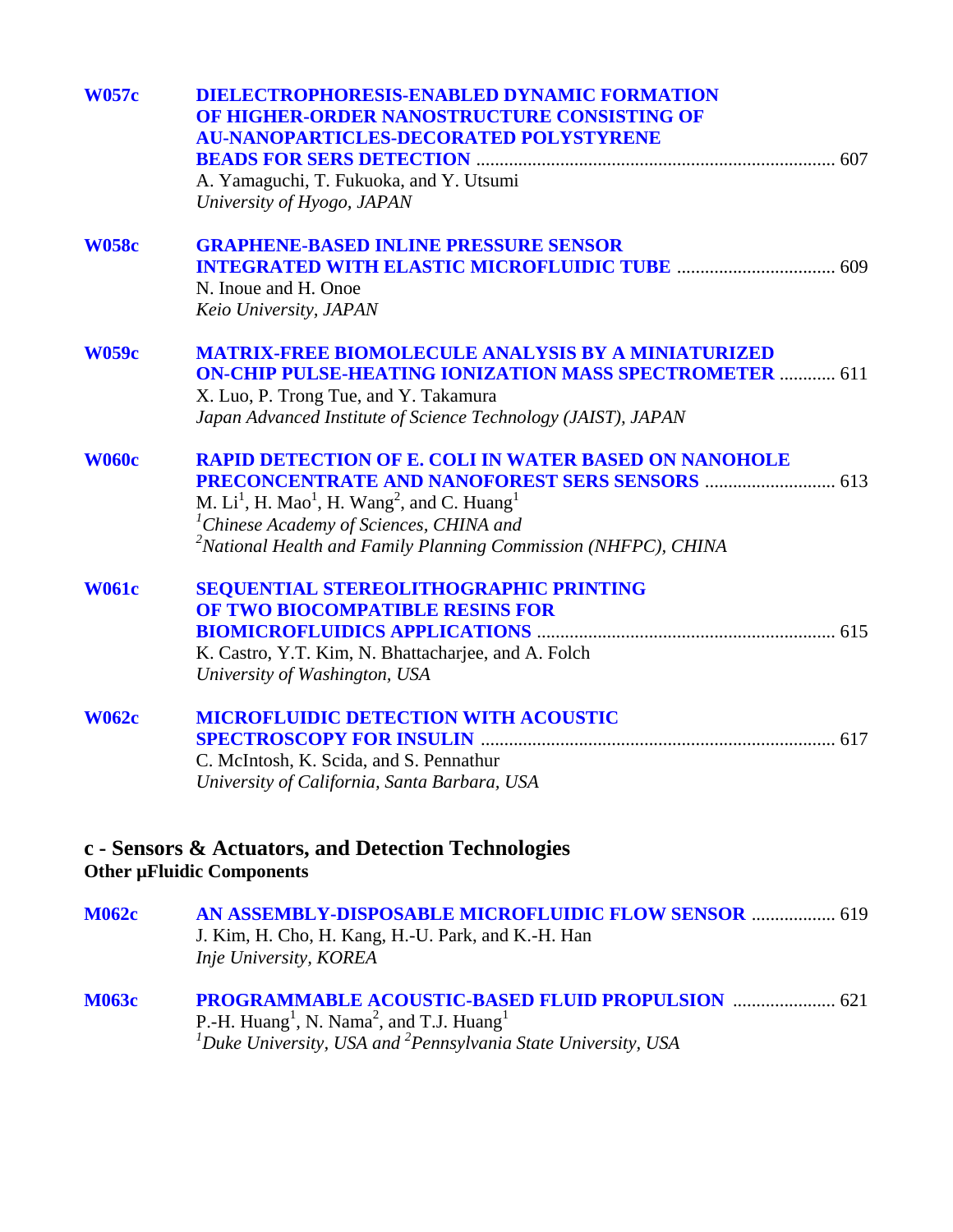| <b>T064c</b>     | <b>DEVELOPMENT OF PRINTING SYSTEM FOR</b><br><b>MAGNETICALLY ANISOTROPIC ACTUATOR</b>                                                                                                                                                                                        |  |
|------------------|------------------------------------------------------------------------------------------------------------------------------------------------------------------------------------------------------------------------------------------------------------------------------|--|
|                  | S. Azukizawa, F. Tsumori, H. Shinoda, K. Tokumaru, K. Kudo, and K. Shinagawa<br>Kyushu University, JAPAN                                                                                                                                                                     |  |
| <b>T065c</b>     | THE SLIDING WALLS: A NEW TOOLBOX FOR                                                                                                                                                                                                                                         |  |
|                  | <b>MANUALLY-OPERATED MICROFLUIDIC</b><br>B. Venzac <sup>1</sup> , Y. Liu <sup>1</sup> , I. Ferrante <sup>1</sup> , A. Yamada <sup>1</sup> , P. Vargas <sup>1</sup> ,                                                                                                         |  |
|                  | M. Verhulsel <sup>1</sup> , L. Malaquin <sup>2</sup> , J.-L. Viovy <sup>1</sup> , and S. Descroix <sup>1</sup>                                                                                                                                                               |  |
|                  | ${}^{1}$ Pierre-and-Marie-Curie University, FRANCE and ${}^{2}$ LAAS CNRS, FRANCE                                                                                                                                                                                            |  |
| <b>W063c</b>     | <b>FINGERTIP-SIZE PRESSURE SENSOR FOR LUER TAPER</b>                                                                                                                                                                                                                         |  |
|                  |                                                                                                                                                                                                                                                                              |  |
|                  | K. Takenaka, S. Togashi, A. Kazama, K. Miyajima, and T. Nagano<br>Hitachi, Ltd., JAPAN                                                                                                                                                                                       |  |
| <b>W064c</b>     | <b>WIRELESS, SMARTPHONE CONTROLLED POTENTIOSTAT</b>                                                                                                                                                                                                                          |  |
|                  | <b>INTEGRATED WITH LAB-ON-DISC PLATFORM</b>                                                                                                                                                                                                                                  |  |
|                  | C.-H. Cheng <sup>1,3</sup> , K. Zor <sup>2</sup> , J.-H. Wang <sup>1,3</sup> , K. Sanger <sup>2</sup> , W.-M. Wang <sup>1,3</sup> ,<br>A.M. Capria <sup>2</sup> , A. Boisen <sup>2</sup> , K.-Y. Huang <sup>1</sup> , and E.-T. Hwu <sup>1,3</sup>                           |  |
|                  | $1$ National Taiwan University, TAIWAN, $2$ Technical University of Denmark, DENMARK,<br>and <sup>3</sup> Academia Sinica, TAIWAN                                                                                                                                            |  |
| <b>Particles</b> | c - Sensors & Actuators, and Detection Technologies                                                                                                                                                                                                                          |  |
| <b>M064c</b>     | <b>3D PARTICLE LOCALIZATION IN A</b>                                                                                                                                                                                                                                         |  |
|                  | <b>MICROFLUIDIC IMPEDANCE CYTOMETER</b>                                                                                                                                                                                                                                      |  |
|                  | R. Reale <sup>1</sup> , A. De Ninno <sup>2</sup> , V. Errico <sup>1</sup> , L. Businaro <sup>2</sup> , P. Bisegna <sup>1</sup> , and F. Caselli <sup>1</sup><br><sup>1</sup> University of Rome Tor Vergata, ITALY and <sup>2</sup> Italian National Research Council, ITALY |  |
| RAAZE            | CIMOL E CTDEAM IMEDITAL EQUICIMO QE DADTICI EC IM                                                                                                                                                                                                                            |  |

#### **[M065c SINGLE STREAM INERTIAL FOCUSING OF PARTICLES IN](#page-0-0)  MICROCHANNELS WITH TRIANGULAR CROSS-SECTION** ......................... 633 P. Mukherjee and I. Papautsky *University of Illinois, Chicago, USA*

**[T066c ELECTRONICALLY BARCODED PARTICLES FOR MULTIPLEXED](#page-0-0)  MOLECULAR BIOANALYSIS: A STUDY OF THE EFFECT OF THIN FILM DIELECTRIC PERMITTIVITY AND THICKNESS** ...................... 635 J. Sui, P. Xie, Z. Lin, and M. Javanmard *Rutgers University, USA* 

| <b>T067c</b> | <b>SUB-100 MICRON 3D-SHAPED PARTICLES FROM OPTOFLUIDIC</b> |  |
|--------------|------------------------------------------------------------|--|
|              | <b>FABRICATION WITH ON-THE-FLY PILLAR FABRICATION  637</b> |  |
|              | K.S. Paulsen, B.M. Johnson, and A.J. Chung                 |  |
|              | Rensselaer Polytechnic Institute (RPI), USA                |  |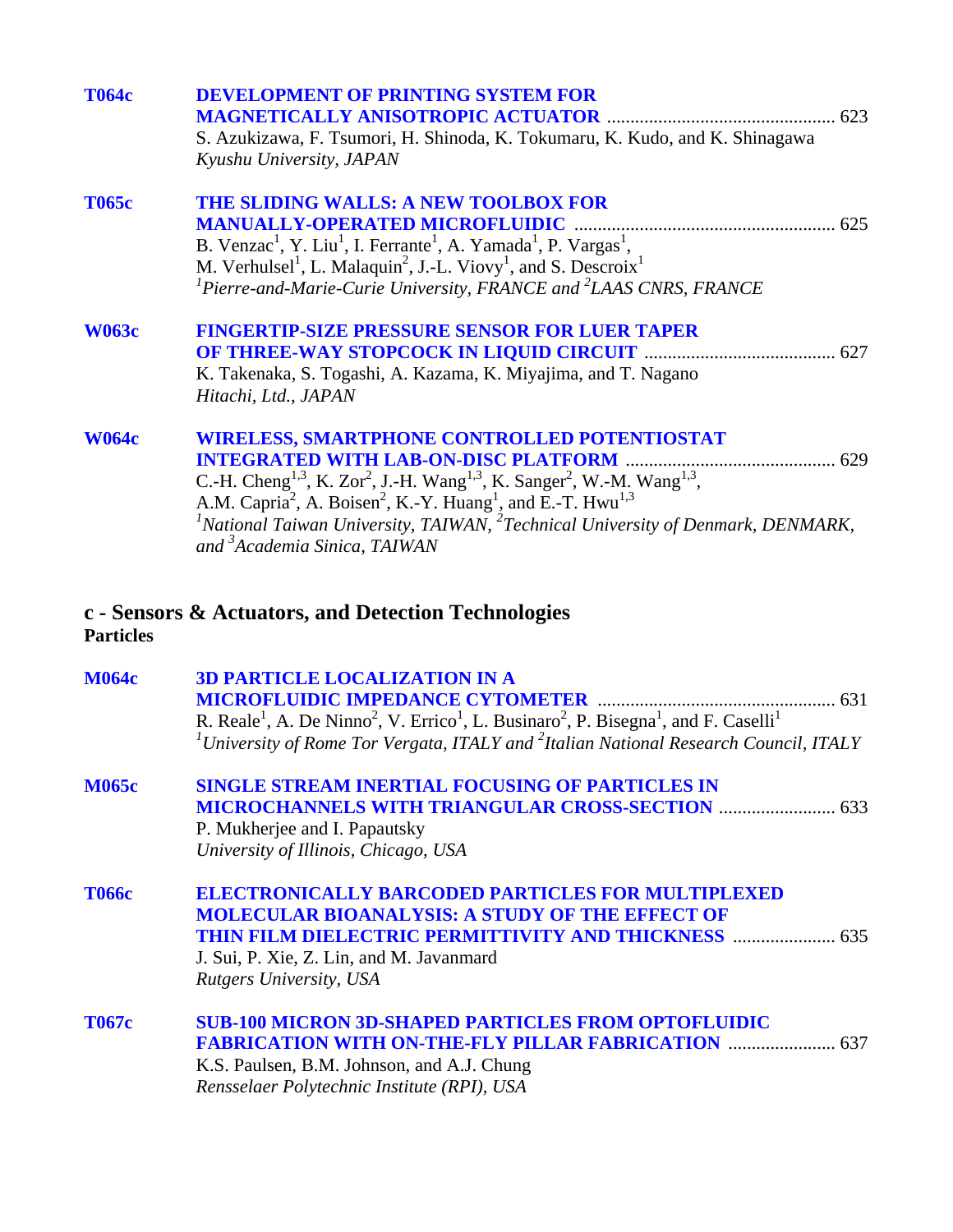#### **[W065c FLUIDIC-FORCE-BASED NANOPARTICLE CONCENTRATOR CHIP](#page-0-0)** ......... 639 K. Fujita, T. Hayashi, K. Yamamoto, and M. Motosuke *Tokyo University of Science, JAPAN*

### **c - Sensors & Actuators, and Detection Technologies Pumps & Valves**

| <b>M066c</b> | AN ELECTROLYTIC MICROPUMP FABRICATED ON A PRINTED<br><b>CIRCUIT BOARD FOR INTEGRATED MICROFLUIDIC SYSTEM  641</b><br>H. Kim <sup>1</sup> , H. Hwang <sup>1</sup> , J. Kim <sup>2</sup> , and D. Kim <sup>1</sup><br><sup>1</sup> Myongji University, KOREA and <sup>2</sup> Lab Genomics Inc., KOREA                                                                                                                                          |
|--------------|-----------------------------------------------------------------------------------------------------------------------------------------------------------------------------------------------------------------------------------------------------------------------------------------------------------------------------------------------------------------------------------------------------------------------------------------------|
| <b>M067c</b> | <b>ENHANCED HYDROSTATIC PRESSURE-DRIVEN PASSIVE</b><br><b>MICROPUMP WITH SIPHON-BASED AUTOFILL FUNCTION  643</b><br>X. Wang <sup>1</sup> , D. Zhao <sup>2</sup> , and A.P. Lee <sup>2</sup><br><sup>1</sup> Shanghai Jiao Tong University, CHINA and <sup>2</sup> University of California, Irvine, USA                                                                                                                                       |
| <b>T068c</b> | <b>CHIPHOLDER-INTEGRATED 3D-PRINTED PNEUMATIC</b><br>J. Loessberg-Zahl, J. Vollenbroek, A. van der Meer, J. Eijkel, and A. van den Berg<br>University of Twente, NETHERLANDS                                                                                                                                                                                                                                                                  |
| <b>T069c</b> | <b>ZERO-POWER MICROFLUIDIC OSMOTIC PUMPS</b><br>T. Yue, X. Li, and A.P. Lee<br>University of California, Irvine, USA                                                                                                                                                                                                                                                                                                                          |
| <b>W066c</b> | A 3D-PRINTED PUSH-BUTTON FOR CONTROLLING<br>A. Naderi, Y.T. Kim, and A. Folch<br>University of Washington, USA                                                                                                                                                                                                                                                                                                                                |
| <b>W067c</b> | <b>ARRAY OF INDEPENDENT MICROFLUIDIC VALVES</b><br><b>DRIVEN BY SHAPE MEMORY POLYMER ACTUATORS</b><br>N. Besse <sup>1</sup> , R.J. Boom <sup>2</sup> , B.J. Hoogenberg <sup>2</sup> , B. Aksoy <sup>1</sup> , M. Blom <sup>2</sup> , and H. Shea <sup>1</sup><br>${}^{1}\acute{E}$ cole Polytechnique Fédérale de Lausanne (EPFL), SWITZERLAND and<br><sup>2</sup> Micronit Microtechnologies B.V., NETHERLANDS                               |
| <b>W068c</b> | <b>MAGNET-PAPER COMPOSITES FOR LOW-COST TWO-WAY</b><br>M. Fratzl <sup>1</sup> , B. Chang <sup>2</sup> , S. Oyola-Reynoso <sup>2</sup> , G. Blaire <sup>1</sup> , S. Delshadi <sup>1</sup> ,<br>T. Devillers <sup>1</sup> , O. Cugat <sup>1</sup> , N.M. Dempsey <sup>1</sup> , M. Thuo <sup>2</sup> , and J.-F. Bloch <sup>1</sup><br>$\mu$ <sup>1</sup> University Grenoble, Alpes, FRANCE and $\mu$ <sup>2</sup> Iowa State University, USA |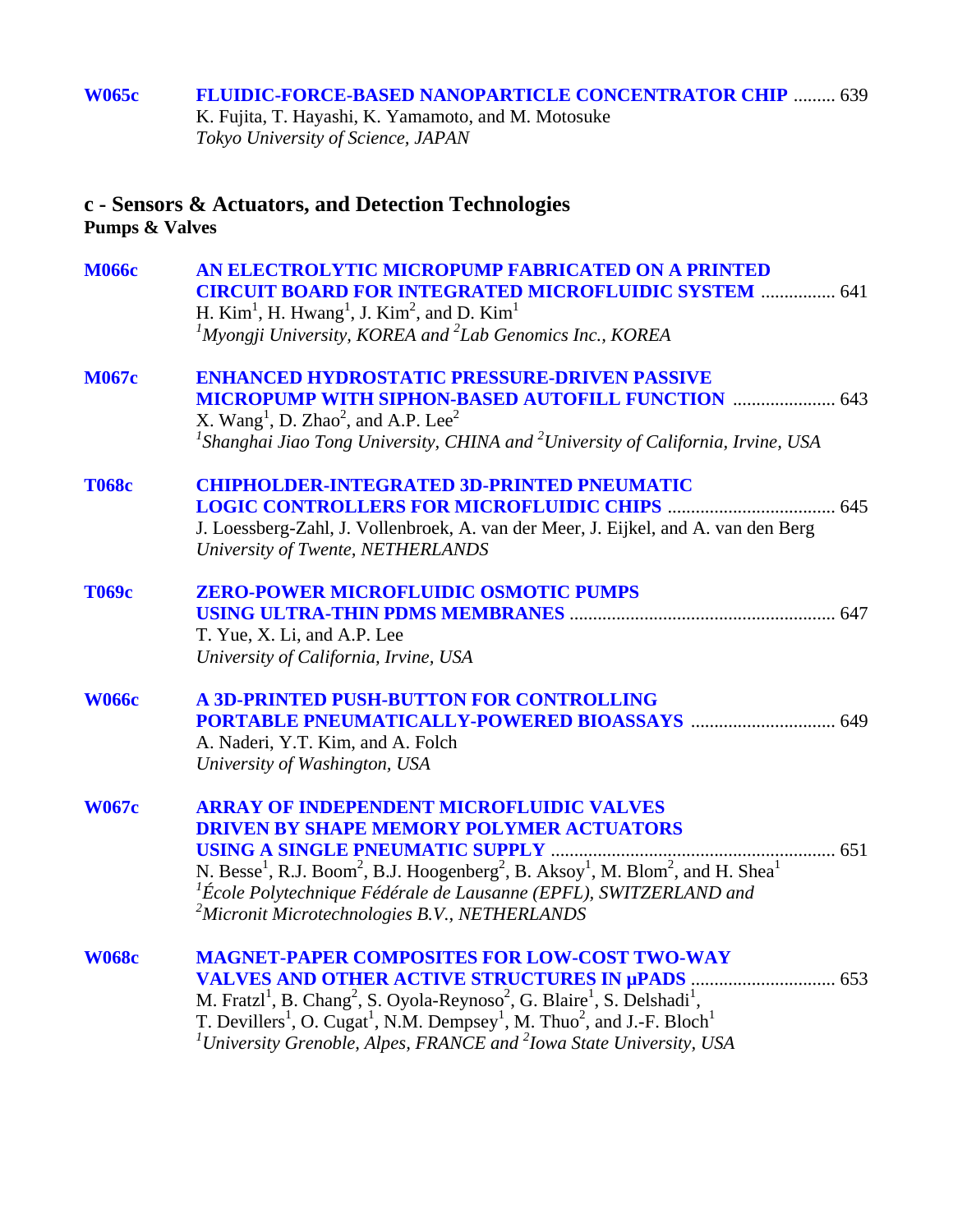## **d - Integrated Microfluidic Platforms**

#### **Bioanalysis & Diagnostics**

| <b>M068d</b> | <b>A MULTI-WELL BASED DETECTION PLATFORM WITH</b>                                                                                            |  |
|--------------|----------------------------------------------------------------------------------------------------------------------------------------------|--|
|              | <b>INTEGRATED PDMS CONCENTRATORS FOR RAPID</b>                                                                                               |  |
|              |                                                                                                                                              |  |
|              | X. Wei <sup>1</sup> and Y.-A. Song <sup>1,2</sup>                                                                                            |  |
|              | ${}^{1}$ New York University, Abu Dhabi, UAE and ${}^{2}$ New York University, USA                                                           |  |
| <b>M069d</b> | <b>CONNECTED, LOW-COST POINT-OF-CARE DIAGNOSTICS</b>                                                                                         |  |
|              |                                                                                                                                              |  |
|              | S. Smith <sup>1,2</sup> , K. Land <sup>1</sup> , J.G. Korvink <sup>2</sup> , and D. Mager <sup>2</sup>                                       |  |
|              | ${}^{1}$ Council for Scientific and Industrial Research, SOUTH AFRICA and                                                                    |  |
|              | <sup>2</sup> Karlsruhe Institute of Technology (KIT), GERMANY                                                                                |  |
| <b>M070d</b> | <b>PORTABLE PATHOGEN ANALYSIS SYSTEM (PPAS)</b>                                                                                              |  |
|              | FOR MICROBIAL WATER QUALITY ANALYSIS <b>MALLYSIS</b> (1995) 1999                                                                             |  |
|              | X. Huang <sup>1</sup> , H.N. Gowda <sup>2</sup> , X. Wu <sup>1</sup> , S.L. Dumas <sup>2</sup> , Y. Zhu <sup>1</sup> , X. Lin <sup>1</sup> , |  |
|              | H. Kido <sup>2</sup> , X. Xie <sup>1,3</sup> , S. Jiang <sup>2</sup> , M. Madou <sup>2</sup> , and M.R. Hoffmann <sup>1</sup>                |  |
|              | <sup>1</sup> California Institute of Technology, USA, <sup>2</sup> University of California, Irvine, USA, and                                |  |
|              | <sup>3</sup> Georgia Institute of Technology, USA                                                                                            |  |
| <b>T070d</b> | A MULTIPLEXED MICROFLUIDIC SINGLE CELL SAMPLE                                                                                                |  |
|              | <b>PREPARATION DEVICE FOR TRANSCRIPTOME SEQUENCING  661</b>                                                                                  |  |
|              | B. Zhang, A. Sun, and Y. Chen                                                                                                                |  |
|              | Chinese Academy of Sciences, CHINA                                                                                                           |  |
| <b>T071d</b> | <b>DUAL-HEIGHT FLUIDIC-CHANNEL-INTEGRATED</b>                                                                                                |  |
|              | <b>MICROPORE SENSOR FOR HIGH-THROUGHPUT</b>                                                                                                  |  |
|              |                                                                                                                                              |  |
|              | W. Tonomura, M. Tsutsui, K. Yokota, A. Arima, M. Taniguchi, and T. Kawai                                                                     |  |
|              | Osaka University, JAPAN                                                                                                                      |  |
| <b>T072d</b> | <b>STRETCHABLE MICROFLUIDIC INTEGRATING LINEAR</b>                                                                                           |  |
|              |                                                                                                                                              |  |
|              | C. Parent, N. Verplanck, J.-L. Achard, F. Boizot, M. Cubizolles, and Y. Fouillet                                                             |  |
|              | University Grenoble, Alpes, FRANCE                                                                                                           |  |
| <b>W069d</b> | AN AUTO-REGENERATABLE ELECTROCHEMICAL APTASENSOR                                                                                             |  |
|              | <b>FOR CONTINUOUS MONITORING OF BIOMOLECULES</b>                                                                                             |  |
|              |                                                                                                                                              |  |
|              | L. Jin <sup>1</sup> , D.-T. Phan <sup>1</sup> , T. Sun <sup>2</sup> , and C.-H. Chen <sup>1</sup>                                            |  |
|              | <sup>1</sup> National University of Singapore, SINGAPORE and                                                                                 |  |
|              | ${}^{2}$ Agency for Science, Technology and Research (A*STAR), SINGAPORE                                                                     |  |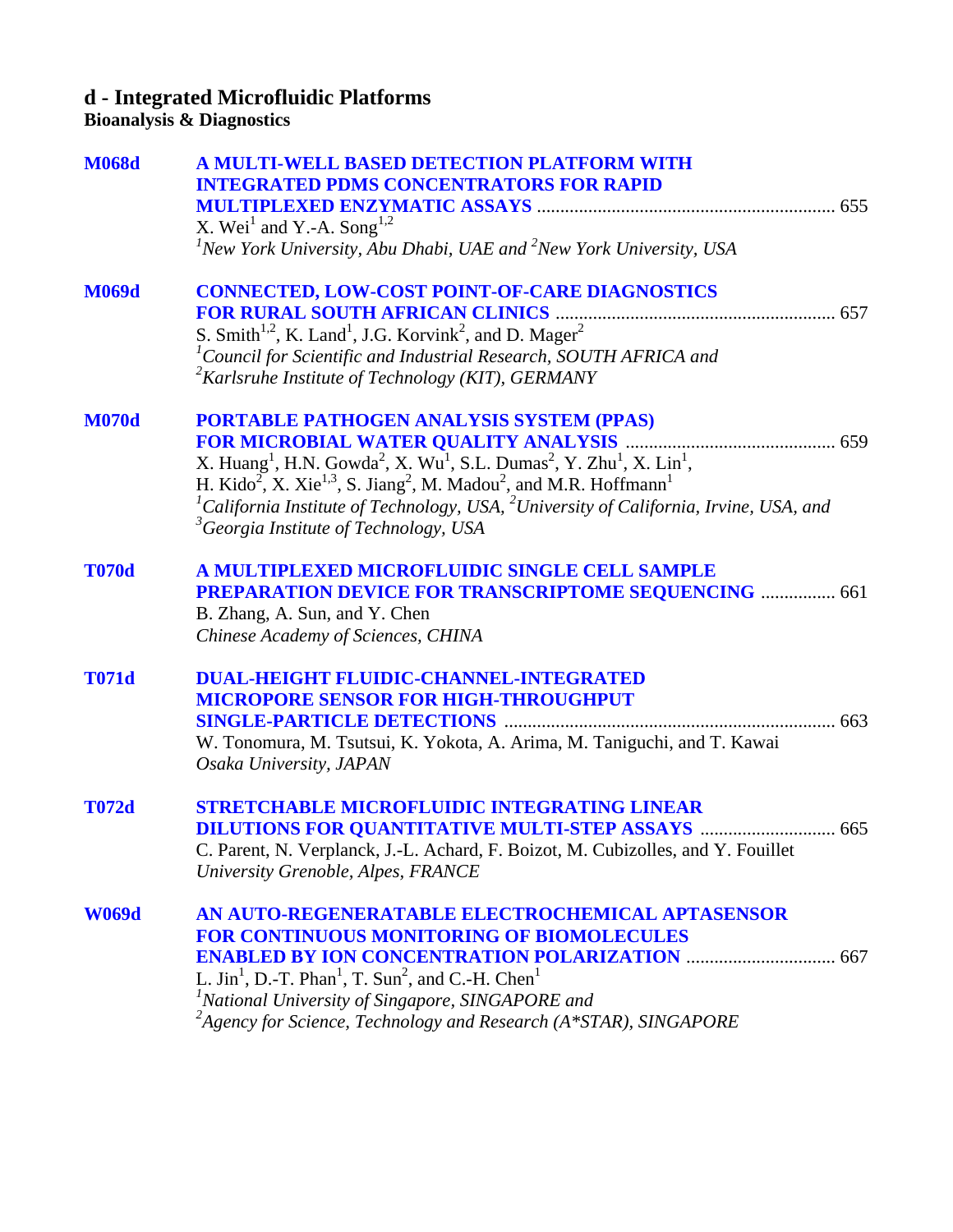| <b>W070d</b> | <b>FABRICATION OF AN INTEGRATED MICROFLUIDIC DEVICE</b>                                                                                |  |
|--------------|----------------------------------------------------------------------------------------------------------------------------------------|--|
|              | USING MULTIMATERIAL 3D PRINTING FOR POINT-OF-CARE                                                                                      |  |
|              |                                                                                                                                        |  |
|              | F. Li <sup>1</sup> , N.P. Macdonald <sup>1</sup> , P. Smejkal <sup>1</sup> , R.M. Guijt <sup>2</sup> , and M.C. Breadmore <sup>1</sup> |  |
|              | $1$ University of Tasmania, AUSTRALIA and $2$ Deakin University, AUSTRALIA                                                             |  |

#### **d - Integrated Microfluidic Platforms**

#### **Cell Manipulation & Analysis**

| <b>M071d</b> | <b>AIR-PLUG ENABLED LOCALIZATION OF SINGLE CELL</b><br><b>ENTRAPMENT IN AN ARRAY OF RECTANGULAR MICROWELLS  671</b><br>P. Sukumar <sup>1</sup> , R. Alnemari <sup>1</sup> , W. Chen <sup>2</sup> , and M.A. Qasaimeh <sup>1,2</sup><br>${}^{1}$ New York University, Abu Dhabi, UAE and ${}^{2}$ New York University, USA                                                                                                                 |
|--------------|-------------------------------------------------------------------------------------------------------------------------------------------------------------------------------------------------------------------------------------------------------------------------------------------------------------------------------------------------------------------------------------------------------------------------------------------|
| <b>M072d</b> | <b>DIAMAGNETIC PARTICLE SEPARATION AND WASHING</b><br>Q. Chen <sup>1,2</sup> , D. Li <sup>1</sup> , J. Lin <sup>2</sup> , M. Wang <sup>2</sup> , and X. Xuan <sup>1</sup><br>${}^{1}$ Clemson University, USA and ${}^{2}$ China Agricultural University, CHINA                                                                                                                                                                           |
| <b>M073d</b> | HepG2 CELLS PATTERNING BY EWOD ON THIN-FILM-TRANSISTOR<br><b>ARRAY DEVICES- AN ANALYSIS TO PREVENT CELL DEATH  675</b><br>F.A. Shaik, G. Cathcart, S. Ihida, A. Tixier-Mita, and H. Toshiyoshi<br>University of Tokyo, JAPAN                                                                                                                                                                                                              |
| <b>M074d</b> | <b>ON-CHIP CELL SEPARATION BASED</b><br>K. Nakahara, S. Sakuma, and F. Arai<br>Nagoya University, JAPAN                                                                                                                                                                                                                                                                                                                                   |
| <b>T073d</b> | <b>CELL DEPOSITION AND ISOLATION WITH</b><br><b>MICROPIPETTE CONTROL OVER LIQUID</b><br>D. Onoshima <sup>1</sup> , H. Yukawa <sup>1</sup> , Y. Hattori <sup>1</sup> , K. Ishikawa <sup>1</sup> , M. Hori <sup>1</sup> , and Y. Baba <sup>1,2</sup><br><sup>1</sup> Nagoya University, JAPAN and<br>$^{2}$ National Institute of Advanced Industrial Science and Technology (AIST), JAPAN                                                  |
| <b>T074d</b> | <b>DROPLET BASED CELL SCREENING SYSTEM INTEGRATED</b><br>WITH CMOS IMAGE SENSOR AND ANDROID-BASED APPLICATION  681<br>M.D. Özkan <sup>1</sup> , M.K. Aslan <sup>1</sup> , A.C. Atik <sup>1</sup> , E. Özgür <sup>2</sup> , E. Yıldırım <sup>3</sup> , and H. Külah <sup>1,2</sup><br><sup>1</sup> Middle East Technical University, TURKEY, <sup>2</sup> Mikro BiyoSistemler Inc., TURKEY, and<br><sup>3</sup> Cankaya University, TURKEY |
| <b>T075d</b> | <b>INTEGRATED CENTRIFUGAL PLATFORM FOR</b><br>N. Mehendale and D. Paul<br>Indian Institute of Technology, Bombay, INDIA                                                                                                                                                                                                                                                                                                                   |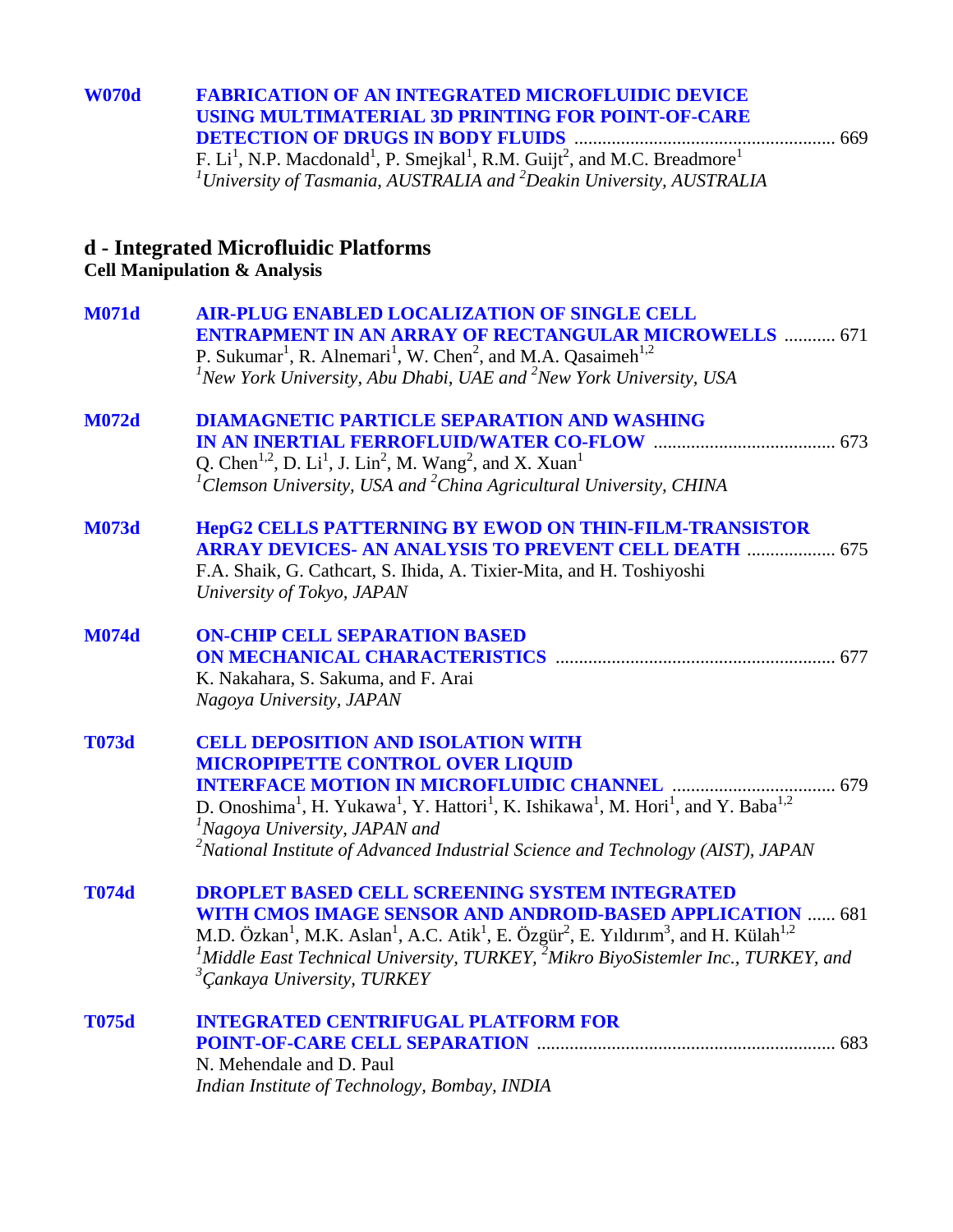| <b>W071d</b>               | <b>AIR-LIQUID INTERFACE-INDUCED</b>                                                                                                                    |  |
|----------------------------|--------------------------------------------------------------------------------------------------------------------------------------------------------|--|
|                            | <b>DEFORMABILITY CYTOMETRY</b>                                                                                                                         |  |
|                            | R.S. Kotesa, G.K. Ananthasuresh, and P. Sen                                                                                                            |  |
|                            | Indian Institute of Science, INDIA                                                                                                                     |  |
| <b>W072d</b>               | <b>ALL SURFACE IMAGING METHOD OF OOCYTE BY</b>                                                                                                         |  |
|                            |                                                                                                                                                        |  |
|                            | Y. Yalikun <sup>1,2</sup> , Y. Aishan <sup>1,2</sup> , K. Sumiyama <sup>1</sup> , and Y. Tanaka <sup>1,2</sup>                                         |  |
|                            | <sup>1</sup> Institute of Physical and Chemical Research (RIKEN), JAPAN and                                                                            |  |
|                            | <sup>2</sup> Osaka University, JAPAN                                                                                                                   |  |
| <b>W073d</b>               | <b>INTERGRATED MICROFLUIDIC SPERM SORTING</b>                                                                                                          |  |
|                            | <b>AND OOCYTE INCUBATION SYSTEM FOR IN-VITRO</b>                                                                                                       |  |
|                            |                                                                                                                                                        |  |
|                            | H. Liu <sup>1</sup> , Y.C. Tzeng <sup>1</sup> , Y.J. Chen <sup>1</sup> , C. Chuan <sup>1</sup> , L.C. Pan <sup>3</sup> , and F.G. Tseng <sup>1,2</sup> |  |
|                            | <sup>1</sup> National Tsing Hua University, TAIWAN, <sup>2</sup> Academia Sinica, TAIWAN, and                                                          |  |
|                            | <sup>3</sup> Taipei Medical University, TAIWAN                                                                                                         |  |
|                            |                                                                                                                                                        |  |
|                            | d - Integrated Microfluidic Platforms                                                                                                                  |  |
| <b>Centrifugal Systems</b> |                                                                                                                                                        |  |
| <b>M075d</b>               | <b>DISK-INTEGRATED REPEATED DISPENSING OF 200 NL</b>                                                                                                   |  |
|                            | <b>VOLUMES FOR THE AUTOMATION OF PYROSEQUENCING  691</b>                                                                                               |  |
|                            | B. Johannsen <sup>1</sup> , R. Zengerle <sup>1,2</sup> , and N. Paust <sup>1,2</sup>                                                                   |  |
|                            | ${}^{1}$ Hahn-Schickard, GERMANY and ${}^{2}$ University Freiburg, GERMANY                                                                             |  |
| <b>T076d</b>               | <b>CENTRIFUGAL MICROFLUIDIC AUTOMATION OF DILUTION</b>                                                                                                 |  |
|                            | <b>SERIES FOR HIGH DYNAMIC RANGE ASSAYS DEMONSTRATED</b>                                                                                               |  |
|                            |                                                                                                                                                        |  |
|                            | P. Juelg <sup>1</sup> , M. Specht <sup>1</sup> , E. Kipf <sup>2</sup> , M. Lehnert <sup>2</sup> , C. Eckert <sup>3</sup> , S. Wadle <sup>1,2</sup> ,   |  |
|                            | M. Keller <sup>1,2</sup> , N. Paust <sup>1,2</sup> , R. Zengerle <sup>1,2</sup> , and T. Hutzenlaub <sup>1,2</sup>                                     |  |
|                            | ${}^{1}$ Hahn-Schickard, GERMANY, ${}^{2}$ University Freiburg, GERMANY, and                                                                           |  |
|                            | $3$ Charité - Universitaetsmedizin Berlin, GERMANY                                                                                                     |  |
| <b>T077d</b>               | <b>EXTRACTION AND SERS BASED DETECTION OF</b>                                                                                                          |  |
|                            | <b>BACTERIAL METABOLITES IN MIXTURE ON A</b>                                                                                                           |  |
|                            |                                                                                                                                                        |  |
|                            | L. Morelli <sup>1</sup> , L. Serioli <sup>1</sup> , F.A. Centorbi <sup>2</sup> , M. Matteucci <sup>1</sup> ,                                           |  |
|                            | D. Demarchi <sup>2</sup> , K. Zór <sup>2</sup> , and A. Boisen <sup>1</sup>                                                                            |  |
|                            | <sup>1</sup> Technical University of Denmark, DENMARK and <sup>2</sup> Politecnico di Torino, ITALY                                                    |  |
| <b>W074d</b>               | <b>CENTRIFUGATION-ENHANCED ENZYME IMMUNOASSAY FOR</b>                                                                                                  |  |
|                            | <b>RAPID BACTERIA DETECTION IN COMMON LABORATORY TUBE  697</b>                                                                                         |  |
|                            | Y. Fu, H. Miao, and L.L. Sun                                                                                                                           |  |
|                            | Temasek Polytechnic, SINGAPORE                                                                                                                         |  |
|                            |                                                                                                                                                        |  |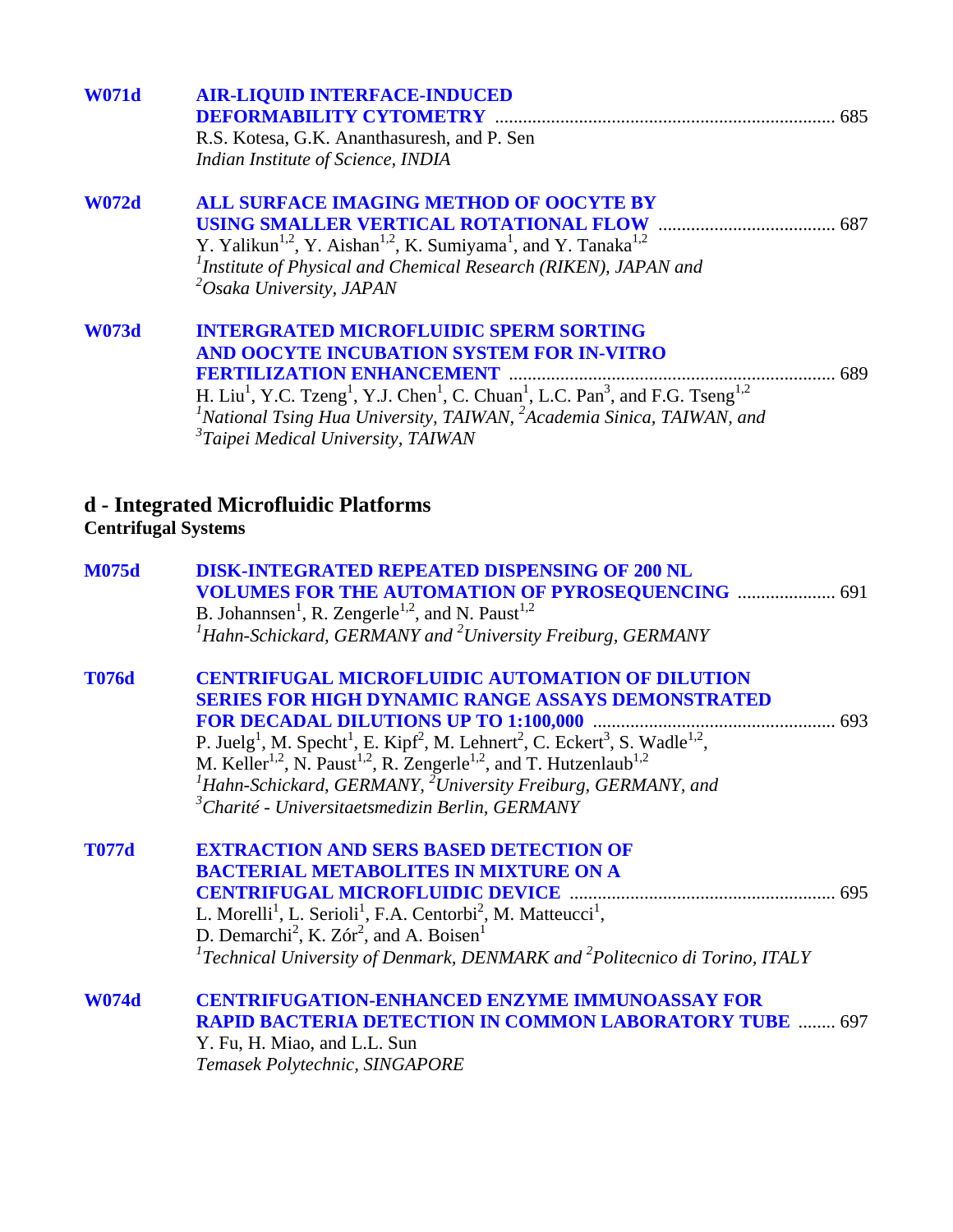## **[W075d RAPID BACTERIAL GROWTH USING A MICROFLUIDIC](#page-0-0)  CENTRIFUGAL INCUBATOR SPINSTAND** ......................................................... 699 A. Perebikovsky<sup>1</sup>, Y. Liu<sup>1</sup>, C. Halford<sup>2</sup>, G. Monti<sup>2</sup>, A.T.  $Hwu<sup>1</sup>$ , D.A.  $Haake<sup>2</sup>$ , and M.J. Madou<sup>1</sup> *1 University of California, Irvine, USA and <sup>2</sup> University of California, Los Angeles, USA*  **d - Integrated Microfluidic Platforms Droplets/Fluid Digitalization [M076d A DROP IN THE OCEAN: MONITORING OF WATER](#page-0-0)  CHEMISTRY USING DROPLET MICROFLUIDICS** .......................................... 702 G.W.H. Evans, A.M. Nightingale, S.-U. Hassan, and X. Niu *University of Southampton, UK*  **[M077d IMAGE-BASED FEEDBACK AND ANALYSIS SYSTEM](#page-0-0)  FOR DIGITAL MICROFLUIDICS** .......................................................................... 704 P.Q.N. Vo, M.C. Husser, F. Ahmadi, H. Sinha, and S.C.C. Shih *Concordia University, CANADA*

| M078d | <b>COLORED MICROBEAD ENCODING OF PICOLITER DROPLET</b>                                                                                   |  |
|-------|------------------------------------------------------------------------------------------------------------------------------------------|--|
|       |                                                                                                                                          |  |
|       | O. Shvydkiv <sup>1</sup> , C.-M. Svensson <sup>1</sup> , L. Mahler <sup>1,2</sup> , S. Dietrich <sup>1,2</sup> , T. Weber <sup>1</sup> , |  |
|       | M. Choudhary <sup>1</sup> , M. Tovar <sup>1,2</sup> , M.T. Figge <sup>1</sup> , and M. Roth <sup>1</sup>                                 |  |
|       | $H$ ans Knoll Institute, GERMANY and <sup>2</sup> Friedrich Schiller University, GERMANY                                                 |  |

**[M079d CONTROLLED ONE CELL-ONE BEAD ENCAPSULATION IN](#page-0-0)  DROPLETS BY LIQUID-LIQUID INTERFACIAL SHEARING** ........................ 708 G.K. Kurup and A.P. Lee *University of California, Irvine, USA* 

**M080d ENCAPSULATED ONE-STEP GENOTYPE-PHENOTYPE COVALENT [LINKAGE IN ELECTROSPRAYED FEMTOLITER COMPARTMENTS](#page-0-0)  FOR ON-DEMAND IN-VITRO SELECTION** ......................................................... 710 K. Sharma<sup>1</sup>, K. Nishigaki<sup>2</sup>, Y. Takamura<sup>1</sup>, and M. Biyani<sup>1</sup> *1 Japan Advanced Institute of Science Technology (JAIST), JAPAN and 2 Saitama University, JAPAN* 

**[M081d IN SITU DIGITAL PCR BASED ON PUMP-FREE AND](#page-0-0)  HIGH-THROUGHPUT WATER-IN-OIL DROPLET ARRAY** ............................ 712 L. Li and T. Wu *Chinese Academy of Sciences, CHINA*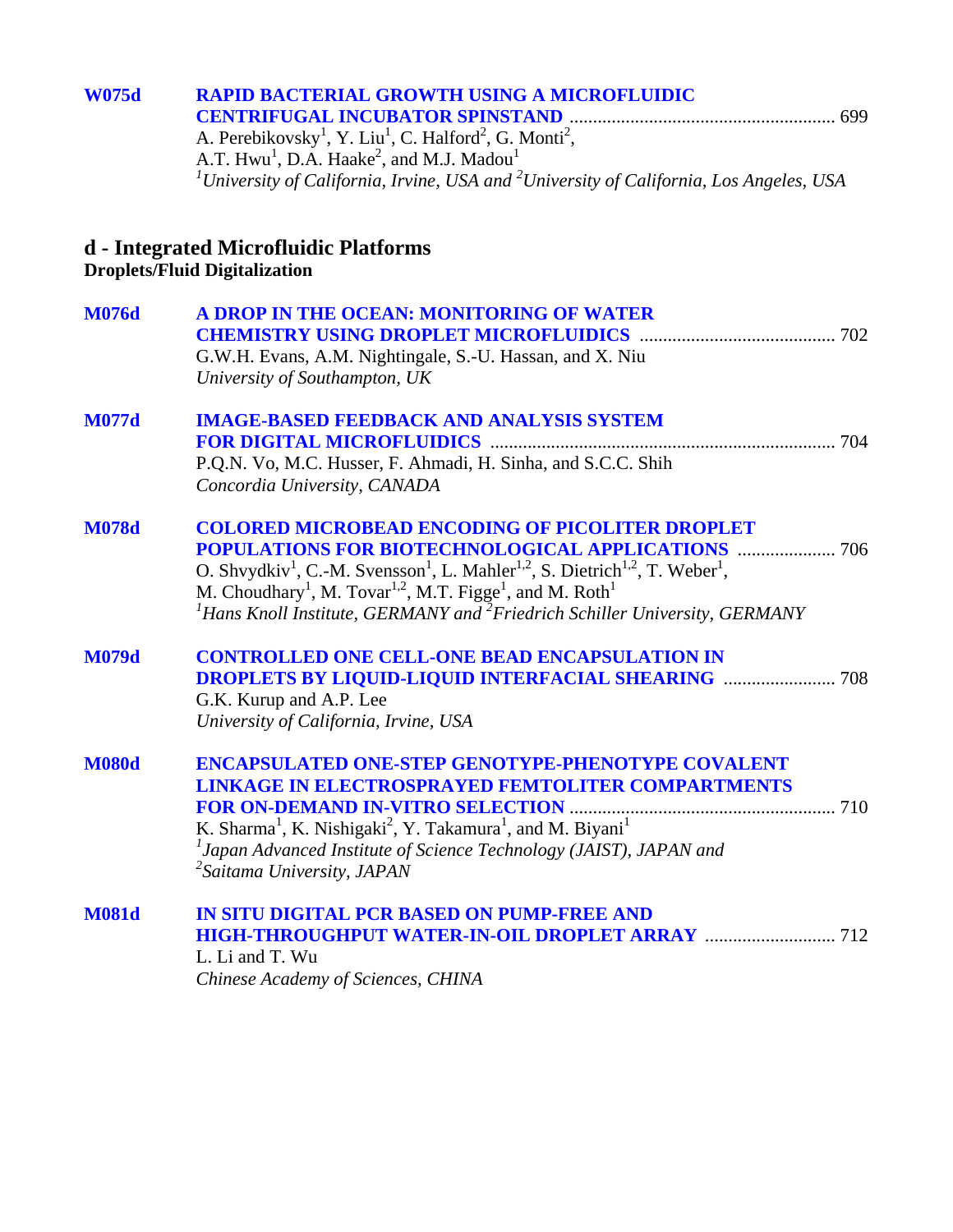| <b>M082d</b> | <b>MULTIPLEXED AUTOMATED PARTICLE AND PARTICLE-FREE</b><br><b>DROPLET ACTUATION ON A DIFFERENT (SUPER)HYDROPHOBIC</b><br><b>SURFACES USING A 3D-PRINTED MICROFLUIDIC DEVICE</b><br>P. Agrawal, K. Bachus, G. Carriere, P. Grouse, and R. Oleschuk<br>Queen's University, CANADA                                                                                                                                        |
|--------------|------------------------------------------------------------------------------------------------------------------------------------------------------------------------------------------------------------------------------------------------------------------------------------------------------------------------------------------------------------------------------------------------------------------------|
| <b>M083d</b> | <b>STAGGERED TRAP ARRAYS FOR ROBUST PASSIVE</b><br>A.J. Sposito and D.L. DeVoe<br>University of Maryland, USA                                                                                                                                                                                                                                                                                                          |
| <b>M084d</b> | THE STUDY OF ATMOSPHERIC ICE-NUCLEATING PARTICLES<br>M.D. Tarn, S.N.F. Sikora, G.C.E. Porter, D. O'Sullivan, M. Adams, T.F. Whale,<br>A.D. Harrison, J.-U. Shim, and B.J. Murray<br>University of Leeds, UK                                                                                                                                                                                                            |
| <b>T078d</b> | A DROPLET-BASED MICROFLUIDIC PLATFORM FOR THE STUDY<br><b>OFTHE EFFECT OF OSCILLATION ON THE GROWTH OF E. COLI  720</b><br>Q.I. Sun <sup>1,2</sup> , C.-X. Zhao <sup>1</sup> , N.-T. Nguyen <sup>2</sup> , and S.H. Tan <sup>2</sup><br><sup>1</sup> University of Queensland, AUSTRALIA and <sup>2</sup> Griffith University, AUSTRALIA                                                                               |
| <b>T079d</b> | AN INTEGERATED MICROFLUIDIC PLATFORM FOR CONTROLLED<br><b>GENERATION, STORAGE AND MERGING OF MICRODROPLETS  722</b><br>H. Babahosseini <sup>1</sup> , T. Misteli <sup>1</sup> , S. Padmanabhan <sup>2</sup> , and D.L. DeVoe <sup>2</sup><br><sup>1</sup> National Cancer Institute, National Institutes of Health, USA and<br><sup>2</sup> University of Maryland, USA                                                |
| <b>T080d</b> | <b>CONTINUOUS GENERATION OF STABLE POLYELECTROLYTE</b><br><b>MULTILAYER CAPSULES INSIDE A SNAKES-AND-LADDERS CHIP  724</b><br>J. Gómez-Pastora <sup>1,2</sup> , A.Q. Al-Orabi <sup>1</sup> , M.D. Tarn <sup>1</sup> , E. Bringas <sup>2</sup> , I. Ortiz <sup>2</sup> ,<br>V.N. Paunov <sup>1</sup> , and N. Pamme <sup>1</sup><br><sup>1</sup> University of Hull, UK and <sup>2</sup> University of Cantabria, SPAIN |
| <b>T081d</b> | <b>DYNAMICS OF A BIOCHEMICAL BISTABLE SWITCH</b><br><b>STUDIED WITH A DROPLET MICROFLUIDIC PLATFORM  726</b><br>S. Okumura <sup>1,2</sup> , G. Gines <sup>2</sup> , E. Henry <sup>1</sup> , Y. Rondelez <sup>2</sup> , T. Fujii <sup>1</sup> , and A.J. Genot <sup>1</sup><br>$I University of Tokyo, JAPAN and$<br>${}^{2}$ Ecole Supérieure de Physique et de Chimie Industrielles (ESPCI), FRANCE                   |
| <b>T082d</b> | <b>GENERATION OF "DROPLET TRAINS" FOR CONTINUOUS</b><br>AND MULTIPLE SAMPLE OR MULTIPLE STEP ASSAYS<br>G.W.H. Evans, A.M. Nightingale, S.-U. Hassan, and X. Niu<br>University of Southampton, UK                                                                                                                                                                                                                       |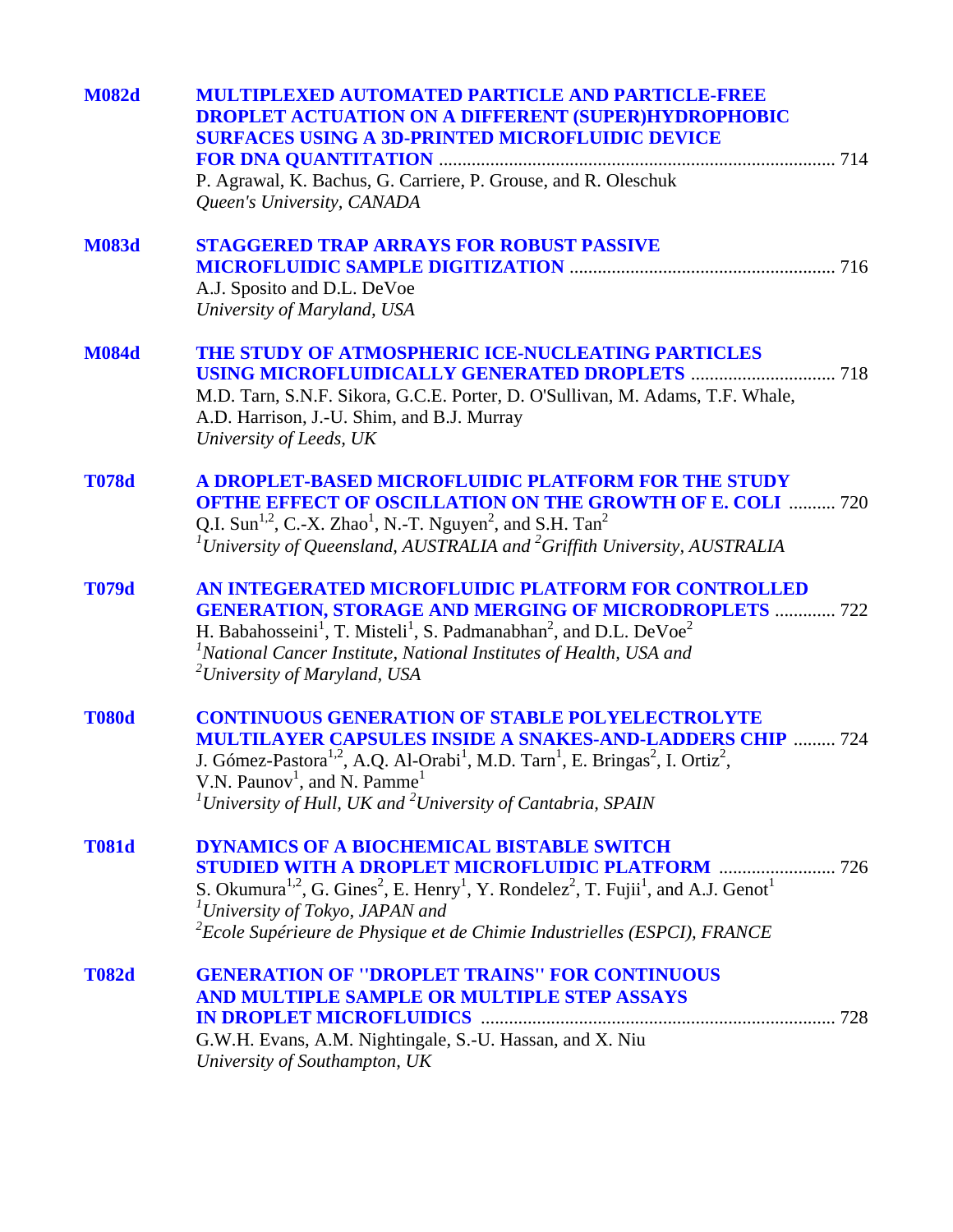| <b>T083d</b> | <b>MAGNETIC "MECHANICAL HAND": 3D MANIPULATION</b><br>OF DROPLETS USING A SUPERHYDROPHOBIC<br>C. Yang and G. Li<br>Chongqing University, CHINA                                                                                                                                                                                 |
|--------------|--------------------------------------------------------------------------------------------------------------------------------------------------------------------------------------------------------------------------------------------------------------------------------------------------------------------------------|
| <b>T084d</b> | <b>ON-DEMAND MICROFLUIDIC DROPLET VOLUME</b><br>J. Park, J.H. Jung, G. Destgeer, K. Park, H. Ahmed, R. Ahmad, and H.J. Sung<br>Korea Advanced Institute of Science and Technology (KAIST), KOREA                                                                                                                               |
| <b>T085d</b> | THE FORMATION OF DROPLETS BY DENSITY-INDUCED<br>Y.-H. Hwang and D.-P. Kim<br>Pohang University of Science and Technology (POSTECH), KOREA                                                                                                                                                                                      |
| <b>W076d</b> | A MICROFLUIDIC METHOD TO STUDY THE COALESCENCE<br>OF CRUDE OIL DROPS IN WATER - THE EFFECT OF CRUDE<br>M. Dudek <sup>1</sup> , T. Dumaire <sup>2</sup> , and G. $\varnothing$ ye <sup>1</sup><br>${}^{1}$ Norwegian University of Science and Technology, NORWAY and<br><sup>2</sup> Pierre-and-Marie-Curie University, FRANCE |
| <b>W077d</b> | <b>FORMATION OF CHAINED ALGINATE</b><br>K. Nishimura, Y. Morimoto, N. Mori, and S. Takeuchi<br>University of Tokyo, JAPAN                                                                                                                                                                                                      |
| <b>W078d</b> | <b>CONTROLLED DROPLET DISCRETIZATION, RELEASE,</b><br>TRANSPORT, AND CAPTURE USING MEMBRANE<br>S. Padmanabhan <sup>1</sup> , T. Misteli <sup>2</sup> , and D.L. DeVoe <sup>1</sup><br><sup>1</sup> University of Maryland, USA and <sup>2</sup> National Institutes of Health, USA                                             |
| <b>W079d</b> | <b>HIGHLY CONTROLLED MATERIAL TRANSFER</b><br><b>INTO MICROFLUIDIC DROPLETS FROM AN</b><br>T. $Gu1$ , T.A. Hatton <sup>1</sup> , and S.A. Khan <sup>2</sup><br><sup>1</sup> Massachusetts Institute of Technology, USA and<br><sup>2</sup> National University of Singapore, SINGAPORE                                         |
| <b>W080d</b> | <b>MICROFLUIDIC-BASED MULTICOLOR REFLECTIVE</b><br><b>DISPLAY USING WATER/AIR MICRODROPLET TRAINS  744</b><br>K. Kobayashi and H. Onoe<br>Keio University, JAPAN                                                                                                                                                               |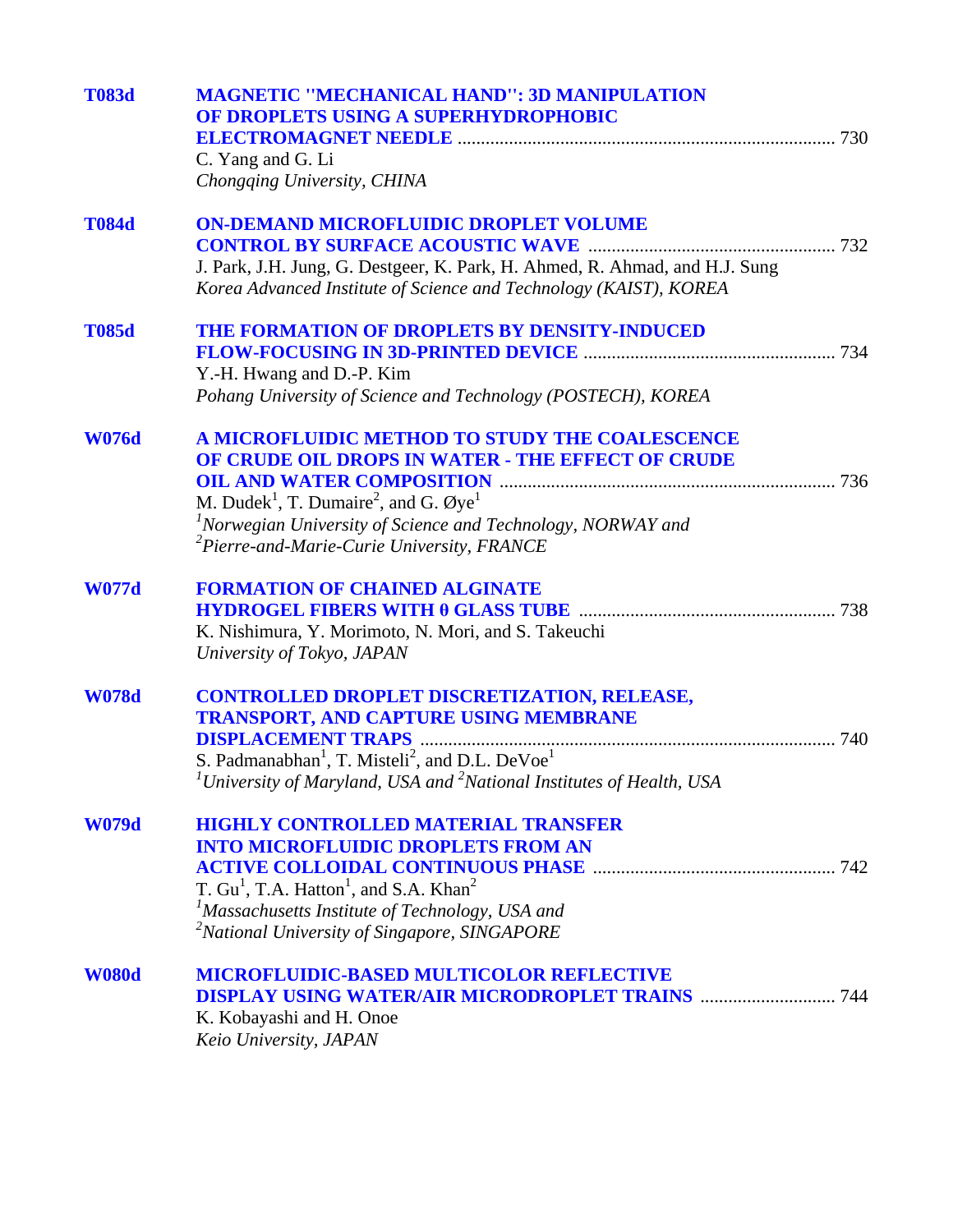| <b>W081d</b> | <b>REACTION KINETIC STUDIES BY COMPLIANCE-INDUCED</b><br>A. Kalantalifard, A. Saateh, P. Beyazkilic, and C. Elbuken<br><b>Bilkent University, TURKEY</b>                                                                       |
|--------------|--------------------------------------------------------------------------------------------------------------------------------------------------------------------------------------------------------------------------------|
| <b>W082d</b> | THE REDEPLOYMENT OF DROPLETS WITH VARIED<br><b>CONCENTRATIONS USING DROPLET FISSION AND</b><br>S.-I. Yeh, H.-W. Lai, T.-M. Wang, and J.-T. Yang<br>National Taiwan University, TAIWAN                                          |
| Other        | d - Integrated Microfluidic Platforms                                                                                                                                                                                          |
| <b>M085d</b> | A NOVEL ACTIVE METHOD FOR JET LENGTH REDUCTION IN<br><b>MICROFLUIDIC CO-FLOW DROPLET GENERATION DEVICES  750</b><br>A.S. Khorrami and P. Rezai<br>York University, CANADA                                                      |
| <b>T086d</b> | <b>BACKFLOW-ASSISTED SEQUENTIAL INJECTION IN</b><br><b>VACUUM-DRIVEN POWER-FREE MICROFLUIDIC DEVICE  752</b><br>A. Wang, D. Koh, P. Schneider, Y. Zhai, B. Bosinski, and K.W. Oh<br>State University of New York, Buffalo, USA |
| <b>T087d</b> | <b>ON-CHIP GLASS MICROLENS FABRICATION</b><br>Y. Yalikun and Y. Tanaka<br>Institute of Physical and Chemical Research (RIKEN), JAPAN                                                                                           |
| <b>W083d</b> | <b>MICROCARRIER ASSISTED SYNTHESIS IN</b><br>M.M. Binkley, M. Cui, M.Y. Berezin, and J.M. Meacham<br>Washington University, St. Louis, USA                                                                                     |
| <b>W084d</b> | PATTERNED MICROFLUIDIC OPEN SURFACE (PMOS)<br><b>FOR COLLECTION AND MANIPULATION OF</b><br>Y. Tian, Y. Chen, H. Li, R. Waldman, H. Hu, and L. Dong<br>Iowa State University, USA                                               |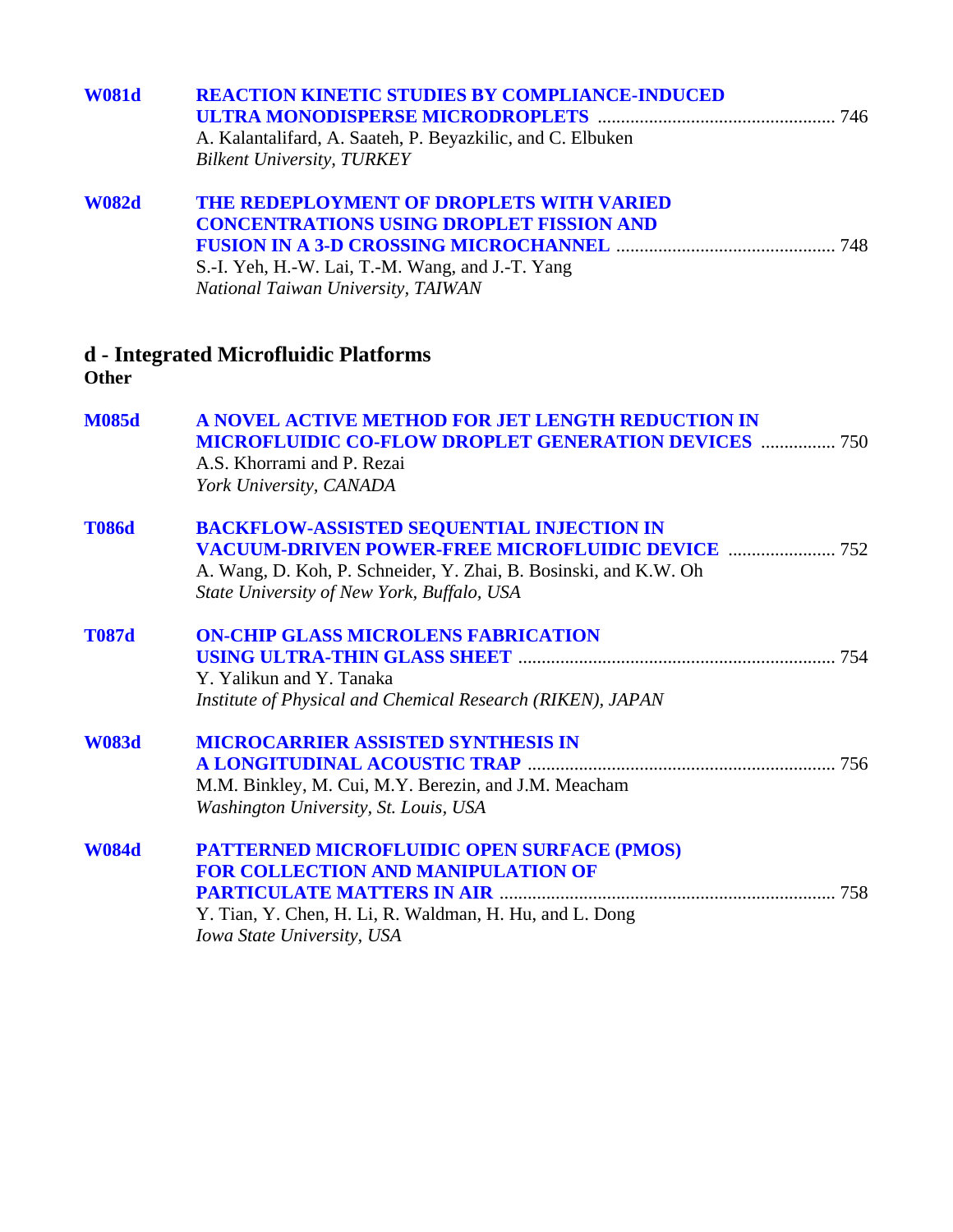## **d - Integrated Microfluidic Platforms**

#### **Sensors**

| <b>M086d</b> | <b>FROM FUNCTIONAL STRUCTURE TO PACKAGING:</b><br><b>A FULLY-PRINTING FABRICATION OF BIOSENSORS manufacturer and the 760</b><br>F. Zheng <sup>1</sup> , Z. Pu <sup>2</sup> , E. He <sup>3</sup> , D. Li <sup>2</sup> , and Z. Li <sup>1</sup><br><sup>1</sup> Peking University, CHINA, $^{2}$ Tianjin University, CHINA, and<br>${}^{3}T$ singhua University, CHINA           |
|--------------|--------------------------------------------------------------------------------------------------------------------------------------------------------------------------------------------------------------------------------------------------------------------------------------------------------------------------------------------------------------------------------|
| <b>T088d</b> | A FLEXIBLE CAPACITANCE SENSOR INTEGRATED<br><b>MICROVALVE ARRAY FOR MONITORING ACTUATION  762</b><br>Q. Nguyen and J. Kim<br>Texas Tech University, USA                                                                                                                                                                                                                        |
| <b>W085d</b> | <b>MULTI-SPOT LIGHT EXPOSURE SYSTEM FOR PARALLEL</b><br>T. Nakamizu, M. Nagara, T. Shibata, and M. Nagai<br>Toyohashi University of Technology, JAPAN                                                                                                                                                                                                                          |
|              | d - Integrated Microfluidic Platforms<br><b>System Integration Automation</b>                                                                                                                                                                                                                                                                                                  |
| <b>M087d</b> | A COMPACT AND HIGHLY SCALABLE STORAGE UNIT CELL<br><b>DESIGNED FOR INTEGRATION WITHIN A MICROFLUIDIC</b><br><b>DROPLET RANDOM ACCESS MEMORY (dRAM) PLATFORM  766</b><br>P. Weerappuli <sup>1,2</sup> , T. Kojima <sup>2</sup> , S. Takayama <sup>2</sup> , and A.S. Basu <sup>1</sup><br><sup>1</sup> Wayne State University, USA and <sup>2</sup> University of Michigan, USA |
| <b>M088d</b> | <b>AUTOMATED MICROFLUIDIC PLATFORM FOR HIGH-THROUGHPUT</b><br><b>SCREENING OF COLLOIDAL PEROVSKITE NANOCRYSTALS  768</b><br>R. Epps <sup>1</sup> , K. Felton <sup>1</sup> , C.W. Coley <sup>2</sup> , and M. Abolhasani <sup>1</sup><br><sup>1</sup> North Carolina State University, USA and <sup>2</sup> Massachusetts Institute of Technology, USA                          |
| <b>M089d</b> | <b>DEVELOPMENT OF A LABEL FREE MICROFLUIDIC</b><br>770<br>D. Holland-Moritz <sup>1</sup> , D. Steyer <sup>1</sup> , S. Doonan <sup>1</sup> , S. Sun <sup>2</sup> ,<br>X. Diefenbach <sup>2</sup> , J. Moore <sup>2</sup> , R. Bailey <sup>1</sup> , and R. Kennedy <sup>1</sup><br>${}^{1}$ University of Michigan, USA and ${}^{2}$ Merck Research Laboratories, USA          |
| <b>M090d</b> | NOVEL SURFACE SAMPLING TOOL AND TECHNIQUE<br><b>FOR INTEGRATION INTO COLORIMETRIC</b><br>K. Kroupa <sup>3</sup> , B.E. Root <sup>1</sup> , and J.P. Landers <sup>1</sup><br><sup>1</sup> University of Virginia, USA, ${}^{2}TeG$ rex Technologies, USA, and<br><sup>3</sup> Department of Defense, USA                                                                        |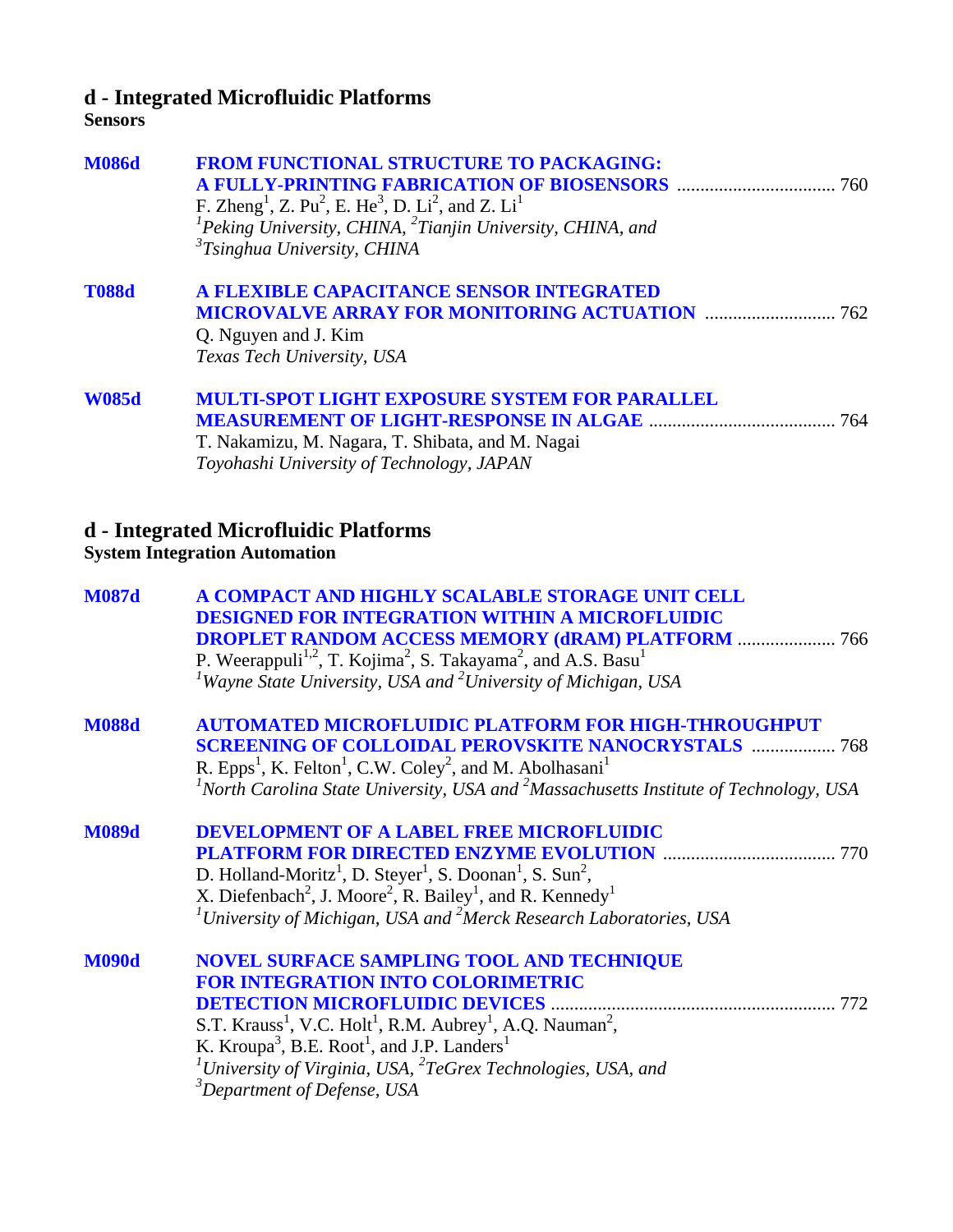| <b>M091d</b> | <b>STANDARDIZED AND MODULAR MICROFLUIDIC PLATFORM</b>                                                               |  |
|--------------|---------------------------------------------------------------------------------------------------------------------|--|
|              |                                                                                                                     |  |
|              | S. Dekker, A. van den Berg, and M. Odijk                                                                            |  |
|              | University of Twente, NETHERLANDS                                                                                   |  |
| <b>T089d</b> | THE DEVELOPEDMENT OF FILM-BASED BIOSENSING CHIP                                                                     |  |
|              | <b>FOR DNA AMPLIFICATION AND ELECTROCHEMICAL</b>                                                                    |  |
|              |                                                                                                                     |  |
|              | Y.M. Park, S.Y. Lim, S.J. Shin, C.H. Kim, S.W. Jeong,                                                               |  |
|              | S.Y. Shin, N.H. Bae, S.J. Lee, and T.J. Lee                                                                         |  |
|              | National Nanofab Center (NNFC), KOREA                                                                               |  |
| <b>T090d</b> | <b>AUTOMATED SPECIES IDENTIFICATION</b>                                                                             |  |
|              |                                                                                                                     |  |
|              | H.R. Holmes <sup>1,2</sup> , A.E. Gomez <sup>1</sup> , D.A. Baisch <sup>1,2</sup> , and K.F. Böhringer <sup>1</sup> |  |
|              | <sup>1</sup> University of Washington, USA and <sup>2</sup> Conservation XLabs, USA                                 |  |
|              |                                                                                                                     |  |
| <b>T091d</b> | DEVELOPMENT OF A USER-DEFINED LOCAL                                                                                 |  |
|              |                                                                                                                     |  |
|              | M.A. Catterton and R.R. Pompano                                                                                     |  |
|              | University of Virginia, USA                                                                                         |  |
| <b>T092d</b> | SIMULTANIOUS ON-CHIP PUMPING AND MIXING ENABLED                                                                     |  |
|              |                                                                                                                     |  |
|              | H. Bachman, P.-H. Huang, P. Zhang, and T.J. Huang                                                                   |  |
|              | Duke University, USA                                                                                                |  |
| <b>W086d</b> | AN INTEGRATED MICROFLUIDIC SYSTEM FOR CONTINUOUS                                                                    |  |
|              | <b>WEARABLE SWEAT SAMPLING AND SENSING: SOLVING ISSUES</b>                                                          |  |
|              | <b>WITH NL SAMPLE VOLUMES AND SKIN CONTAMINATION  784</b>                                                           |  |
|              | A. Hauke, N. Twine, P. Simmers, Z. Sonner, R. Norton, and J. Heikenfeld                                             |  |
|              | University of Cincinnati, USA                                                                                       |  |
| <b>W087d</b> | <b>CONNECTABLE MICROFLUIDIC MODULES AS</b>                                                                          |  |
|              |                                                                                                                     |  |
|              | Y. Morimoto and S. Takeuchi                                                                                         |  |
|              | University of Tokyo, JAPAN                                                                                          |  |
| <b>W088d</b> | <b>INTEGRATION OF NANOFLUIDICS WITHIN</b>                                                                           |  |
|              |                                                                                                                     |  |
|              | H. Meng, J. Kim, A. Atabaki, and R.J. Ram                                                                           |  |
|              | Massachusetts Institute of Technology, USA                                                                          |  |
| <b>W089d</b> | <b>SMARTPHONE INTEGRATED PORTABLE OPTOELECTROWETTING</b>                                                            |  |
|              | <b>(OEW) DEVICES FOR IN SITU WATER QUALITY DETECTION  790</b>                                                       |  |
|              | D. Jiang, S. Lee, S. Bae, and S.-Y. Park                                                                            |  |
|              | National University of Singapore, SINGAPORE                                                                         |  |
|              |                                                                                                                     |  |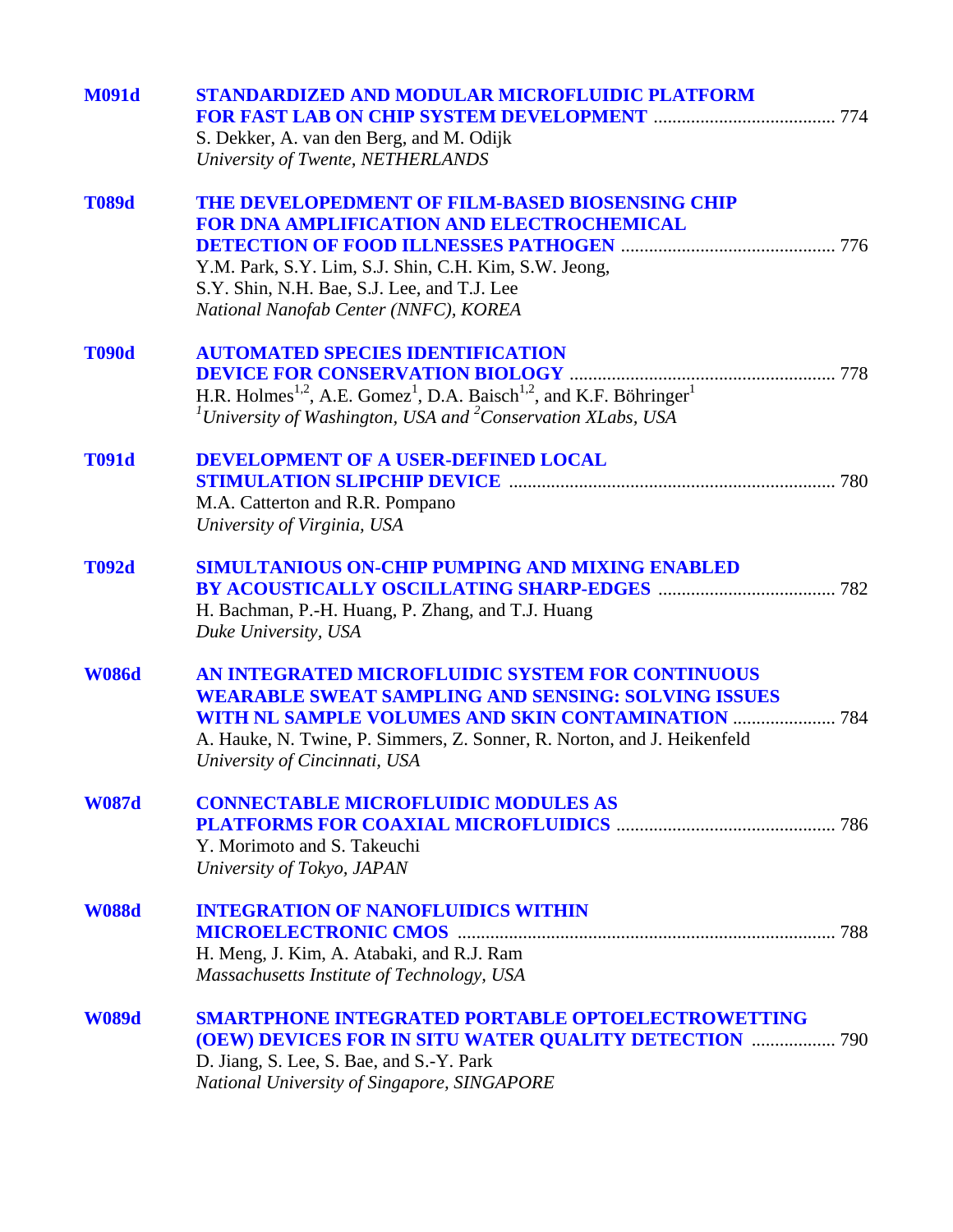## **e - Cell & Vesicle Analysis and Manipulation**

**Cell Culture & Manipulation**

| <b>M092e</b> | A SCALABLE MICROFLUIDIC PIPETTE TIP FOR                                                                                               |     |
|--------------|---------------------------------------------------------------------------------------------------------------------------------------|-----|
|              |                                                                                                                                       |     |
|              | P.A. Garcia, R.N. McCormack, and C.R. Buie                                                                                            |     |
|              | Massachusetts Institute of Technology, USA                                                                                            |     |
| <b>M093e</b> | <b>DIELECTROPHORETIC IN-DROPLET CELL CONCENTRATION  794</b>                                                                           |     |
|              | S.-I. $\text{Han}^1$ , H.S. $\text{Kim}^2$ , and A. $\text{Han}^1$                                                                    |     |
|              | <sup>1</sup> Texas A&M University, USA and                                                                                            |     |
|              | $2K$ orea Institute of Machinery & Materials (KIMM), KOREA                                                                            |     |
| <b>M094e</b> | <b>LAYER-BY-LAYER SYSTEM BASED ON CELLULOSE</b>                                                                                       |     |
|              | <b>NANOFIBRILS FOR CAPTURE AND RELEASE OF</b>                                                                                         |     |
|              |                                                                                                                                       |     |
|              | H. Ramachandraiah, T. Pettersson, and A. Russom                                                                                       |     |
|              | Royal Institute of Technology (KTH), SWEDEN                                                                                           |     |
| <b>M095e</b> | <b>MODELING THE PRE-INVASIVE BREAST CANCER</b>                                                                                        |     |
|              | <b>MICROENVIRONMENT USING HIGH-THROUGHPUT</b>                                                                                         |     |
|              |                                                                                                                                       |     |
|              | J.J.F. Sleeboom <sup>1</sup> , C.M. Sahlgren <sup>2</sup> , and J.M.J. Den Toonder <sup>1</sup>                                       |     |
|              | <sup>1</sup> Eindhoven University of Technology, NETHERLANDS and                                                                      |     |
|              | <sup>2</sup> Åbo Akademi University, FINLAND                                                                                          |     |
| <b>M096e</b> | <b>RAPID BIOLOGICAL RISK EVALUATION OF COSMIC</b>                                                                                     |     |
|              |                                                                                                                                       |     |
|              | T. Tamura <sup>1</sup> , A. Nakamura <sup>2</sup> , K. Takahashi <sup>2</sup> , K. Yamada <sup>1</sup> , and T. Suzuki <sup>1,3</sup> |     |
|              | ${}^{1}$ Gunma University, JAPAN, ${}^{2}$ Ibaraki University, JAPAN, and                                                             |     |
|              | <sup>3</sup> Japan Science and Technology Agency (JST), JAPAN                                                                         |     |
| <b>T093e</b> | A HIGH-PERFORMANCE MICROCHEMOSTAT ENABLING                                                                                            |     |
|              | <b>REUSAGE AND STORAGE OF WHOLE-CELL MICROBIAL</b>                                                                                    |     |
|              | <b>BIOSENSORS FOR ON-SITE HEAVY METAL DETECTION </b>                                                                                  | 802 |
|              | J. Bae, J.W. Lim, and T. Kim                                                                                                          |     |
|              | Ulsan National Institute of Science & Technology (UNIST), KOREA                                                                       |     |
| <b>T094e</b> | <b>CANCER CELL TRAPPING AND MIGRATION IN A MICROFLUIDIC</b>                                                                           |     |
|              |                                                                                                                                       |     |
|              | C.L. Hisey <sup>1</sup> , O. Mitxelena-Iribarren <sup>2</sup> , M. Martínez-Calderon <sup>2,3</sup> , S. Arana <sup>2,3</sup> ,       |     |
|              | M. Mujika <sup>2,3</sup> , S.M. Olaizola <sup>2,3</sup> , and D.J. Hansford <sup>1</sup>                                              |     |
|              | ${}^{1}$ Ohio State University, USA and <sup>2</sup> Centro de Estudios e Investigaciones Técnicas, SPAIN                             |     |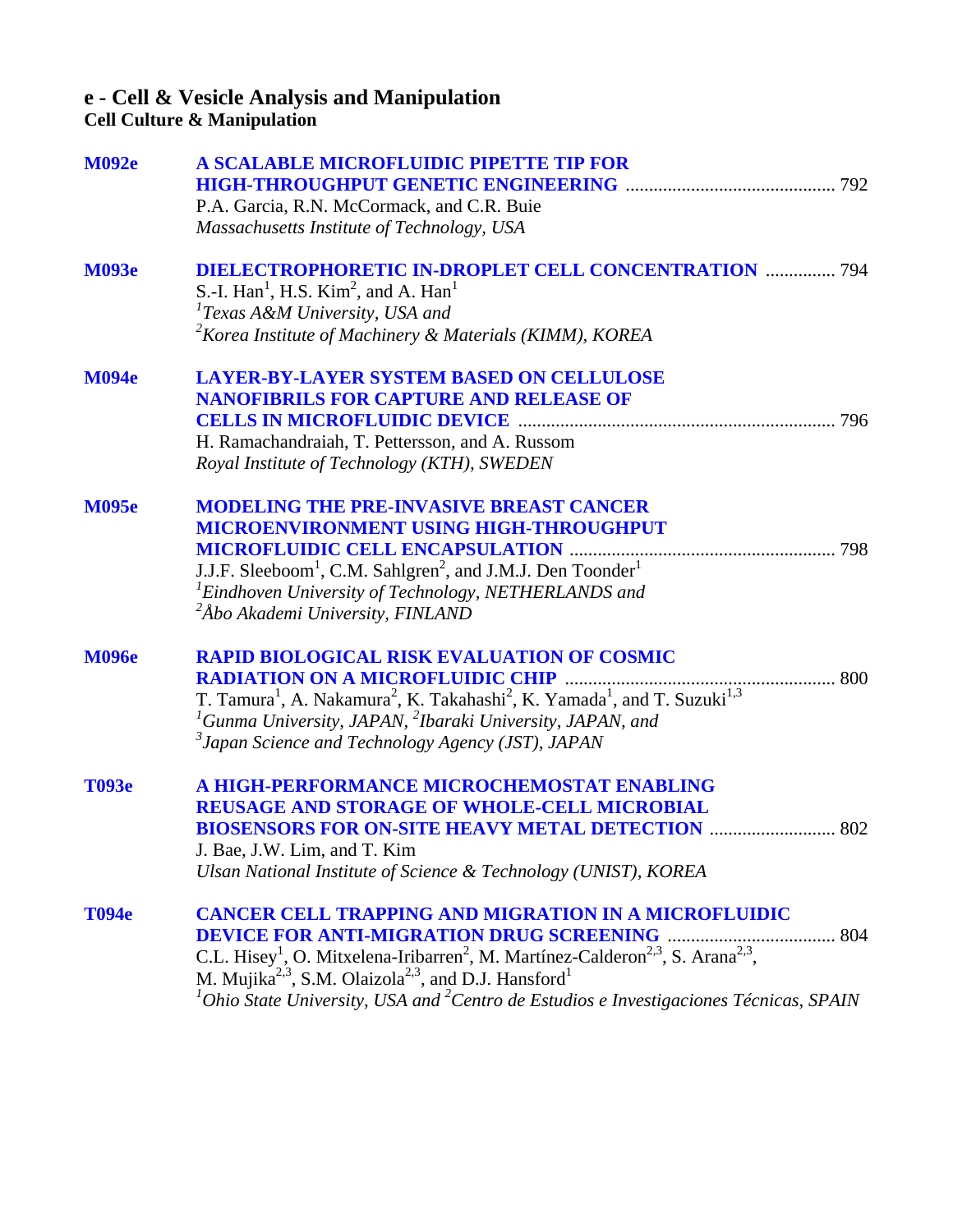| <b>T095e</b> | <b>DOWNSTREAM MICROFLUIDIC COLLAGEN CULTURE</b><br><b>CHAMBER FOR ADVANCING MECHANISTIC UNDERSTANDING</b>                                                                                                  |
|--------------|------------------------------------------------------------------------------------------------------------------------------------------------------------------------------------------------------------|
|              | T.A. Douglas, P. Graybill, N. Alinezhadbalalami, N. Balani,                                                                                                                                                |
|              | J. Cemazar, E.M. Schmelz, and R.V. Davalos                                                                                                                                                                 |
|              | Virginia Polytechnic Institute and State University, USA                                                                                                                                                   |
| <b>T096e</b> | <b>MICROBIAL BATCH CULTIVATIONS INSIDE</b>                                                                                                                                                                 |
|              | <b>PICOLITER SIZED GROWTH CHAMBERS </b><br>808                                                                                                                                                             |
|              | E. Kaganovitch <sup>1</sup> , X. Steurer <sup>1</sup> , D. Dogan <sup>1</sup> , W. Wiechert <sup>1,2</sup> , and D. Kohlheyer <sup>1,2</sup>                                                               |
|              | ${}^{1}$ Forschungszentrum Jülich GmbH, GERMANY and                                                                                                                                                        |
|              | <sup>2</sup> RWTH Aachen University, GERMANY                                                                                                                                                               |
| <b>T097e</b> | <b>MONITORING CELL-WALL GROWTH OF INDIVIDUAL</b>                                                                                                                                                           |
|              | <b>BACTERIA WITH FLUORESCENTLY LABELED D-AMINO</b>                                                                                                                                                         |
|              |                                                                                                                                                                                                            |
|              | H.R. Malone, J.D. Baker, J. Schmid, A. Burrage, Y.-P. Hsu,                                                                                                                                                 |
|              | D.B. Kearns, Y.V. Brun, M.S. VanNieuwenhze, and S.C. Jacobson                                                                                                                                              |
|              | Indiana University, USA                                                                                                                                                                                    |
| <b>T098e</b> | USING OXYGEN-CONSUMING THERMOSET PLASTICS TO                                                                                                                                                               |
|              | <b>GENERATE HYPOXIC CONDITIONS IN MICROFLUIDIC</b>                                                                                                                                                         |
|              | <b>DEVICES FOR POTENTIAL CELL CULTURE APPLICATIONS  812</b>                                                                                                                                                |
|              | D. Sticker <sup>1</sup> , M. Rothbauer <sup>2</sup> , J. Ehgartner <sup>3</sup> , C. Steininger <sup>4</sup> , W. Neuhaus <sup>4</sup> ,                                                                   |
|              | T. Mayr <sup>3</sup> , T. Haraldsson <sup>5</sup> , J.P. Kutter <sup>1</sup> , and P. Ertl <sup>2</sup>                                                                                                    |
|              | <sup>1</sup> University of Copenhagen, DENMARK, <sup>2</sup> University of Technology Vienna, AUSTRIA,<br>${}^{3}G$ raz University of Technology, AUSTRIA, ${}^{4}$ Austrian Institute of Technology GmbH, |
|              | AUSTRIA, and <sup>3</sup> KTH Royal Institute of Technology, SWEDEN                                                                                                                                        |
| <b>W090e</b> | A MICROFLUIDIC HANGING-DROP SYSTEM TO                                                                                                                                                                      |
|              | <b>STUDY THE SECRETION DYNAMICS OF SINGLE</b>                                                                                                                                                              |
|              |                                                                                                                                                                                                            |
|              | P.M. Misun <sup>1</sup> , F. Forschler <sup>1</sup> , B. Yesildag <sup>2</sup> , O. Frey <sup>1,2</sup> , and A. Hierlemann <sup>1</sup>                                                                   |
|              | ${}^{1}ETH$ Zürich, SWITZERLAND and ${}^{2}InSphero$ AG, SWITZERLAND                                                                                                                                       |
| <b>W091e</b> | <b>CELL MODEL OF MYOCARDIAL HYPOXIA</b>                                                                                                                                                                    |
|              |                                                                                                                                                                                                            |
|              | A. Kobuszewska, E. Jastrzebska, M. Chudy, A. Dybko, and Z. Brzozka                                                                                                                                         |
|              | Warsaw University of Technology, POLAND                                                                                                                                                                    |
| <b>W092e</b> | <b>HIGH-DENSITY PERFUSION CULTURE OF SUSPENDED</b>                                                                                                                                                         |
|              | <b>MAMMALIAN CELLS AND CONTINUOUS REMOVAL OF</b>                                                                                                                                                           |
|              | <b>CELL DEBRIS AND SMALLER NON-VIABLE CELLS</b>                                                                                                                                                            |
|              |                                                                                                                                                                                                            |
|              | T. Kwon <sup>1</sup> , R. Yao <sup>1</sup> , J.-F.P. Hamel <sup>1</sup> , and J. Han <sup>1,2</sup>                                                                                                        |
|              | <sup>1</sup> Massachusetts Institute of Technology, USA and                                                                                                                                                |
|              | <sup>2</sup> Singapore-MIT Alliance for Research and Technology Centre (SMART), SINGAPORE                                                                                                                  |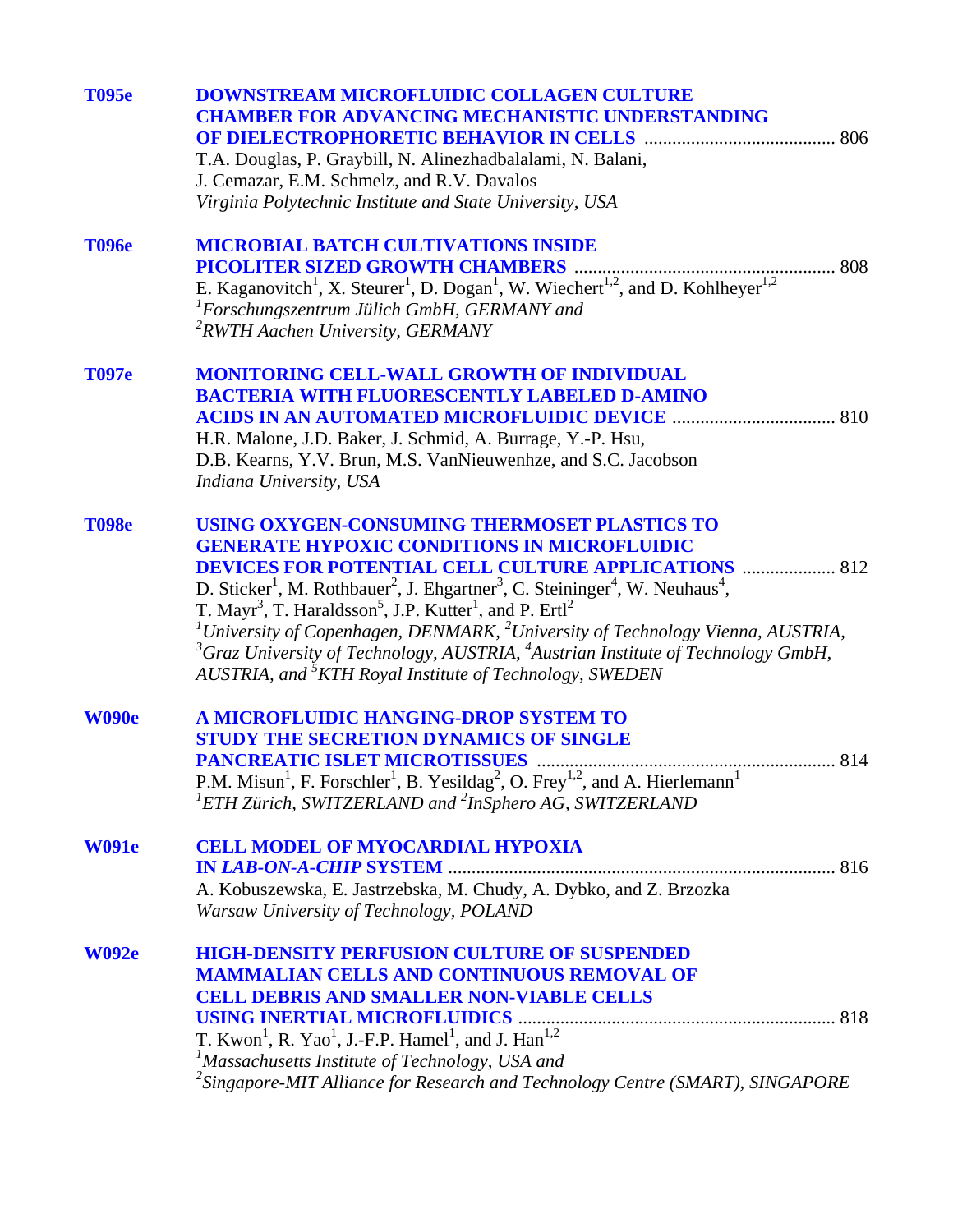| <b>W093e</b>          | <b>MICROFLUIDIC GRADIENT GENERATORS FOR</b><br><b>EVALUATING CELLS IN CLINICALLY-RELEVANT</b><br>S.C. Lesher-Pérez, Y. Zhang, and T. Segura<br>University of California, Los Angeles, USA                                                                                                                                                                                                                                                                                              |
|-----------------------|----------------------------------------------------------------------------------------------------------------------------------------------------------------------------------------------------------------------------------------------------------------------------------------------------------------------------------------------------------------------------------------------------------------------------------------------------------------------------------------|
| <b>W094e</b>          | <b>NUMERICAL SIMULATION FOR CELL RAILING ON 3D SILICON</b><br><b>MICROELECTRODES FEATURING SIDEWALL UNDERCUTS  822</b><br>M.L. Chau, X. Xing, and L. Yobas<br>Hong Kong University of Science and Technology, HONG KONG                                                                                                                                                                                                                                                                |
| <b>Cell Mechanics</b> | e - Cell & Vesicle Analysis and Manipulation                                                                                                                                                                                                                                                                                                                                                                                                                                           |
| <b>M097e</b>          | <b>CELL MIGRATION THROUGH FLEXIBLE</b><br>A. Raj and A.K. Sen<br>Indian Institute of Technology, Madras, INDIA                                                                                                                                                                                                                                                                                                                                                                         |
| <b>M098e</b>          | <b>MECHANICAL CHARACTERIZATION OF SINGLE CELLS</b><br><b>TO DISTINGUISH DIFFERENT BREAST CANCER CELLS  826</b><br>G. Perret <sup>1,2</sup> , Y. Takayama <sup>2</sup> , M. Kumemura <sup>1,2</sup> , S. Meignan <sup>3</sup> , H. Fujita <sup>1,2</sup> ,<br>C. Lagadec <sup>2</sup> , D. Collard <sup>1,2</sup> , and M.C. Tarhan <sup>2</sup><br><sup>1</sup> University of Tokyo, JAPAN, <sup>2</sup> University of Lille, FRANCE, and<br><sup>3</sup> Centre Oscar Lambret, FRANCE |
| <b>M099e</b>          | <b>STUDY IN-PLANE ELASTICITY OF ALVEOLAR EPITHELIAL</b><br><b>CELLS WITH DIFFERENT ONCOGENE EXPRESSION LEVELS</b><br>P.-L. Ko <sup>1</sup> , T.-A. Lee <sup>1</sup> , C.-K. Wang <sup>2</sup> , C.-C. Peng <sup>1</sup> , W.-H. Liao <sup>1</sup> , and Y.-C. Tung <sup>1</sup><br><sup>1</sup> Academia Sinica, TAIWAN and <sup>2</sup> Tamkang University, TAIWAN                                                                                                                    |
| <b>T099e</b>          | <b>INFLUENCE OF FLUID FLOW ON MICROTOPOGRAPHY-GUIDED</b><br><b>CELL MIGRATION AND UNDERLYING MECHANOTRANSDUCTION  830</b><br>K. Kushiro <sup>1</sup> , A. Ryo <sup>2</sup> , and M. Takai <sup>1</sup><br><sup>1</sup> University of Tokyo, JAPAN and <sup>2</sup> Yokohama City University, JAPAN                                                                                                                                                                                     |
| <b>T100e</b>          | <b>MILLISECOND MECHANOPHENOTYPING OF STEM CELLS BY</b><br><b>ELECTRICAL DETECTION IN MICROFLUIDIC CONSTRICTIONS  832</b><br>N. Kaji <sup>1,2</sup> , S. Ito <sup>1</sup> , H. Yasaki <sup>1</sup> , T. Yasui <sup>1,2</sup> , H. Yukawa <sup>1</sup> , and Y. Baba <sup>1,3</sup><br>${}^{1}$ Nagoya University, JAPAN, ${}^{2}$ Japan Science and Technology Agency (JST), JAPAN, and<br>$3^3$ National Institute of Advanced Industrial Science and Technology (AIST), JAPAN         |
| <b>W095e</b>          | <b>A MULTIWELL MICROFLUIDIC DEVICE FOR PROBING THE</b><br><b>EFFECT OF ANTIBIOTICS ON MYCOBACTERIUM MIGRATION  834</b><br>H. Li, Y. Liu, and P.K. Wong<br>Pennsylvania State University, USA                                                                                                                                                                                                                                                                                           |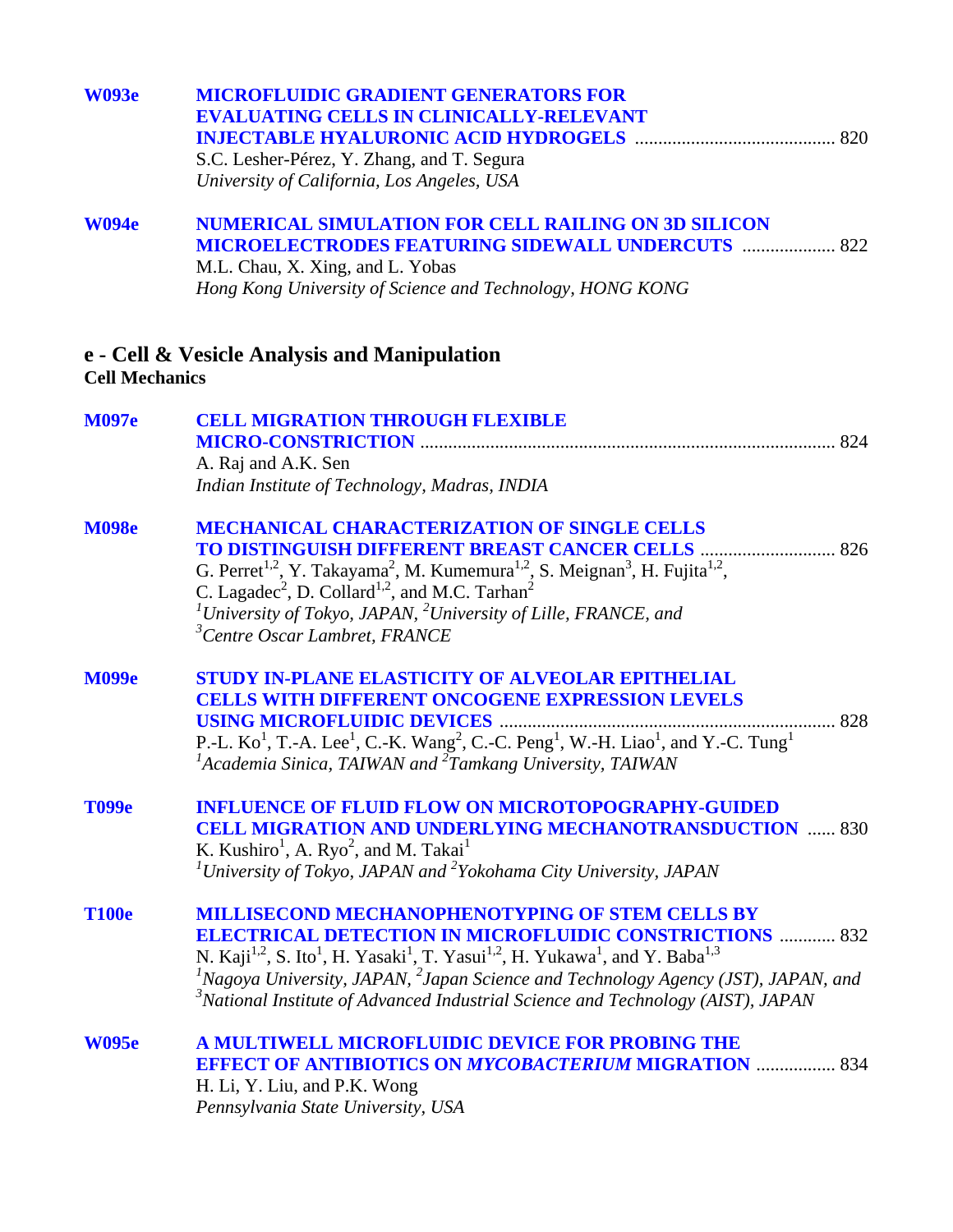| <b>W096e</b> | <b>MECHANICAL CHARACTERIZATION OF ENDOMETRIAL CELLS</b>                                                                                                                                   |
|--------------|-------------------------------------------------------------------------------------------------------------------------------------------------------------------------------------------|
|              | AS A NON-SURGICAL DIAGNOSTIC TEST FOR ENDOMETRIOSIS  836<br>A. Altayyeb <sup>1</sup> , M. Khashbah <sup>2</sup> , A. Esmaeel <sup>2</sup> , M. El-Mokhtar <sup>2</sup> ,                  |
|              | A. Sharkawy <sup>2</sup> , M. Abdelgawad <sup>2</sup> , and E. Othman <sup>2</sup><br><sup>1</sup> Zewail City of Science and Technology, EGYPT and <sup>2</sup> Assiut University, EGYPT |
| <b>W097e</b> | <b>SINGLE CELL DEFORMATION IN SHEAR AND</b>                                                                                                                                               |

**INERTIA DOMINANT FLOW REGIMES** .............................................................. 838 F.J. Armistead<sup>1</sup>, J.G. De Pablo<sup>1</sup>, H. Gadêlha<sup>2</sup>, S.A. Peyman<sup>1</sup>, and S.D. Evans<sup>1</sup><br><sup>*1*</sup>University of Leeds, UK and <sup>2</sup>University of York, USA

#### **e - Cell & Vesicle Analysis and Manipulation Cell Studies**

| <b>M100e</b> | <b>STUDYING CELL-TO-CELL COMMUNICATION FOR MOTILITY</b><br>Y. Yu, J.D. Baker, J. Zhou, D.B. Kearns, and S.C. Jacobson<br>Indiana University, USA                                                                                                                                                                                                                                  |     |
|--------------|-----------------------------------------------------------------------------------------------------------------------------------------------------------------------------------------------------------------------------------------------------------------------------------------------------------------------------------------------------------------------------------|-----|
| <b>T101e</b> | <b>ADDING METABOLISM TO THE EMBRYONIC STEM CELL TEST  842</b><br>J.A. Boos <sup>1</sup> , A. Michlmayr <sup>1</sup> , A. Birchler <sup>1</sup> , O. Frey <sup>2</sup> , and A. Hierlemann <sup>1</sup><br>${}^{1}ETH$ Zürich, SWITZERLAND and ${}^{2}InSphero$ AG, SWITZERLAND                                                                                                    |     |
| <b>W098e</b> | <b>MICROFLUIDIC-BASED BLOOD EXCHANGE PLATFORMS</b><br><b>FOR UNDERSTANDING THE EFFECT OF CELLULAR</b><br>P. Amiri <sup>1</sup> , T. Tran <sup>1</sup> , J. Parades <sup>2</sup> , I. Conboy <sup>3</sup> , and K. Aran <sup>1</sup><br>${}^{1}$ Keck Graduate Institute, USA, ${}^{2}$ Universidad de Navarra, SPAIN, and<br><sup>3</sup> University of California, Berkeley, USA | 844 |

### **e - Cell & Vesicle Analysis and Manipulation Circulating Tumor Cells**

**[M101e A MICROFLUIDIC PLATFORM INTEGRATED WITH](#page-0-0)  FIELD-EFFECT TRANSISTORS FOR DETECTION OF CIRCULATING TUMOR CELLS** ............................................................................ 846 Y.-H. Chen, A.K. Pulikkathodi, Y.-L. Wang, and G.-B. Lee *National Tsing Hua University, TAIWAN*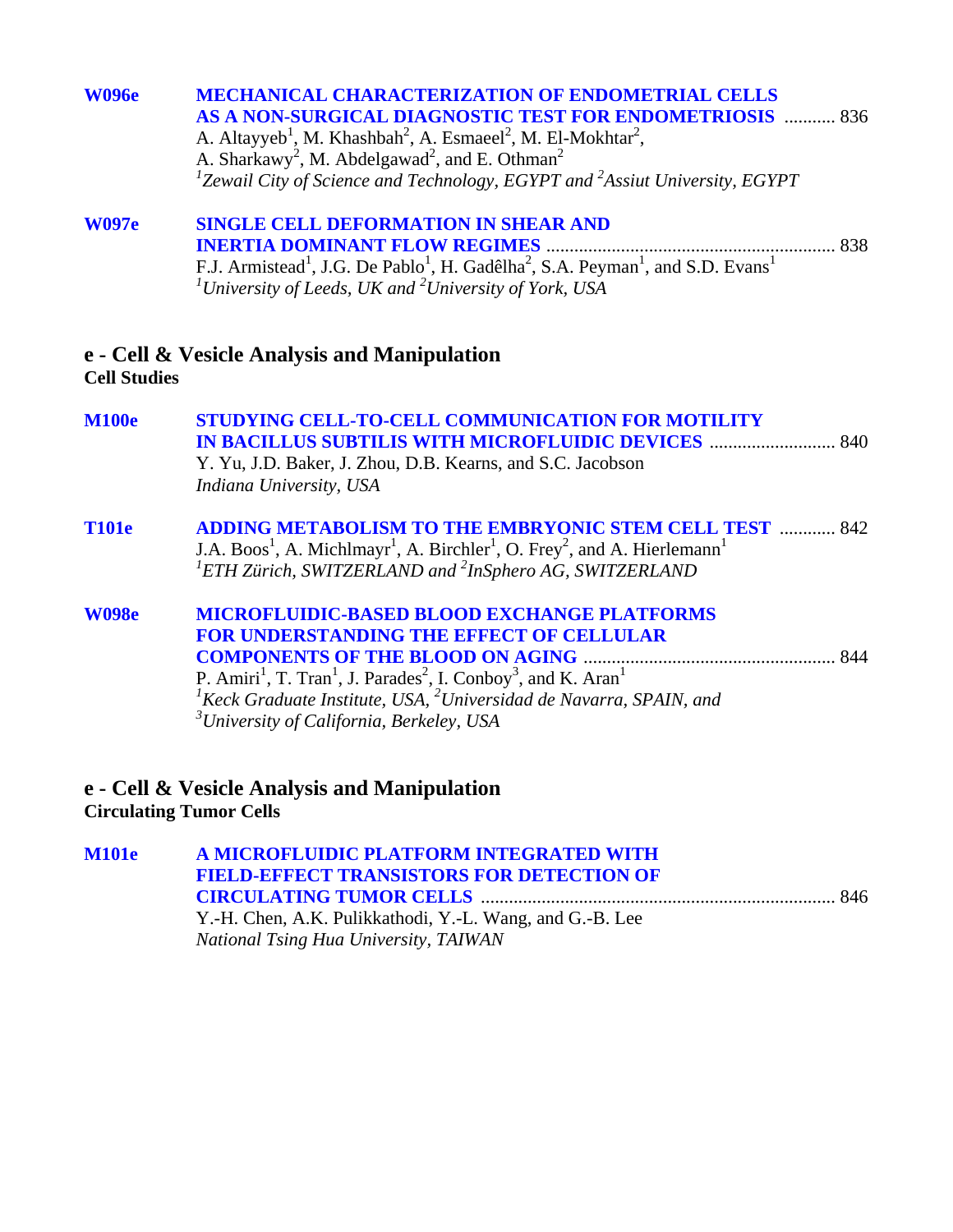| <b>M102e</b> | AN INTEGRATED MICROFLUIDIC CHIP CAPABLE OF                                                                                                        |  |
|--------------|---------------------------------------------------------------------------------------------------------------------------------------------------|--|
|              | <b>WHOLE BLOOD TREATMENT AND PNEUMATICALLY-MODULATED</b>                                                                                          |  |
|              | FILTERING FOR DETECTING CIRCULATING TUMOR                                                                                                         |  |
|              |                                                                                                                                                   |  |
|              | Y.-C. Tsai, L.-Y. Hung, F.-G. Tseng, H.-Y. Chang, and G.-B. Lee                                                                                   |  |
|              | National Tsing Hua University, TAIWAN                                                                                                             |  |
| <b>M103e</b> | <b>CAPTURE OF CANCER CELLS USING MAGNETIC</b>                                                                                                     |  |
|              |                                                                                                                                                   |  |
|              | J. Zhang, M. Unni, T. George, M. Segal, C. Rinaldi, and Z.H. Fan                                                                                  |  |
|              | University of Florida, USA                                                                                                                        |  |
| <b>M104e</b> | <b>DIALYSIS-LIKE TUMOR CELL REMOVAL</b>                                                                                                           |  |
|              |                                                                                                                                                   |  |
|              | P. Dopico, C. Wang, C.-W. Rinaldi, T.-J. George, M. Segal, and Z.H. Fan                                                                           |  |
|              | University of Florida, USA                                                                                                                        |  |
| <b>M105e</b> | <b>INTERFERENCE-BASED LABEL-FREE ANALYSIS OF</b>                                                                                                  |  |
|              | <b>FILOPODIA DYNAMICS IN CANCER CELLS OF</b>                                                                                                      |  |
|              |                                                                                                                                                   |  |
|              | J.C. Contreras-Naranjo, A. Jayaraman, and V.M. Ugaz                                                                                               |  |
|              | Texas A&M University, USA                                                                                                                         |  |
| <b>M106e</b> | LIVE CIRCULATING TUMOR CELLS SELECTION ON                                                                                                         |  |
|              | <b>SELF-ASSEMBLED CELL ARRAY (SACA) CHIP BY</b>                                                                                                   |  |
|              | <b>IN-PARALLEL IMAGE ANALYSIS AND IN-SITU CELL CAPTURE  856</b>                                                                                   |  |
|              | S.Y. Wu <sup>1</sup> , H.Y. Chu <sup>1</sup> , Y.C. Cheng <sup>1</sup> , C.H. Chu <sup>1</sup> , and F.G. Tseng <sup>1,2</sup>                    |  |
|              | <sup>1</sup> National Tsing Hua University, TAIWAN and <sup>2</sup> Academia Sinica, TAIWAN                                                       |  |
| <b>T102e</b> | A DISPOSABLE MICROSEPARATOR FOR                                                                                                                   |  |
|              |                                                                                                                                                   |  |
|              | H. Cho <sup>1</sup> , J. Kim <sup>1</sup> , H.-U. Park <sup>1</sup> , H. Kang <sup>1</sup> , C.-W. Jeon <sup>2</sup> , and K.-H. Han <sup>1</sup> |  |
|              | ${}^{1}$ Inje University, KOREA and ${}^{2}$ Gospel Hospital, Kosin University, KOREA                                                             |  |
| <b>T103e</b> | <b>AFM COMPATIBLE MICROFLUIDIC PLATFORM</b>                                                                                                       |  |
|              | <b>FOR MECHANICAL CHARACTERIZATION OF</b>                                                                                                         |  |
|              |                                                                                                                                                   |  |
|              |                                                                                                                                                   |  |
|              | ${}^{1}$ New York University, Abu Dhabi, UAE, ${}^{2}$ Mohammed Bin Rashid University of Medicine                                                 |  |
|              | and Health Sciences, UAE, and <sup>3</sup> New York University, USA                                                                               |  |
| <b>T104e</b> | <b>BIO-FUNCTIONALIZED RECOMBINANT SPIDER SILK MODIFIED</b>                                                                                        |  |
|              | <b>MICRODEVICE FOR CAPTURE AND RELEASE OF CIRCULATING</b>                                                                                         |  |
|              | <b>TUMOR CELLS FROM PANCREATIC CANCER PATIENTS  862</b>                                                                                           |  |
|              | H. Ramachandraiah <sup>1</sup> , T. Pettersson <sup>1</sup> , R. Heuchel <sup>2</sup> , M. Löhr <sup>2</sup> ,                                    |  |
|              | M. Hedhammar <sup>1</sup> , and A. Russom <sup>1</sup>                                                                                            |  |
|              | ${}^{1}$ Royal Institute of Technology (KTH), SWEDEN and                                                                                          |  |
|              | <sup>2</sup> Karolinska University Hospital, SWEDEN                                                                                               |  |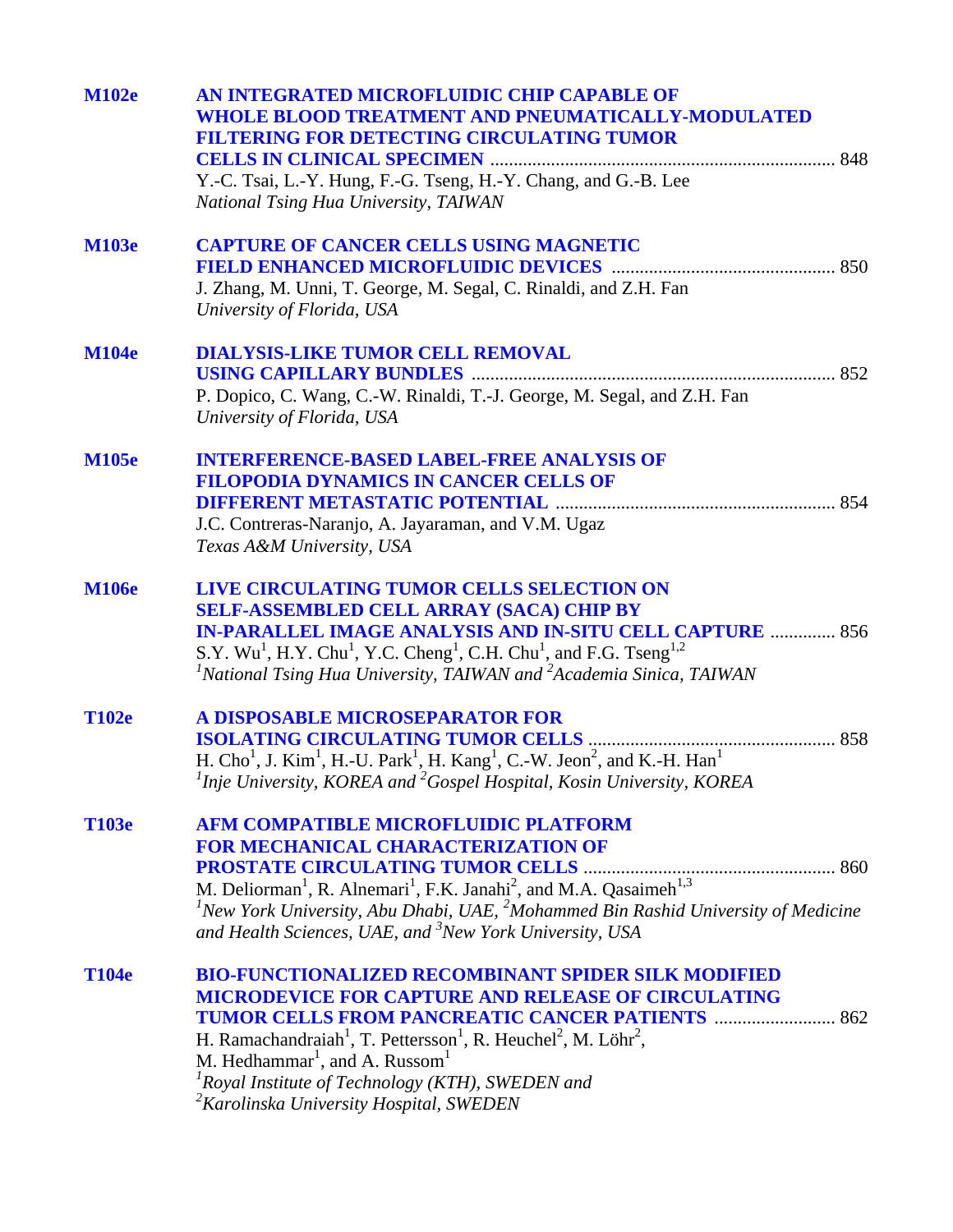| <b>T105e</b> | <b>CONTINUOUS CIRCULATING TUMOR CELL ISOLATION AND</b><br>RETRIEVAL VIA AN ULTRAHIGH FREQUENCY PIEZOELECTRIC<br>Y. Yang, W. Cui, M. He, H. Zhang, Y. Wang, W. Pang, and X. Duan<br>Tianjin University, CHINA                                                                                                                                                                                                                                       |
|--------------|----------------------------------------------------------------------------------------------------------------------------------------------------------------------------------------------------------------------------------------------------------------------------------------------------------------------------------------------------------------------------------------------------------------------------------------------------|
| <b>T106e</b> | <b>DYNAMIC DEFORMABLE MICROFILTER FOR</b><br>Y. Nakashima <sup>1</sup> , K. Nakatake <sup>1</sup> , K. Yasuda <sup>2</sup> , Y. Kitamura <sup>1</sup> ,<br>M. Iwatsuki <sup>1</sup> , H. Baba <sup>1</sup> , T. Ihara <sup>1</sup> , and Y. Nakanishi <sup>1</sup><br><sup>1</sup> Kumamoto University, JAPAN and <sup>2</sup> Ogic Technologies Co., Ltd., JAPAN                                                                                  |
| <b>T107e</b> | <b>LABEL-FREE FERROHYDRODYNAMIC CELL</b><br>W. Zhao <sup>1</sup> , R. Cheng <sup>1</sup> , B.D. Jenkins <sup>1</sup> , M.B. Davis <sup>1</sup> ,<br>S.K. Kavuri <sup>2</sup> , Z. Hao <sup>2</sup> , C. Schroeder <sup>2</sup> , and L. Mao <sup>1</sup><br><sup>1</sup> University of Georgia, USA and <sup>2</sup> Augusta University, USA                                                                                                       |
| <b>T108e</b> | <b>QUANTIFICATION OF THE EFFECTS OF HIGH</b><br><b>SHEAR STRESSES ON SINGLE CIRCULATING</b><br>G.M. Landwehr <sup>1</sup> , S.M. Rahman <sup>1</sup> , J.H. Pettigrew <sup>1</sup> , A.J. Kristof <sup>2</sup> ,<br>U.L. Triantafillu <sup>3</sup> , Y. Kim <sup>3</sup> , and A.T. Melvin <sup>1</sup><br>${}^{1}$ Louisiana State University, USA, ${}^{2}$ North Carolina State University, USA, and<br><sup>3</sup> University of Alabama, USA |
| <b>W099e</b> | A HIGH-THROUGHPUT ENTRAPMENT CHIP FOR<br>X. Ren, P. Ghassemi, J.S. Strobl, and M. Agah<br>Virginia Polytechnic Institute and State University, USA                                                                                                                                                                                                                                                                                                 |
| <b>W100e</b> | AN ANTIBODY-COATED, SIZE-BASED MICROFLUIDIC<br><b>CHIP WITH WAVE-SHAPED ARRAYS FOR ISOLATING</b><br>H. Chen<br>Chinese Academy of Sciences, CHINA                                                                                                                                                                                                                                                                                                  |
| <b>W101e</b> | <b>BIOCOMPATIBLE AND LABEL-FREE SEPARATION OF</b><br>W. Zhao, R. Cheng, S.H. Lim, J.R. Miller, W. Zhang, W. Tang, J. Xie, and L. Mao<br>University of Georgia, USA                                                                                                                                                                                                                                                                                 |
| <b>W102e</b> | <b>CONTINUOUS SEPARATION OF CIRCULATING TUMOR</b><br><b>CELLS FROM WHOLE BLOOD USING A MICROFLUIDIC</b><br>Y. Yoon, J. Choi, J. Lee, K.-C. Yoo, O. Sul, S.-J. Lee, and S.-B. Lee<br>Hanyang University, KOREA                                                                                                                                                                                                                                      |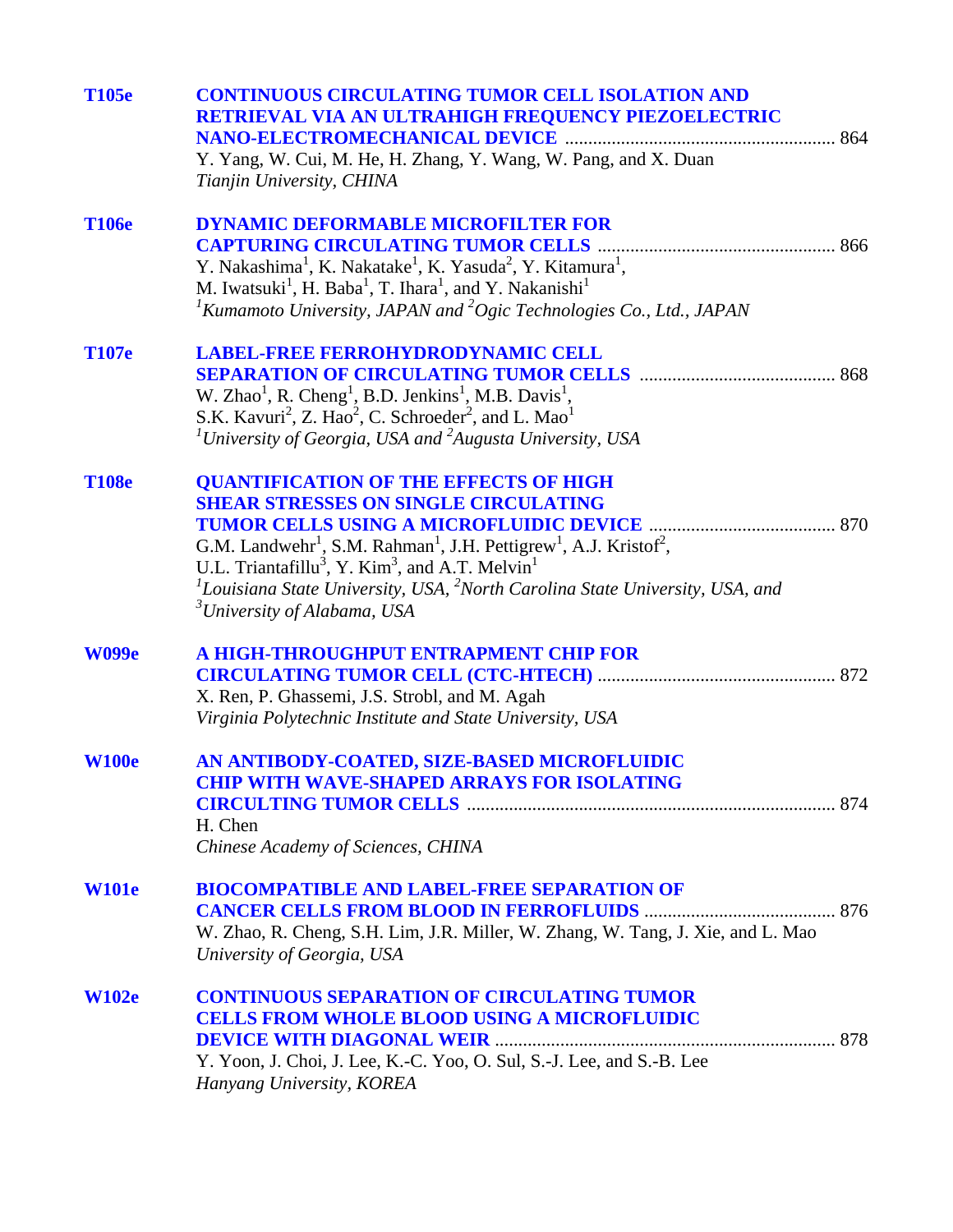| <b>W103e</b> | <b>HIGHLY EFFICIENT TRAPPING AND ANALYSIS OF RARE</b>                                                                                                                                                                                        |  |
|--------------|----------------------------------------------------------------------------------------------------------------------------------------------------------------------------------------------------------------------------------------------|--|
|              | <b>CELLS USING AN ELECTROACTIVE MICROWELL</b>                                                                                                                                                                                                |  |
|              | <b>ARRAY WITH BARRIERS</b>                                                                                                                                                                                                                   |  |
|              | M. Takeuchi, S.H. Kim, K. Nagasaka, M. Yoshida, Y. Kawata, K. Oda, and T. Fujii                                                                                                                                                              |  |
|              | University of Tokyo, JAPAN                                                                                                                                                                                                                   |  |
| <b>W104e</b> | <b>LEUKOCYTE DEPLETION AND SIZE-BASED ENRICHMENT OF</b>                                                                                                                                                                                      |  |
|              | <b>CIRCULATING TUMOR CELLS WITH PRESSURE-SENSING</b>                                                                                                                                                                                         |  |
|              | <b>MICROFILTRATION SYSTEM</b>                                                                                                                                                                                                                |  |
|              | D. Kuboyama <sup>1</sup> , D. Onoshima <sup>1</sup> , N. Kihara <sup>1,2</sup> , H. Tanaka <sup>1</sup> , T. Hase <sup>1</sup> , H. Yukawa <sup>1</sup> ,                                                                                    |  |
|              | K. Ishikawa <sup>1</sup> , H. Odaka <sup>2</sup> , Y. Hasegawa <sup>1</sup> , M. Hori <sup>1</sup> , and Y. Baba <sup>1,3</sup>                                                                                                              |  |
|              | ${}^{1}$ Nagoya University, JAPAN, ${}^{2}$ AGC Asahi Glass, JAPAN, and                                                                                                                                                                      |  |
|              | $3^3$ National Institute of Advanced Industrial Science and Technology (AIST), JAPAN                                                                                                                                                         |  |
| <b>W105e</b> | <b>RAPID CIRCULATING TUMOR CELLS STAINING AND IN-PARALLEL</b>                                                                                                                                                                                |  |
|              | DIAGNOSIS BY TWO-IN-ONE 3D-MICRODIALYSIS AND CELL                                                                                                                                                                                            |  |
|              | <b>SELF-ASSEMBLING CHIP</b>                                                                                                                                                                                                                  |  |
|              | H.-Y. Chu <sup>1</sup> , W. Cho <sup>1</sup> , C.-P. Lin <sup>2</sup> , J.-K. Jiang <sup>2</sup> , and F.-G. Tseng <sup>1,3</sup><br><sup>1</sup> National Tsing Hua University, TAIWAN, <sup>2</sup> Veterans General Hospital, TAIWAN, and |  |
|              |                                                                                                                                                                                                                                              |  |
|              | <sup>3</sup> Academia Sinica, TAIWAN                                                                                                                                                                                                         |  |
|              |                                                                                                                                                                                                                                              |  |

## **e - Cell & Vesicle Analysis and Manipulation Exosomes**

| <b>M107e</b> | A ZINC OXIDE NANOWIRES DEVICE FOR EXTRACELLULAR<br>I.A. Thiodorus <sup>1</sup> , N. Kaji <sup>1,2</sup> , T. Yasui <sup>1,2</sup> , and Y. Baba <sup>1,2,3</sup><br>${}^{1}$ Nagoya University, JAPAN, ${}^{2}$ Japan Science and Technology Agency (JST), JAPAN, and<br>$3^3$ National Institute of Advanced Industrial Science and Technology (AIST), JAPAN             |
|--------------|---------------------------------------------------------------------------------------------------------------------------------------------------------------------------------------------------------------------------------------------------------------------------------------------------------------------------------------------------------------------------|
| <b>M108e</b> | <b>EVALUATION OF INDIVIDUAL EXOSOMES OF HUMAN LEUKEMIA</b><br><b>CELLS FRACTIONATED BY OPPTIPREP DENSITY GRADIENT</b><br><b>ULTRACENTRIFUGATION USING MICROFLUIDIC</b><br>R. Okamura <sup>1</sup> , T. Akagi <sup>1</sup> , and T. Ichiki <sup>1,2</sup><br><sup>1</sup> University of Tokyo, JAPAN and<br><sup>2</sup> Innovation Center of Nano Medicine (iCONM), JAPAN |
| <b>M109e</b> | <b>ON-CHIP FILTRATION UTILIZING DOUBLE LAYERS OF</b><br><b>MEMBRANE FILTERS FOR EXTRACELLULAR VESICLES</b><br>Y.-S. Chen, H.-L. Cheng, C. Chen, and G.-B. Lee<br>National Tsing Hua University, TAIWAN                                                                                                                                                                    |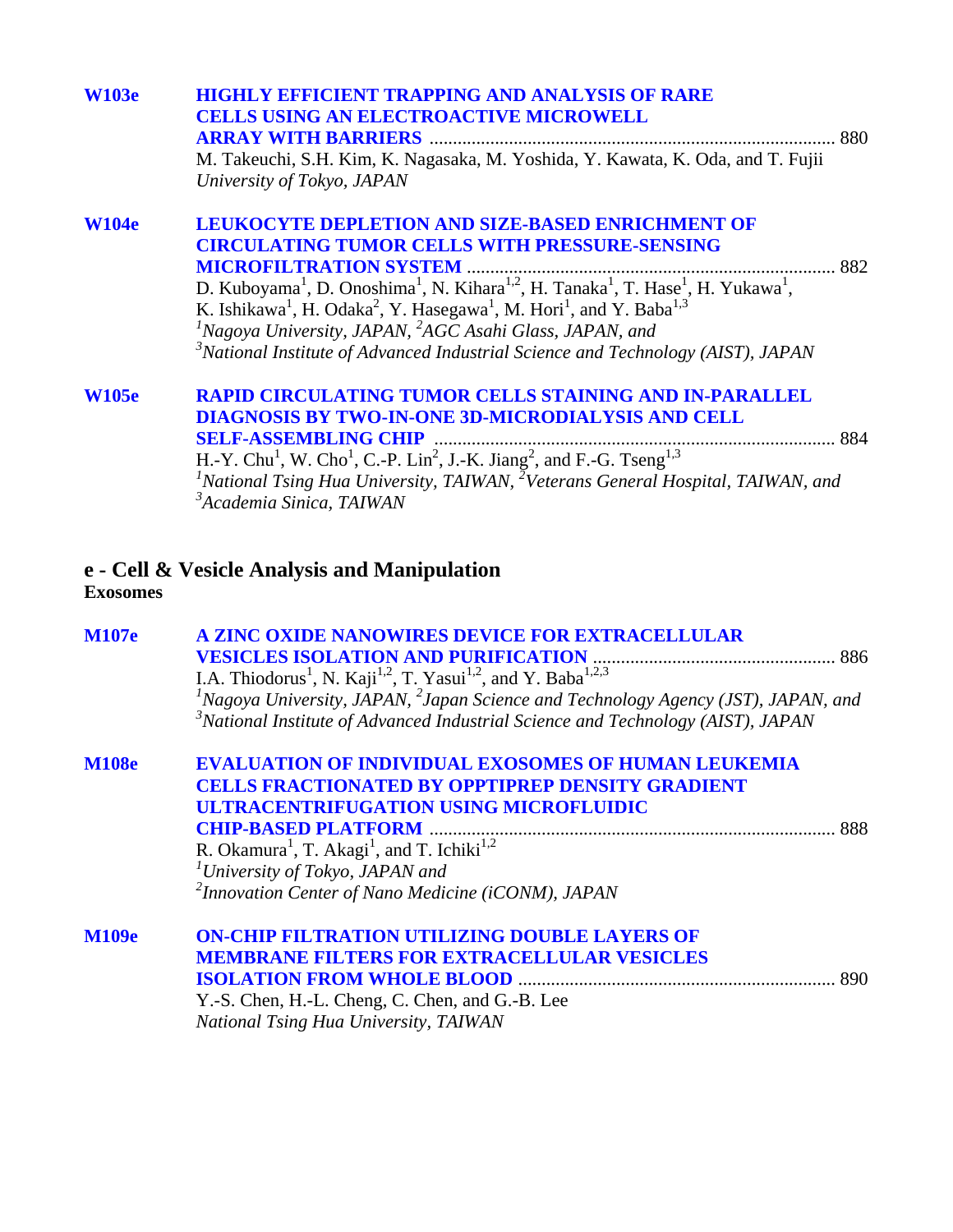| <b>M110e</b> | <b>QUICK IMMUNOASSAY OF AMYLOID BETA (AB) IN EXOSOMES FROM</b><br>PLASMA USING MAGNETIC MICROPARTICLES IN WATER-OIL<br><b>DROPLETS FOR THE DIAGNOSIS OF ALZHEIMER'S DISEASE  892</b><br>Y. Heo <sup>1,2</sup> , M. Park <sup>1</sup> , J.H. Ji <sup>1</sup> , K.-S. Shin <sup>1</sup> , M.C. Park <sup>1,3</sup> , K. Shin <sup>2</sup> , and J.Y. Kang <sup>1</sup><br><sup>1</sup> Korea Institute of Science and Technology (KIST), KOREA,<br><sup>2</sup> Sogang University, KOREA, and <sup>3</sup> Intek Plus, KOREA |
|--------------|----------------------------------------------------------------------------------------------------------------------------------------------------------------------------------------------------------------------------------------------------------------------------------------------------------------------------------------------------------------------------------------------------------------------------------------------------------------------------------------------------------------------------|
| T109e        | ANALYSIS OF INDIVIDUAL EXTRACELLULAR VESICLES DOWN<br>TO THIRTY NANOMETER WITH SMALL SAMPLE VOLUME<br>T. Akagi <sup>1,2</sup> , H. Kishita <sup>1</sup> , Y. Suehiro <sup>1</sup> , M. Nakakuki <sup>1</sup> , R. Okamura <sup>1</sup> , and T. Ichiki <sup>1,2</sup><br><sup>1</sup> University of Tokyo, JAPAN and<br><sup>2</sup> Innovation Center of Nano Medicine (iCONM), JAPAN                                                                                                                                     |
| <b>T110e</b> | <b>MICROFLUIDIC AFFINITY PURIFICATION OF</b><br>J.M. Jackson <sup>1</sup> , M.A. Witek <sup>1</sup> , S.R. Pullagurla <sup>1</sup> , D.S. Park <sup>1,2</sup> ,<br>M.L. Hupert <sup>3</sup> , K. Herrera <sup>4</sup> , M.C. Murphy <sup>1,2</sup> , and S.A. Soper <sup>1</sup><br><sup>1</sup> University of Kansas, USA, $^{2}$ Louisiana State University, USA, $^{3}$ Biofluidica, Inc., USA,<br>and <sup>4</sup> University of North Carolina, Chapel Hill, USA                                                      |
| <b>T111e</b> | <b>ON-CHIP HARVESTING AND PHOTO-RELEASE OF IMMUNOGENIC</b><br><b>EXTRACELLULAR VESICLES FOR CANCER IMMUNOTHERAPY  898</b><br>Z. Zhao <sup>2</sup> , J. Sibbitt <sup>2</sup> , and M. He <sup>1,2</sup><br>${}^{1}$ Kansas State University, USA and ${}^{2}$ Terry C. Johnson Cancer Research Center, USA                                                                                                                                                                                                                  |
| <b>T112e</b> | RESISTIVE-PULSE SENSING TUMOR-DERIVED EXOSOME<br><b>DETECTION DEVICE FOR RESOURCE-LIMITED SETTINGS  900</b><br>T.R. Carey, C.W. Yu, and L.L. Sohn<br>University of California, Berkeley, USA                                                                                                                                                                                                                                                                                                                               |
| <b>W106e</b> | <b>DIELECTROPHORETIC ISOLATION OF EXOSOMES</b><br><b>FOR STRATIFYING TUMORIGENICITY </b><br>902<br>J.H. Moore <sup>1</sup> , S.S. Linton <sup>2</sup> , M. Kester <sup>1</sup> , and N.S. Swami <sup>1</sup><br><sup>1</sup> University of Virginia, USA and <sup>2</sup> Penn State College of Medicine, USA                                                                                                                                                                                                              |
| <b>W107e</b> | <b>EXTRACELLULAR VESICELS SEPARATION BY</b><br><b>ELECTROOSMOTIC FLOW-DRIVEN DETERMINISTIC</b><br>N. Kaji <sup>1,2</sup> , Y. Hattori <sup>1</sup> , H. Yasaki <sup>1</sup> , T. Yasui <sup>1,2</sup> , and Y. Baba <sup>1,3</sup><br><sup>1</sup> Nagoya University, JAPAN, $^{2}$ Japan Science and Technology Agency (JST), JAPAN, and<br>$3^3$ National Institute of Advanced Industrial Science and Technology (AIST), JAPAN                                                                                          |
| <b>W108e</b> | <b>PROFILING OF N-GLYCANS FROM URINARY EXOSOMES BY</b><br><b>MICROCHIP ELECTROPHORESIS AND MASS SPECTROMETRY  906</b><br>W. Song, G. Zou, X. Zhou, M.V. Novotny, and S.C. Jacobson<br>Indiana University, USA                                                                                                                                                                                                                                                                                                              |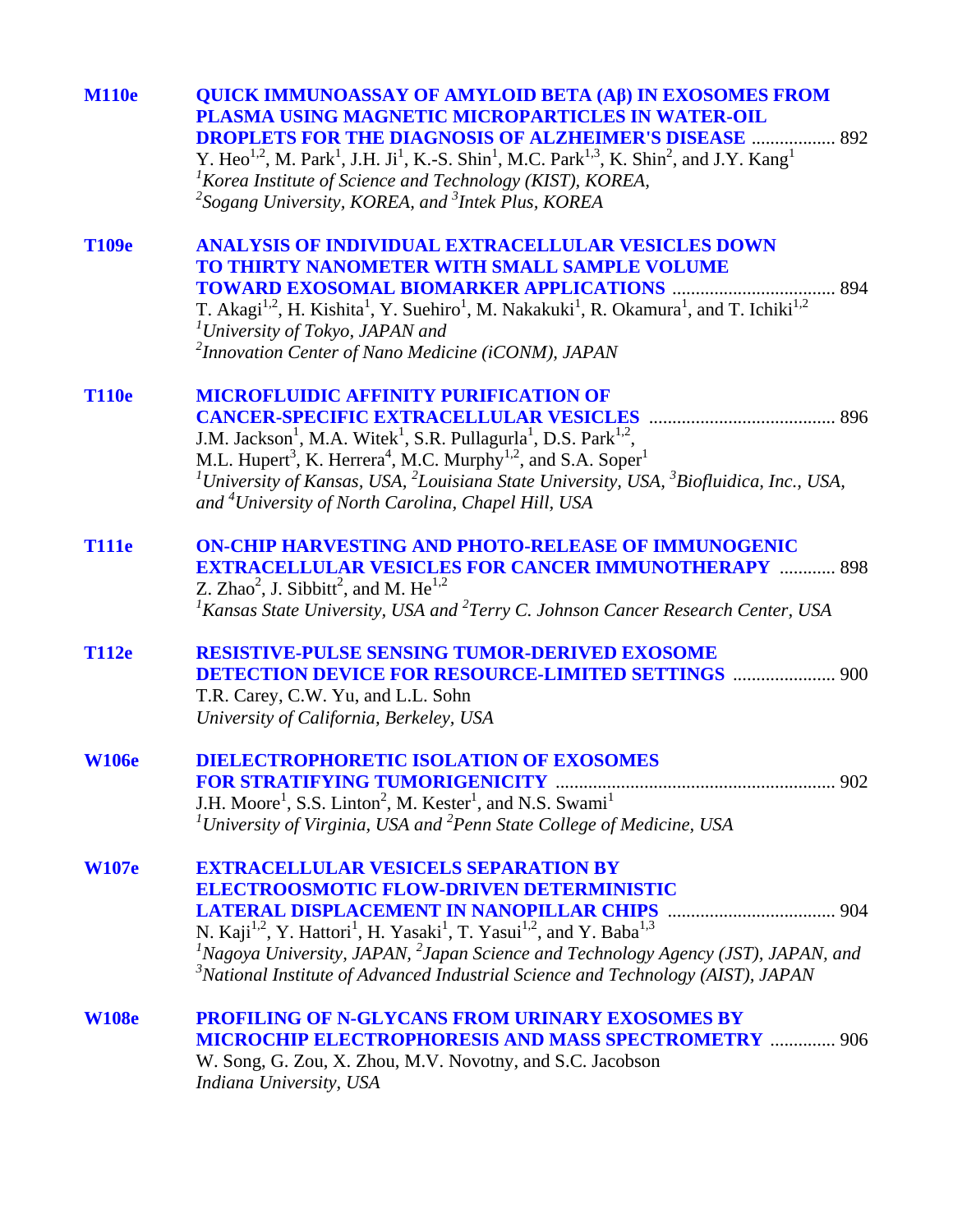#### **e - Cell & Vesicle Analysis and Manipulation Single Cell Analysis**

**[M111e A MICROTRAP PLATFORM TO INVESTIGATE](#page-0-0)  SINGLE CELL MECHANICS** ................................................................................... 908 Q. Jin<sup>1</sup>, G. Pahapale<sup>1</sup>, A. Bhatta<sup>2</sup>, A. Dai<sup>1</sup>, L. Romer<sup>2</sup>, and D.H. Gracias<sup>1,2</sup> *1 Johns Hopkins University, USA and 2 Johns Hopkins School of Medicine, USA*  **[M112e CHARACTERIZATION OF A FLUIDIC PLATFORM FOR](#page-0-0)  NANOSCALE CELLULAR ELECTROPORATION** ............................................. 910 H. Yuan, M.M. Crain, P.S. Soucy, S.J. Williams, and R.S. Keynton *University of Louisville, USA*  **[M113e CONTINUOUS FLOW MICROFLUIDICS FOR ADHERENT](#page-0-0)  SINGLE CELL SECRETOMICS PROFILING IN RESPONSE TO VARIOUS MATRIX STIFFNESS** ...................................................................... 912 M. Wang, H.L. Leo, C.T. Lim, and C.-H. Chen *National University of Singapore, SINGAPORE*  **[M114e DROPLET BASED ASSAY TO MEASURE RADIOACTIVITY](#page-0-0)  WITH SINGLE-CELL RESOLUTION** .................................................................... 914 T.J. Kim<sup>1</sup>, M.E. Gallina<sup>1</sup>, A. Sun<sup>2</sup>, M. Shelor<sup>3</sup>, M. Kim<sup>1</sup>, S. Tang<sup>1</sup>, P. Abbyad<sup>2</sup>, and G. Pratx<sup>1</sup> *1 Stanford University, USA, <sup>2</sup> Santa Clara University, USA, and 3 University of California, Merced, USA*  **[M115e HIGH-THROUGHPUT CHARACTERIZATION OF SINGLE-CELL](#page-0-0)  SPECIFIC MEMBRANE CAPACITANCE ON A NOVEL CROSS-SHAPED MICROFLUIDIC CHIP** .............................................................. 916 Y. Zhao, K. Wang, N. Guo, D. Chen, L. Li, B. Fan, M. Li, J. Wang, J. Chen, and C. Huang *Chinese Academy of Sciences, CHINA*  **[M116e LIPOPLEX-MEDIATED EFFICIENT SINGLE-CELL](#page-0-0)  TRANSFECTION VIA DROPLET MICROFLUIDICS** ......................................... 918 X.  $Li<sup>1</sup>$ , S.  $Li<sup>2</sup>$ , and A.P. Lee<sup>1</sup> *1 University of California, Irvine, USA and 2 Chinese University of Hong Kong, HONG KONG*  **[M117e PRECISE LOCALIZED CHEMICAL STIMULATION USING THE](#page-0-0)  FLUIDFM TO PROBE SPATIO-TEMPORAL DYNAMICS OF NEURAL NETWORKS TOWARDS AN** *IN VITRO* **STROKE MODEL** ............................... 920 G. Thompson-Steckel, M.J. Aebersold, H. Dermutz, I. Lüchtefeld, J.F. Saenz Cogollo, S.-C. Lin, C. Burchert, M. Schneider, H. Han, L. Demkó, T. Zambelli, and J. Vörös

*ETH Zürich, SWITZERLAND*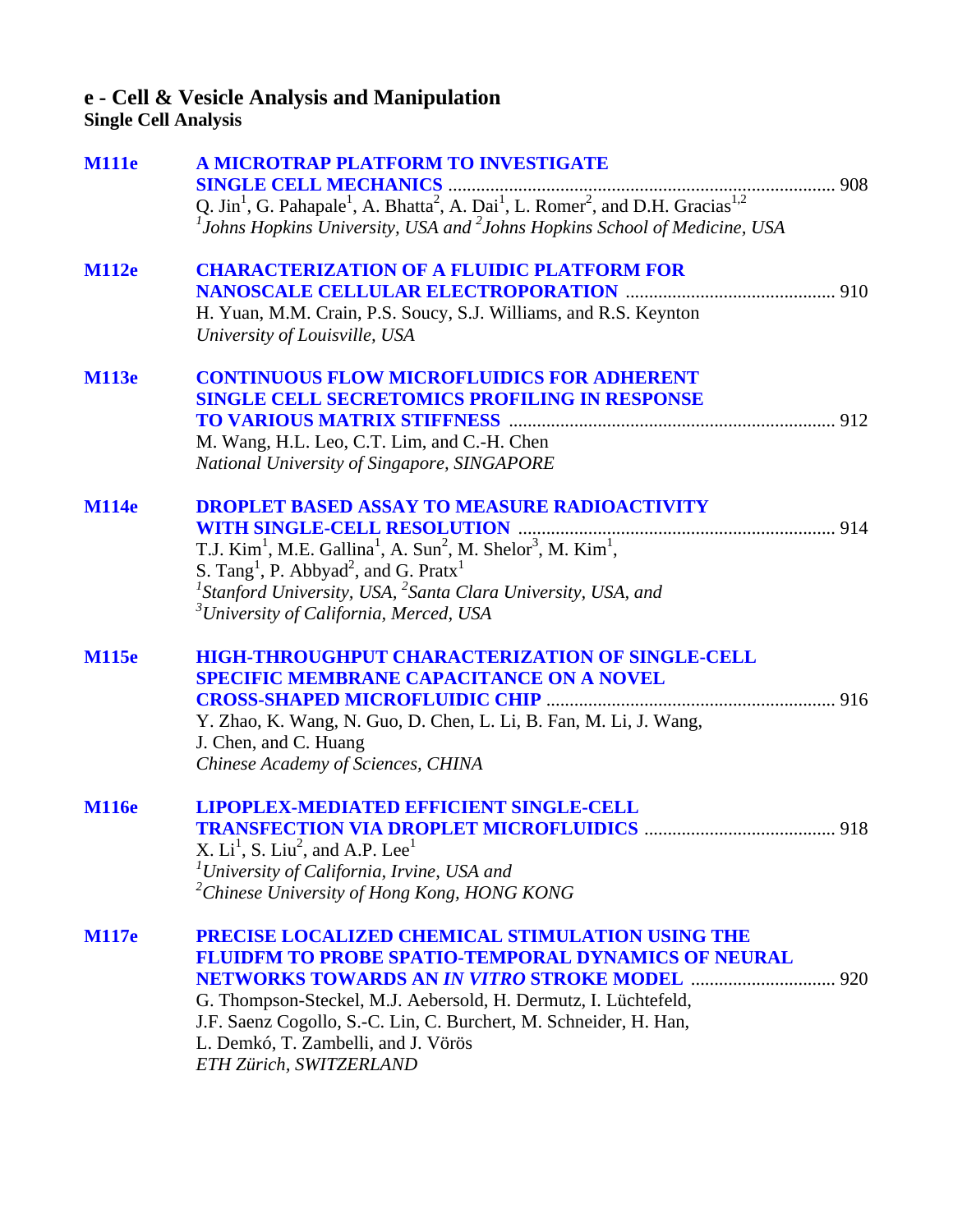| <b>M118e</b> | <b>SINGLE CELL SURFACE RECEPTOR ANALYSIS IN</b>                                                                                                                                                                                                           |  |
|--------------|-----------------------------------------------------------------------------------------------------------------------------------------------------------------------------------------------------------------------------------------------------------|--|
|              | W.V. Espulgar <sup>1</sup> , T. Okajima <sup>1</sup> , H. Takamatsu <sup>1</sup> , W. Aoki <sup>2</sup> ,                                                                                                                                                 |  |
|              | M. Saito <sup>1</sup> , A. Kumanogoh <sup>2</sup> , M. Ueda <sup>2</sup> , and E. Tamiya <sup>1</sup>                                                                                                                                                     |  |
|              | ${}^{1}$ Osaka University, JAPAN and ${}^{2}$ Kyoto University, JAPAN                                                                                                                                                                                     |  |
| <b>T113e</b> | AN ON-CHIP GUILLOTINE FOR HIGH-THROUGHPUT                                                                                                                                                                                                                 |  |
|              |                                                                                                                                                                                                                                                           |  |
|              | L.R. Blauch <sup>1</sup> , Y. Gai <sup>1</sup> , J.W. Khor <sup>1</sup> , P. Sood <sup>2</sup> , W.F. Marshall <sup>2</sup> , and S.K.Y. Tang <sup>1</sup><br>${}^{1}$ Stanford University, USA and ${}^{2}$ University of California, San Francisco, USA |  |
| <b>T114e</b> | <b>CLICKABLE MULTIFUNCTIONAL DUMBBELL PARTICLES</b>                                                                                                                                                                                                       |  |
|              |                                                                                                                                                                                                                                                           |  |
|              | P. Zhao, J. George, B. Li, and J. Wang                                                                                                                                                                                                                    |  |
|              | State University of New York, Albany, USA                                                                                                                                                                                                                 |  |
| <b>T115e</b> | <b>CYTOPLASMIC TRANSFER BETWEEN LIVE SINGLE CELLS BY</b>                                                                                                                                                                                                  |  |
|              | <b>ACHIEVING TRANSIENT CYTOPLASMIC CONNECTION  928</b>                                                                                                                                                                                                    |  |
|              | K.-I. Wada, K. Hosokawa, Y. Ito, and M. Maeda                                                                                                                                                                                                             |  |
|              | Institute of Physical and Chemical Research (RIKEN), JAPAN                                                                                                                                                                                                |  |
| <b>T116e</b> | <b>DEVELOPMENT OF EXTENDED-NANO FEMTOLITTER</b>                                                                                                                                                                                                           |  |
|              | <b>MESS-PIPETTE IN LIVING SINGLE CELL ANALYSIS DEVICE  930</b>                                                                                                                                                                                            |  |
|              | T. Nakao <sup>1</sup> , Y. Kazoe <sup>1</sup> , K. Morikawa <sup>1</sup> , L. Lin <sup>2</sup> , A. Yoshizaki <sup>3</sup> ,                                                                                                                              |  |
|              | K. Mawatari <sup>1</sup> , and T. Kitamori <sup>1</sup>                                                                                                                                                                                                   |  |
|              | <sup>1</sup> University of Tokyo, JAPAN, <sup>2</sup> National Center for Nanoscience and Technology,<br>CHINA, and <sup>3</sup> University of Tokyo Hospital, JAPAN                                                                                      |  |
|              |                                                                                                                                                                                                                                                           |  |
| <b>T117e</b> | <b>LAB-ON-A-CHIP PLATFORM FOR SINGLE-CELL</b>                                                                                                                                                                                                             |  |
|              |                                                                                                                                                                                                                                                           |  |
|              | K. Keim, P. Maoddi, S. Kilchenmann, M. Comino, and C. Guiducci                                                                                                                                                                                            |  |
|              | École Polytechnique Fédérale de Lausanne (EPFL), SWITZERLAND                                                                                                                                                                                              |  |
| <b>T118e</b> | <b>MEASURING THE METABOLIC RESPONSE OF SINGLE</b>                                                                                                                                                                                                         |  |
|              | <b>ADHERENT CELLS TO CHEMOTHERAPY USING</b>                                                                                                                                                                                                               |  |
|              |                                                                                                                                                                                                                                                           |  |
|              |                                                                                                                                                                                                                                                           |  |
|              | ${}^{1}$ Stanford University, USA and ${}^{2}$ Santa Clara University, USA                                                                                                                                                                                |  |
| <b>T119e</b> | <b>SINGLE CELL IMPEDANCE CYTOMETRY FOR RAPID</b>                                                                                                                                                                                                          |  |
|              | AND LABEL-FREE PHENOTYPING OF MONOCYTE                                                                                                                                                                                                                    |  |
|              |                                                                                                                                                                                                                                                           |  |
|              | C. Petchakup, H.M. Tay, N.V. Menon, H.W. Hou, and K.H.H. Li                                                                                                                                                                                               |  |
|              | Nanyang Technological University, SINGAPORE                                                                                                                                                                                                               |  |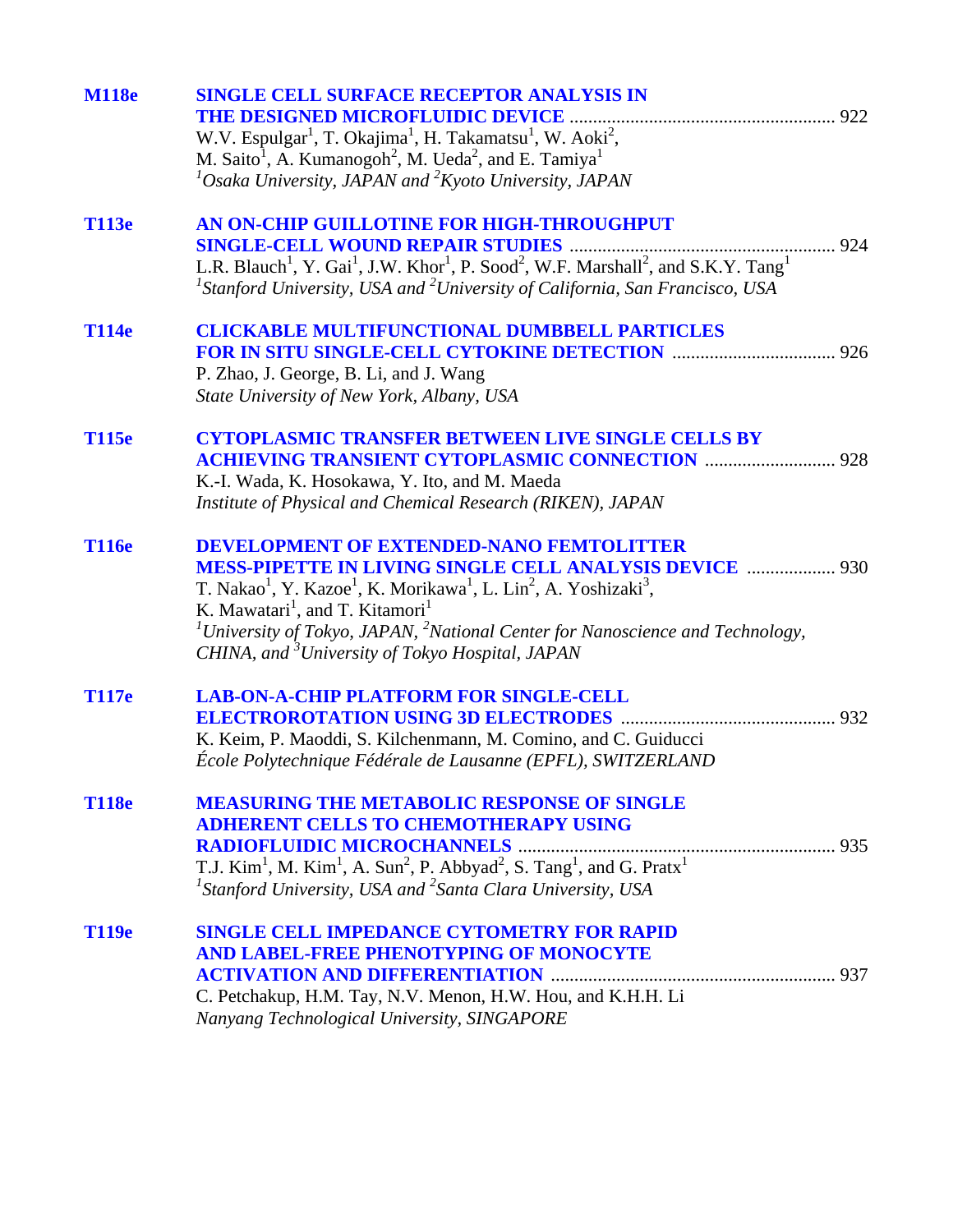| <b>T120e</b> | <b>SINGLE-CELL BASED MORPHOLOGICAL ANALYSIS OF BACTERIA</b><br><b>USING MICROWELL-PATTERNED HYDROGEL STRUCTURE  939</b><br>J. Yoon <sup>1</sup> , Y.K. Kim <sup>2,3</sup> , Y.G. Jung <sup>2,3</sup> , and W. Park <sup>1</sup><br>${}^{1}$ Kyung Hee University, KOREA, ${}^{2}$ College of Natural Science, KOREA, and                                                                                                                                             |  |
|--------------|----------------------------------------------------------------------------------------------------------------------------------------------------------------------------------------------------------------------------------------------------------------------------------------------------------------------------------------------------------------------------------------------------------------------------------------------------------------------|--|
|              | <sup>3</sup> Myongji University, KOREA                                                                                                                                                                                                                                                                                                                                                                                                                               |  |
| <b>W109e</b> | A MICROFLUIDIC DEVICE TO STUDY SINGLE-CELL<br><b>CALCIUM DYNAMICS UNDER TIME-VARYING STIMULI  941</b><br>A.M. Gonzalez-Suarez <sup>1</sup> , J.G. Peña-Del Castillo <sup>2</sup> , R.J. Jimenez-Valdes <sup>1</sup> ,<br>A. Hernandez-Cruz <sup>2</sup> , and J.L. Garcia-Cordero <sup>1</sup><br><sup>1</sup> Centro de Investigacion y de Estudios Avanzados del IPN, MEXICO and<br>$2$ Universidad Nacional Autonoma de Mexico, MEXICO                            |  |
| <b>W110e</b> | <b>AUTOMATED MICROARRAY PLATFORM FOR SINGLE CELL</b><br><b>ANALYSIS AND COLLECTION OF NON-ADHERENT CELLS</b><br>P.J. Attayek <sup>1</sup> , C.A. LaBelle <sup>1</sup> , J.P. Waugh <sup>2</sup> , S.A. Hunsucker <sup>1</sup> ,<br>P.J. Grayeski <sup>1</sup> , C.E. Sims <sup>1</sup> , P.M. Armistead <sup>1</sup> , and N.L. Allbritton <sup>1</sup><br><sup>1</sup> University of North Carolina, Chapel Hill, USA and <sup>2</sup> Northwestern University, USA |  |
| <b>W111e</b> | <b>COMBINING MICROFLUIDICS AND LARGE-SCALE</b><br>PLASMONIC NANO-HOLES FOR SINGLE CELL-SUBSTRATE<br>L. Tu, L. Huang, S. Bian, Y. Yu, J. Li, M. Lei, P. Liu, Q. Wu, and W. Wang<br>Tsinghua University, CHINA                                                                                                                                                                                                                                                         |  |
| <b>W112e</b> | <b>DETERMINISTIC AND TRUE SINGLE-CELL ENCAPSULATION  947</b><br>M. Sauzade and E. Brouzes<br>Stony Brook University, USA                                                                                                                                                                                                                                                                                                                                             |  |
| <b>W113e</b> | <b>DROPLET MICROFLUIDICS FOR COMPARTMENTALIZED CELL</b><br>P. Zimny, W. Reisner, and D. Juncker<br>McGill University, CANADA                                                                                                                                                                                                                                                                                                                                         |  |
| <b>W114e</b> | <b>LIGHT ENTRAINMENT OF SINGLE CELL CIRCADIAN</b><br><b>OSCILLATOR MEASURED BY A HIGH-THROUGHPUT</b><br>Z. Deng, J. Arnold, and L. Mao<br>University of Georgia, USA                                                                                                                                                                                                                                                                                                 |  |
| <b>W115e</b> | PHENOTYPING ANTIBIOTIC RESISTANCE WITH SINGLE-CELL<br><b>RESOLUTION FOR THE DETECTION OF HETERORESISTANCE  953</b><br>F. Lyu, M. Pan, J. Andrews, and S.K.Y. Tang<br>Stanford University, USA                                                                                                                                                                                                                                                                        |  |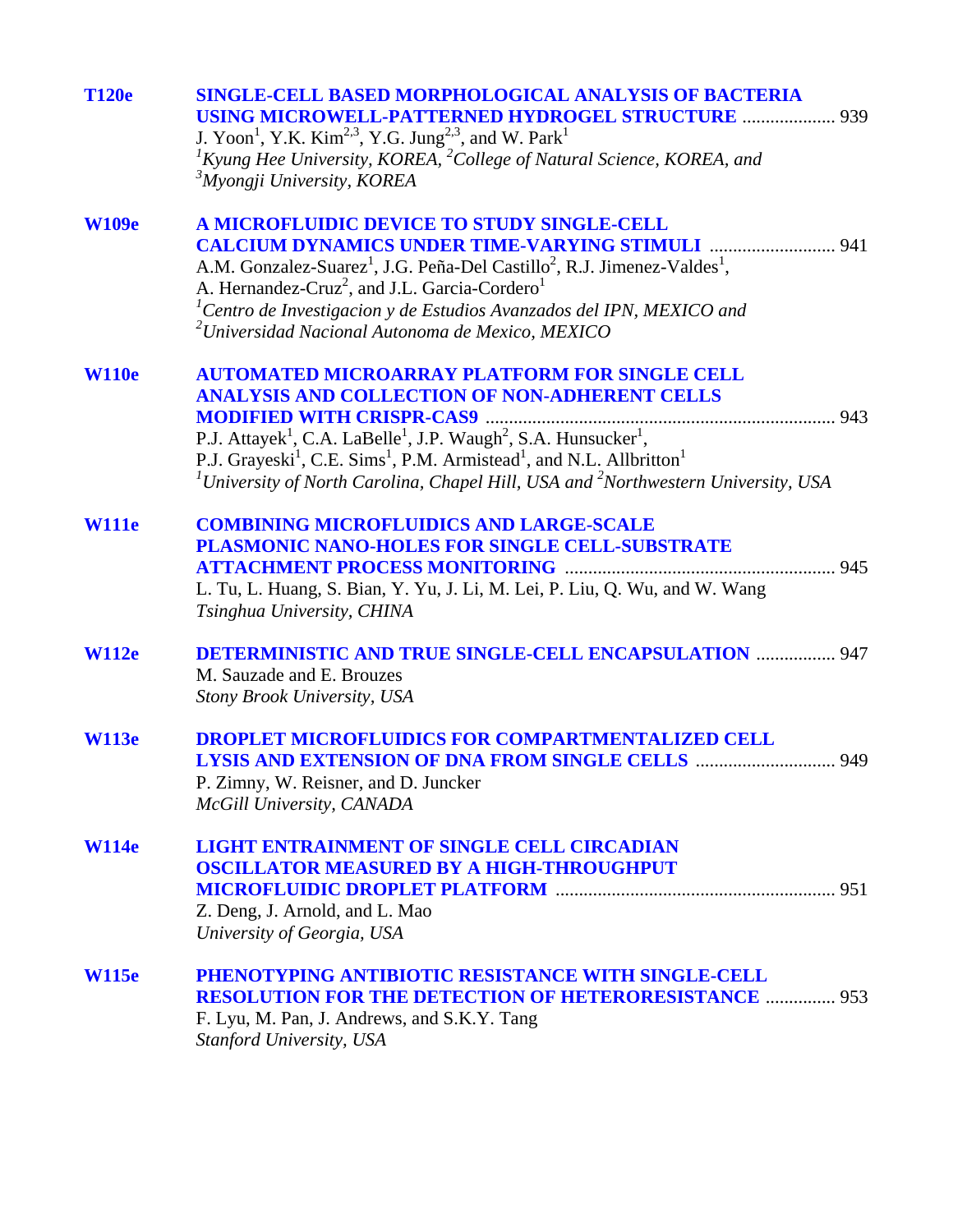| <b>W116e</b> | <b>SINGLE CELL RESOLUTION ANALYSIS OF ULTRASOUND-PRODUCED</b><br>K. Olofsson <sup>1</sup> , V. Carannante <sup>2</sup> , T. Frisk <sup>1</sup> , K. Kushiro <sup>3</sup> ,<br>M. Takai <sup>3</sup> , A. Lundqvist <sup>2</sup> , B. Önfelt <sup>1,2</sup> , and M. Wiklund <sup>1</sup><br><sup>1</sup> KTH Royal Institute of Technology, SWEDEN, $^{2}$ Karolinska Institutet, SWEDEN, and |
|--------------|-----------------------------------------------------------------------------------------------------------------------------------------------------------------------------------------------------------------------------------------------------------------------------------------------------------------------------------------------------------------------------------------------|
|              | $3$ University of Tokyo, JAPAN                                                                                                                                                                                                                                                                                                                                                                |
| <b>W117e</b> | STUDY ON A CELL TRAPPING DEVICE FOR APPLYING                                                                                                                                                                                                                                                                                                                                                  |

### **MOLECULAR ANALYSIS BY MODULATING LATERAL MICROSTRUCTURE SHAPES** ............................................................ 957 D.-S. Lee<sup>1</sup>, J.W. Park<sup>1</sup>, C. Ihm<sup>2</sup>, M.Y. Jung<sup>1</sup>, K.H. Chung<sup>1</sup>, H.-S. Lee<sup>3,4</sup>, and D.H. Kim<sup>4</sup> *1 Electronics and Telecommunications Research Institute (ETRI), KOREA, 2 Eulji University, KOREA, 3 Seoul National University, KOREA,*

*and 4 Technical Research Center, KOREA* 

### **e - Cell & Vesicle Analysis and Manipulation Synthetic Biology**

| <b>M119e</b> | AN AUTOMATED INDUCTION MICROFLUIDICS                                                                                                        |  |
|--------------|---------------------------------------------------------------------------------------------------------------------------------------------|--|
|              |                                                                                                                                             |  |
|              | M.C. Husser, P.Q.N. Vo, H. Sinha, F. Ahmadi, and S.C.C. Shih                                                                                |  |
|              | Concordia University, CANADA                                                                                                                |  |
| <b>T121e</b> | <b>CONTINUOUS FLOW MICROFLUIDIC SYSTEM FOR</b>                                                                                              |  |
|              | <b>CUSTOMIZABLE BACTERIAL CELLULOSE</b>                                                                                                     |  |
|              |                                                                                                                                             |  |
|              | J. $Yu1$ , G. Sun <sup>1</sup> , M. Hsu <sup>1</sup> , V.V. Sundaravadanam <sup>2</sup> , S. Lim <sup>2</sup> , and C.-H. Chen <sup>1</sup> |  |
|              | <sup>1</sup> National University of Singapore, SINGAPORE and                                                                                |  |

*2 Nanyang Techonological University, SINGAPORE* 

#### **[W118e LIPOBOT: NEGATIVE CHEMOTAXIS BY OSMOTIC PRESSURE](#page-0-0)** ................ 963 K. Shoji and R. Kawano *Tokyo University of Agriculture and Technology, JAPAN*

#### **e - Cell & Vesicle Analysis and Manipulation Vesicles & Lipid Membranes**

**[M120e A SMALL-SIZED LIPID NANOPARTICLES PRODUCTION METHOD](#page-0-0)  USING MICROFLUIDIC DEVICES WITH BAFFLE STRUCTURES** ............... 965 N. Kimura<sup>1</sup>, M. Maeki<sup>1</sup>, Y. Note<sup>1</sup>, Y. Sato<sup>1</sup>, A. Ishida<sup>1</sup>, H. Tani<sup>1</sup>, H. Harashima<sup>1</sup>, and M. Tokeshi<sup>1,2</sup> *1 Hokkaido University, JAPAN and 2 Nagoya University, JAPAN*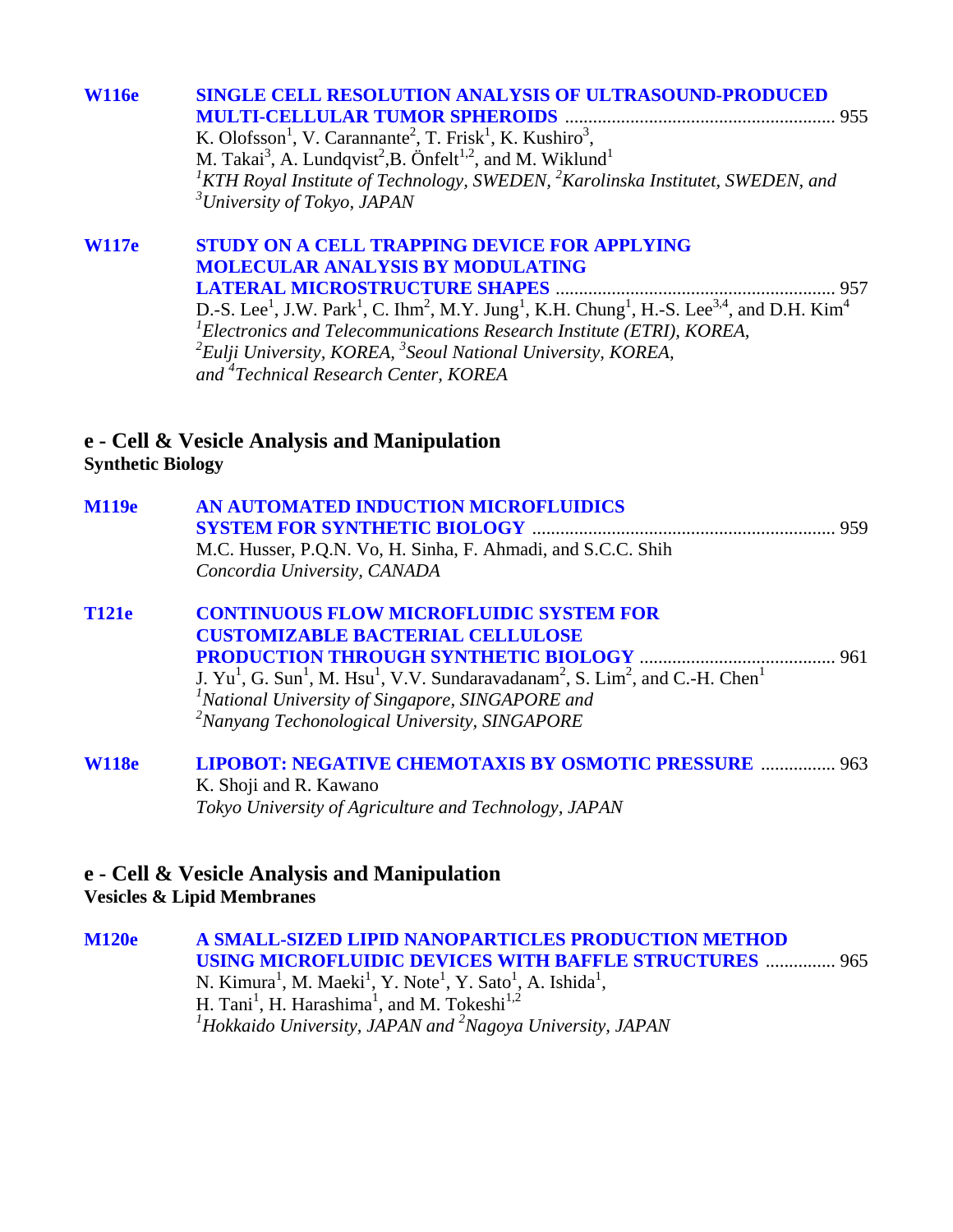| <b>M121e</b> | <b>COMBINATION OF A MICROFLUIDIC DEVICE AND FLUORESCENCE</b><br><b>CORRELATION SPECTROSCOPY TO STUDY PEPTIDE</b><br>S. Bachler, C.-C. Lin, and P.S. Dittrich<br>ETH Zürich, SWITZERLAND                                                                                                                                                                                                               |  |
|--------------|-------------------------------------------------------------------------------------------------------------------------------------------------------------------------------------------------------------------------------------------------------------------------------------------------------------------------------------------------------------------------------------------------------|--|
| <b>M122e</b> | <b>MICROTUBULE POLYMERIZATION USING</b><br>J.-H. Liu <sup>1</sup> , R. Yokokawa <sup>2</sup> , and Y.-W. Lu <sup>1</sup><br><sup>1</sup> National Taiwan University, TAIWAN and ${}^{2}K$ yoto University, JAPAN                                                                                                                                                                                      |  |
| <b>M123e</b> | <b>HIGH-THROUGHPUT LIPOSOME SYNTHESIS USING A 3D PRINTED</b><br><b>MICROFLUIDIC VERTICAL FLOW FOCUSING DEVICE  971</b><br>Z. Chen, J.Y. Han, L. Shumate, and D. DeVoe<br>University of Maryland, USA                                                                                                                                                                                                  |  |
| <b>M124e</b> | <b>MICROFLUIDIC LIPOSOME BIOSENSOR FOR DETECTING</b><br><b>BOTULINUM NEUROTOXIN PHYSIOLOGICAL ACTIVITY  973</b><br>F. Kurth <sup>1</sup> , O.G. Weingart <sup>1</sup> , K. Eyer <sup>2</sup> , M.J. Lössner <sup>1</sup> , and P.S. Dittrich <sup>1</sup><br><sup>1</sup> ETH Zürich, SWITZERLAND, and<br>$2^{2}$ École Supérieure de Physique et de Chimie Industrielles (ESPCI), FRANCE             |  |
| <b>T122e</b> | AN INTERWEAVED-RELEASE SILICON NITRIDE<br>FILM FABRICATION TECHNIQUE FOR MITOCHONDRIAL<br>B. Yu, T. Li, P. Yu, Y. Wu, M. Sun, D. Huang, F. Zheng, Q. Chen, and Z. Li<br>Peking University, CHINA                                                                                                                                                                                                      |  |
| T123e        | <b>COMBINED CHEMO-PHOTODYNAMIC THERAPY</b><br>K. Tokarska <sup>1</sup> , Ł. Lamch <sup>2</sup> , E. Jastrzębska <sup>1</sup> , M. Chudy <sup>1</sup> ,<br>A. Dybko <sup>1</sup> , K.A. Wilk <sup>2</sup> , and Z. Brzózka <sup>1</sup><br><sup>1</sup> Warsaw University of Technology, POLAND and<br>$2$ Wrocław University of Science and Technology, POLAND                                        |  |
| T124e        | <b>FORMATION OF A GIANT LIPID VESICLE CONTAINING TWO TYPES</b><br>OF LIQUID SOLUTIONS USING A THETA-GLASS CAPILLARY  979<br>K. Kamiya <sup>1</sup> , T. Osaki <sup>1,2</sup> , S. Fujii <sup>1</sup> , N. Misawa <sup>1</sup> , and S. Takeuchi <sup>1,2</sup><br><sup>1</sup> Kanagawa Institute of Industrial Science and Technology (KISTEC), JAPAN and<br><sup>2</sup> University of Tokyo, JAPAN |  |
| T125e        | <b>HIGH-THROUGHPUT PRODUCTION OF SMALL</b><br><b>AND UNIFORM LIPOSOMES</b><br>N. Soga <sup>1</sup> , R. Watanabe <sup>1,2</sup> , and H. Noji <sup>1</sup><br><sup>1</sup> University of Tokyo, JAPAN and <sup>2</sup> AMED-PRIME, JAPAN                                                                                                                                                              |  |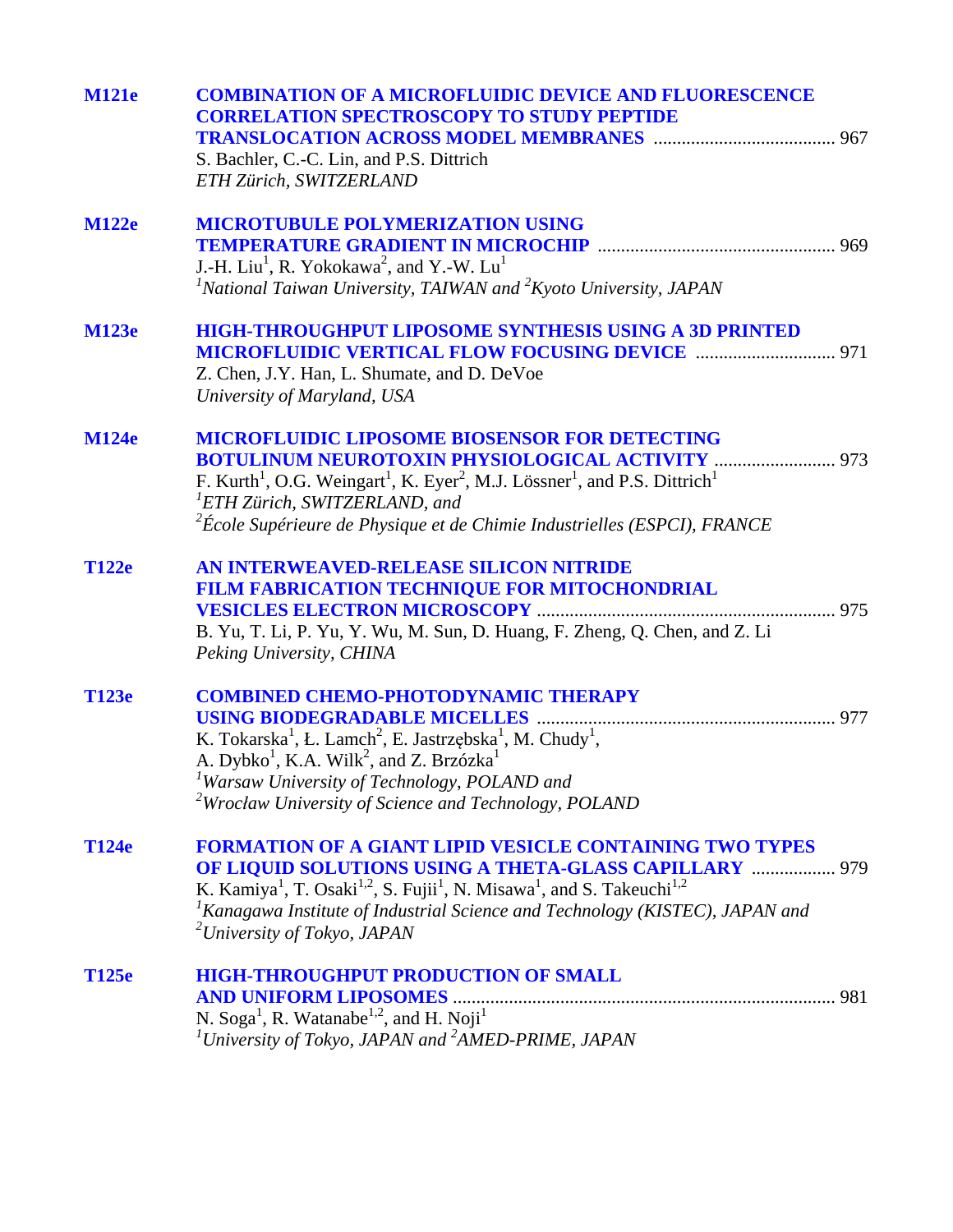| <b>T126e</b> | <b>SELECTIVE PAIRING AND FUSION OF CELL-SIZED LIPOSOMES</b>                                                                                                      |
|--------------|------------------------------------------------------------------------------------------------------------------------------------------------------------------|
|              |                                                                                                                                                                  |
|              | S. Yoshida and S. Takeuchi                                                                                                                                       |
|              | University of Tokyo, JAPAN                                                                                                                                       |
| <b>W119e</b> | <b>CHARACTERIZATION OF MONOOLEIN BILAYER THICKNESS</b>                                                                                                           |
|              | <b>USING SPECIFIC MEMBRANE CAPACITANCE</b>                                                                                                                       |
|              | M. McGlone <sup>1</sup> , A. Armetta <sup>1</sup> , T. Osaki <sup>2,3</sup> , S. Takeuchi <sup>2,3</sup> , and S. Lee <sup>1</sup>                               |
|              | ${}^{1}$ Iona College, USA, ${}^{2}$ Kanagawa Institute of Industrial Science and Technology                                                                     |
|              | (KISTEC), JAPAN, and <sup>3</sup> University of Tokyo, JAPAN                                                                                                     |
| <b>W120e</b> | <b>COMPARE OF THREE MICROPATTERN METHODS</b>                                                                                                                     |
|              |                                                                                                                                                                  |
|              | T. Hun <sup>1,3</sup> , Y. Liu <sup>2</sup> , Y. Guo <sup>2</sup> , X. Liu <sup>1</sup> , W. Wang <sup>2</sup> , Y. Sun <sup>1,3</sup> , and Y. Fan <sup>1</sup> |
|              | ${}^{1}$ Beihang University, CHINA, ${}^{2}$ Peking University, CHINA, and                                                                                       |
|              | <sup>3</sup> Chinese Academy of Sciences, CHINA                                                                                                                  |
| <b>W121e</b> | <b>GENERATION OF 3-DIMENSIONAL LIPID STRUCTURE</b>                                                                                                               |
|              |                                                                                                                                                                  |
|              | W.B. Han, R. Kwak, and T.S. Kim                                                                                                                                  |
|              | Korea Institute of Science and Technology (KIST), KOREA                                                                                                          |
| <b>W122e</b> | <b>HYDROGEL-BASED LIPID BILAYER SYSTEM</b>                                                                                                                       |
|              |                                                                                                                                                                  |
|              | S. Fujii <sup>1</sup> , N. Misawa <sup>1</sup> , K. Kamiya <sup>1</sup> , T. Osaki <sup>1,2</sup> , and S. Takeuchi <sup>1,2</sup>                               |
|              | <sup>1</sup> Kanagawa Institute of Industrial Science and Technology (KISTEC), JAPAN and                                                                         |
|              | <sup>2</sup> University of Tokyo, JAPAN                                                                                                                          |
| <b>W123e</b> | <b>THREE-DIMENSIONAL LIPOSOME ASSEMBLY</b>                                                                                                                       |
|              |                                                                                                                                                                  |
|              | D.C. Shin <sup>1</sup> , Y. Morimoto <sup>1</sup> , K. Kamiya <sup>2</sup> , and S. Takeuchi <sup>1</sup>                                                        |
|              | <sup>1</sup> University of Tokyo, JAPAN and                                                                                                                      |
|              | <sup>2</sup> Kanagawa Institute of Industrial Science and Technology (KISTEC), JAPAN                                                                             |
|              |                                                                                                                                                                  |

#### **f - Cells, Organisms, and Organs on Chip 3D Culture/Tissues**

**M125f A 96-WELL THREE-DIMENSIONAL [MICROFABRICATED WOUND-HEALING ASSAY](#page-0-0)** ............................................ 995 S.L. Luan<sup>1</sup>, R. Hao<sup>2,3</sup>, Y.C. Wei<sup>2</sup>, T. Zhang<sup>4</sup>, D.Y. Chen<sup>2,3</sup>, B.Y. Fan<sup>2,3</sup>, J.B. Wang<sup>2,3</sup>, W. Guo<sup>1</sup>, and J. Chen<sup>2,3</sup><br><sup>*1</sup>Chinese PLA General Hospital, CHINA, <sup>2</sup>Chinese Academy of Sciences, CHINA,*</sup> *3 University of Chinese Academy of Sciences, CHINA, and 4 Peking University People's Hospital, CHINA*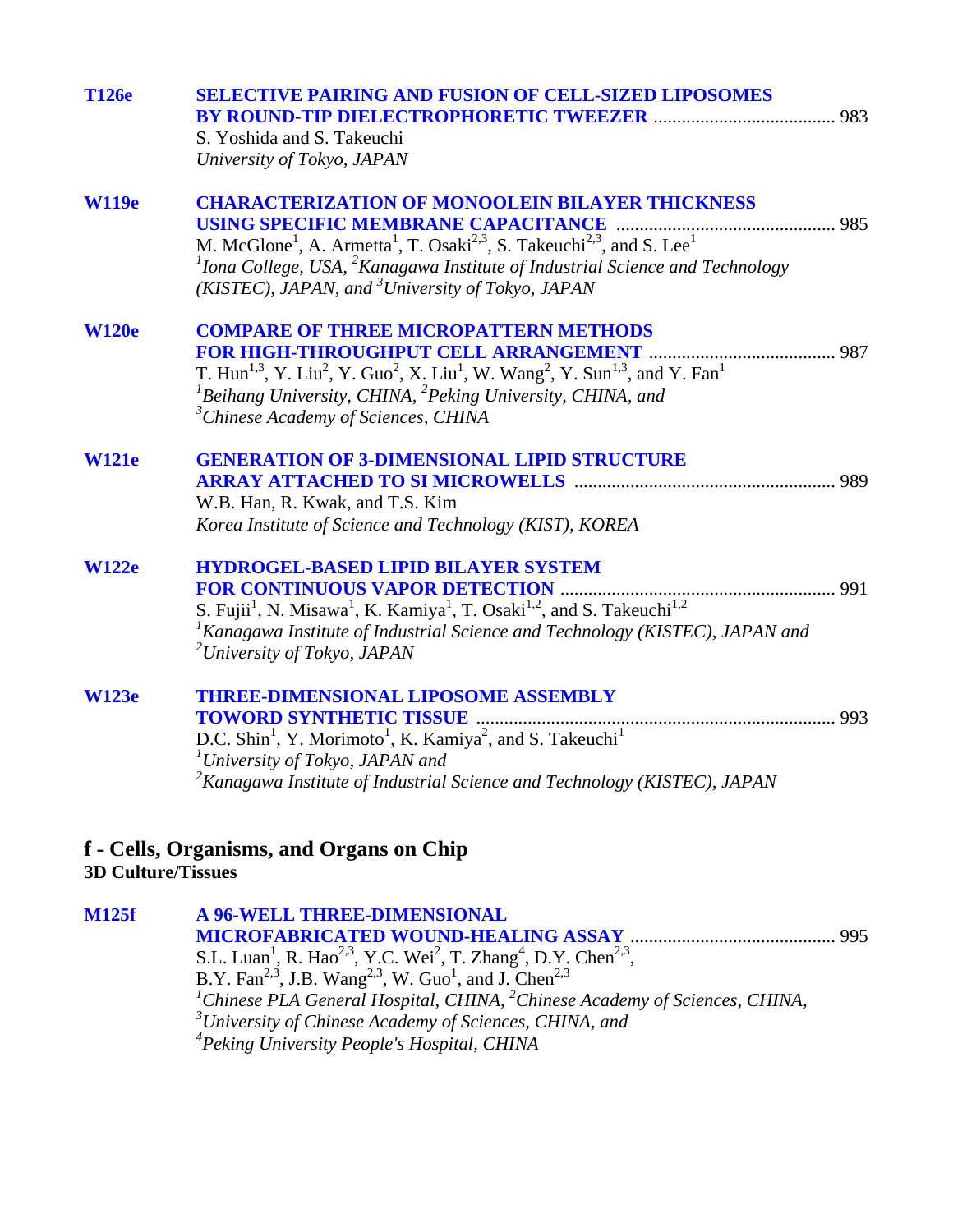| <b>M126f</b> | A HIGH-THROUGHPUT PLATFORM TO PROBE<br>A.L. Crampton, K.A. Cummins, and D.K. Wood<br>University of Minnesota, USA                                                                                                                                                                                                                                                                                                             |
|--------------|-------------------------------------------------------------------------------------------------------------------------------------------------------------------------------------------------------------------------------------------------------------------------------------------------------------------------------------------------------------------------------------------------------------------------------|
| <b>M127f</b> | <b>ANALYSIS OF THE PRODUCTION OF L929 CELL-BASED</b><br>CYTOKINE, M-CSF, USING 3D SPHEROID CULTURE SYSTEM  999<br>Y.H. Jung, K. Na, J. Kim, D. Choi, H. Kim, Y. Cho, and S. Chung<br>Korea University, KOREA                                                                                                                                                                                                                  |
| <b>M128f</b> | <b>CYTO- AND PHOTOCYTOTOXICITY OF NANOPHOTOSENSITIZERS</b><br>ON A 3D MULTILAYER OVARIAN CELL CULTURE IN A<br>M. Bulka <sup>1</sup> , E. Jastrzebska <sup>1</sup> , U. Bazylinska <sup>2</sup> , A. Dybko <sup>1</sup> ,<br>M. Chudy <sup>1</sup> , K.A. Wilk <sup>2</sup> , and Z. Brzozka <sup>1</sup><br><sup>1</sup> Warsaw University of Technology, POLAND and<br><sup>2</sup> Wrocław University of Technology, POLAND |
| <b>M129f</b> | <b>DYNAMICS OF INSULIN-REGULATED FATTY ACID</b><br><b>EXCHANGE IN MURINE ADIPOSE TISSUE USING AUTOMATED</b><br>X. Li <sup>1</sup> , J.C. Brooks <sup>1,2</sup> , J. Hu <sup>1</sup> , and C.J. Easley <sup>1</sup><br>$A$ uburn University, USA and $A$ Tufts University, USA                                                                                                                                                 |
| <b>M130f</b> | <b>HOLLOW FIBER SYSTEM FOR CONTINUOUS</b><br>Y. Zhu <sup>1,2</sup> , Y. Yu <sup>1,2</sup> , L. Wang <sup>1</sup> , F. Yin <sup>1,2</sup> , Y. Wang <sup>1,2</sup> , H. Liu <sup>1</sup> , H. Wang <sup>1,2</sup> , H. Liu <sup>1,2</sup> , and J. Qin <sup>1,2</sup><br><sup>1</sup> Dalian Institute of Chemical Physics, CHINA and<br>$12$ University of Chinese Academy of Sciences, JAPAN                                 |
| <b>M131f</b> | <b>INDIVIDUALLY ADDRESSABLE AND SPATIALLY</b><br><b>PROGRAMMABLE BIOPOLYMER FLUITRODE</b><br>P. Pham, J. Choy, and X. Luo<br>Catholic University of America, USA                                                                                                                                                                                                                                                              |
| <b>M132f</b> | <b>NOVEL MICROSYSTEM FOR EVALUATION OF</b><br><b>INFLUENCE OF GRAPHENE OXIDE ON SPHEROID</b><br>A. Zuchowska, E. Jasterzebska, M. Chudy, A. Dybko,<br>M. Mazurkiewicz-Pawlicka, A. Malolepszy, L. Stobinski, and Z. Brzozka<br>Warsaw University of Technology, POLAND                                                                                                                                                        |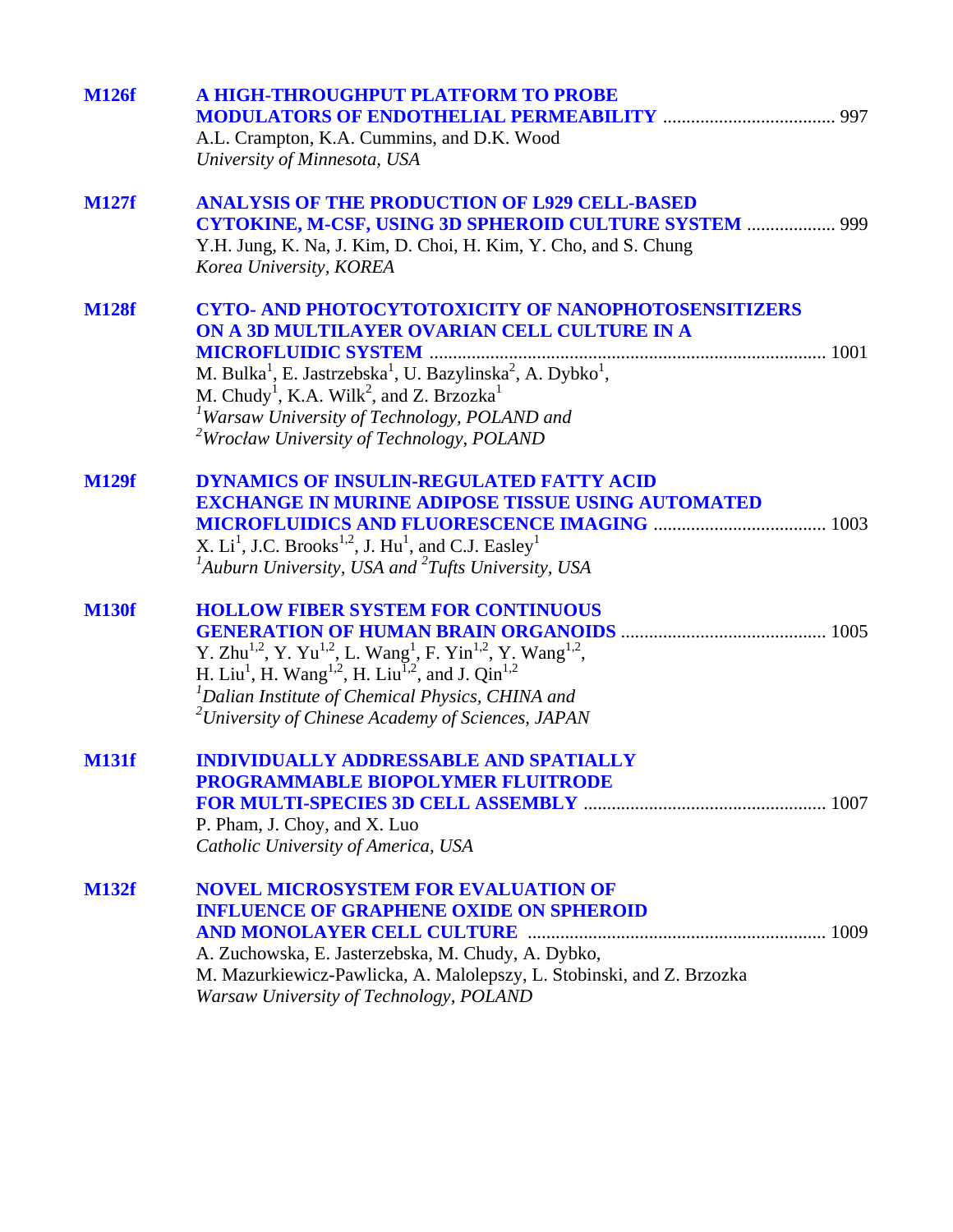| <b>M133f</b> | <b>USING TWO-PHOTON MICROSCOPY TO MONITOR DRUG</b><br>PENETRATION INTO TUMOUR SPHEROIDS WITHIN A<br>S.M. Grist, S.S. Nasseri, L. Laplatine, L. Chrostowski, and K.C. Cheung<br>University of British Columbia, CANADA                                                                                                                                                                                                                                                        |
|--------------|------------------------------------------------------------------------------------------------------------------------------------------------------------------------------------------------------------------------------------------------------------------------------------------------------------------------------------------------------------------------------------------------------------------------------------------------------------------------------|
| <b>T127f</b> | A GUT-ON-A-CHIP STUDY: ENABLING ON-DEMAND<br><b>MANIPULATION OF THE OUTER CELL MICROENVIRONMENT</b><br>B. Gumuscu, H.J. Albers, A. van den Berg, J. Eijkel, and A.D. van der Meer<br>University of Twente, NETHERLANDS                                                                                                                                                                                                                                                       |
| <b>T128f</b> | A MICROFLUIDIC TILTING PLATFORM FOR IN-VIVO-LIKE<br><b>DRUG EXPOSURE OF THREE-DIMENSIONAL MICROTISSUES  1015</b><br>C. Lohasz <sup>1</sup> , O. Frey <sup>2</sup> , K. Renggli <sup>1</sup> , and A. Hierlemann <sup>1</sup><br>${}^{1}ETH$ Zürich, SWITZERLAND and ${}^{2}InSphero$ AG, SWITZERLAND                                                                                                                                                                         |
| <b>T129f</b> | <b>BIO-FABRICATION OF CA-ALGINATE CELL SHEETS</b><br><b>WITH THE ELECTRODEPOSITION METHOD FOR</b><br>Z. Liu <sup>1</sup> , M. Takeuchi <sup>1</sup> , Y. Hasegawa <sup>1</sup> , T. Fukuda <sup>1,2,3</sup> , and Q. Huang <sup>3</sup><br><sup>1</sup> Nagoya University, JAPAN, <sup>2</sup> Meijo University, JAPAN, and<br><sup>3</sup> Beijing Institute of Technology, CHINA                                                                                           |
| <b>T130f</b> | <b>DESIGN OF A 3D PRINTED MICROFLUIDIC</b><br>E.L. Jackson-Holmes <sup>1</sup> , R.M. Lawler <sup>1</sup> , A.W. Schaefer <sup>1</sup> , Z. Wen <sup>2</sup> , and H. Lu <sup>1</sup><br><sup>1</sup> Georgia Institute of Technology, USA and <sup>2</sup> Emory University School of Medicine, USA                                                                                                                                                                         |
| <b>T131f</b> | <b>EVALUATION OF PDT EFFECTIVENESS OF ENCAPULATED</b><br><b>PHOTESENSITIZERS BASED ON 3D SPHEROID CO-CULTURE  1021</b><br>A. Zuchowska <sup>1</sup> , K. Marciniak <sup>1</sup> , E. Jastrzebska <sup>1</sup> , U. Bazylińska <sup>2</sup> ,<br>M. Chudy <sup>1</sup> , A. Dybko <sup>1</sup> , K.A. Wilk <sup>2</sup> , and Z. Brzozka <sup>1</sup><br><sup>1</sup> Warsaw University of Technology, POLAND and<br>$2$ Wrocław University of Science and Technology, POLAND |
| <b>T132f</b> | <b>HYDROPHOBIC PATTERNED-BASED THREE DIMENSIONAL</b><br>1023<br>S. Han <sup>1</sup> , J. Kim <sup>1</sup> , A. Ma <sup>1</sup> , V. Kwan <sup>1</sup> , K. Luong <sup>1</sup> , R. Li <sup>2</sup> , and L.L. Sohn <sup>1</sup><br>${}^{1}$ University of California, Berkeley, USA and ${}^{2}$ University of Minnesota, USA                                                                                                                                                |
| <b>T133f</b> | <b>MICROWELL-BASED DYNAMIC CULTURE SYSTEM FOR THE</b><br><b>GENERATION OF FUNCTIONALIZED ISLET-LIKE ORGANOIDS  1025</b><br>Y. Lee, M. Jang, I. Yong, E. Shin, Y.-M. Han, J.H. Shin, H. Kim, and P. Kim<br>Korea Advanced Institute of Science and Technology (KAIST), KOREA                                                                                                                                                                                                  |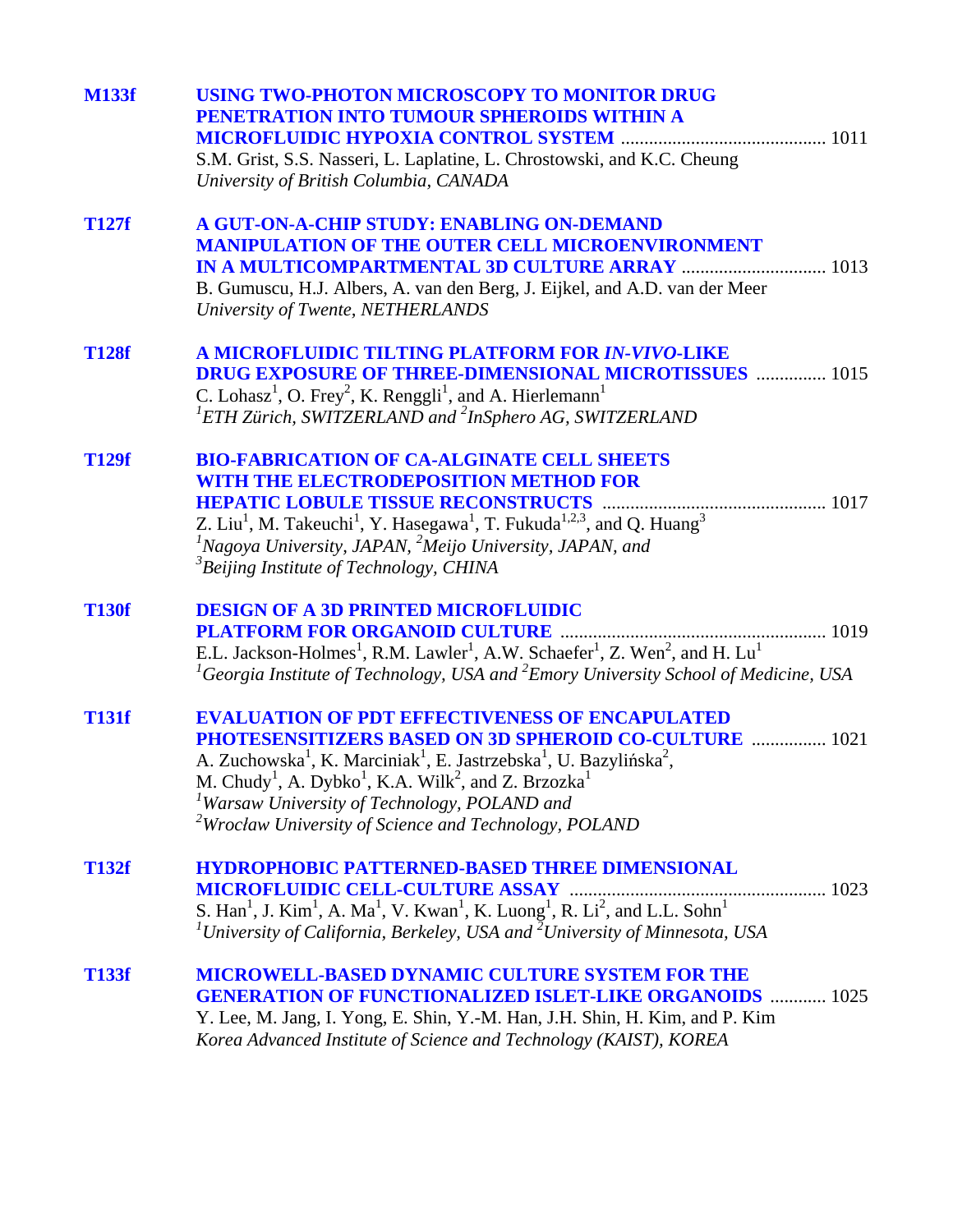| <b>T134f</b> | <b>MULTISPECIES CO-CULTURE PLATFORM TO</b><br><b>ENABLE SPATIOTEMPORAL ANALYSIS OF</b>                                                                                                                                                                                                                                                                                                                                                                                                                                                       |
|--------------|----------------------------------------------------------------------------------------------------------------------------------------------------------------------------------------------------------------------------------------------------------------------------------------------------------------------------------------------------------------------------------------------------------------------------------------------------------------------------------------------------------------------------------------------|
|              | C.A. Vaiana, Z. Ge, C.A. Voigt, and C.R. Buie<br>Massachusetts Institute of Technology, USA                                                                                                                                                                                                                                                                                                                                                                                                                                                  |
| <b>T135f</b> | PERFUSION CULTURE THROUGH A VASCULATURE<br>Y. Nashimoto <sup>1</sup> , Y. Teraoka <sup>1</sup> , A. Nakamasu <sup>2</sup> , S. Hanada <sup>3</sup> , Y. Arima <sup>3</sup> ,<br>Y. Torisawa <sup>1</sup> , H. Kotera <sup>1</sup> , K. Nishiyama <sup>3</sup> , T. Miura <sup>2</sup> , and R. Yokokawa <sup>1</sup><br>${}^{1}$ Kyoto University, JAPAN, ${}^{2}$ Kyushu University, JAPAN, and<br><sup>3</sup> Kumamoto University, JAPAN                                                                                                  |
| <b>T136f</b> | <b>SELF-ORGANIZED AMNIOGENESIS FROM HUMAN PLURIPOTENT</b><br><b>STEM CELLS IN AN ENGINEERED BIOMIMETIC NICHE  1031</b><br>Y. Shao <sup>1</sup> , K. Taniguchi <sup>2</sup> , K. Gurdziel <sup>3</sup> , R.F. Townshend <sup>2</sup> , X. Xue <sup>1</sup> ,<br>K.M.A. Yong <sup>1</sup> , J. Sang <sup>1</sup> , J.R. Spence <sup>2</sup> , D.L. Gumucio <sup>2</sup> , and J. Fu <sup>1</sup><br><sup>1</sup> University of Michigan, USA, $^2$ University of Michigan Medical School, USA, and<br><sup>3</sup> Wayne State University, USA |
| <b>T137f</b> | <b>THICKNESS-CONTROLLED MICROCARRIER AGGREGATES</b><br>FOR THREE-DIMENSIONAL EXPANSION OF MYOBLASTS  1033<br>K. Ikeda, Y. Morimoto, and S. Takeuchi<br>University of Tokyo, JAPAN                                                                                                                                                                                                                                                                                                                                                            |
| <b>W124f</b> | <b>A MICROFLUIDIC DEVICE TO CULTURE MULTI-TYPE 3D IN VITRO</b><br><b>TISSUES WITH PERFUSED HUMAN CAPILLARY NETWORK  1035</b><br>D. Zhao, D.T.T. Phan, C.C.W. Hughes, and A.P. Lee<br>University of California, Irvine, USA                                                                                                                                                                                                                                                                                                                   |
| <b>W125f</b> | A NOVEL IN SITU MONITORING SYSTEM<br>X. Zhang and G.A. Truskey<br>Duke University, USA                                                                                                                                                                                                                                                                                                                                                                                                                                                       |
| <b>W126f</b> | <b>BIOMATERIAL EXTRUSION AND ORGANIZATION</b><br>R. Cheng <sup>1</sup> , N. Hakimi <sup>1</sup> , S. Amini-Nik <sup>2</sup> , M. Jeschke <sup>2</sup> , and A. Guenther <sup>1</sup><br><sup>1</sup> University of Toronto, CANADA and <sup>2</sup> Sunnybrook Research Institute, CANADA                                                                                                                                                                                                                                                    |
| <b>W127f</b> | <b>DISC-ON-A-CHIP: MICROFLUIDIC ORGAN CULTURE</b><br>OF MOUSE INTERVERTEBRAL DISCS TO TACKLE<br>J. Li, L. Xiao, X. Li, and J.P. Landers<br>University of Virginia, USA                                                                                                                                                                                                                                                                                                                                                                       |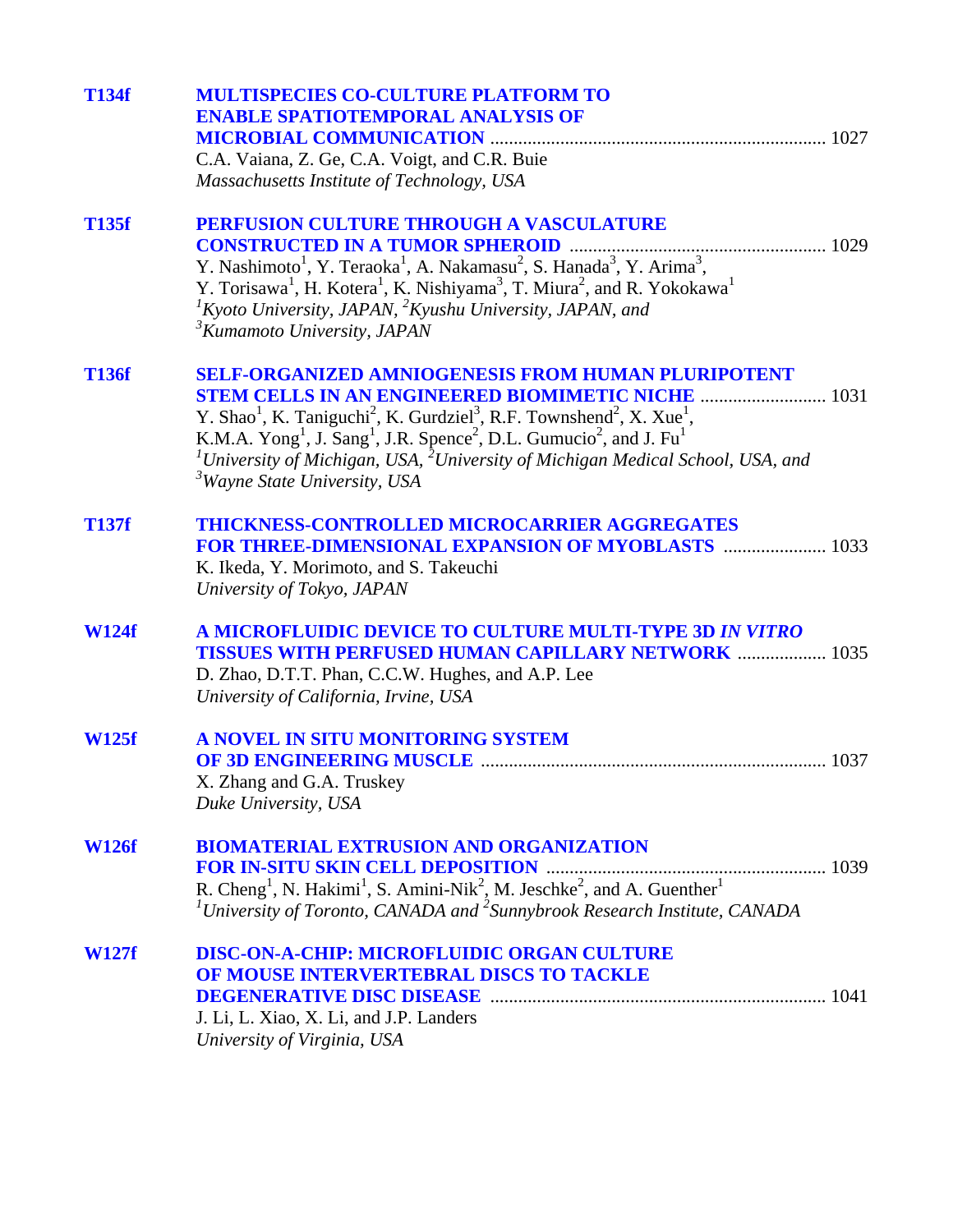| <b>W128f</b> | <b>HANGING DROP CHIP FOR SIMULTANEOUS TRANSPLANTATION</b><br>H. Kim, C.H. Cho, and J.-K. Park                                    |
|--------------|----------------------------------------------------------------------------------------------------------------------------------|
|              | Korea Advanced Institute of Science and Technology (KAIST), KOREA                                                                |
| <b>W129f</b> | IN VITRO 3D CULTURE PLATFORM ENABLING 3D CELL                                                                                    |
|              |                                                                                                                                  |
|              | R. Nobata <sup>1</sup> , T. Kawahara <sup>2</sup> , and M. Hagiwara <sup>1</sup>                                                 |
|              | $^{1}$ Osaka Prefecture University, JAPAN and $^{2}$ Kyushu Institute of Technology, JAPAN                                       |
| <b>W130f</b> | <b>MIMICKING THE BOVINE OVIDUCT IN A MICROFLUIDIC DEVICE</b>                                                                     |
|              | <b>FOR ADVANCED EMBRYO IN VITRO CULTURE SYSTEMS  1047</b>                                                                        |
|              | M. Ferraz <sup>1</sup> , H.S. Rho <sup>2</sup> , J. Delahaye <sup>2</sup> , N. Pinheiro <sup>2</sup> , H. Henning <sup>1</sup> , |
|              | T. Stout <sup>1</sup> , B. Gadella <sup>1</sup> , and S. Le Gac <sup>2</sup>                                                     |
|              | $^{1}$ University of Utrecht, NETHERLANDS and $^{2}$ University of Twente, NETHERLANDS                                           |
| <b>W131f</b> | <b>ON-CHIP STUDY OF THE EFFECT OF HYPOXIA ON</b>                                                                                 |
|              | <b>LIPID NANOPARTICLE ABSORPTION IN MCF-7</b>                                                                                    |
|              |                                                                                                                                  |
|              | S.S. Nasseri, S.M. Grist, S. Chen, A. Meng, J. Hou,                                                                              |
|              | Y.Y.C. Tam, P. Cullis, and K.C. Cheung                                                                                           |
|              | University of British Columbia, CANADA                                                                                           |
| <b>W132f</b> | <b>VERSATILE CRADLE-TO-GRAVE CULTURE PLATFORM</b>                                                                                |
|              |                                                                                                                                  |
|              | L. Zhao, S. Mok, and C. Moraes                                                                                                   |
|              | McGill University, CANADA                                                                                                        |
|              | f - Cells, Organisms, and Organs on Chip<br><b>Angiogenesis/Vasculature</b>                                                      |
| <b>M134f</b> | A NOVEL EXTRACELLULAR MATRIX (ECM)                                                                                               |
|              | PATTERNING TECHNIQUE FOR ENGINEERING                                                                                             |
|              |                                                                                                                                  |
|              | N.V. Menon, H.M. Tay, S.N. Wee, K.H.H. Li, and H.W. Hou                                                                          |
|              | Nanyang Technological University, SINGAPORE                                                                                      |
| <b>M135f</b> | <b>CONTROLLING OXYGEN GRADIENTS WITHIN</b>                                                                                       |
|              |                                                                                                                                  |
|              | S.F. Lam <sup>1</sup> , Y.E. Chu <sup>1</sup> , A.G. Soetikno <sup>1</sup> , and S.C. George <sup>2</sup>                        |
|              | <sup>1</sup> Washington University, St. Louis, USA and <sup>2</sup> University of California, Davis, USA                         |
| <b>M136f</b> | <b>MICROFLUIDIC TRANSCELLULAR MONITOR FOR PROBING</b>                                                                            |
|              | THE FREQUENCY RESPONSE OF THE VASCULAR                                                                                           |
|              |                                                                                                                                  |

Y.J. Sei, S.I. Ahn, T. Virtue, T. Kim, and Y. Kim *Georgia Institute of Technology, USA*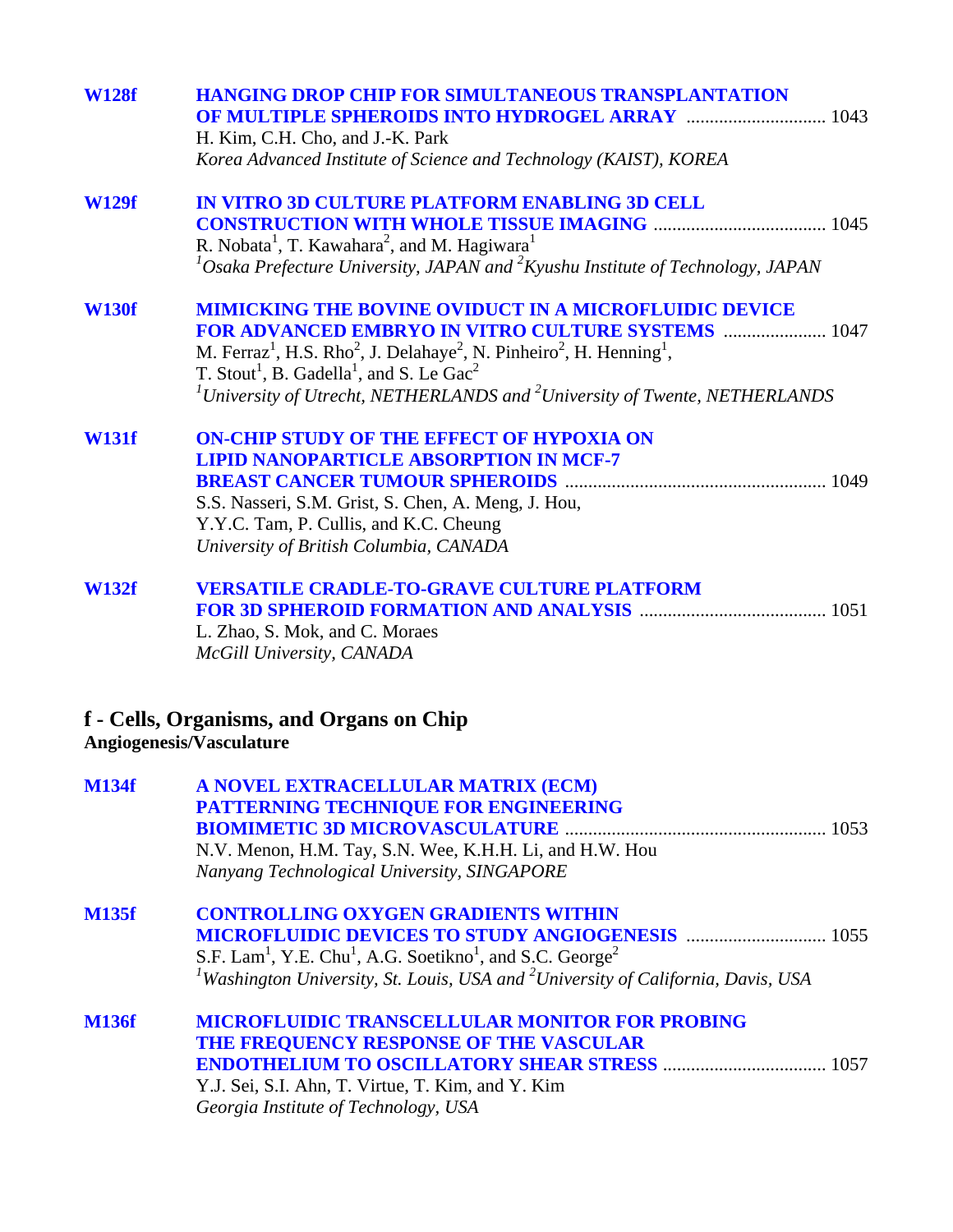| <b>M137f</b> | <b>STUDY ENDOTHELIAL CELL SPROUTING IN</b><br><b>THREE-DIMENSIONAL MATRIX UNDER OXYGEN</b><br>H.-C. Shih <sup>1</sup> , S.-L. Yeh <sup>1</sup> , C.-K. Wang <sup>2</sup> , T.-A. Lee <sup>1</sup> , W.-H. Liao <sup>1</sup> , and Y.-C. Tung <sup>1</sup><br>${}^{1}$ Academia Sinica, TAIWAN and ${}^{2}$ Tamkang University, TAIWAN                                                                                                                                                                                     |  |
|--------------|---------------------------------------------------------------------------------------------------------------------------------------------------------------------------------------------------------------------------------------------------------------------------------------------------------------------------------------------------------------------------------------------------------------------------------------------------------------------------------------------------------------------------|--|
| <b>M138f</b> | <b>VEIN-ON-A-CHIP: AN INVESTIGATIONAL TOOL</b><br>E. Bottaro <sup>1</sup> , J. Paterson <sup>1</sup> , X. Zhang <sup>1</sup> , M. Hill <sup>1</sup> , A.L. Lewis <sup>2</sup> ,<br>T. Millar <sup>1</sup> , and D. Carugo <sup>1</sup><br><sup>1</sup> University of Southampton, UK and $^{2}$ Biocompatibles UK Ltd, UK                                                                                                                                                                                                 |  |
| <b>T138f</b> | <b>COLLAGEN SPONGE-LIKE SCAFFOLD FOR A</b><br>N. Mori, Y. Morimoto, and S. Takeuchi<br>University of Tokyo, JAPAN                                                                                                                                                                                                                                                                                                                                                                                                         |  |
| <b>T139f</b> | <b>IN VITRO 3D MICROVESSEL CONSTRUCTION</b><br>A. Shima, Y. Morimoto, and S. Takeuchi<br>University of Tokyo, JAPAN                                                                                                                                                                                                                                                                                                                                                                                                       |  |
| <b>T140f</b> | <b>MULTI-CHANNEL CHIPS TO SIMULATE PULMONARY</b><br><b>ARTERIAL HYPERTENSION (PAH) PATHOPHYSIOLOGY</b><br>T.A. Al-Hilal, A. Keshavarz, W. Li, and F. Ahsan<br>Texas Tech University, USA                                                                                                                                                                                                                                                                                                                                  |  |
| <b>T141f</b> | USING 3D-PRINTING TO FABRICATE A MICROFLUIDIC<br><b>VASCULAR MODEL TO MIMIC ARTERIAL THROMBOSIS  1070</b><br>H.J. Albers <sup>1</sup> , J.E.A. Linssen <sup>2</sup> , P.F. Costa <sup>2</sup> , H.H.T. Middelkamp <sup>1</sup> , L. van der Hout <sup>1</sup> ,<br>J. Malda <sup>2</sup> , R. Passier <sup>1</sup> , A. van den Berg <sup>1</sup> , and A.D. van der Meer <sup>1</sup><br><sup>1</sup> University of Twente, NETHERLANDS and<br><sup>2</sup> University Medical Center Utrecht, NETHERLANDS               |  |
| <b>W133f</b> | <b>ANGIOGENESIS DERIVED FROM SHEAR STRESS</b><br><b>OPTIMIZED BY A MICROFLUIDIC DEVICE</b><br>Y. Teraoka <sup>1</sup> , M. Nakayama <sup>1</sup> , Y. Nashimoto <sup>1</sup> , A. Nakamasu <sup>2</sup> , S. Hanada <sup>3</sup> ,<br>Y. Arima <sup>3</sup> , Y. Torisawa <sup>1</sup> , H. Kotera <sup>1</sup> , K. Nishiyama <sup>3</sup> , T. Miura <sup>2</sup> , and R. Yokokawa <sup>1</sup><br>${}^{1}$ Kyoto University, JAPAN, ${}^{2}$ Kyushu University, JAPAN, and<br><sup>3</sup> Kumamoto University, JAPAN |  |
| <b>W134f</b> | <b>CONFIGURABLE GEL GEOMETRY VIA FLOW</b><br>J. Loessberg-Zahl, D. Makkinga, A. van der Meer, J. Eijkel, and A. van den Berg<br>University of Twente, NETHERLANDS                                                                                                                                                                                                                                                                                                                                                         |  |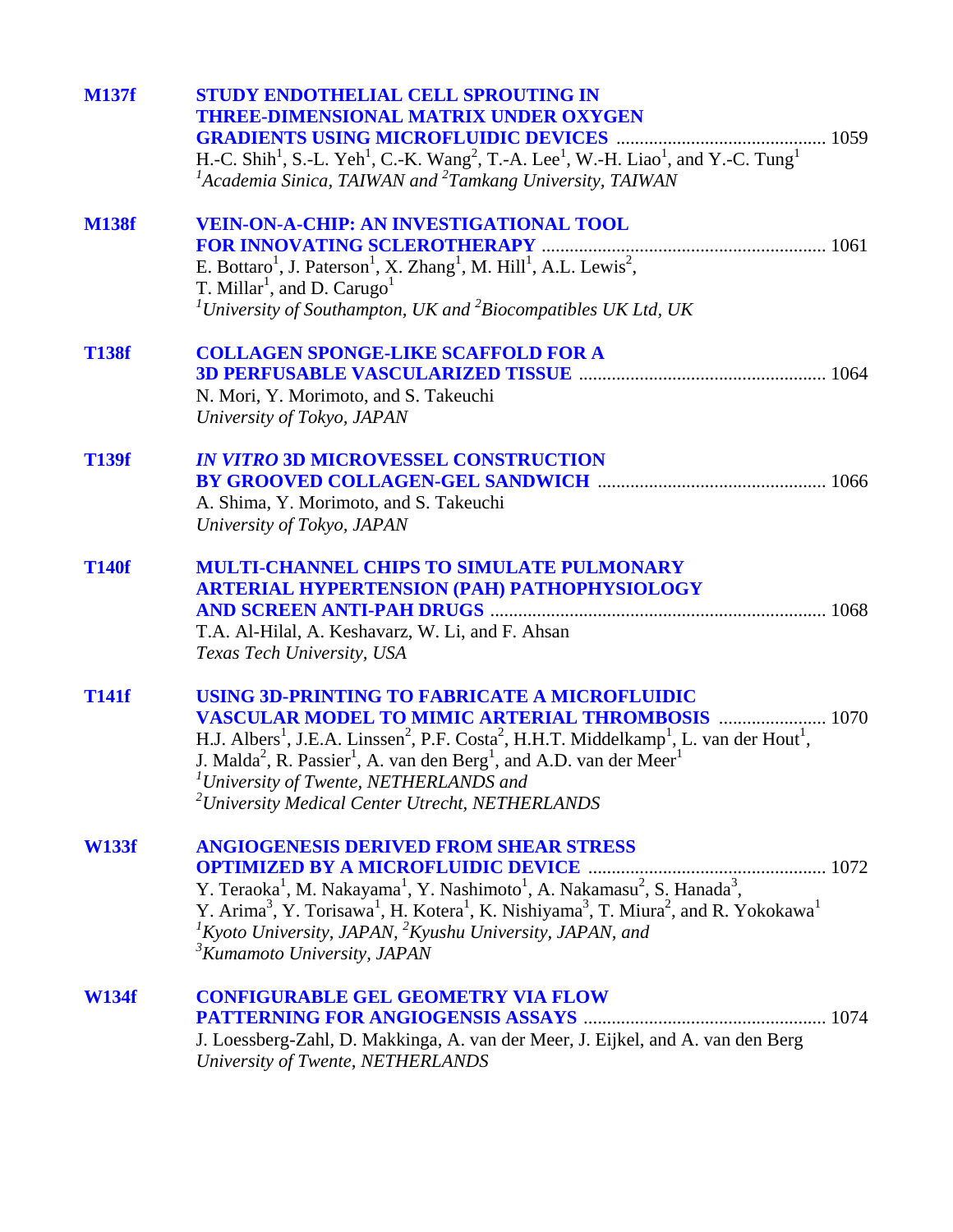| <b>W135f</b> | <b>DEVELOPMENT OF CELL STRETCHING DEVICE</b><br>M. Nitta <sup>1</sup> , A. Ogawa <sup>2</sup> , and K. Sato <sup>1</sup><br><sup>1</sup> Japan Women's University, JAPAN and<br>${}^{2}$ National Hospital Organization Okayama Medical Center, JAPAN                                                                                                                                                          |
|--------------|----------------------------------------------------------------------------------------------------------------------------------------------------------------------------------------------------------------------------------------------------------------------------------------------------------------------------------------------------------------------------------------------------------------|
| <b>W136f</b> | <b>RPE-CHOROID COMPLEX MICROFLUIDIC MODEL</b><br>FOR CHOROIDAL NEOVASCULARIZATION (CNV)<br>${}^{1}$ Seoul National University, KOREA and ${}^{2}$ Seoul National University Hospital, KOREA                                                                                                                                                                                                                    |
| <b>W137f</b> | <b>VASCULAR REMODELING PROCESSES IN AN</b><br>N. Futai <sup>1</sup> , T. Sano <sup>2</sup> , M. Sumita <sup>1</sup> , A. Takano <sup>3</sup> , R. Yokokawa <sup>4</sup> , and T. Miura <sup>2</sup><br><sup>1</sup> Shibaura Institute of Technology, JAPAN, ${}^{2}K$ yushu University, JAPAN, ${}^{3}S$ ingapore<br>University of Technology and Design, SINGAPORE, and <sup>4</sup> Kyoto University, JAPAN |
|              | f - Cells, Organisms, and Organs on Chip<br><b>Embryos and Organisms</b>                                                                                                                                                                                                                                                                                                                                       |
| <b>M139f</b> | <b>MICROFLUIDIC DEVICES FOR LIFE LONG HIGH-RESOLUTION</b><br>AND HIGH THROUGHPUT IMAGING OF SUBTLE<br>S.S. Bosari and A. San Miguel<br>North Carolina State University, USA                                                                                                                                                                                                                                    |
| <b>M140f</b> | <b>SINGLE EMBRYO PIPETTE FOR ACCURATE</b><br>L. Dong, J. Zhang, T. Lehnert, and M. Gijs<br>École Polytechnique Fédérale de Lausanne (EPFL), SWITZERLAND                                                                                                                                                                                                                                                        |
| <b>M141f</b> | <b>TEMPORAL CHANGE OF PHOTOPHOBIC RESPONSE OF EUGLENA</b><br><b>GRACILIS OBSERVED IN A MICRO-AQUARIUM CHIP  1086</b><br>K. Ozasa <sup>1</sup> , J. Won <sup>2</sup> , S. Song <sup>2</sup> , and M. Maeda <sup>1</sup><br><sup>1</sup> Institute of Physical and Chemical Research (RIKEN), JAPAN and<br><sup>2</sup> Hanyang University, KOREA                                                                |
| <b>T142f</b> | A TRANSPARENT PAPER-BASED 3-D CULTURE<br>M. Tahernia, M. Mohammadifar, and S. Choi<br>State University of New York, Binghamton, USA                                                                                                                                                                                                                                                                            |
| <b>T143f</b> | <b>HIGH-THROUGHPUT ES CELL AGGREGATION MICRODEVICES</b><br>Y. Tanaka and K. Sumiyama<br>Institute of Physical and Chemical Research (RIKEN), JAPAN                                                                                                                                                                                                                                                             |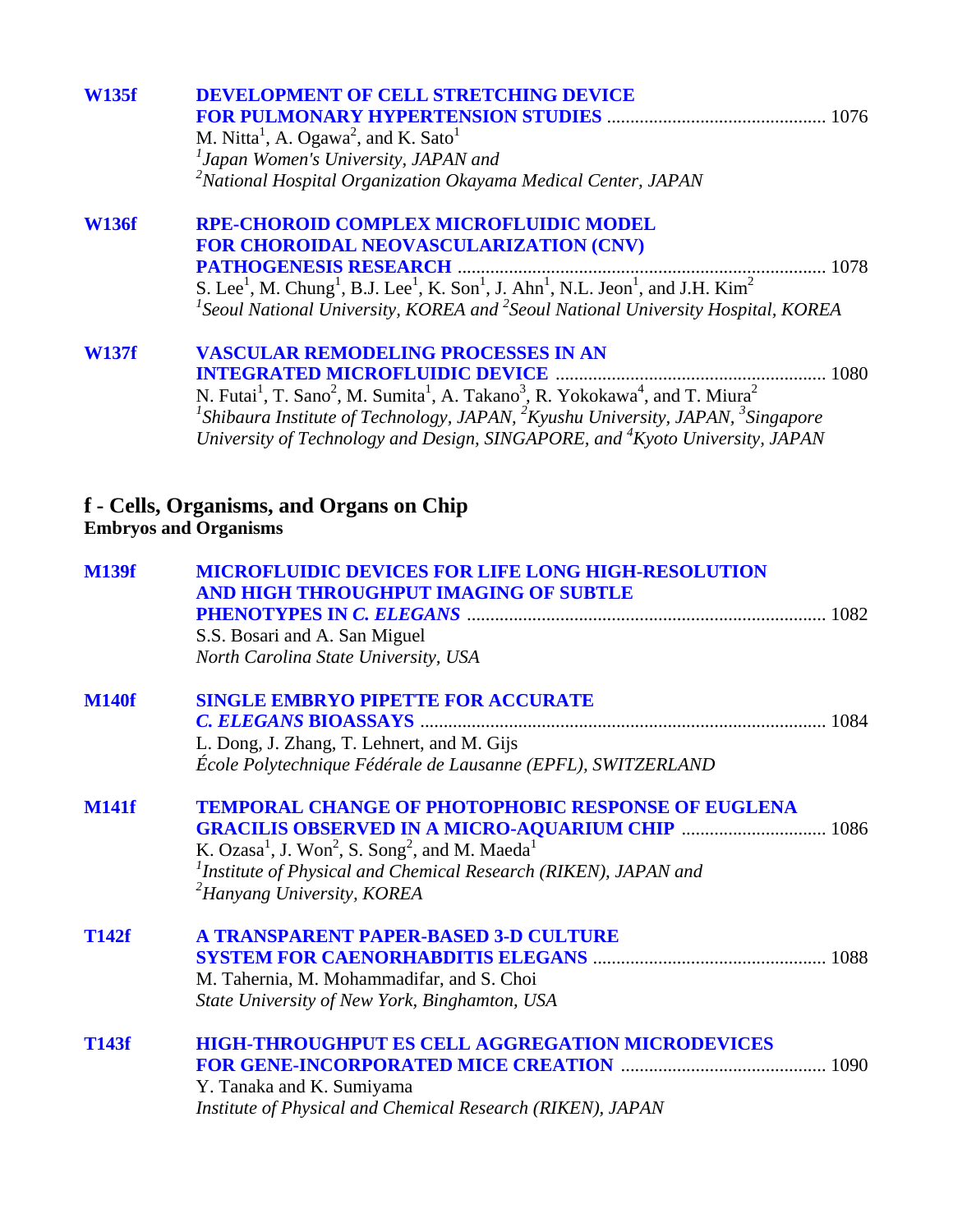| T144f           | <b>SINGLE-ANIMAL-BASED DRUG TESTING AND HIGH-CONTENT</b><br><b>SCREENING IS ENABLED ON C. ELEGANS BY AN AUTOMATED</b><br>M.C. Letizia, M. Cornaglia, R. Trouillon, and M.A.M. Gijs<br>École Polytechnique Fédérale de Lausanne (EPFL), SWITZERLAND                                                                                                                                                                                                                                            |
|-----------------|-----------------------------------------------------------------------------------------------------------------------------------------------------------------------------------------------------------------------------------------------------------------------------------------------------------------------------------------------------------------------------------------------------------------------------------------------------------------------------------------------|
| <b>T145f</b>    | <b>ZEBRAFISH LARVA'S CYCLIC ELECTROTAXIS BEHAVIOR</b><br>AND ITS DEPENDENCY ON DOPAMINE LEVEL ENABLED<br>A.R. Peimani, G. Zoidl, and P. Rezai<br>York University, CANADA                                                                                                                                                                                                                                                                                                                      |
| <b>W138f</b>    | <b>BACTERIAL FEEDING CONTROL SYSTEM FOR ON-CHIP</b><br><b>CULTURE OF THE NEMATODE CAENORHABDITIS ELEGANS  1096</b><br>M.C. Letizia, P.G. Testa, and M.A.M. Gijs<br>École Polytechnique Fédérale de Lausanne (EPFL), SWITZERLAND                                                                                                                                                                                                                                                               |
| <b>W139f</b>    | <b>MICROFLUIDIC IMPEDANCE PLATFORM FOR</b><br><b>AUTOMATED SCHISTOSOMAL MOTILITY DETECTION  1098</b><br>K. Chawla <sup>1</sup> , M. Leonhardt <sup>1</sup> , M.M. Modena <sup>1</sup> , F. Lombardo <sup>2</sup> ,<br>S.C. Bürgel <sup>1</sup> , and A. Hierlemann <sup>1</sup><br>${}^{1}ETH$ Zürich, SWITZERLAND and ${}^{2}Sw$ iss Tropical and Public Health Institute,<br><b>SWITZERLAND</b>                                                                                             |
| <b>W140f</b>    | <b>SYNCHRONIZATION OF C. ELEGANS THROUGH HIGH-THROUGHPUT</b><br><b>SEPARATION OF EGGS IN A MICROFLUIDIC CHIP </b><br>1100<br>S. Sofela <sup>1</sup> , S. Sahloul <sup>1</sup> , T. Kwon <sup>3</sup> , J. Han <sup>3</sup> , M.E. Warkiani <sup>4</sup> , and Y.-A. Song <sup>1,2</sup><br>${}^{1}$ New York University, Abu Dhabi, UAE, ${}^{2}$ New York University, USA, ${}^{3}$ Massachusetts<br>Institute of Technology, USA, and <sup>4</sup> University of New South Wales, AUSTRALIA |
| Organ on a Chip | f - Cells, Organisms, and Organs on Chip                                                                                                                                                                                                                                                                                                                                                                                                                                                      |
| <b>M142f</b>    | A MICROENGINEERED HUMAN CORNEA-ON-A-CHIP FOR<br>D. Bennet, Z. Estlack, and J. Kim<br>Texas Tech University, USA                                                                                                                                                                                                                                                                                                                                                                               |
| <b>M143f</b>    | DEVELOPMENT OF A MICROKIDNEY MODEL MIMICKING<br><b>GLOMERULAR FILTRATION AND TUBULAR SECRETION  1104</b><br>Y. Sakuta <sup>1</sup> , I. Takehara <sup>2</sup> , T. Imaoka <sup>2</sup> , K. Tsunoda <sup>1</sup> , and K. Sato <sup>1</sup><br><sup>1</sup> Gunma University, JAPAN and <sup>2</sup> Daiichi Sankyo Co., Ltd., JAPAN                                                                                                                                                          |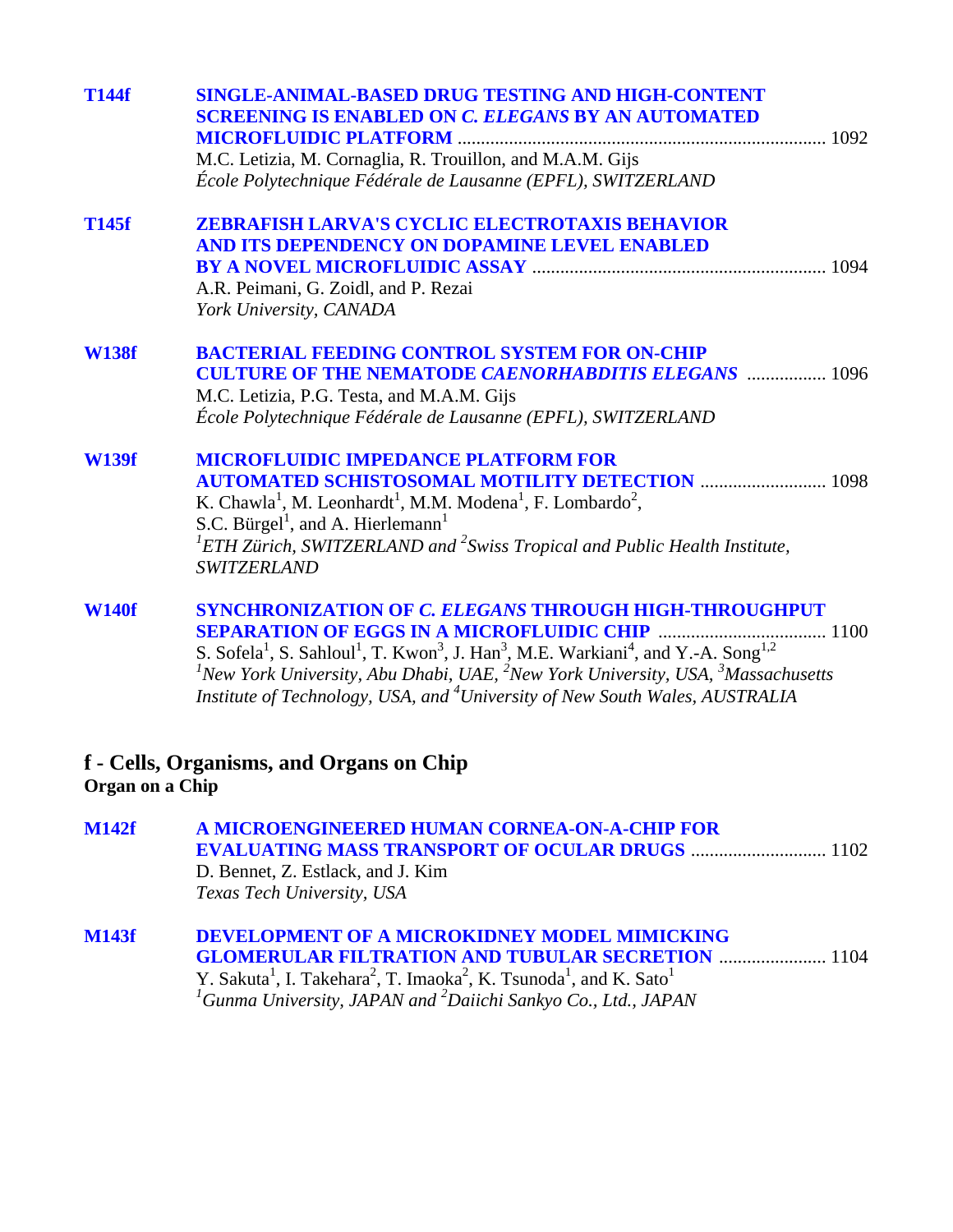| <b>M144f</b> | <b>INTEGRATING LOCALISED CYTOKINE DETECTION INTO</b><br><b>MICROFLUIDIC ENDOTHELIAL CELL CULTURE TO MAP</b><br><b>RESPONSE TO SPATIAL SHEAR-STRESS GRADIENTS (SSSG)  1106</b><br>M. $Xu1$ , S. Meucci <sup>2</sup> , G. Molema <sup>3</sup> , U. Sauer <sup>4</sup> , and E. Verpoorte <sup>1</sup><br><sup>1</sup> University of Groningen, NETHERLANDS, $^{2}$ Micronit Microtechnologies BV,<br>NETHERLANDS, <sup>3</sup> University Medical Center Groningen, NETHERLANDS, and<br><sup>4</sup> Austrian Institute of Technology, AUSTRIA |
|--------------|----------------------------------------------------------------------------------------------------------------------------------------------------------------------------------------------------------------------------------------------------------------------------------------------------------------------------------------------------------------------------------------------------------------------------------------------------------------------------------------------------------------------------------------------|
| <b>M145f</b> | <b>MECHANICAL STRESS-INDUCED BLOOD CELL</b><br><b>PRODUCTION IN A MICROFLUIDIC DEVICE</b><br>E. Kamata <sup>1</sup> , K. Yanagisawa <sup>1</sup> , K. Kitajima <sup>2</sup> , T. Hara <sup>2</sup> , and K. Sato <sup>1</sup><br><sup>1</sup> Japan Women's University, JAPAN and<br>$2$ Tokyo Metropolitan Institute of Medical Science, JAPAN                                                                                                                                                                                              |
| <b>M146f</b> | <b>STRONTIUM ION MEDIATED GELATIN/ALGINATE</b><br><b>CO-SHELLED MICROTUBES FOR HIGHLY-VIABLE</b><br>J.-W. Chen <sup>1</sup> , J.-S. Chen <sup>1</sup> , M.-H. Chiu <sup>1</sup> , Y.-C. Ko <sup>2</sup> , H.-H. Hsu <sup>2</sup> , and F.-G. Tseng <sup>1,3</sup><br>${}^{1}$ National Tsing Hua University, TAIWAN, ${}^{2}$ Linkou Chang Gung Memorial Hospital,<br>TAIWAN, and <sup>3</sup> Academia Sinica, TAIWAN                                                                                                                       |
| <b>T146f</b> | A MICROFLUIDIC DEVICE FOR TRAPPING AND DYNAMIC<br><b>INTERROGATION OF ARTERIOLES</b><br>X. Chen, J.V. Pagaduan, A. Bhatta, D.H. Gracias, and L. Romer<br>Johns Hopkins School of Medicine, USA                                                                                                                                                                                                                                                                                                                                               |
| <b>T147f</b> | <b>ELECTRICAL SIMULATIONS AND EXPERIMENTAL RESULTS</b><br>OF 4-ELECTRODE AC TRANSEPITHELIAL ELECTRICAL<br>M. van der Helm <sup>1</sup> , O. Henry <sup>2</sup> , T. Hamkins-Indik <sup>2</sup> , M. Cronce <sup>2</sup> , W. Leineweber <sup>2</sup> ,<br>M. Odijk <sup>1</sup> , A. van der Meer <sup>1</sup> , J. Eijkel <sup>1</sup> , D. Ingber <sup>2</sup> , A. van den Berg <sup>1</sup> , and L. Segerink <sup>1</sup><br><sup>1</sup> University of Twente, NETHERLANDS and <sup>2</sup> Wyss Institute at Harvard University, USA  |
| <b>T148f</b> | <b>WITHDRAWN</b>                                                                                                                                                                                                                                                                                                                                                                                                                                                                                                                             |
| <b>T149f</b> | <b>MICROFLUIDIC DEVICE FOR TWO-WAY LYMPH</b><br>S. Shim and R.R. Pompano<br>University of Virginia, USA                                                                                                                                                                                                                                                                                                                                                                                                                                      |
| <b>T150f</b> | <b>SUPERIOR DIFFERENTIATION IN FULL</b><br>M. Alberti, G. Sriram, Y. Dancik, B. Wu, R. Wu, S. Ramasamy,<br>M. Bigliardi-Qi, P.L. Bigliardi, and Z. Wang<br>Agency for Science, Technology and Research (A*STAR), SINGAPORE                                                                                                                                                                                                                                                                                                                   |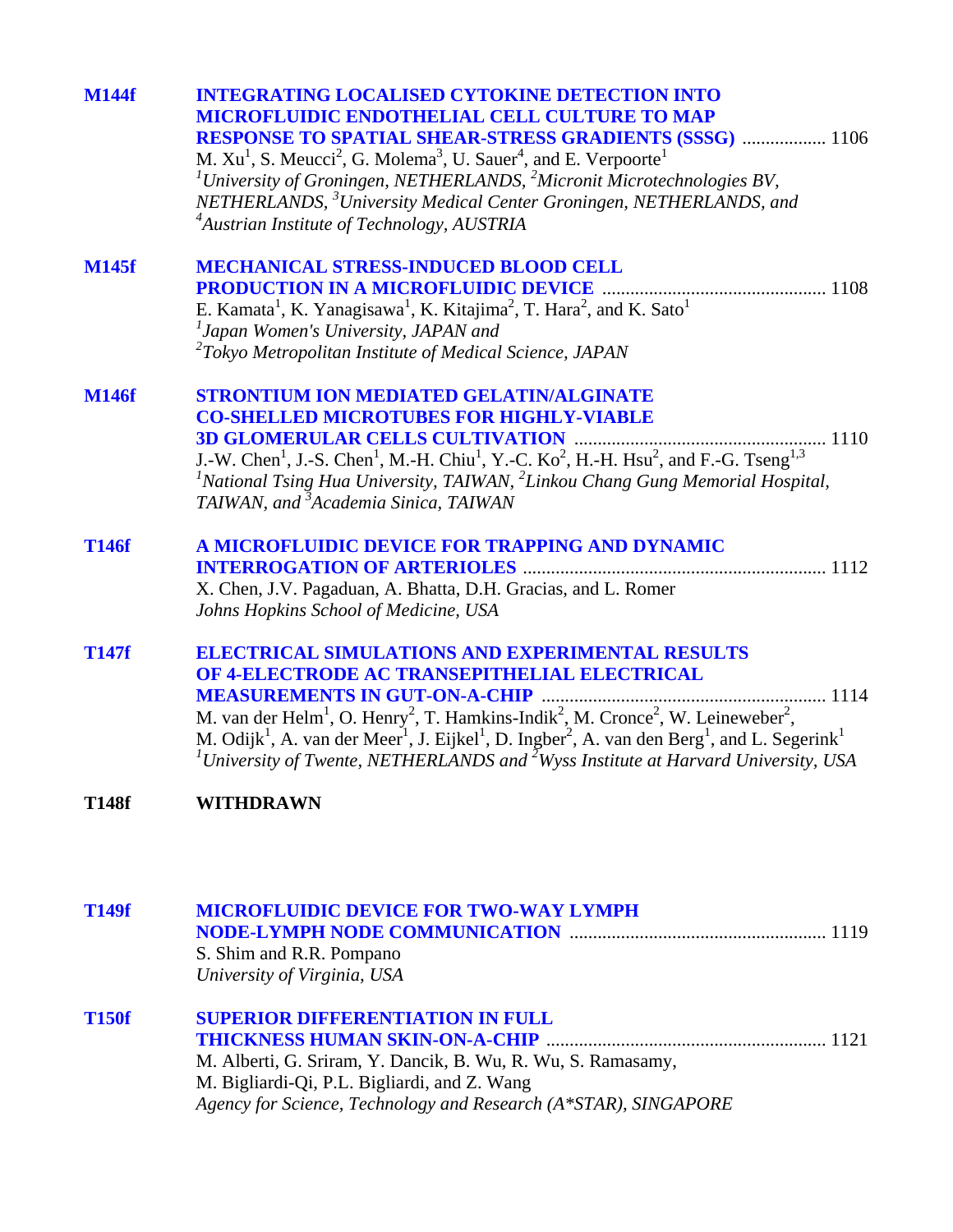| <b>W141f</b> | A MECHANICALLY AND ELECTRICALLY DEFINED<br><b>MICROFLUIDIC ENVIRONMENT FOR MICRO-ORGAN CULTURE  1123</b><br>C. Narciso <sup>1</sup> , N. Contento <sup>1</sup> , D. Hoelzle <sup>2</sup> , and J. Zartman <sup>1</sup><br><sup>1</sup> University of Notre Dame, USA and $2$ Ohio State University, USA                                                                                                                                                    |
|--------------|------------------------------------------------------------------------------------------------------------------------------------------------------------------------------------------------------------------------------------------------------------------------------------------------------------------------------------------------------------------------------------------------------------------------------------------------------------|
| <b>W142f</b> | <b>ARTIFICIAL MINI-HEART: AN INTERNAL MICROPUMP BASED</b><br>ON MAGNETICALLY ACTUATED ARTIFICIAL CILIA THAT<br><b>CAN INDUCE FLOWS IN A MICROFLUIDIC CHANNEL NETWORK  1125</b><br>S. Zhang <sup>1,2</sup> , Y. Wang <sup>1</sup> , P. Onck <sup>3</sup> , and J. den Toonder <sup>1</sup><br>${}^{1}$ Eindhoven University of Technology, NETHERLANDS, ${}^{2}$ China Scholarship Council,<br>CHINA, and <sup>3</sup> University of Groningen, NETHERLANDS |
| <b>W143f</b> | S. Xiao, S. Westfall, A. Ng, S. Prakash, and D. Juncker<br>McGill University, CANADA                                                                                                                                                                                                                                                                                                                                                                       |
| <b>W144f</b> | <b>INVESTIGATION OF OXYGEN TRANSPORT EFFICIENCIES</b><br><b>IN PRECISION-CUT LIVER SLICE-BASED</b><br>M.G. Christensen, C. Cawthorne, C.E. Dyer, J. Greenman, and N. Pamme<br>University of Hull, UK                                                                                                                                                                                                                                                       |
| <b>W145f</b> | <b>POSITION-SELECTIVE CELL SAMPLING IN A MICROFLIIDIC</b><br><b>CELL CULTURE DEVICE USING LOCALIZED LAMINAR FLOWS  1131</b><br>S. Matsumoto <sup>1</sup> , E. Leclerc <sup>2</sup> , T. Maekawa <sup>1</sup> , H. Kinoshita <sup>1</sup> , M. Shinohara <sup>1</sup> ,<br>K. Komori <sup>1</sup> , Y. Sakai <sup>1</sup> , and T. Fujii <sup>1</sup><br><sup>1</sup> University of Tokyo, JAPAN and <sup>2</sup> LIMMS/CNRS-IIS, JAPAN                     |
| <b>W146f</b> | <b>VERTICAL ANASTOMOSIS FOR LARGE SCALE PERFUSED</b><br><b>CAPILLARY NETWORKS AND ORGANS-ON-CHIP APPLICATIONS  1133</b><br>T. Yue, D. Zhao, D.T.T. Phan, C.C.W. Hughes, and A.P. Lee<br>University of California, Irvine, USA                                                                                                                                                                                                                              |
| <b>Other</b> | f - Cells, Organisms, and Organs on Chip                                                                                                                                                                                                                                                                                                                                                                                                                   |
| <b>M147f</b> | <b>CELL-DERIVED EXTRACELLULAR MATRIX (ECM)</b><br><b>SHEET-ON-CHIP</b><br>Y. Hong <sup>1</sup> , I. Koh <sup>1</sup> , K. Park <sup>2</sup> , and P. Kim <sup>1</sup><br>${}^{1}$ Korea Advanced Institute of Science and Technology (KAIST), KOREA and<br><sup>2</sup> Korea Institute of Science and Technology (KIST), KOREA                                                                                                                            |

|  |                                                         | . |
|--|---------------------------------------------------------|---|
|  | Korea Institute of Science and Technology (KIST), KOREA |   |

| M148f | <b>DOUBLE-LAYER COLLAGEN MICROTUBE FOR</b> |  |
|-------|--------------------------------------------|--|
|       |                                            |  |
|       | S. Itai and H. Onoe                        |  |
|       | Keio University, JAPAN                     |  |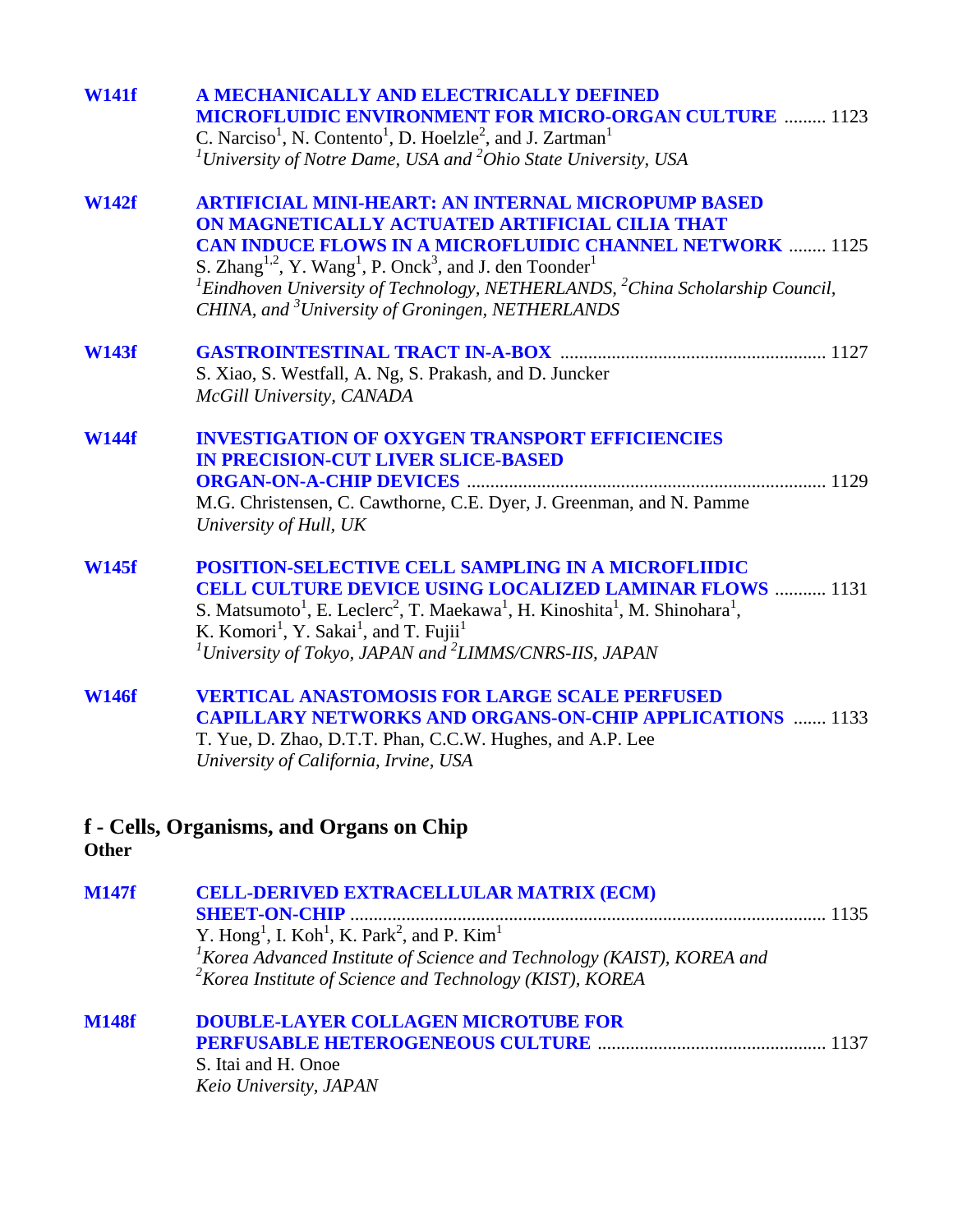| <b>M149f</b> | <b>IN VITRO THROMBUS MODEL BASED ON MICROFLUIDICS</b><br>S. Yokoyama, S. Yoshida, Y. Okamura, and H. Kimura<br>Tokai University, JAPAN                                                                                                                                                                                                                                                                                                                            |
|--------------|-------------------------------------------------------------------------------------------------------------------------------------------------------------------------------------------------------------------------------------------------------------------------------------------------------------------------------------------------------------------------------------------------------------------------------------------------------------------|
| <b>M150f</b> | <b>MICROPATTERNED FIBRIN AS A PLATFORM</b><br>R. McBride, Z. Jiang, B. Noren, and J. Oakey<br>University of Wyoming, USA                                                                                                                                                                                                                                                                                                                                          |
| <b>M151f</b> | PREPARATION OF QUASI-CELL PARTICLE FOR INVESTIGATION<br><b>OF EFFECT OF PHYSICAL CUES TO CELL FUNCTION  1143</b><br>H. Oda and S. Takeuchi<br>University of Tokyo, JAPAN                                                                                                                                                                                                                                                                                          |
| <b>T151f</b> | <b>COLLAGEN GELATION ON PHOSPHATE PARTICLE-EMBEDDING</b><br>PDMS (PP-PDMS) CHANNEL: AN EFFICIENT APPROACH TO<br>M. Fukushi <sup>1</sup> , Y. Yajima <sup>1</sup> , R. Utoh <sup>1</sup> , M. Yamada <sup>1</sup> , K. Furusawa <sup>2</sup> , and M. Seki <sup>1</sup><br>${}^{1}$ Chiba University, JAPAN and ${}^{2}$ Hokkaido University, JAPAN                                                                                                                |
| <b>T152f</b> | <b>ENGINEERING HYDROGEL ECM SCAFFOLD COMPONENT</b><br>J. Ahn, H. Jeong, J. Kim, and S. Chung<br>Korea University, KOREA                                                                                                                                                                                                                                                                                                                                           |
| <b>T153f</b> | <b>INKJET SYSTEM DESIGN OPTIMIZATION</b><br>B. Enright <sup>1</sup> , E. Cheng <sup>1</sup> , H. Yu <sup>1</sup> , K.C. Cheung <sup>1</sup> , and A. Ahmadi <sup>2</sup><br><sup>1</sup> University of British Columbia, CANADA and<br><sup>2</sup> University of Prince Edward Island, CANADA                                                                                                                                                                    |
| <b>T154f</b> | <b>MIMETIC LOBULE WITH PHOTOPOLYMERIZED</b><br><b>HYDROGEL ENCAPSULATION VIA 3D MICROCHANNEL</b><br>T.-Y. Yeh <sup>1</sup> , Y.-S. Chen <sup>1</sup> , L.-Y. Ke <sup>1</sup> , T.-W. Lo <sup>1</sup> ,<br>T.-H. Hong <sup>1</sup> , C.-T. Yeh <sup>2</sup> , X. Wang <sup>3</sup> , and C.-H. Liu <sup>1</sup><br><sup>1</sup> National Tsing Hua University, TAIWAN, $^{2}$ Chang Gung Memorial Hospital, TAIWAN,<br>and <sup>3</sup> Tsinghua University, CHINA |
| <b>W147f</b> | <b>DISPERSIBLE REMOTE CONTROL MICROPROBES TO MAP</b><br><b>REAL-TIME EVOLUTION OF TISSUE BIOMECHANICS  1153</b><br>S. Mok, C. Ledoux, S. Al-Habyan, W. Lee, L. McCaffrey, and C. Moraes<br>McGill University, CANADA                                                                                                                                                                                                                                              |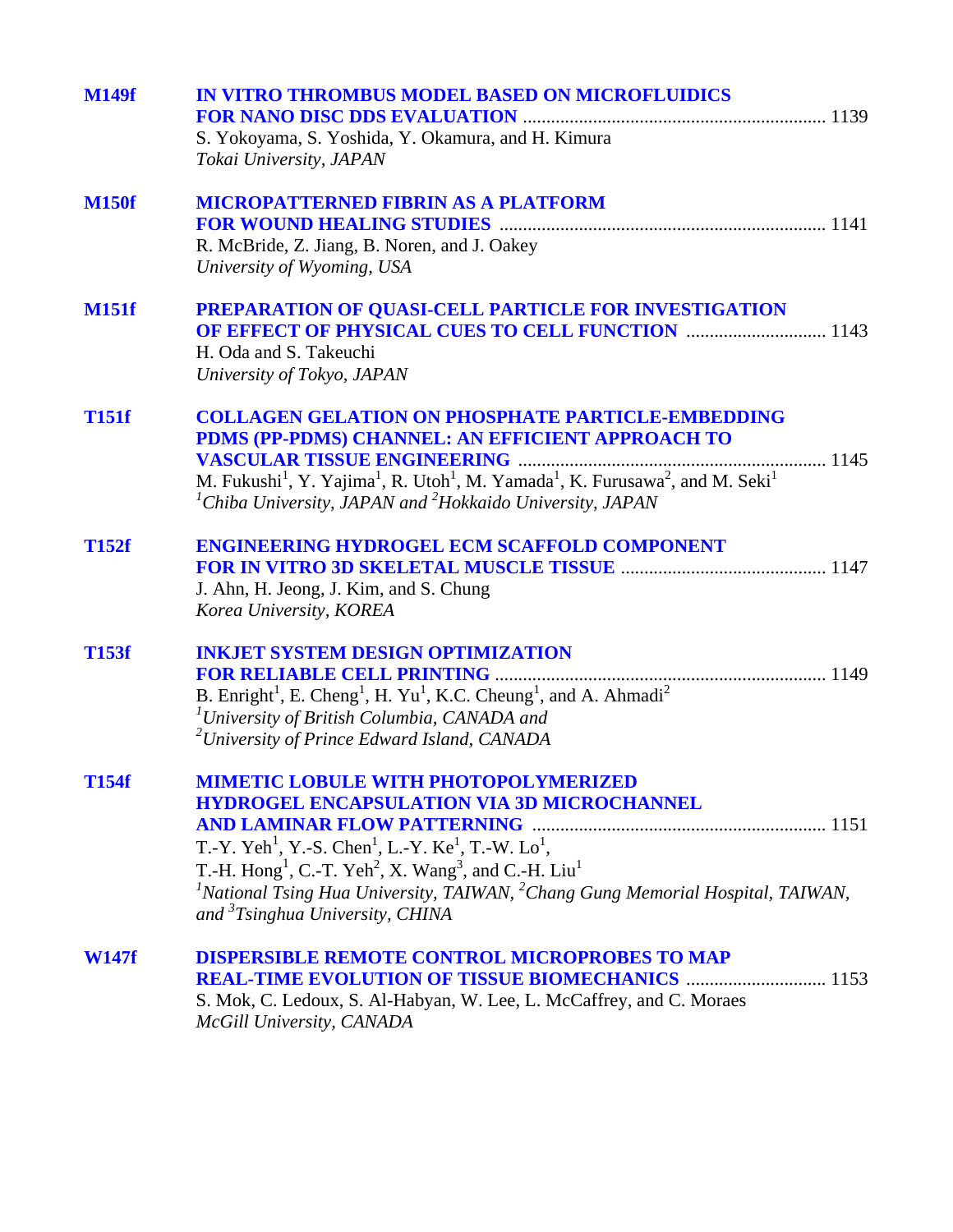| <b>W148f</b> | <b>FLOW FOCUSING FOR CELL ENCAPSULATION</b>                                                                                                                             |
|--------------|-------------------------------------------------------------------------------------------------------------------------------------------------------------------------|
|              | <b>AT ASYMMETRIC HYDROGEL NICHES</b>                                                                                                                                    |
|              | B. Noren <sup>1</sup> , A. Reece <sup>1</sup> , B. Xia <sup>1</sup> , Z. Zhang <sup>1</sup> , M. Pope <sup>2</sup> , K. Anseth <sup>2</sup> , and J. Oakey <sup>1</sup> |
|              | <sup>1</sup> University of Wyoming, USA and <sup>2</sup> University of Colorado, Boulder, USA                                                                           |
| <b>W149f</b> | <b>INTEGRATING EXTRACELLULAR MATRIX-MIMICKING</b>                                                                                                                       |
|              | <b>LAYERS IN MICROFLUIDIC DEVICES: MORE CONTROL</b>                                                                                                                     |
|              |                                                                                                                                                                         |
|              | H.E. Amirabadi, S. SahebAli, J.-P. Frimat, R. Luttge, and J.M.J. den Toonder                                                                                            |
|              | Eindhoven University of Technology, NETHERLANDS                                                                                                                         |
| <b>W150f</b> | <b>NOVEL LAMININ-BASED MICROSYSTEM FOR</b>                                                                                                                              |
|              | <b>QUANTITATIVE ANALYSIS OF AXONAL HAPTOTAXIS  1159</b>                                                                                                                 |
|              | R. Watanabe <sup>1</sup> , H. Katsuno <sup>2</sup> , K. Abe <sup>2</sup> , and N. Inagaki <sup>2</sup>                                                                  |
|              | <sup>1</sup> University of Tokyo, JAPAN and <sup>2</sup> Nara Institute of Science and Technology, JAPAN                                                                |
|              |                                                                                                                                                                         |

### **f - Cells, Organisms, and Organs on Chip Plants**

| T155f | DEVELOPMENT OF AUTONOMOUSLY OPERABLE CHEMOTAXIS |
|-------|-------------------------------------------------|
|       | ASSAY FOR TIP-GROWING PLANT CELL USING CELL     |
|       |                                                 |
|       | N. Yanagisawa and T. Higashiyama                |
|       | Nagoya University, JAPAN                        |
|       |                                                 |

| <b>W151f</b> | <b>ON-CHIP MECHANICAL STRESS TEST</b>                                                                    |  |
|--------------|----------------------------------------------------------------------------------------------------------|--|
|              |                                                                                                          |  |
|              | D. Nishiwaki <sup>1</sup> , H. Hida <sup>1</sup> , I. Kanno <sup>1</sup> , and M. Notaguchi <sup>2</sup> |  |
|              | $1$ Kobe University, JAPAN and $2$ Nagoya University, JAPAN                                              |  |

# **f - Cells, Organisms, and Organs on Chip**

**Toxicity**

| <b>M152f</b> | <b>MICROFLUIDIC HEART MODEL FOR</b>                                    |  |
|--------------|------------------------------------------------------------------------|--|
|              | E. Tomecka, K. Zukowski, E. Jastrzebska, M. Chudy, and Z. Brzozka      |  |
|              | Warsaw University of Technology, POLAND                                |  |
| <b>M153f</b> | STUDY OF THE NUTRITION DEPRIVED CONDITION                              |  |
|              |                                                                        |  |
|              | T.-H. Wu, W.-W. Liu, Y.-H. Chen, C.J.-T. Lee, P.-C. Lee, and Y.-H. Hsu |  |
|              | National Taiwan University, TAIWAN                                     |  |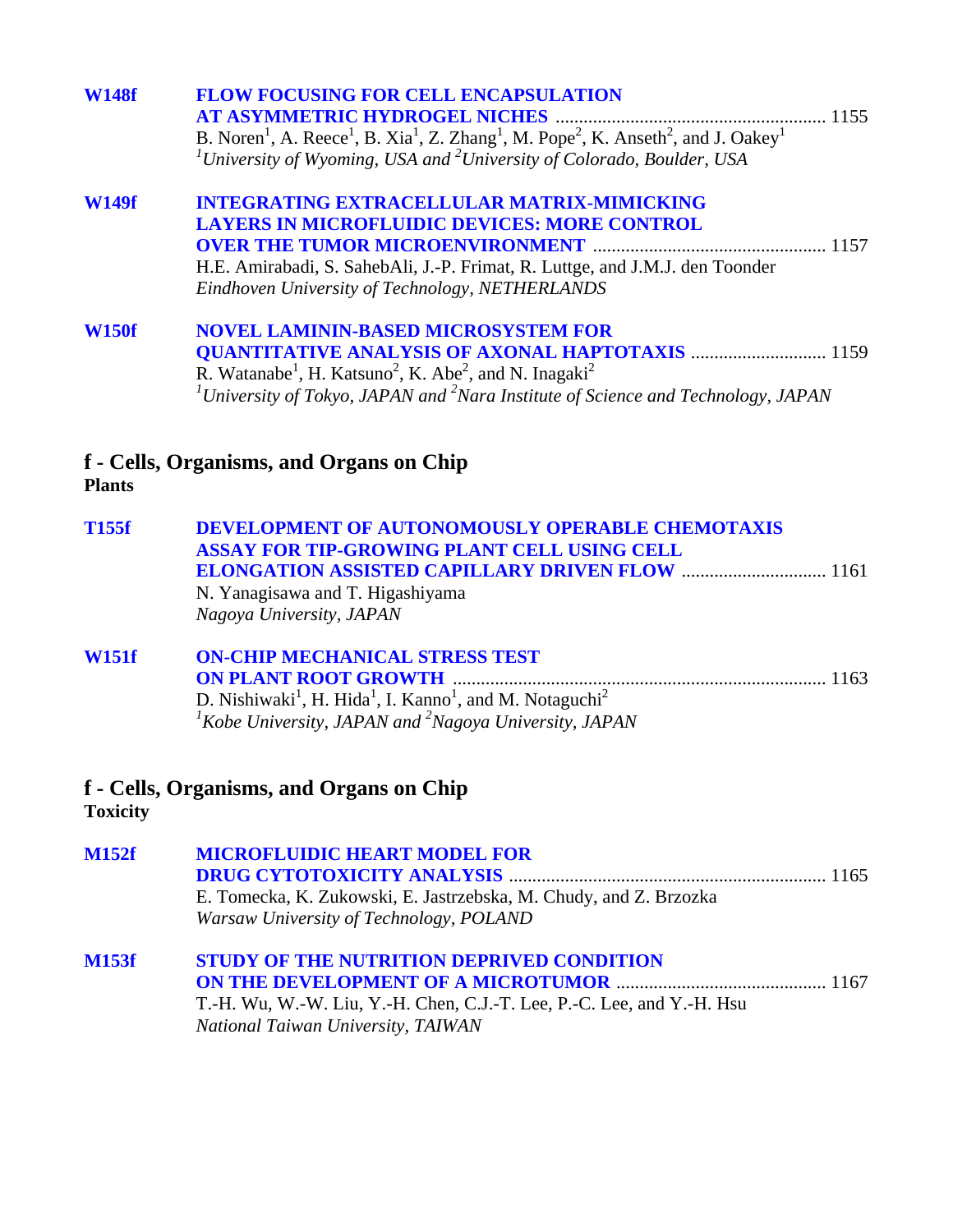| <b>T156f</b> | <b>STEM-CELL DERIVED TWO-ORGAN MODEL FOR</b><br>H. Becker <sup>1</sup> , A. Kurtz <sup>2</sup> , R. Mrowka <sup>3</sup> , S. Wölfl <sup>4</sup> , and C. Gärtner <sup>1</sup><br><i>International ChipShop GmbH, GERMANY, <sup>2</sup>Charité - Universitätsmedizin Berlin,</i>                                                               |  |
|--------------|-----------------------------------------------------------------------------------------------------------------------------------------------------------------------------------------------------------------------------------------------------------------------------------------------------------------------------------------------|--|
|              | GERMANY, <sup>3</sup> University Clinics Jena, GERMANY, and<br><sup>4</sup> Heidelberg University, GERMANY                                                                                                                                                                                                                                    |  |
| <b>T157f</b> | <b>THIOL-ENE -BASED ON-CHIP TOXICITY ASSAYS</b><br><b>FOR CHEMICAL TOXICITY SCREENING</b><br>I. Kiiski <sup>1</sup> , P. Järvinen <sup>1</sup> , S. Tähkä <sup>1</sup> , P. Tammela <sup>1</sup> , V. Jokinen <sup>2</sup> , and T. Sikanen <sup>1</sup><br><sup>1</sup> University of Helsinki, FINLAND and $^{2}$ Aalto University, FINLAND |  |

| <b>W152f</b> | <b>MODELING OF HANGING-DROP NETWORKS TO</b>                         |  |
|--------------|---------------------------------------------------------------------|--|
|              | <b>OPTIMIZE THE MOBILITY OF FLOWING CELLS</b>                       |  |
|              |                                                                     |  |
|              | N. Rousset, M. de Geus, A.J. Kaestli, K. Renggli, and A. Hierlemann |  |
|              | ETH Zürich, SWITZERLAND                                             |  |

#### **g - Diagnostics, Therapeutics, and Translational Medicine Bacteria/Infectious Diseases**

| M154g | <b>MECHANISTIC DETERMINATION OF ELECTROCEUTICAL</b>                |
|-------|--------------------------------------------------------------------|
|       | <b>BACTERICIDAL EFFECTS ON</b>                                     |
|       |                                                                    |
|       | V. Lochab, T.H. Jones, D.H. Dusane, C.K. Sen, S. Roy, P. Stoodley, |
|       | D. Wozniak, V.V. Subramaniam, and S. Prakash                       |
|       | <i>Ohio State University, USA</i>                                  |
| T158g | <b>ZIKA VIRUS ANTIBODY DETECTION USING</b>                         |
|       |                                                                    |
|       | L. Wang, J. Filer, B. Geiss, and D.S. Dandy                        |
|       | Colorado State University, USA                                     |
| W153g | <b>PORTABLE SAMPLE-TO-ANSWER MULTIPLEXED</b>                       |
|       | <b>MOLECULAR DIAGNOSIS FOR MALARIA IN REMOTE AREAS  1179</b>       |
|       | G. Choi, T.J. Prince, J. Miao, L. Cui, and W. Guan                 |
|       | Pennsylvania State University, USA                                 |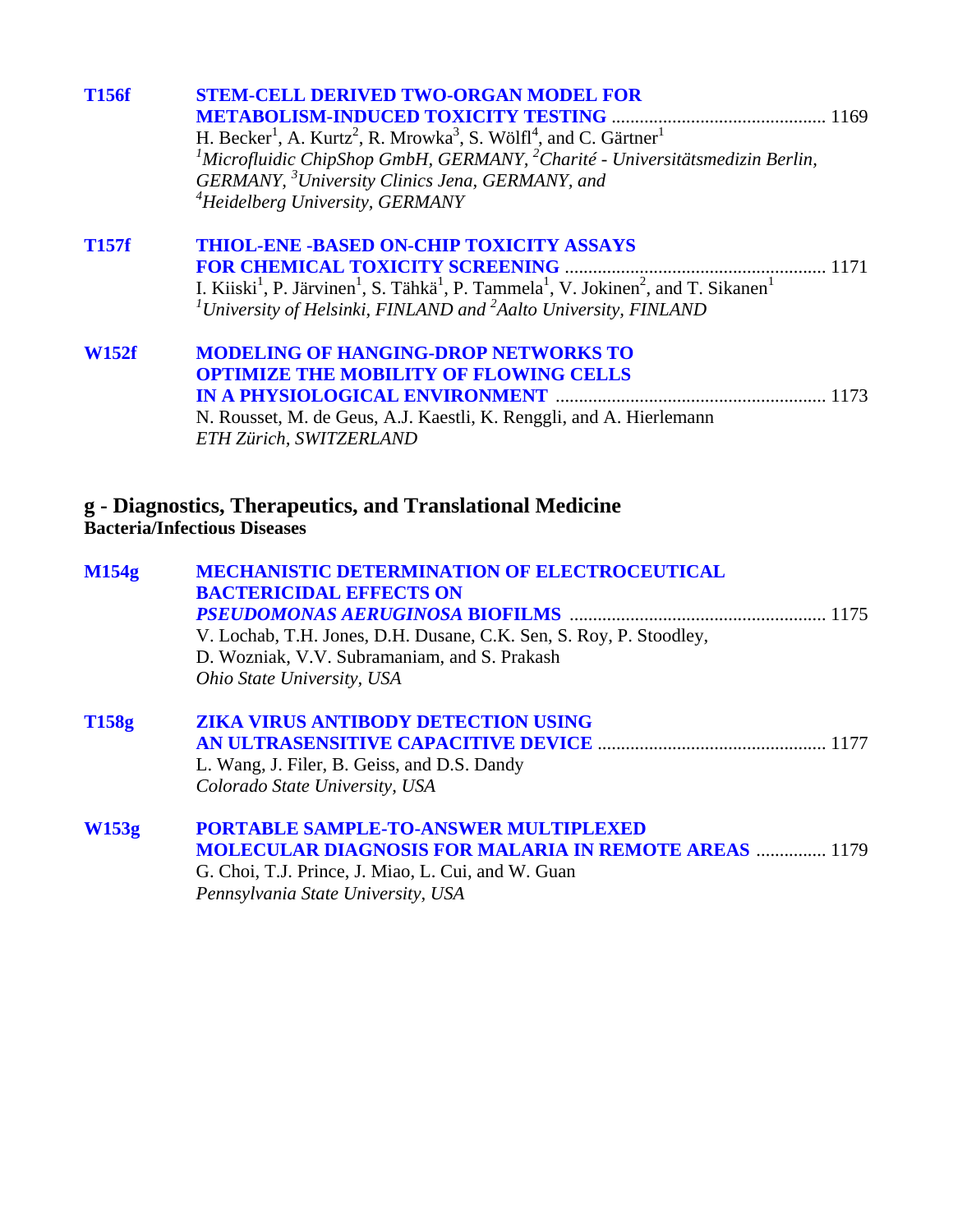## **g - Diagnostics, Therapeutics, and Translational Medicine Cancer**

| M155g | <b>IDENTIFICATION OF EXOSOMAL MIRNA SIGNATURES FOR</b><br><b>MACHINE LEARNING DIAGNOSIS OF PANCREATIC CANCER  1181</b><br>J. Ko, N. Bhagwat, Y. Na, S. Fisher, T. Black, J. Kim,<br>E.L. Carpenter, B.Z. Stanger, and D. Issadore<br>University of Pennsylvania, USA                                                                                                                                                                |      |
|-------|-------------------------------------------------------------------------------------------------------------------------------------------------------------------------------------------------------------------------------------------------------------------------------------------------------------------------------------------------------------------------------------------------------------------------------------|------|
| T159g | <b>SPATIALLY RESOLVED CANCER GENOME SEQUENCING BY</b><br>PHENOTYPE-BASED HIGH-THROUGHPUT LASER ISOLATION  1183<br>S. Kim <sup>1</sup> , A.C. Lee <sup>1</sup> , H.-B. Lee <sup>2</sup> , J. Kim <sup>1</sup> , Y. Jung <sup>1</sup> , S. Bae <sup>1</sup> , W. Han <sup>2</sup> , and S. Kwon <sup>1</sup><br><sup>1</sup> Seoul National University, KOREA and<br>$\lambda^2$ Seoul National University College of Medicine, KOREA |      |
| W154g | <b>CELL ELECTROFUSION ON A MICROFLUIDIC</b><br><b>FLIP CHIP FOR CANCER IMMUNOTHERAPY</b><br>G. Pendharkar <sup>1</sup> , Y.-T. Lu <sup>2</sup> , C.-M. Chang <sup>2</sup> , B.-J. Zhang <sup>1</sup> , and C.-H. Liu <sup>1</sup><br><sup>1</sup> National Tsing Hua University, TAIWAN and $^{2}$ MacKay Medical College, TAIWAN                                                                                                   | 1185 |

## **g - Diagnostics, Therapeutics, and Translational Medicine Drug Delivery/Drug Monitoring**

| <b>PROBIOTIC MICROFIBER FOR ORAL DELIVERY</b>                                                                               |
|-----------------------------------------------------------------------------------------------------------------------------|
| <b>TO REGULATE MICROBIOME</b>                                                                                               |
| F. Ozawa <sup>1</sup> , S. Tsutsumi <sup>2</sup> , T. Matsuura <sup>2</sup> , Y. Nishimoto <sup>2</sup> ,                   |
| K. Kiyoshima <sup>2</sup> , and S. Takeuchi <sup>1</sup>                                                                    |
| ${}^{1}$ University of Tokyo, JAPAN and ${}^{2}$ Takeda Pharmaceutical Company Limited, JAPAN                               |
| <b>THERAPEUTIC DRUG MONITORING FOR A</b>                                                                                    |
| PERSONALIZED ANTIBIOTHERAPY                                                                                                 |
| R. Bruch <sup>1</sup> , C. Chatelle <sup>1</sup> , A. Kling <sup>2</sup> , C. Dincer <sup>1</sup> , S. Wirth <sup>1</sup> , |
| S. Schumann <sup>1</sup> , W. Weber <sup>1</sup> , and G. Urban <sup>1</sup>                                                |
| <sup>1</sup> University of Freiburg, GERMANY and <sup>2</sup> ETH Zürich, SWITZERLAND                                       |
| <b>IMPLANTABLE DRUG DELIVERY SYSTEMS (IDDS) WITH</b>                                                                        |
| <b>RELEASE-ON-DEMAND BY ELECTRICALLY INDUCED BUBBLES  1191</b>                                                              |
| Y. Fukuyama and Y. Yamanishi                                                                                                |
| Kyushu University, JAPAN                                                                                                    |
| <b>THERAPEUTIC SAFETY FOR TRANSPLANTATION OF</b>                                                                            |
| <b>IPSC-DERIVED CELLS BY CELL ENCAPSULATION</b>                                                                             |
| S. Nagata and S. Takeuchi                                                                                                   |
| University of Tokyo, JAPAN                                                                                                  |
|                                                                                                                             |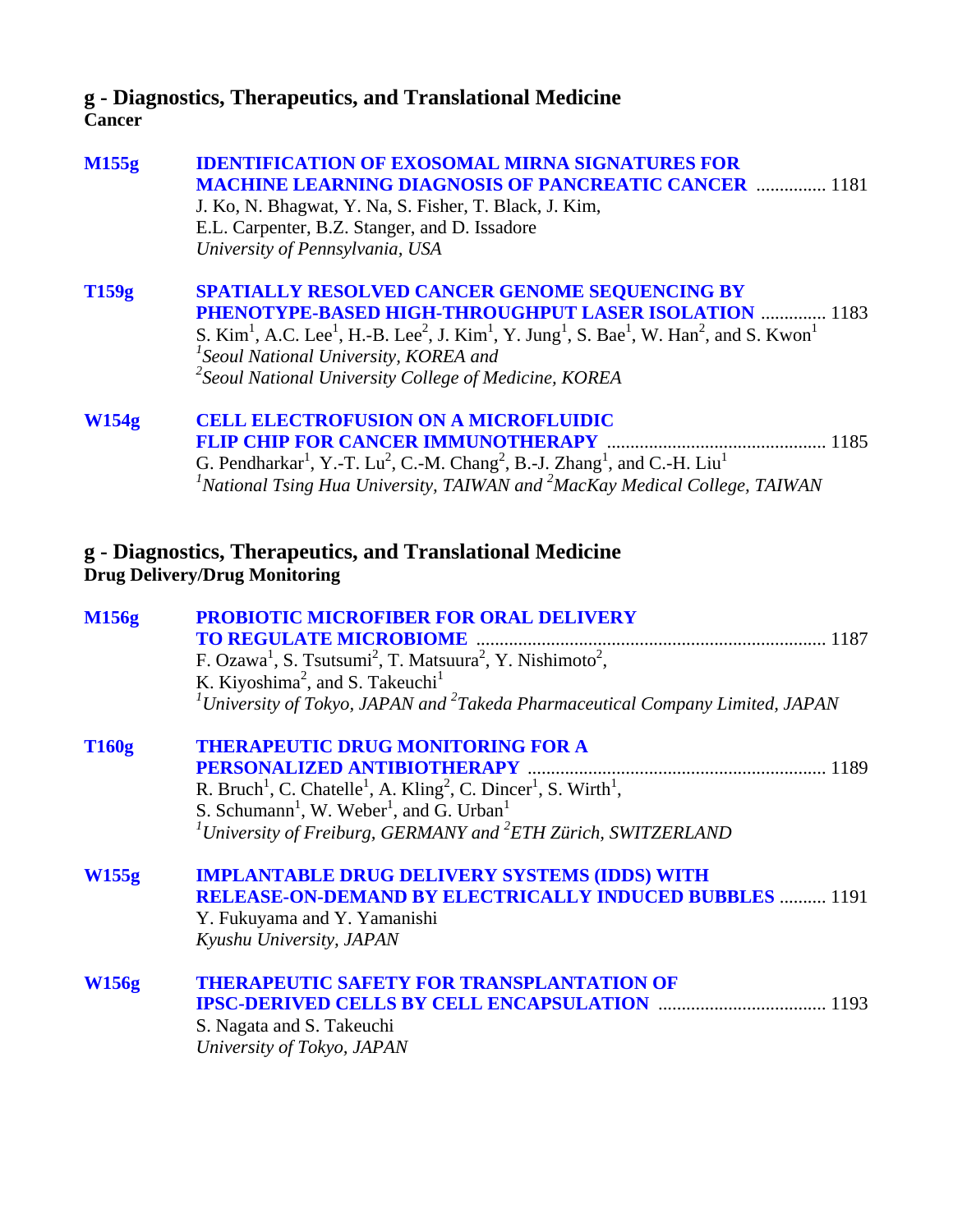## **g - Diagnostics, Therapeutics, and Translational Medicine Hand-Held/Portable**

| M157g        | A HANDHELD MICROFLUIDIC DEVICE FOR WHOLE<br><b>BLOOD COAGULATION MEASUREMENT USING</b><br>Z. Isiksacan <sup>1</sup> , O. Erel <sup>2</sup> , and C. Elbuken <sup>1</sup><br>${}^{1}$ Bilkent University, TURKEY and ${}^{2}$ Yildirim Beyazit University, TURKEY                                                                                                                                                                                                                                |
|--------------|-------------------------------------------------------------------------------------------------------------------------------------------------------------------------------------------------------------------------------------------------------------------------------------------------------------------------------------------------------------------------------------------------------------------------------------------------------------------------------------------------|
| <b>M158g</b> | <b>FINGER-ACTUATED MICROFLUIDIC DEVICE TO REDUCE</b><br><b>USER-DEPENDENT ERRORS BY INDIRECT CONTROL</b><br><b>OF THE PRESSURE IN A FLUIDIC CHANNEL manufacture and STATE PRESSURE IN A FLUIDIC CHANNEL manufacture of THE PRESSURE</b><br>J. Park and J.-K. Park<br>Korea Advanced Institute of Science and Technology (KAIST), KOREA                                                                                                                                                          |
| M159g        | <b>PORTABLE INTERNET-OF-THINGS ENABLED RAPID</b><br><b>SEMEN ANALYSIS SYSTEM FOR INFERTILITY SCREENING  1199</b><br>M.K. Kanakasabapathy <sup>1,3</sup> , P. Thirumalaraju <sup>1,3</sup> , V. Yogesh <sup>1,3</sup> ,<br>V. Natarajan <sup>1,3</sup> , C.L. Bormann <sup>2,3</sup> , J.C. Petrozza <sup>2,3</sup> , and H. Shafiee <sup>1,3</sup><br>${}^{1}$ Brigham and Women's Hospital, USA, ${}^{2}$ Massachusetts General Hospital, USA, and<br><sup>3</sup> Harvard Medical School, USA |
| <b>T161g</b> | A MOBILE DEVICE-ENABLED POINT-OF-CARE DIAGNOSTICS<br>B. Srinivasan <sup>1</sup> , D. O'Dell <sup>2</sup> , J.L. Finkelstein <sup>1</sup> , D. Erickson <sup>1</sup> , and S. Mehta <sup>1</sup><br><sup>1</sup> Cornell University, USA and <sup>2</sup> VitaScan, USA                                                                                                                                                                                                                          |
| T162g        | <b>IMMUNOSENSING BY CENTRIFUGALLY AUTOMATED</b><br><b>SURFACE PLASMON RESONANCE DETECTION BASED</b><br>C.M. Miyazaki <sup>1,2</sup> , D.K. Kinahan <sup>2</sup> , R. Mishra <sup>2</sup> , M. Ferreira <sup>1</sup> , and J. Ducrée <sup>2</sup><br><sup>1</sup> Federal University of São Carlos, BRAZIL and <sup>2</sup> Dublin City University, IRELAND                                                                                                                                      |
| T163g        | <b>WEARABLE IMPEDANCE CYTOMETER ON FLEXIBLE CIRCUIT</b><br><b>BOARD WITH WIRELESS SMARTPHONE READOUT  1205</b><br>A. Furniturewalla, M. Chan, J. Sui, and M. Javanmard<br><b>Rutgers University, USA</b>                                                                                                                                                                                                                                                                                        |
| W157g        | <b>DROPLET-BASED MICROFLUIDIC ELISA PLATFORM FOR</b><br><b>DETECTION OF FOOD ALLERGENS VIA SMARTPHONE DEVICE  1207</b><br>P. Agrawal, M. Wiebe, and R. Oleschuk<br>Queen's University, CANADA                                                                                                                                                                                                                                                                                                   |
| <b>W158g</b> | NUTRIPHONE: A QUANTITATIVE POINT OF CARE ASSAY<br>S. Vemulapati <sup>1</sup> , E. Rey <sup>1</sup> , D. O'Dell <sup>2</sup> , S. Mehta <sup>1</sup> , and D. Erickson <sup>1</sup><br><sup>1</sup> Cornell University, USA and <sup>2</sup> VitaScan, USA                                                                                                                                                                                                                                       |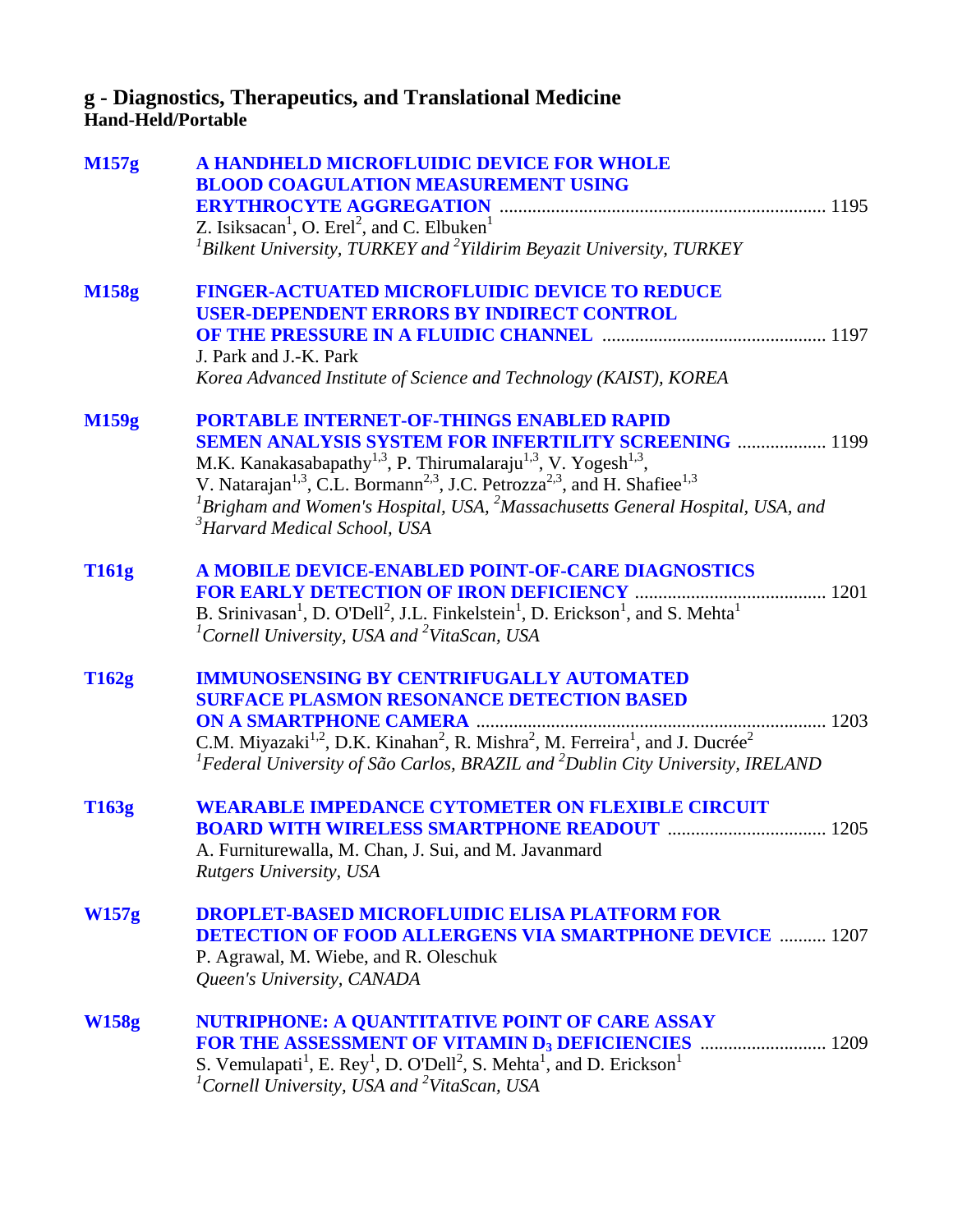## **g - Diagnostics, Therapeutics, and Translational Medicine Nanoparticle**

| <b>M160g</b> | SIMULATION OF NANOPARTICLE EXTRAVASATION USING<br>AN EASY-TO-OBSERVE MEMBRANE-INTEGRATED<br>Y. Moriya, M. Odanaka, and N. Sasaki<br>Toyo University, JAPAN                                                                                                                                                                                                                                                                                                                      |
|--------------|---------------------------------------------------------------------------------------------------------------------------------------------------------------------------------------------------------------------------------------------------------------------------------------------------------------------------------------------------------------------------------------------------------------------------------------------------------------------------------|
| <b>W159g</b> | <b>LUMINESCENT NANOPARTICLES FOR HIGH-THROUGHPUT</b><br>M. Vaithiyanathan, K.R. Bajgiran, P. Darapaneni,<br>R. Elkhanoufi, J.A. Dorman, and A.T. Melvin<br>Louisiana State University, USA                                                                                                                                                                                                                                                                                      |
|              | g - Diagnostics, Therapeutics, and Translational Medicine<br><b>Nucelic Acid Detection/Amplification</b>                                                                                                                                                                                                                                                                                                                                                                        |
| M161g        | A WORLD-TO-DIGITAL MICROFLUIDIC INTERFACE FOR<br>M.J. Jebrail, A. Cho, I.P. Hong, G. Beltran, M. Martick, M. Chauleau,<br>J. Soto, and F. Christodoulou<br>Miroculus, USA                                                                                                                                                                                                                                                                                                       |
| M162g        | AN INTEGRATED MICROFLUIDIC SYSTEM FOR RAPID DETECTION<br>AND MULTIPLE SUBTYPING OF INFLUENZA A VIRUSES BY USING<br>G.-M. Shen <sup>1</sup> , Y. Hsu <sup>2</sup> , G.-M. Ho <sup>2</sup> , S.-C. Hung <sup>2</sup> , and G.-B. Lee <sup>1</sup><br>$I$ National Tsing Hua University, TAIWAN and $2$ Academia Sinica, TAIWAN                                                                                                                                                    |
| <b>M163g</b> | <b>AUTONOMOUS AND PORTABLE DEVICE FOR RAPID SAMPLE-TO-</b><br><b>ANSWER MOLECULAR DIAGNOSTICS AT THE POINT-OF-CARE  1219</b><br>D. Witters <sup>1</sup> , E. Jue <sup>1</sup> , N.G. Schoepp <sup>1</sup> , S. Begolo <sup>1</sup> , J. Rodriguez-Manzano <sup>1</sup> ,<br>F. Shen <sup>2</sup> , H. Maamar <sup>2</sup> , A. Shur <sup>1</sup> , and R.F. Ismagilov <sup>1</sup><br><sup>1</sup> California Institute of Technology, USA and <sup>2</sup> SlipChip Corp., USA |
| M164g        | <b>CONTINUOUS-FLOW DROPLET MICROFLUIDIC</b><br>M. Serra, I. Hajji, L. Geremie, R. Renault, I. Ferrante, J.-L. Viovy,<br>S. Descroix, and D. Ferraro<br><b>Institut Curie, FRANCE</b>                                                                                                                                                                                                                                                                                            |
| M165g        | <b>DIGITAL MICROFLUIDIC PLATFORM FOR FALSE-POSITIVE-FREE</b><br>L. Wan <sup>1</sup> , T.L. Chen <sup>1</sup> , J. Gao <sup>1</sup> , C. Dong <sup>1</sup> , Y. Jia <sup>1</sup> , P.-I. Mak <sup>1</sup> , and R.P. Martins <sup>1,2</sup><br>$\mu$ <sup>1</sup> University of Macau, CHINA and <sup>2</sup> Universidade de Lisboa, PORTUGAL                                                                                                                                   |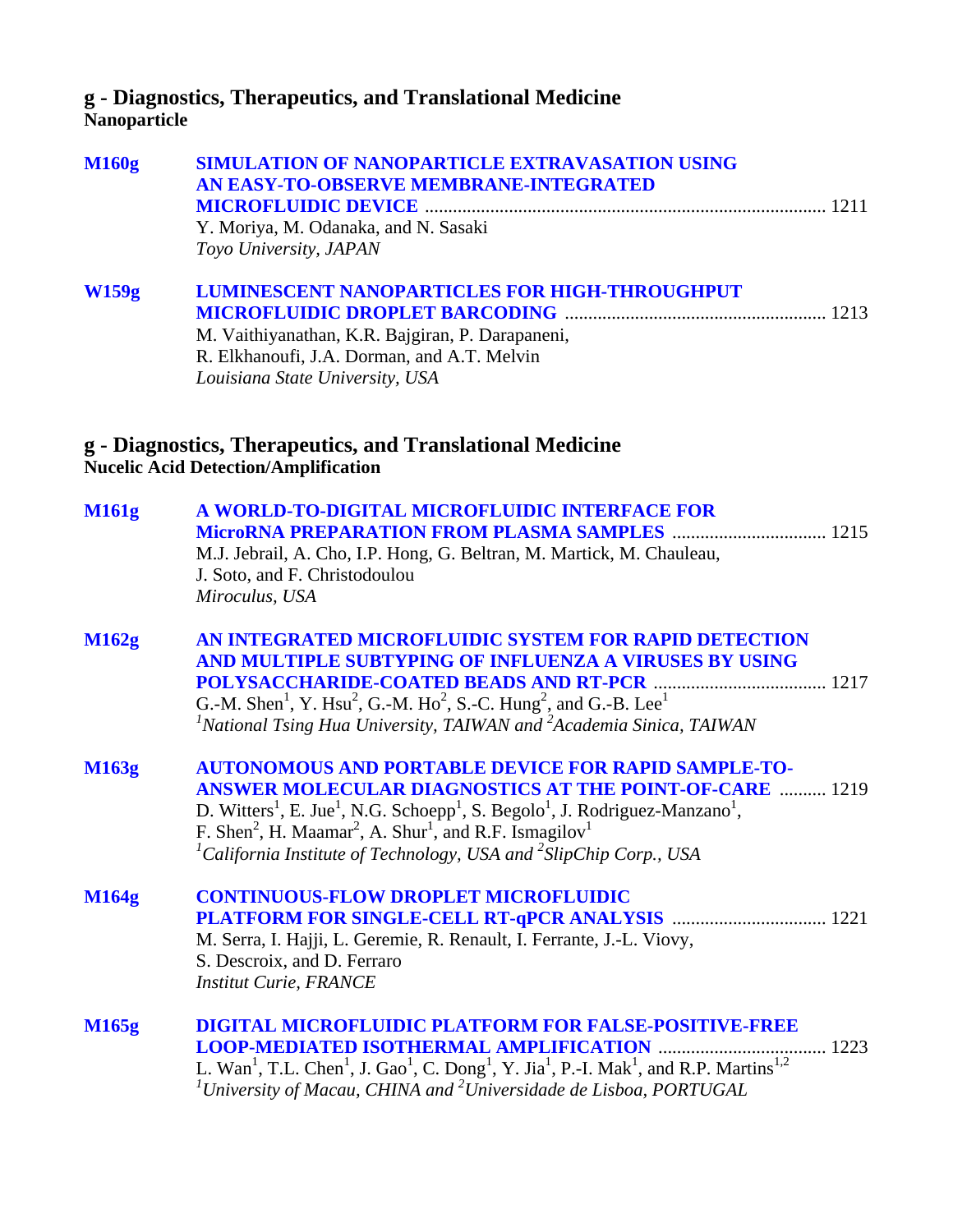| <b>M166g</b> | <b>MICROFLUIDIC DEVICE FOR EXTRACTION</b><br>C.D.M. Campos, M.A. Witek, and S.A. Soper<br>University of Kansas, USA                                                                                                                                                                                                                                                                                                                                                                                                       |
|--------------|---------------------------------------------------------------------------------------------------------------------------------------------------------------------------------------------------------------------------------------------------------------------------------------------------------------------------------------------------------------------------------------------------------------------------------------------------------------------------------------------------------------------------|
| <b>M167g</b> | <b>MULTIPLEX QUANTITATIVE LAMP DETECTION</b><br>M. Dou, S.T. Sanjay, and X. Li<br>University of Texas, El Paso, USA                                                                                                                                                                                                                                                                                                                                                                                                       |
| <b>M168g</b> | <b>QUANTIFYING MICROFLUIDIC PCR AT EXTREME SPEEDS  1229</b><br>A.R. Jafek, H. Brady, S. Harbertson, A. Millington, R. Samuel, and B. Gale<br>University of Utah, USA                                                                                                                                                                                                                                                                                                                                                      |
| M169g        | <b>SINGLE CELL WHOLE GENOME AMPLIFICATION VIA</b><br><b>MICROPILLAR ARRAYS FOR REDUCING AMPLIFICATION BIAS  1231</b><br>H.C. Tian and H.G. Craighead<br>Cornell University, USA                                                                                                                                                                                                                                                                                                                                           |
| <b>M170g</b> | TINY: A PORTABLE SYSTEM FOR NUCLEIC ACID QUANTIFICATION<br>R. Snodgrass <sup>1</sup> , A. Gardner <sup>2</sup> , V. Kopparthy <sup>1</sup> , J. Duru <sup>1</sup> , T. Maurer <sup>3</sup> ,<br>A. Semeere <sup>4</sup> , E. Cesarman <sup>2</sup> , J. Martin <sup>3</sup> , and D. Erickson <sup>1</sup><br><sup>1</sup> Cornell University, USA, <sup>2</sup> Weill Cornell Medical College, USA, <sup>3</sup> University of<br>California, San Francisco, USA, and <sup>4</sup> Infectious Diseases Institute, UGANDA |
| <b>T164g</b> | A MICROFLUIDIC CIRCULATING DEVICE TO EXPEDITE DUPLEX<br><b>SPECIFIC NUCLEASE (DSN) MEDIATED MICRORNA DETECTION  1235</b><br>X. Zhou <sup>1</sup> and Y. Zeng <sup>1,2</sup><br>${}^{1}$ University of Kansas, USA and ${}^{2}$ University of Kansas Cancer Center, USA                                                                                                                                                                                                                                                    |
| T165g        | AN AUTOMATIC MICROFLUIDIC DNA MICROARRAY PLATFORM<br>FOR SNP DETECTION USING A DNA INTERCALATING DYE<br>S.-H. Huang, Y.-S. Chang, K.-W. Chang, M.-H. Tsai, and N.-T. Huang<br>National Taiwan University, TAIWAN                                                                                                                                                                                                                                                                                                          |
| T166g        | AN ULTRAFAST DPCR SYSTEM WITH OVER 20 MILLION WELLS  1239<br>H. Zhang, H. Chang, Y. Xu, and P. Neuzil<br>Northwestern Polytechnical University, CHINA                                                                                                                                                                                                                                                                                                                                                                     |
| T167g        | <b>BEAMING (BEADS, EMULSION, AMPLIFICATION, MAGNETICS)</b><br>A. Tagawa, K. Cai, K. Yamawaki, Y. Kawamoto, and K. Nakanishi<br><b>Sysmex Corporation, JAPAN</b>                                                                                                                                                                                                                                                                                                                                                           |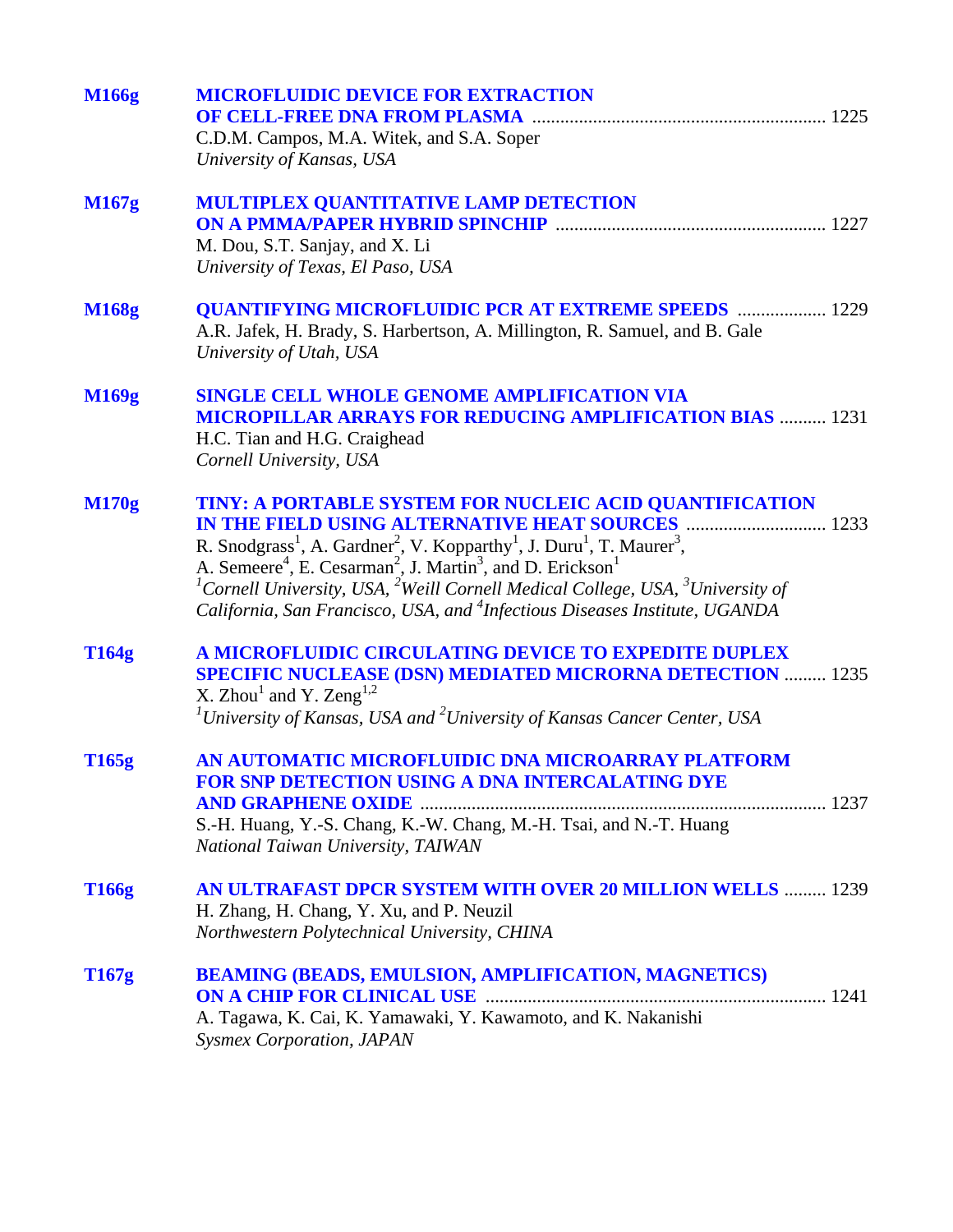| LAB-ON-FOIL BASED PORTABLE µPCR FOR<br>T169g<br>A. Ohlander <sup>1</sup> , I. Bose <sup>2</sup> , D. Njenda <sup>3</sup> , U. Neogi <sup>4</sup> , C. Kutter <sup>2</sup> , and A. Russom <sup>1</sup><br><sup>1</sup> KTH Royal Institute of Technology, GERMANY, <sup>2</sup> Fraunhofer EMFT, GERMANY,<br>$3$ Universität Bundeswehr, GERMANY, and $4$ Karolinska Institute, SWEDEN<br>T170g<br><b>MICROFLUIDIC-BASED IN SITU PADLOCK PROBE</b><br><b>ROLLING-CIRCLE AMPLIFICATION FOR MRNA ANALYSIS  1248</b><br>C. Kase, Y. Ishigaki, and K. Sato<br>Japan Women's University, JAPAN<br><b>T171g</b><br>PRECISE RECOGNITION FOR TRANSLOCATION OF<br>SINGLE-STRANDED DNA THROUGH A BIOLOGICAL<br>A. Tamotsu, M. Hiratani, and R. Kawano<br>Tokyo University of Agriculture and Technology, JAPAN<br>T172g<br>PROGNOSIS OF TRAUMATIC BRAIN INJURY USING<br><b>MACHINE LEARNING BASED MIRNA SIGNATURES IN</b><br><b>NANOMAGNETICALLY ISOLATED BRAIN-DERIVED EXOSOMES  1252</b><br>J. Ko, M. Hemphill, E. Sewell, Y. Na, D. Sandsmark, S. Fisher, E. Torre,<br>R. Diaz-Arrastia, J. Kim, D. Meaney, and D. Issadore<br>University of Pennsylvania, USA<br><b>STORAGE OF LAMP REAGENTS TO ENABLE</b><br>T173g<br>T.J. Moehling and J.C. Linnes<br>Purdue University, USA<br>ULTRAFAST 15-MINUTE MULTIPLEX PCR ON POLYESTER<br>T174g<br><b>MICRODEVICES FOR HUMAN IDENTIFICATION</b><br>B.L. Thompson <sup>1</sup> , D. Le Roux <sup>1</sup> , J.A. DuVall <sup>1</sup> , C. Birch <sup>1</sup> , D.A. Nelson <sup>1</sup> ,<br>J. Li <sup>1</sup> , D.L. Mills <sup>2</sup> , A.Tsuei <sup>1</sup> , M.G. Ensenberger <sup>3</sup> , C. Sprecher <sup>3</sup> , |
|-----------------------------------------------------------------------------------------------------------------------------------------------------------------------------------------------------------------------------------------------------------------------------------------------------------------------------------------------------------------------------------------------------------------------------------------------------------------------------------------------------------------------------------------------------------------------------------------------------------------------------------------------------------------------------------------------------------------------------------------------------------------------------------------------------------------------------------------------------------------------------------------------------------------------------------------------------------------------------------------------------------------------------------------------------------------------------------------------------------------------------------------------------------------------------------------------------------------------------------------------------------------------------------------------------------------------------------------------------------------------------------------------------------------------------------------------------------------------------------------------------------------------------------------------------------------------------------------------------------------------------------------------------------------|
|                                                                                                                                                                                                                                                                                                                                                                                                                                                                                                                                                                                                                                                                                                                                                                                                                                                                                                                                                                                                                                                                                                                                                                                                                                                                                                                                                                                                                                                                                                                                                                                                                                                                 |
|                                                                                                                                                                                                                                                                                                                                                                                                                                                                                                                                                                                                                                                                                                                                                                                                                                                                                                                                                                                                                                                                                                                                                                                                                                                                                                                                                                                                                                                                                                                                                                                                                                                                 |
|                                                                                                                                                                                                                                                                                                                                                                                                                                                                                                                                                                                                                                                                                                                                                                                                                                                                                                                                                                                                                                                                                                                                                                                                                                                                                                                                                                                                                                                                                                                                                                                                                                                                 |
|                                                                                                                                                                                                                                                                                                                                                                                                                                                                                                                                                                                                                                                                                                                                                                                                                                                                                                                                                                                                                                                                                                                                                                                                                                                                                                                                                                                                                                                                                                                                                                                                                                                                 |
|                                                                                                                                                                                                                                                                                                                                                                                                                                                                                                                                                                                                                                                                                                                                                                                                                                                                                                                                                                                                                                                                                                                                                                                                                                                                                                                                                                                                                                                                                                                                                                                                                                                                 |
| D. Storts <sup>3</sup> , B. E. Root <sup>1</sup> , and J.P. Landers <sup>1</sup><br><sup>1</sup> University of Virginia, USA, ${}^{2}TeG$ rex Technologies, USA, and<br><sup>3</sup> Promega Corporation, USA                                                                                                                                                                                                                                                                                                                                                                                                                                                                                                                                                                                                                                                                                                                                                                                                                                                                                                                                                                                                                                                                                                                                                                                                                                                                                                                                                                                                                                                   |
| <b>W160g</b><br>A NOVEL DUAL FRET COMPETITIVE PROBE FOR<br>B. Wang, Z. You, and D. Ren<br>Tsinghua University, CHINA                                                                                                                                                                                                                                                                                                                                                                                                                                                                                                                                                                                                                                                                                                                                                                                                                                                                                                                                                                                                                                                                                                                                                                                                                                                                                                                                                                                                                                                                                                                                            |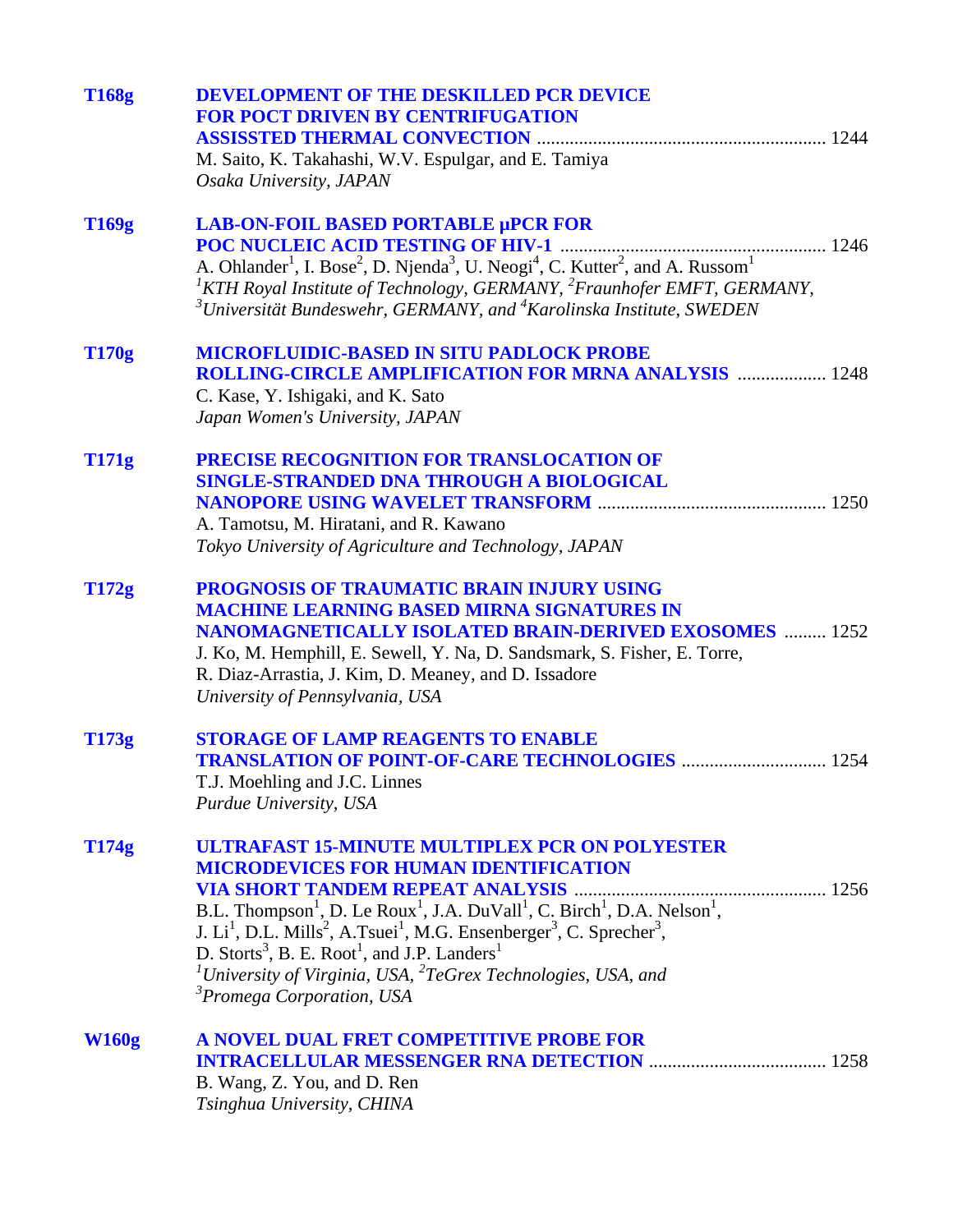| <b>W161g</b> | AN INTEGRATED DEVICE FOR SAMPLE PREPARATION,<br>RNA ISOTHERMAL AMPLIFICATION, AND DETECION<br>B. Liu <sup>1</sup> , E. Zeng <sup>2</sup> , and R. Liu <sup>2</sup><br>${}^{1}$ Arcadia High School, USA and ${}^{2}$ Hochuen Medical Technology Co. Ltd, USA                                                                                                                                                                                                                                                                                                                                                                                        |      |
|--------------|-----------------------------------------------------------------------------------------------------------------------------------------------------------------------------------------------------------------------------------------------------------------------------------------------------------------------------------------------------------------------------------------------------------------------------------------------------------------------------------------------------------------------------------------------------------------------------------------------------------------------------------------------------|------|
| W162g        | <b>PREPARATION FOR THE OXFORD MINION SEQUENCER</b><br><b>WITH 'ASPIRE': AUTOMATED SAMPLE PREP BY</b><br>H. Jayamohan, A. Sinha, R. Krishnakumar, H.S. Edwards,<br>T.A. Younis, J.D. Trevithick, K.D. Patel, and M.S. Bartsch<br>Sandia National Laboratories, USA                                                                                                                                                                                                                                                                                                                                                                                   |      |
| <b>W163g</b> | <b>CHARACTERIZATION OF MEMBRANE SUBSTRATES TO</b><br><b>ENABLE DNA CAPTURE AND DIRECT AMPLIFICATION</b><br><b>FOR PAPER-BASED NUCLEIC ACID AMPLIFICATION TESTS  1265</b><br>I.A. Nanayakkara and I.M. White<br>University of Maryland, USA                                                                                                                                                                                                                                                                                                                                                                                                          |      |
| <b>W164g</b> | <b>DIGITAL HIGH RESOLUTION MELT PLATFORM FOR ASSESSING</b><br><b>EPIGENETIC HETEROGENEITY ON A MICROFLUIDIC CHIP  1267</b><br>C. O'Keefe, T. Pisanic, and T.-H.J. Wang<br>Johns Hopkins University, USA                                                                                                                                                                                                                                                                                                                                                                                                                                             |      |
| <b>W165g</b> | <b>MICROFLUIDIC CARTRIDGE FOR LAM-BASED TB</b><br>POC-DIAGNOSTICS USING SILICON PHOTONICS SENSOR  1269<br>H. Becker <sup>1</sup> , M. Singh <sup>2</sup> , L. Lechuga <sup>3</sup> , R. Bockstaele <sup>4</sup> , B. Anton <sup>1</sup> , D. Martens <sup>5</sup> ,<br>A. Gonzalez-Guerrero <sup>3</sup> , R. Vos <sup>6</sup> , A. Elamin <sup>2</sup> , and P. Bienstman <sup>5</sup><br><sup>1</sup> Microfluidic ChipShop GmbH, GERMANY, ${}^{2}$ Lionex GmbH, GERMANY,<br>${}^{3}$ Catalan Institute of Nanoscience and Nanotechnology, SPAIN,<br>${}^{4}T$ rinian BV, BELGIUM, ${}^{5}$ Ghent University, BELGIUM, and ${}^{6}$ IMEC, BELGIUM |      |
| <b>W166g</b> | <b>NANOWIRES ENABLING CANCER DIAGNOSIS FROM 1 mL URINE</b><br>T. Naganawa <sup>1</sup> , T. Yasui <sup>1,2</sup> , T. Yanagida <sup>3</sup> , N. Kaji <sup>1,2</sup> , M. Kanai <sup>3</sup> ,<br>K. Nagashima <sup>3</sup> , T. Kawai <sup>4</sup> , and Y. Baba <sup>1,5</sup><br>${}^{1}$ Nagoya University, JAPAN, ${}^{2}$ Japan Science and Technology Agency (JST), JAPAN,<br>${}^{3}$ Kyushu University, JAPAN, ${}^{4}$ Osaka University, JAPAN, and<br>$5$ National Institute of Advanced Industrial Science and Technology, JAPAN                                                                                                        | 1271 |
| <b>W167g</b> | <b>PROBED-STRAND DISPLACEMENT FOR SPECIFIC NUCLEIC ACID</b><br><b>AMPLICON DETECTION BY LATERAL FLOW IMMUNOASSAY</b><br>1273<br>E.A. Phillips <sup>1</sup> , T.J. Moehling <sup>1</sup> , S. Bhadra <sup>2</sup> , A.D. Ellington <sup>2</sup> , and J.C. Linnes <sup>1</sup><br>${}^{1}$ Purdue University, USA and ${}^{2}$ University of Texas, Austin, USA                                                                                                                                                                                                                                                                                      |      |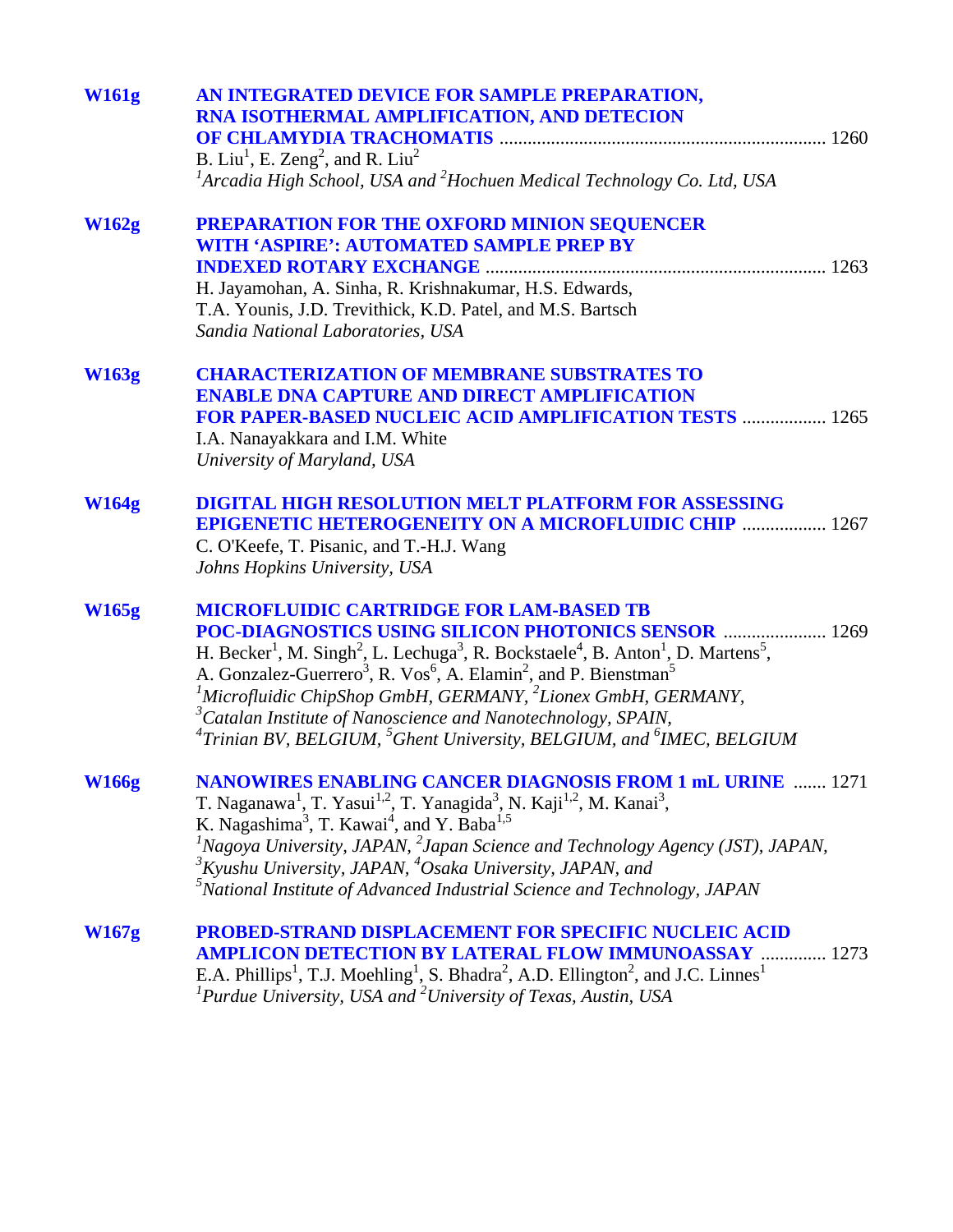| <b>W168g</b> | <b>RAPID DETECTION OF EXOSOMES &amp; EXOSOMAL</b><br><b>MICRORNA BIOMARKERS BY ELECTROKINETIC</b><br>L. Cheung <sup>1</sup> , X. Wei <sup>1,2</sup> , D. Martins <sup>1</sup> , and Y.-A. Song <sup>1,2</sup><br>${}^{1}$ New York University, Abu Dhabi, UAE and ${}^{2}$ New York University, USA                                                                                                                                                                                                                                                                                               |
|--------------|---------------------------------------------------------------------------------------------------------------------------------------------------------------------------------------------------------------------------------------------------------------------------------------------------------------------------------------------------------------------------------------------------------------------------------------------------------------------------------------------------------------------------------------------------------------------------------------------------|
| <b>W169g</b> | <b>THERMAL GRADIENT FOR FLUOROMETRIC OPTIMIZATION</b><br><b>OF DROPLET PCR IN VIRTUAL REACTION CHAMBERS  1277</b><br>X. $Li^{1,2}$ , W. Wu <sup>3</sup> , and A. Manz <sup>1,2</sup><br><sup>1</sup> Saarland University, GERMANY, <sup>2</sup> Korea Institute of Science and Technology (KIST) -<br>Europe, GERMANY, and <sup>3</sup> Chinese Academy of Sciences, CHINA                                                                                                                                                                                                                        |
|              | g - Diagnostics, Therapeutics, and Translational Medicine<br><b>Protein Diagnostics/Immunoassays</b>                                                                                                                                                                                                                                                                                                                                                                                                                                                                                              |
| <b>M171g</b> | A MICROFLUIDIC-BASED TECHNIQUE FOR<br><b>CREATING AMYLOYD NANOSTRUCTURES</b><br>M. Maeki, S. Sato, A. Ishida, H. Tani, and M. Tokeshi<br>Hokkaido University, JAPAN                                                                                                                                                                                                                                                                                                                                                                                                                               |
| M172g        | <b>DEVELOPMENT NEW ANALYSIS METHOD</b><br><b>BASED ON MICROFLUIDIC ELISA FOR</b><br>E. Mori <sup>1</sup> , T. Fukazawa <sup>2</sup> , A. Yoshizaki <sup>2</sup> , K. Mawatari <sup>1</sup> , and T. Kitamori <sup>1</sup><br><sup>1</sup> University of Tokyo, JAPAN and <sup>2</sup> University of Tokyo Hosiptal, JAPAN                                                                                                                                                                                                                                                                         |
| M173g        | MICRO-DISSECTED TISSUE ARRAY: A CHIP-BASED STRATEGY<br>FOR MORPHOLOGICAL AND IMMUNOHISTOCHEMICAL<br><b>EVALUATION OF THERAPEUTIC RESPONSE</b><br>R. Guay-Lord <sup>1,2</sup> , K. Simeone <sup>1</sup> , M.A. Lateef <sup>1</sup> , M. Cahuzac <sup>1</sup> , B. Péant <sup>1</sup> ,<br>E. Carmona <sup>1</sup> , J. Kendall-Dupont <sup>1</sup> , A.M. Orimoto <sup>1</sup> , D. Provencher <sup>1</sup> ,<br>F. Saad <sup>1</sup> , A.-M. Mes-Masson <sup>1</sup> , and T. Gervais <sup>1,2</sup><br>${}^{1}$ Université de Montréal, CANADA and ${}^{2}$ École Polytechnique Montréal, CANADA |
| M174g        | <b>SURFACE BINDING SITE DENSITY DETERMINATION</b><br><b>IN A NANOFLUIDIC IMMUNOASSAY DEVICE</b><br><b>ACHIEVING TOTAL CAPTURE</b><br>C.J. Galvin <sup>1</sup> , K. Shirai <sup>2</sup> , M. Kakuta <sup>2</sup> , and A.Q. Shen <sup>1</sup><br>$^{1}$ Okinawa Institute of Science and Technology, JAPAN and $^{2}$ Sysmex Corporation, JAPAN                                                                                                                                                                                                                                                    |
| T175g        | <b>ALZHEIMER'S DISEASE SPECIFIC MARKERS DETECTED WITH</b><br><b>MICROFLUIDIC MALDI MASS SPECTROMETRY (MIMAS)  1287</b><br>J. Cruz Villarreal <sup>1</sup> , S. Williams <sup>1</sup> , A. Egatz-Gomez <sup>1</sup> , P. Coleman <sup>1</sup> ,<br>D. Nedelkov <sup>2</sup> , M.R. Sierks <sup>1</sup> , and A. Ros <sup>1</sup><br><sup>1</sup> Arizona State University, USA and <sup>2</sup> Isoformix, USA                                                                                                                                                                                     |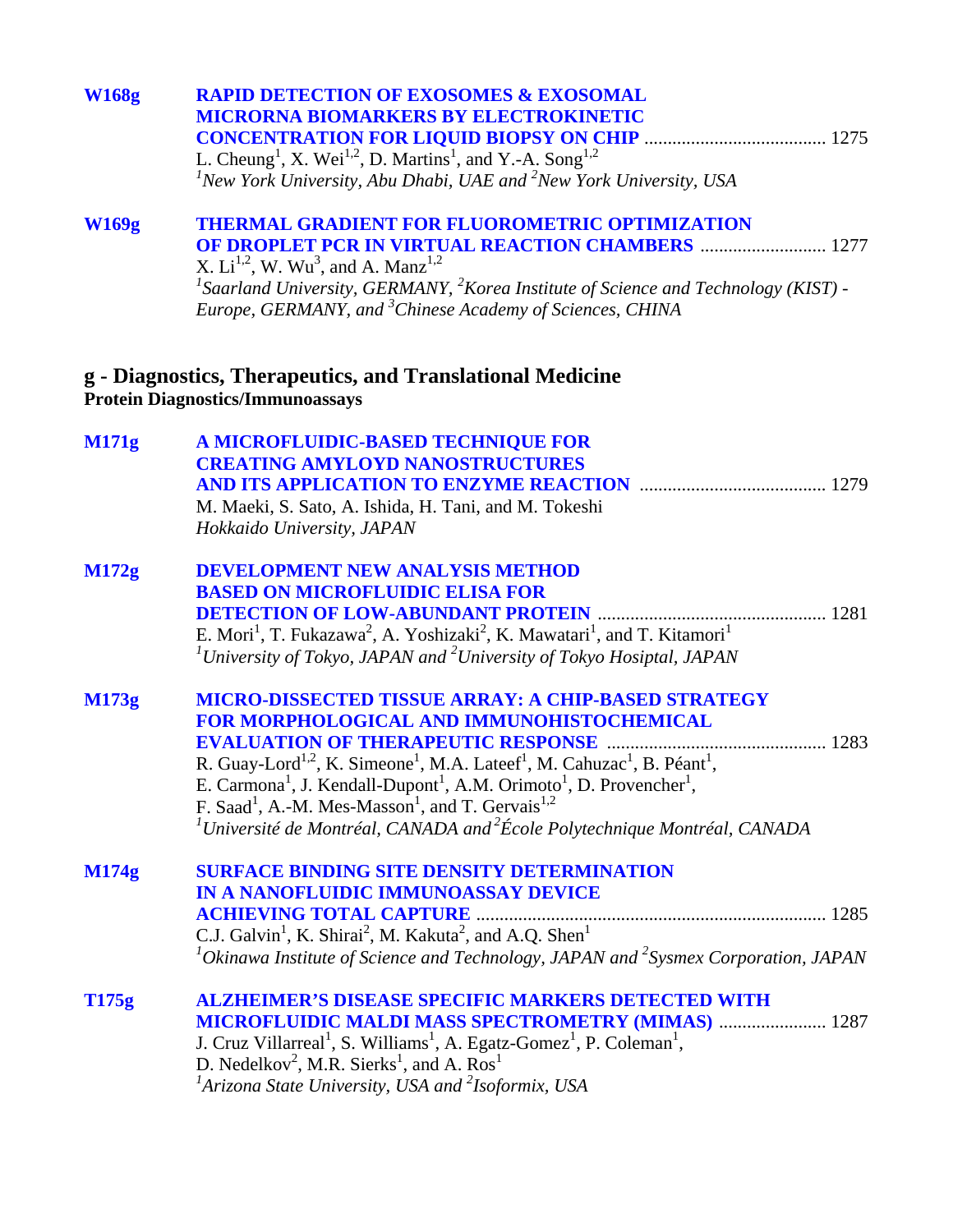| T176g        | <b>FUNCTIONAL DIAGNOSTICS FOR PRECISION MEDICINE WITH</b><br><b>SILICON PHOTONIC MICRORING RESONATOR ARRAYS  1289</b><br>J.H. Wade <sup>1</sup> , J.N. Sarkaria <sup>2</sup> , and R.C. Bailey <sup>1</sup><br><sup>1</sup> University of Michigan, USA and $^{2}$ Mayo Clinic, USA                                      |
|--------------|--------------------------------------------------------------------------------------------------------------------------------------------------------------------------------------------------------------------------------------------------------------------------------------------------------------------------|
| T177g        | RAPID, SIMPLE, SENSITIVE, AND MULTIPLE ENZYME ACTIVITY<br>ASSAY USING A REAGENT-RELEASE CAPILLARY-ASSEMBLED<br>K. Sueyoshi, R. Sanuki, T. Endo, and H. Hisamoto<br>Osaka Prefecture University, JAPAN                                                                                                                    |
| <b>T178g</b> | <b>WESTERN BLOT FOR MULTIPLEXED ANALYSIS OF PROTEINS USING</b><br><b>MICROCHIP ELECTROPHORESIS AND DIRECT DEPOSITION OF</b><br><b>IMMUNOASSAY REAGENTS ONTO A CAPTURE MEMBRANE  1293</b><br>N.E. Arvin and R.T. Kennedy<br>University of Michigan, USA                                                                   |
| <b>W170g</b> | A CAPILLARY FLOW-DRIVEN MICROFLUIDIC DEVICE<br>A.K. Bavil and J. Kim<br>Texas Tech University, USA                                                                                                                                                                                                                       |
| <b>W171g</b> | <b>DESIGN OF A PDMS MICROCHANNEL ARRAY-BASED FAST AND</b><br><b>SINGLE-STEP IMMUNOASSAY PRINCIPLE USING HYDROPHILIC</b><br><b>POLYMER-COATED GRAPHENE OXIDE POSSESSING</b><br>A. Shirai, K. Sueyoshi, T. Endo, and H. Hisamoto<br>Osaka Prefecture University, JAPAN                                                     |
| W172g        | <b>IN-SITU COVALENT IMMOBILIZATION OF PROTEIN ON</b><br>A CHIP BY SORTASE-MEDIATED PEPTIDE LIGATION  1299<br>R. Wakai <sup>1</sup> , S. Ueno <sup>1,2</sup> , and T. Ichiki <sup>1,2</sup><br><sup>1</sup> University of Tokyo, JAPAN and <sup>2</sup> Innovation Center of NanoMedicine (iCONM), JAPAN                  |
| <b>W173g</b> | SPATIOTEMPORAL PHOTOTRIGGERED CONTROL OF<br><b>BIOCHEMICAL REACTION FOR ON-CHIP ULTRA</b><br><b>HIGH-THROUGHPUT SCREENING OF ENZYME ACTIVITIES  1301</b><br>S. Ueno <sup>1</sup> and T. Ichiki <sup>2</sup><br><sup>1</sup> Innovation Center of NanoMedicine (iCONM), JAPAN and <sup>2</sup> University of Tokyo, JAPAN |
|              | h - Separations and Reactions                                                                                                                                                                                                                                                                                            |

**Acoustic Separations**

**[M175h AN ACOUSTOFLUIDIC DEVICE POWERED BY A CELL PHONE](#page-0-0)** .............. 1303 H. Bachman, P.-H. Huang, S. Yang, and T.J. Huang *Duke University, USA*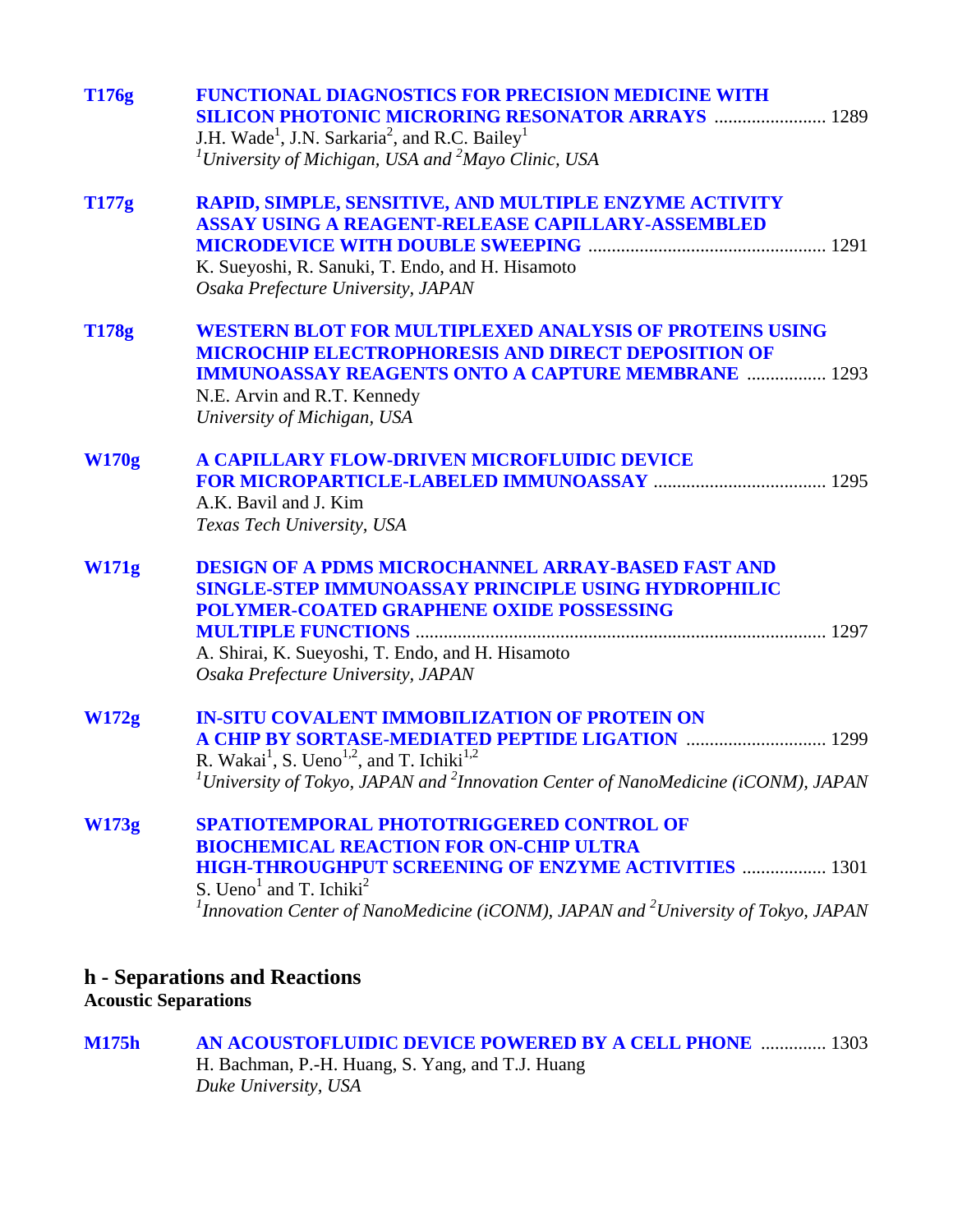| <b>T179h</b>    | <b>ACOUSTOFLUIDIC SEPARATION OF BIOMOLECULES</b>                                                                                                    |
|-----------------|-----------------------------------------------------------------------------------------------------------------------------------------------------|
|                 |                                                                                                                                                     |
|                 | G. Destgeer, R. Ahmad, M. Afzal, H. Ahmed, J. Park,                                                                                                 |
|                 | J.H. Jung, K. Park, and H.J. Sung                                                                                                                   |
|                 | Korea Advanced Institute of Science and Technology (KAIST), KOREA                                                                                   |
| <b>W174h</b>    | <b>IMPROVEMENTS IN ACOUSTIC DIFFERENTIAL</b>                                                                                                        |
|                 |                                                                                                                                                     |
|                 | C. Clark <sup>1</sup> , K. Xu <sup>2</sup> , O. Scott <sup>3</sup> , J. Hickey <sup>3</sup> , S. Woolf <sup>1</sup> , and J.P. Landers <sup>1</sup> |
|                 | ${}^{1}$ University of Virginia, USA, ${}^{2}$ Pacific Northwest National Laboratory, USA, and                                                      |
|                 | <sup>3</sup> MicroLab Inc., USA                                                                                                                     |
| <b>W175h</b>    | <b>LABEL-FREE ACOUSTOPHORETIC ENRICHMENT</b>                                                                                                        |
|                 |                                                                                                                                                     |
|                 | A. Urbansky <sup>1</sup> , P. Ohlsson <sup>1,2</sup> , A. Lenshof <sup>1</sup> , S. Scheding <sup>1,3</sup> , and T. Laurell <sup>1,4</sup>         |
|                 | ${}^{1}$ Lund University, SWEDEN, ${}^{2}$ AcouSort AB, SWEDEN,                                                                                     |
|                 | <sup>3</sup> Skåne University Hospital, SWEDEN, and <sup>4</sup> Dongguk University, KOREA                                                          |
|                 |                                                                                                                                                     |
|                 | h - Separations and Reactions                                                                                                                       |
| <b>Bacteria</b> |                                                                                                                                                     |
| <b>M176h</b>    | A HIGH-THROUGHPUT MICROFLUIDIC ASSAY FOR                                                                                                            |
|                 |                                                                                                                                                     |
|                 | K. Kikkeri, N.B. White, and M. Agah                                                                                                                 |
|                 | Virginia Polytechnic Institute and State University, USA                                                                                            |
| <b>T180h</b>    | <b>MICROFLUIDIC STATIC DROPLET ARRAY FOR SCREENING</b>                                                                                              |
|                 | AND ENRICHMENT OF CHEMICAL PRODUCING BACTERIA  1313                                                                                                 |
|                 | B. Lee <sup>1</sup> , S. Jang <sup>2</sup> , G.Y Jung <sup>2</sup> , and C.-S. Lee <sup>1</sup>                                                     |
|                 | <sup>1</sup> Chungnam National University, KOREA and                                                                                                |
|                 | $\alpha^2$ Pohang University of Science and Technology (POSTECH), KOREA                                                                             |
| <b>W176h</b>    | <b>RAPID AND SELECTIVE ELECTROKINETIC CONCENTRATION</b>                                                                                             |
|                 | OF BACTERIA USING AC SIGNAL SUPERPOSITION ON                                                                                                        |
|                 |                                                                                                                                                     |
|                 | C.-H. Han, S.Y. Woo, A. Sharma, and J. Jang                                                                                                         |

*Ulsan National Institute of Science & Technology (UNIST), KOREA*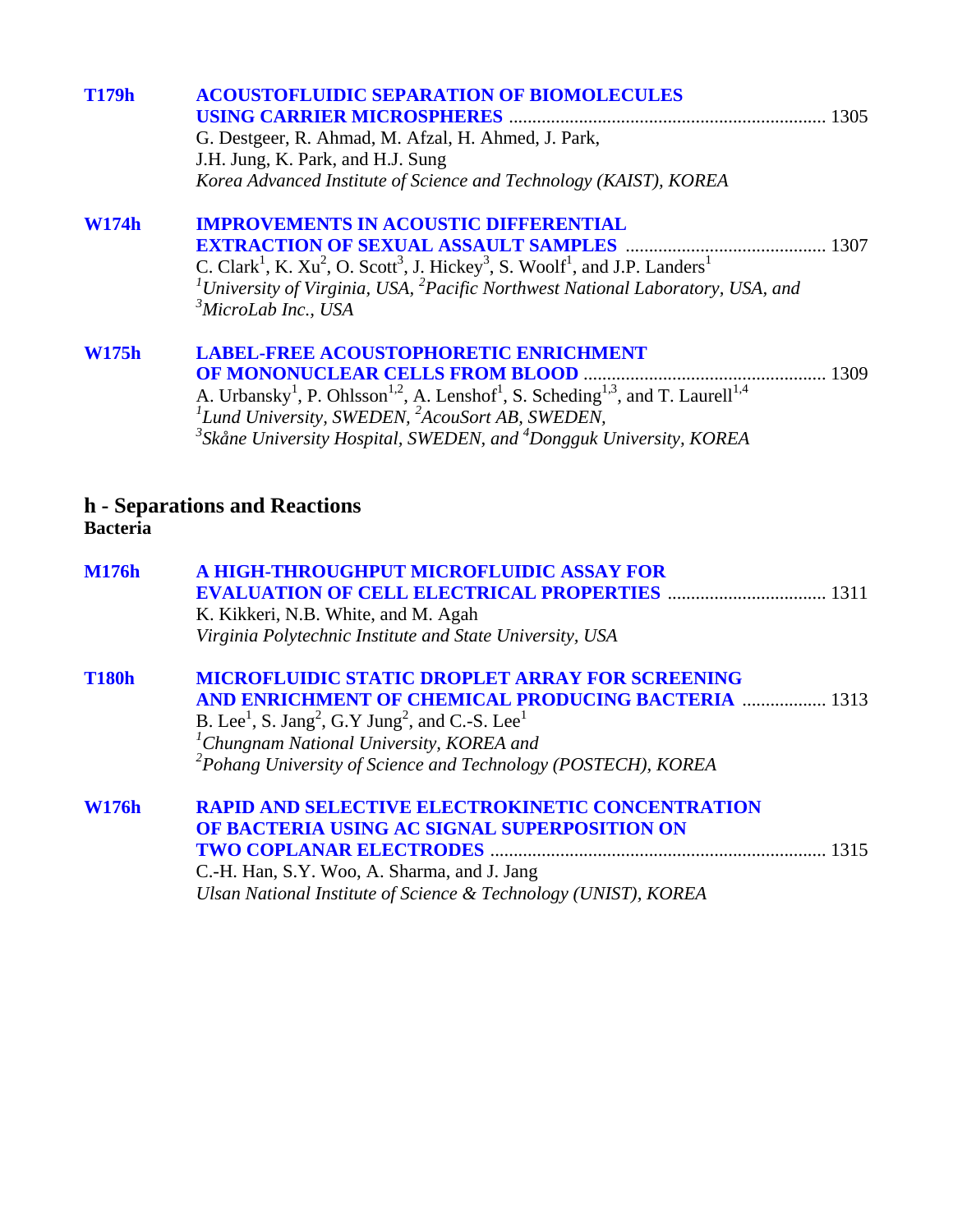## **h - Separations and Reactions Chromatography**

| <b>M177h</b> | A MICROMACHINED LIQUID CHROMATOGRAPHY CHIP                                                                                                                  |
|--------------|-------------------------------------------------------------------------------------------------------------------------------------------------------------|
|              | WITH A PILLAR ARRAY MIXER FOR POST-COLUMN                                                                                                                   |
|              | <b>DERIVATIZATION IN THE ANALYSIS OF NEUROTRANSMITTERS  1318</b>                                                                                            |
|              | M. Isokawa <sup>1</sup> , K. Nakanishi <sup>2</sup> , T. Kanamori <sup>1</sup> , H. Zhuang <sup>1</sup> , H. Yamazaki <sup>2</sup> ,                        |
|              | T. Sugaya <sup>2</sup> , D.H. Yoon <sup>2</sup> , T. Sekiguchi <sup>2</sup> , T. Funatsu <sup>1</sup> , S. Shoji <sup>2</sup> , and M. Tsunoda <sup>1</sup> |
|              | $1$ University of Tokyo, JAPAN and $2$ Waseda University, JAPAN                                                                                             |
|              |                                                                                                                                                             |
| <b>M178h</b> | DEVELOPMENT OF LIQUID COMPONENT SEPARATION                                                                                                                  |
|              | <b>DEVICE FOR SEPARATION OF WATER MOLECULE</b>                                                                                                              |
|              |                                                                                                                                                             |
|              | S. Miyamoto, K. Eguchi, R. Kita, and H. Kimura                                                                                                              |
|              | Tokai University, JAPAN                                                                                                                                     |
| <b>T181h</b> | <b>DEVELOPMENT OF A NEW ON-SITE DEVICE COMBINING</b>                                                                                                        |
|              | <b>ELECTROOSMOTIC PUMP AND SELECTIVE</b>                                                                                                                    |
|              |                                                                                                                                                             |
|              | H. Inoue, T. Naito, T. Kubo, and K. Otsuka                                                                                                                  |
|              | Kyoto University, JAPAN                                                                                                                                     |
|              |                                                                                                                                                             |
| <b>T182h</b> | <b>HIGH THROUGHPUT SOLUTION EXCHANGE OF</b>                                                                                                                 |
|              | <b>MICROPARTICLES USING MAGNETOPHORESIS</b>                                                                                                                 |
|              |                                                                                                                                                             |
|              | P. Bayat <sup>1</sup> , S. Zareian <sup>1,2</sup> , and P. Rezai <sup>1</sup>                                                                               |
|              | <sup>1</sup> York University, CANADA and <sup>2</sup> Sharif University of Technology, IRAN                                                                 |
| <b>W177h</b> | <b>SIMPLE GRADIENT ELUTION SYSTEM INTEGRATED</b>                                                                                                            |
|              |                                                                                                                                                             |
|              | K. Toyoda, H. Shimizu, K. Mawatari, and T. Kitamori                                                                                                         |
|              | University of Tokyo, JAPAN                                                                                                                                  |
|              |                                                                                                                                                             |
|              |                                                                                                                                                             |
|              |                                                                                                                                                             |

## **h - Separations and Reactions Electrophoresis**

| <b>Execut o parox c</b> oab |                                                       |  |
|-----------------------------|-------------------------------------------------------|--|
| M179h                       | <b>BIOLOGICAL NANOPORE FILTER: SEPARATION</b>         |  |
|                             |                                                       |  |
|                             | A. Tada, A. Tamotsu, M. Hiratani, and R. Kawano       |  |
|                             | Tokyo University of Agriculture and Technology, JAPAN |  |
|                             |                                                       |  |

| <b>M180h</b> | <b>FIBER BASED ELECTROFLUIDIC PLATFORMS FOR DIRECT</b>  |  |
|--------------|---------------------------------------------------------|--|
|              | <b>ANALYSIS OF METABOLITES IN COMPLEX SAMPLES  1330</b> |  |
|              | J.M. Cabot, M.C. Breadmore, and B. Paull                |  |
|              | University of Tasmania, AUSTRALIA                       |  |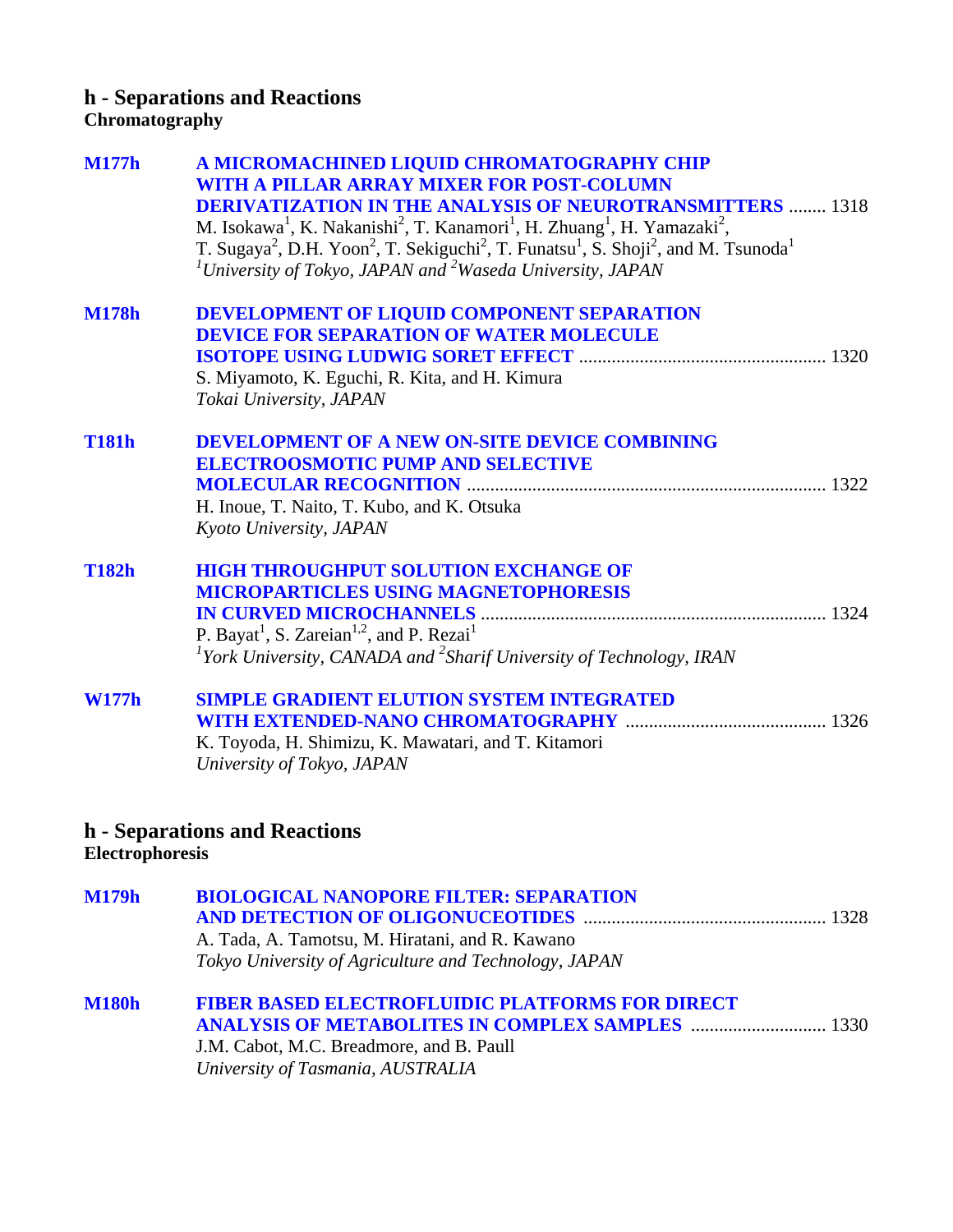| <b>M181h</b> | <b>PROFILING OF HUMAN SERUM N-GLYCANS DERIVATIZED</b><br>WITH ISOMER-SPECIFIC TAGS AND ANALYZED BY<br><b>MICROCHIP ELECTROPHORESIS AND CAPILLARY</b><br>X. Zhou, C.M. Snyder, M.V. Novotny, and S.C. Jacobson<br>Indiana University, USA                                                                                                                                                                           |
|--------------|--------------------------------------------------------------------------------------------------------------------------------------------------------------------------------------------------------------------------------------------------------------------------------------------------------------------------------------------------------------------------------------------------------------------|
| <b>M182h</b> | <b>SEPARATION OF A PANEL OF PRETERM BIRTH</b><br><b>BIOMARKERS USING MICROCHIP ELECTROPHORESIS  1334</b><br>A.V. Nielsen, J.B. Nielsen, and A.T. Woolley<br>Brigham Young University, USA                                                                                                                                                                                                                          |
| <b>T183h</b> | <b>DROPLET CAPILLARY ELECTROPHORESIS BASED PCR-RFLP</b><br><b>SYSTEM FOR CONTINUOUS DETECTION OF MULTI-GENE</b><br><b>MUTATIONS IN TUMOR TISSUES BY VERTICAL</b><br>T.-T. Hu <sup>1</sup> , Y.-M. Feng <sup>1</sup> , L.-L. Zhou <sup>1</sup> , P. Fang <sup>2</sup> , Q. Fang <sup>2</sup> , and J. Fang <sup>1</sup><br><sup>1</sup> China Medical University, CHINA and <sup>2</sup> Zhejiang Universtiy, CHINA |
| <b>T184h</b> | <b>MICROCHIP ELECTROPHORESIS OF PRETERM</b><br>M.J. Beauchamp, H. Gong, G.P. Nordin, and A.T. Woolley<br>Brigham Young University, USA                                                                                                                                                                                                                                                                             |
| <b>T185h</b> | <b>ON-CHIP GEL ELECTROPHORESIS IN INKJET 3D PRINTED</b><br>K. Adamski, W. Kubicki, and R. Walczak<br>Wrocław University of Science and Technology, POLAND                                                                                                                                                                                                                                                          |
| <b>T186h</b> | <b>TOWARDS SEPARATION OF SINGLE WALLED CARBON</b><br><b>NANOTUBES WITH INSULATOR-BASED DIELECTROPHORESIS  1342</b><br>M.T. Rabbani <sup>1,2</sup> , C.F. Schmidt <sup>2</sup> , and A. Ros <sup>1</sup><br>${}^{1}$ Arizona State University, USA and ${}^{2}$ Göttingen University, GERMANY                                                                                                                       |
| <b>W178h</b> | A ZINC-FINGER-PROTEIN-BASED RAPID MICROFLUIDIC<br><b>HOMOGENOUS ELECTROPHORESIS AFFINITY ASSAY</b><br>N.G. Arega <sup>1</sup> , W.H. Heard <sup>2</sup> , M.-S. Kim <sup>2</sup> , and D. Kim <sup>1</sup><br>${}^{1}$ Myongji University, KOREA and <sup>2</sup> Western Kentucky University, USA                                                                                                                 |
| <b>W179h</b> | <b>ENTROPIC TRAP-BASED TUNABLE SHORT-PASS FILTER</b><br><b>TO RECOVER LONG DNA FOR GENOMIC APPLICATIONS  1346</b><br>P. Agrawal <sup>1</sup> , Z. Bognár <sup>2</sup> , and K.D. Dorfman <sup>1</sup><br><sup>1</sup> University of Minnesota, USA and<br>${}^{2}$ Budapest University of Technology and Economics, HUNGARY                                                                                        |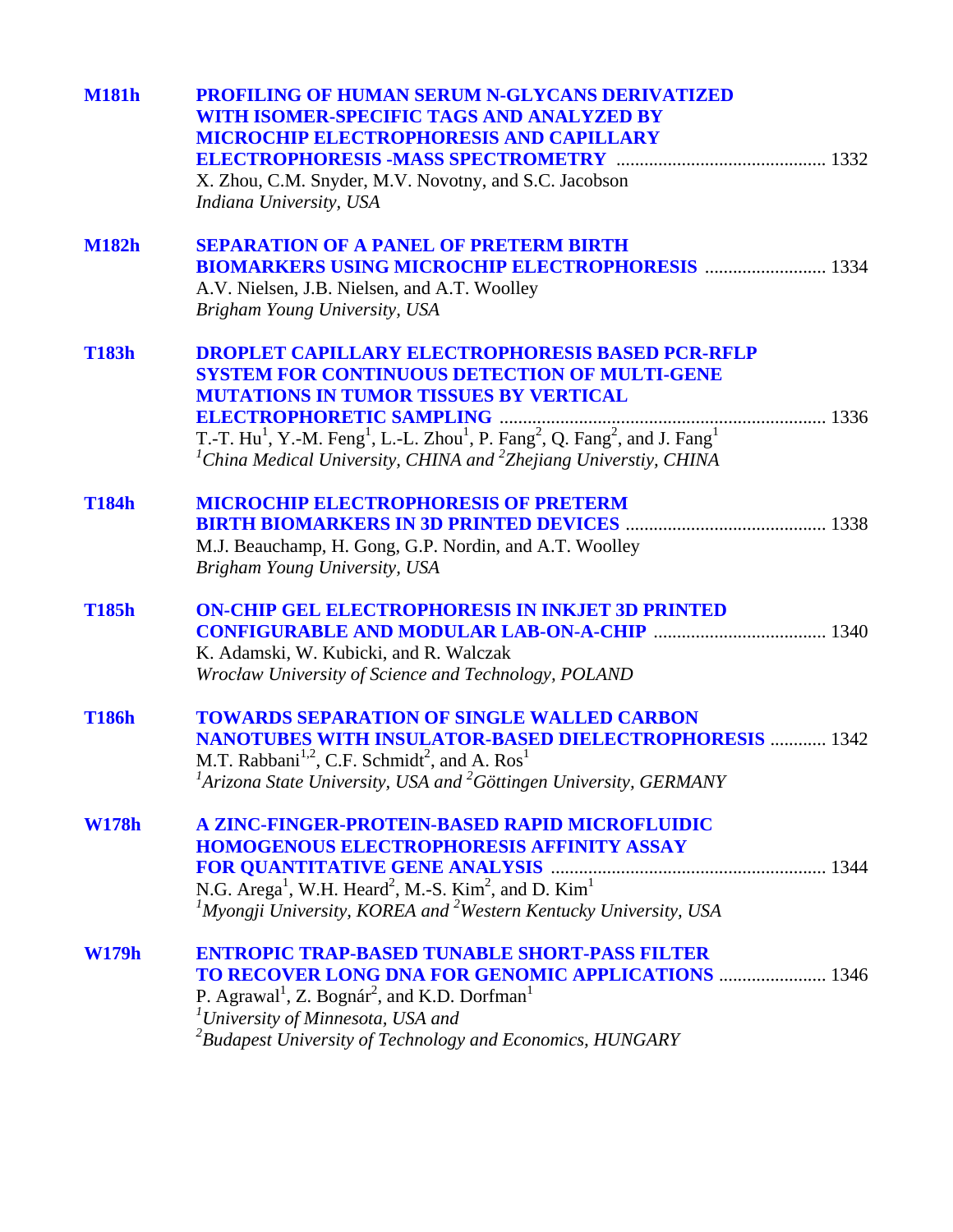| <b>W180h</b> | <b>MOLECULE DEPENDENET TIME OF FLIGHT IDENTIFICATION</b><br>OF NUCLEOTIDES: AN APPROACH FOR SINGLE-MOLECULE<br>C.A. Amarasekara <sup>1</sup> , C. O'Neil <sup>2</sup> , K.M. W-Ratnayake <sup>1</sup> , B. Gross <sup>1</sup> , and S.A. Soper <sup>1</sup><br><sup>1</sup> University of Kansas, USA and <sup>2</sup> University of North Carolina, Chapel Hill, USA     |
|--------------|---------------------------------------------------------------------------------------------------------------------------------------------------------------------------------------------------------------------------------------------------------------------------------------------------------------------------------------------------------------------------|
| <b>W181h</b> | <b>SEPARATION-BASED SENSOR FOR DOPAMINE AND ITS</b><br><b>METABOLITES USING MICRODIALYSIS COUPLED TO MICROCHIP</b><br><b>ELECTROPHORESIS WITH ELECTROCHEMICAL DETECTION  1350</b><br>S.M. Lunte <sup>1</sup> , S.M. Gunawardhana <sup>1</sup> , and R.A. Saylor <sup>2</sup><br><sup>1</sup> University of Kansas, USA and <sup>2</sup> University of South Carolina, USA |
| <b>Other</b> | h - Separations and Reactions                                                                                                                                                                                                                                                                                                                                             |
| <b>M183h</b> | <b>MICROFLUIDIC ADAPTATION OF WET-DRY CYCLES IN</b><br><b>PREBIOTIC CHEMISTRY ANALOG EXPERIMENTS  1352</b><br>M. Adiraj Iyer <sup>1</sup> , D. Baum <sup>2</sup> , and D. Eddington <sup>1</sup><br><sup>1</sup> University of Illinois, Chicago, USA and <sup>2</sup> University of Wisconsin, Madison, USA                                                              |
| <b>T187h</b> | PORTABLE, DROPLET-BASED MICROFLUIDIC<br><b>DEVICE FOR AQUEOUS TWO-PHASE-EXTRACTIONS</b><br>M. Hermann, P. Agrawal, and R.D. Oleschuk<br>Queen's University, CANADA                                                                                                                                                                                                        |
| <b>W182h</b> | <b>CHEMICAL SYNTHESIS OF REVERSE DNA AS A BARCODE TAG</b><br><b>FOR MRNA ANALYSIS USING MILD REAGENTS ON PDMS CHIP  1356</b><br>R. Bhardwaj and Y. Takamura<br>Japan Advanced Institute of Science Technology (JAIST), JAPAN                                                                                                                                              |
| <b>W183h</b> | <b>TOWARDS 3D COMPOSITIONAL CONTROL OF</b><br><b>ADDRESSABLE BIOFUNCTIONAL SITES WITHIN</b><br>N. Nordin, L. Bordonali, J.G. Korvink, V. Badilita, and N. MacKinnon<br>Karlsruhe Institute of Technology (KIT), GERMANY                                                                                                                                                   |
|              | h - Separations and Reactions<br><b>Particle &amp; Cell Separation</b>                                                                                                                                                                                                                                                                                                    |
| <b>M184h</b> | <b>3D-PRINTED MICRO HYDROCYCLONES FOR</b>                                                                                                                                                                                                                                                                                                                                 |

| VI 184h | <b>3D-PRINTED MICRO HYDROCYCLONES FOR</b> |  |
|---------|-------------------------------------------|--|
|         |                                           |  |
|         | J.Y. Han, B. Krasniqi, and D.L. DeVoe     |  |
|         | University of Maryland, USA               |  |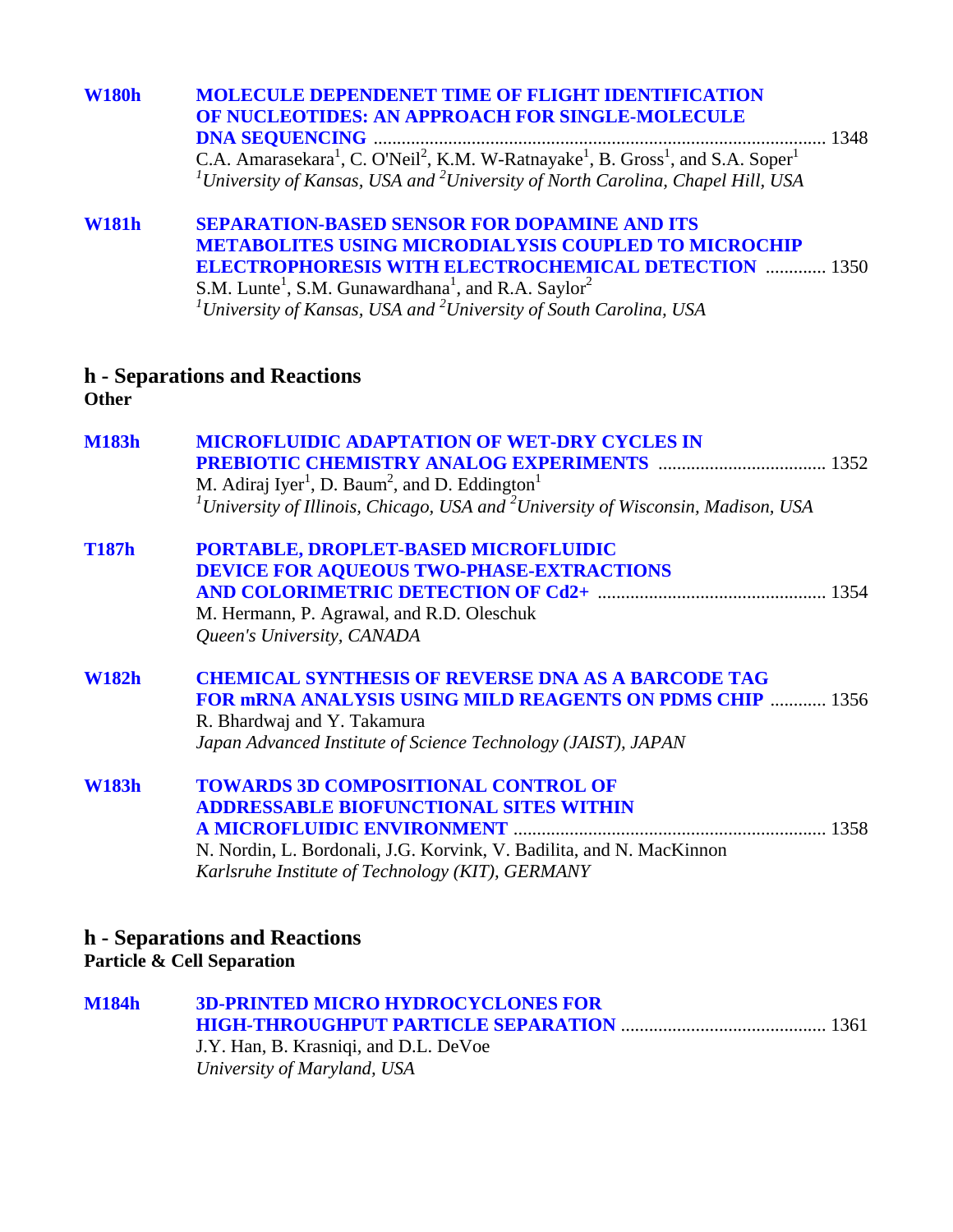| <b>M185h</b> | <b>ACOUSTIC MICROFLUIDIC PARTICLE ENRICHMENT IN A</b><br><b>LONGITUDINAL STANDING BULK ACOUSTIC WAVE (LSBAW)  1363</b><br>M. Cui, M.M. Binkley, and J.M. Meacham<br>Washington University, St. Louis, USA                                                                                                                                                                                                                                                                                                                                                                                          |
|--------------|----------------------------------------------------------------------------------------------------------------------------------------------------------------------------------------------------------------------------------------------------------------------------------------------------------------------------------------------------------------------------------------------------------------------------------------------------------------------------------------------------------------------------------------------------------------------------------------------------|
| <b>M186h</b> | <b>DIELECTROPHORETIC SEPARATION OF MICROSCALE</b><br>P. Modarres and M. Tabrizian<br>McGill University, CANADA                                                                                                                                                                                                                                                                                                                                                                                                                                                                                     |
| <b>M187h</b> | <b>ENHANCED FOCUSING AND SEPARATION OF SPERM</b><br><b>CELL IN MICROFLUIDIC INERTIAL SEPARATION</b><br>H. Feng, T. Jenkins, A. Jafek, R. Samuel, and B.K. Gale<br>University of Utah, USA                                                                                                                                                                                                                                                                                                                                                                                                          |
| <b>M188h</b> | <b>ENRICHMENT OF HUMAN ADIPOSE-DERIVED STEM CELLS</b><br>BY A SPIRAL-SHAPED INERTIAL MICROFLUIDIC SORTER  1369<br>L.M. Lee <sup>1</sup> , Y. Wang <sup>1</sup> , C.J. Garson <sup>1</sup> , G.J. Klarmann <sup>2</sup> ,<br>B. Prabhakarpandian <sup>1</sup> , K. Pant <sup>1</sup> , L.M. Alvarez <sup>2,3</sup> , and E. Lai <sup>4,5</sup><br><sup>1</sup> CFD Research Corporation, USA, ${}^{2}$ National Cancer Institute, USA,<br>$3$ United States Military Academy, USA, $4$ Johns Hopkins University, USA, and<br>${}^{5}$ United States Army Medical Research and Material Command, USA |
| <b>M189h</b> | <b>MICROFLUIDIC SORTING OF CELL</b><br><b>VIABILITY BASED ON STIFFNESS </b><br>M. Islam <sup>1</sup> , T. Bongiorno <sup>1</sup> , N. Stone <sup>1</sup> , A. Liu <sup>1</sup> , W. Lam <sup>1,2</sup> ,<br>A. Alexeev <sup>1</sup> , E.K. Waller <sup>2</sup> , and T. Sulchek <sup>1</sup><br><sup>1</sup> Georgia Institute of Technology, USA and <sup>2</sup> Emory School of Medicine, USA                                                                                                                                                                                                   |
| <b>M190h</b> | <b>PARTICLES SEPARATION VIA SHEATH-FREE</b><br><b>DETERMINISTIC LATERAL DISPLACEMENT</b><br>N. Tottori and T. Nisisako<br>Tokyo Institute of Technology, JAPAN                                                                                                                                                                                                                                                                                                                                                                                                                                     |
| <b>M191h</b> | <b>SELECTIVE SEPARATION OF MICROALGAE</b><br>M.S. Syed <sup>1</sup> , M. Rafeie <sup>1</sup> , D. Vandamme <sup>1,2</sup> , R. Henderson <sup>1</sup> , and M.E. Warkiani <sup>3</sup><br><sup>1</sup> University of New South Wales, AUSTRALIA, ${}^{2}KU$ Leuven, BELGIUM, and<br><sup>3</sup> University of Technology Sydney, AUSTRALIA                                                                                                                                                                                                                                                        |
| <b>M192h</b> | <b>SIZE SORTING AND IN SITU LABELING OF WHOLE</b><br><b>BLOOD USING ACOUSTIC MICROSTREAMING MACHINE AND SET AND ISSUE AT A 1377</b><br>N. Garg, T. Westerhof, E. Nelson, and A. Lee<br>University of California, Irvine, USA                                                                                                                                                                                                                                                                                                                                                                       |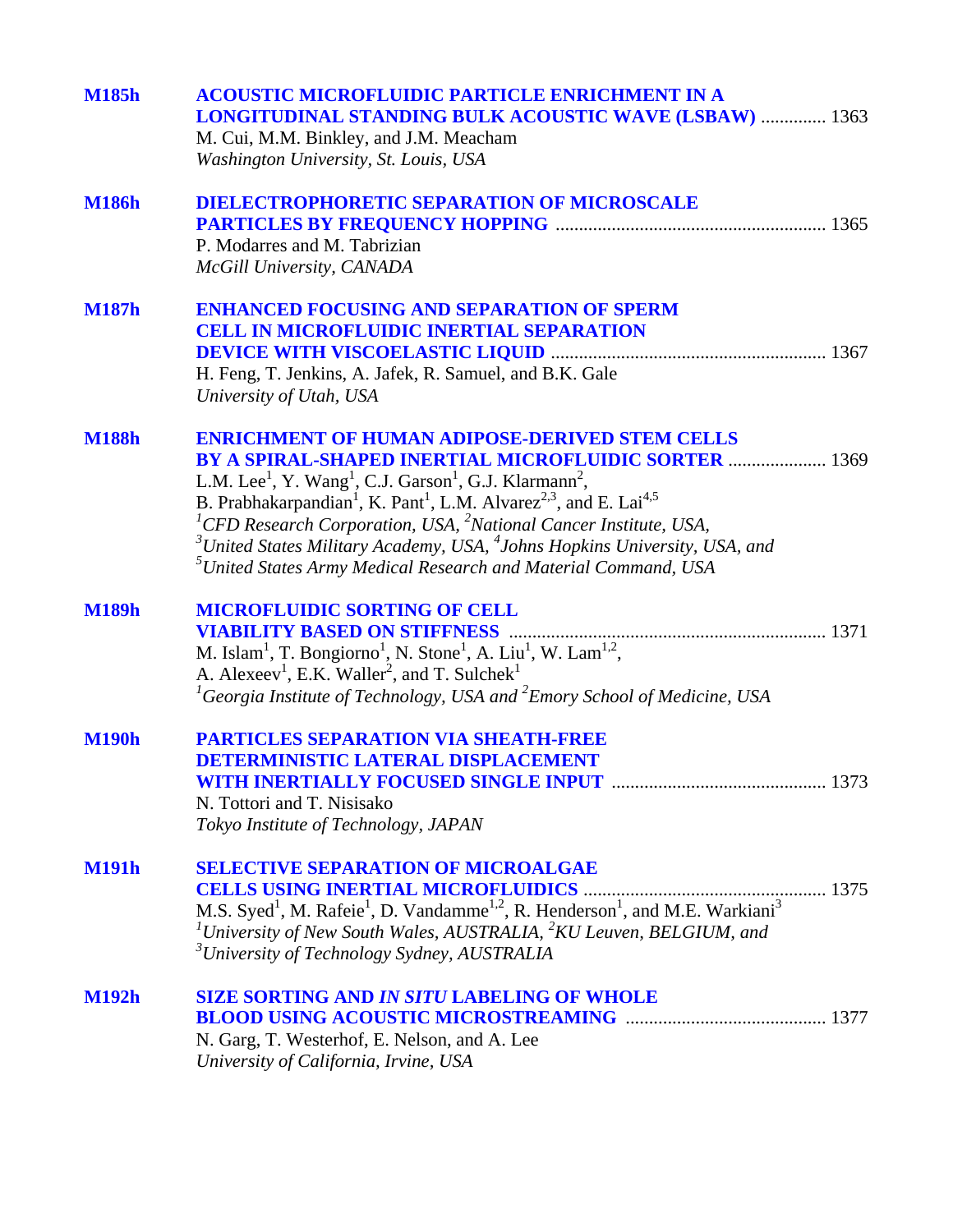| <b>T188h</b> | A MICROFLUIDIC DEVICE FOR LABEL-FREE ELECTRONIC<br>R. Liu, C.-H. Chu, N. Wang, and A.F. Sarioglu<br>Georgia Institute of Technology, USA                                                                                                                                                                                                                                                             |
|--------------|------------------------------------------------------------------------------------------------------------------------------------------------------------------------------------------------------------------------------------------------------------------------------------------------------------------------------------------------------------------------------------------------------|
| <b>T189h</b> | <b>DEVELOPMENT OF A STREAMING DIELECTROPHORESIS</b><br><b>NUMBER TO DESCRIBE A SYSTEM FOR CONTINUOUS</b><br>R. Natu, M. Islam, and R. Martinez-Duarte<br>Clemson University, USA                                                                                                                                                                                                                     |
| <b>T190h</b> | <b>DIELECTROPHORETIC SORTING SYSTEM FOR SCREENING</b><br>Y. Kanai, S. Shimokihara, S. Shitara, R. Oyobiki, T. Watanabe, Y. Einaga,<br>K. Wakamatsu, Y. Matsumoto, K. Fujiwara, and N. Doi<br>Keio University, JAPAN                                                                                                                                                                                  |
| <b>T191h</b> | <b>HIGH PERFORMANCE MULTIPLEX ACOUSTOPHORESIS</b><br>A. Lenshof <sup>1</sup> , A. Urbansky <sup>1</sup> , S. Scheding <sup>2</sup> , and T. Laurell <sup>1,3</sup><br>${}^{1}$ Lund University, SWEDEN, ${}^{2}$ University Hospital Skåne, SWEDEN, and<br><sup>3</sup> Dongguk University, KOREA                                                                                                    |
| <b>T192h</b> | <b>INERTIAL FOCUSING AND ENRICHMENT OF WHITE BLOOD</b><br><b>CELLS USING MICRO-TANGENTIAL FLOW FILTRATION  1387</b><br>M. Garcia <sup>1</sup> , R. Khojah <sup>2</sup> , D. Di Carlo <sup>2</sup> , and S. Pennathur <sup>1</sup><br><sup>1</sup> University of California, Santa Barbara, USA and<br><sup>2</sup> University of California, Los Angeles, USA                                        |
| <b>T193h</b> | <b>MORPHOLOGY BASED CONTINUOUS CELL SEPARATION</b><br><b>VIA ELASTOINERTIAL PINCHED FLOW FRACTIONATION  1389</b><br>D. Li, P. Walker, M. Newcomer, J. Zielinski, L. Kozubowski, and X. Xuan<br>Clemson University, USA                                                                                                                                                                               |
| <b>T194h</b> | PLASTIC MULTI-CHANNEL ACOUSTIC SEPARATOR FOR<br><b>HIGH-THROUGHPUT PURIFICATION OF LYMPHOCYTES  1391</b><br>R. Dubay, C. Lissandrello, K. Kotz, C. Juarez, and J. Fiering<br>Draper, USA                                                                                                                                                                                                             |
| <b>T195h</b> | <b>SHEATH-FREE DEAN-FLOW COUPLED INERTIAL SEPARATION</b><br><b>OF TETRAHYMENA NUCLEI IN SPIRAL MICROCHANNELS  1393</b><br>X. Lu <sup>1,2</sup> , G.-A. Kim <sup>1</sup> , X. Chen <sup>1,3</sup> , Y. Liu <sup>1</sup> , and S. Takayama <sup>1,2</sup><br>${}^{1}$ University of Michigan, USA, ${}^{2}$ Georgia Institute of Technology, USA, and<br><sup>3</sup> Ocean University of China, CHINA |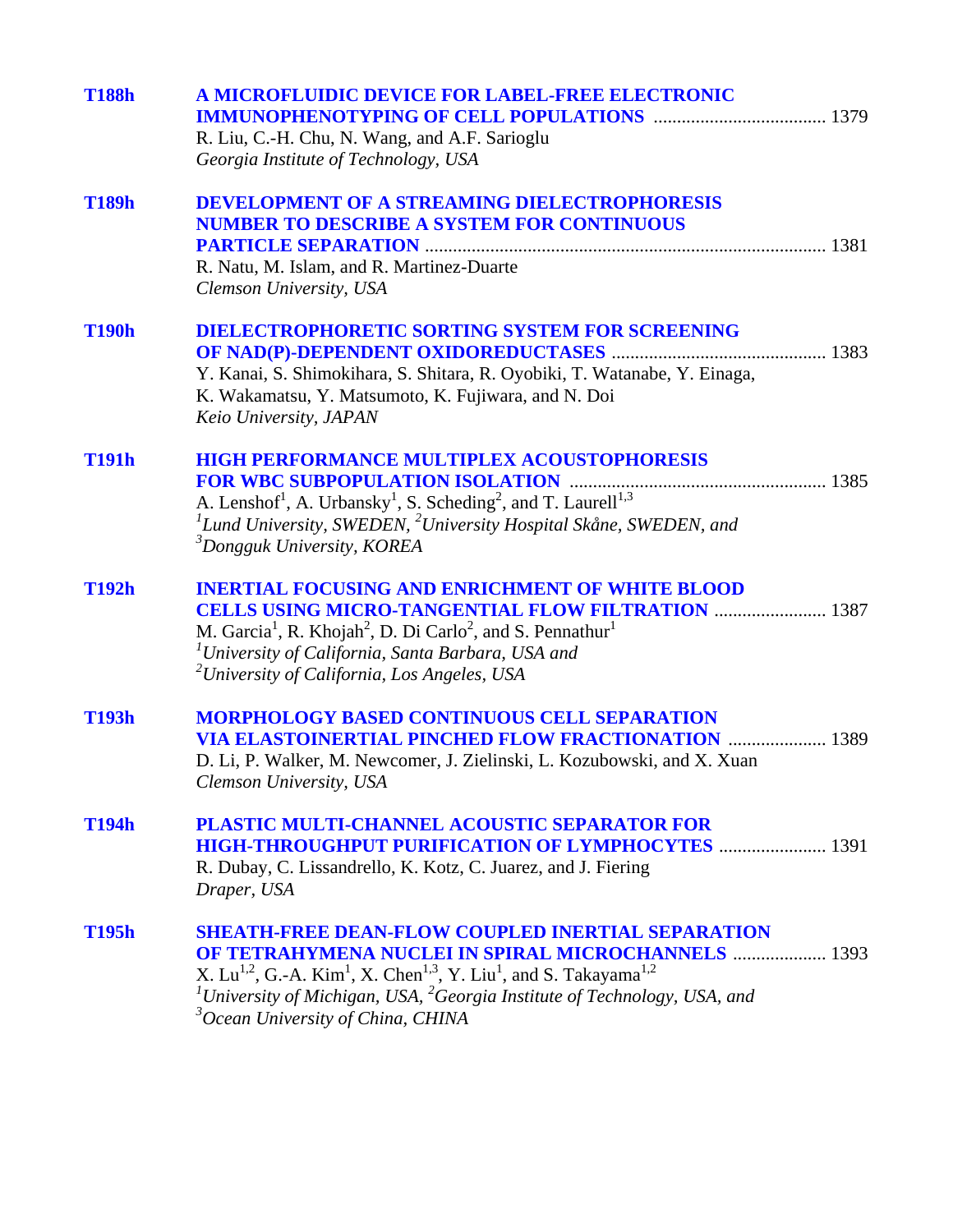| <b>W184h</b> | A PUMPLESS ACOUSTOFLUIDIC CHIP FOR THE<br><b>CONCENTRATION AND SEPARATION OF PARTICLES  1395</b><br>H. Ahmed, G. Destgeer, J. Park, R. Ahmad, K. Park, and H.J. Sung<br>Korea Advanced Institute of Science and Technology (KAIST), KOREA                                                                                                                                                                                                                                                                                                                                 |
|--------------|---------------------------------------------------------------------------------------------------------------------------------------------------------------------------------------------------------------------------------------------------------------------------------------------------------------------------------------------------------------------------------------------------------------------------------------------------------------------------------------------------------------------------------------------------------------------------|
| <b>W185h</b> | <b>DIELECTROPHORETIC CHARACTERIZATION OF CANDIDA</b><br><b>SPECIES WITH 3D CARBON ELECTRODES TOWARDS</b><br>M. Islam, J. Gilmore, K. Wallace, and R. Martinez-Duarte<br>Clemson University, USA                                                                                                                                                                                                                                                                                                                                                                           |
| <b>W186h</b> | <b>DIFFUSIOPHORESIS-BASED SELECTIVE PARTICLE</b><br><b>ENTRAPMENT IN 3D MICROFUNNELS INTEGRATED</b><br>J. Hong, B. Kim, and H. Shin<br>Ulsan National Institute of Science & Technology (UNIST), KOREA                                                                                                                                                                                                                                                                                                                                                                    |
| <b>W187h</b> | <b>EXTENDED ELASTO-INERTIAL MICROFLUIDICS</b><br><b>FOR HIGH THROUGHPUT SEPARATION IN LOW</b><br>H. Ramachandraiah, T. Kumar, I. Banerjee, and A. Russom<br>Royal Institute of Technology (KTH), SWEDEN                                                                                                                                                                                                                                                                                                                                                                   |
| <b>W188h</b> | <b>MAXIMIZING PARTICLE CONCENTRATION IN</b><br>S. Feng <sup>1</sup> , A.M. Skelley <sup>2</sup> , A.G. Anwer <sup>1</sup> , G. Liu <sup>1</sup> , and D.W. Inglis <sup>1</sup><br><sup>1</sup> Macquarie University, AUSTRALIA and <sup>2</sup> GPB Scientific LLC, USA                                                                                                                                                                                                                                                                                                   |
| <b>W189h</b> | <b>MULTIPLEX AND SHEATHLESS ELASTO-MAGNETIC</b><br><b>SORTING OF MAGNETIC AND NON-MAGNETIC</b><br>V. Kumar, S. Dibaji, and P. Rezai<br>York University, CANADA                                                                                                                                                                                                                                                                                                                                                                                                            |
| <b>W190h</b> | PURIFICATION OF ALGINATE ENCAPSULATED CELLS IN A<br><b>3D PRINTED MICROFLUIDIC MAGNETIC SORTING DEVICE  1407</b><br>J. Etxebarria-Elezgarai <sup>1</sup> , A. Espona-Noguera <sup>1</sup> , J. Saez <sup>1</sup> , A. Cañibano-Hernández <sup>1</sup> ,<br>G. Orive <sup>1</sup> , R.M. Hernandez <sup>1</sup> , L. Saenz del Burgo <sup>1</sup> , F. Benito-Lopez <sup>1</sup> , J. Ciriza <sup>1</sup> ,<br>J.L. Pedraz <sup>1</sup> , and L. Basabe-Desmonts <sup>1,2</sup><br><sup>1</sup> University of the Basque Country, SPAIN and <sup>2</sup> IKERBASQUE, SPAIN |
| <b>W191h</b> | <b>SHEATHLESS DETERMINISTIC LATERAL</b><br><b>DISPLACEMENT FOR CONTINUOUS PARTICLE</b><br>N. Tottori and T. Nisisako<br>Tokyo Institute of Technology, JAPAN                                                                                                                                                                                                                                                                                                                                                                                                              |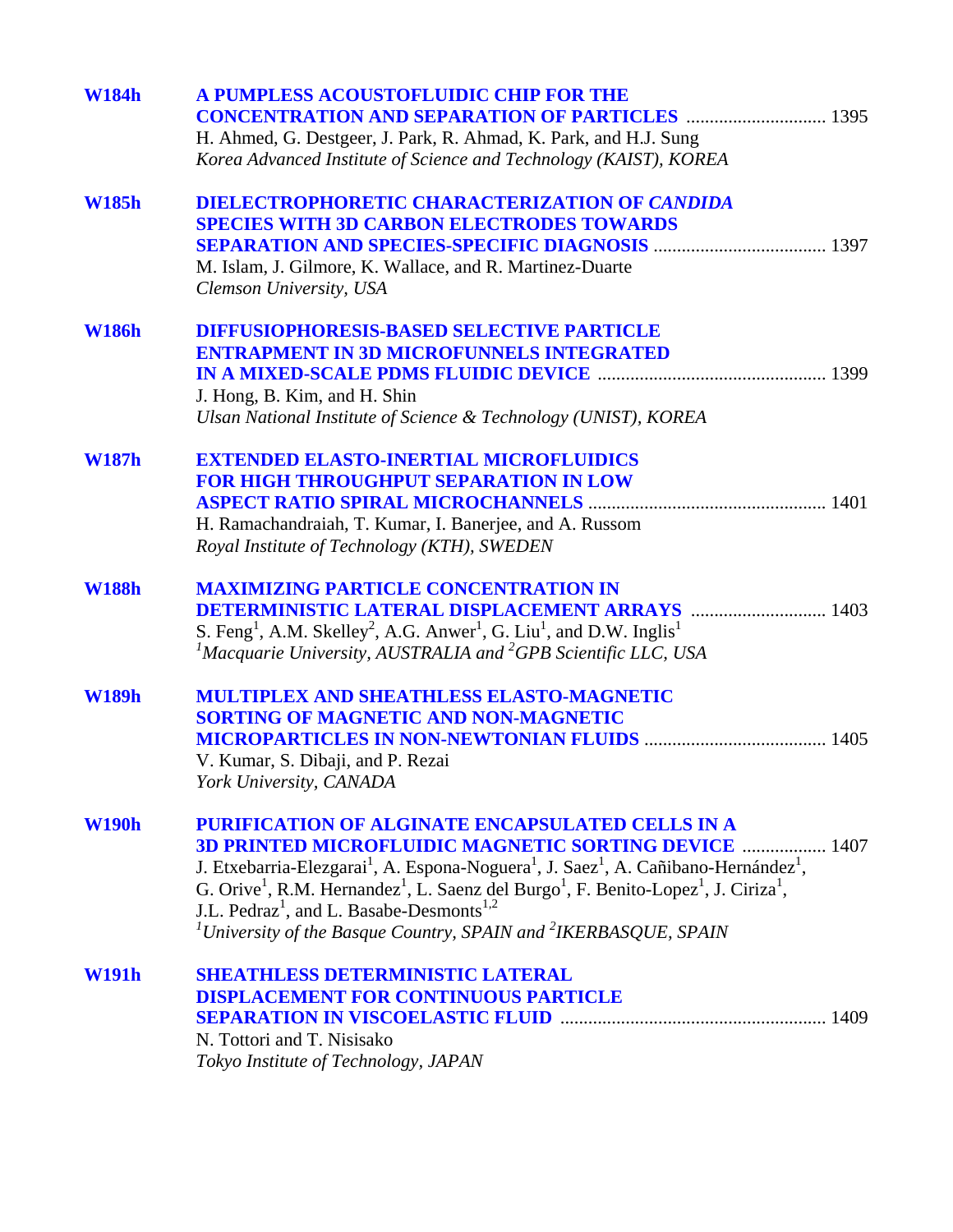#### **h - Separations and Reactions Temperature & Pressure Controlled**

| <b>M193h</b> | <b>DIRECT HEATING OF DROPLETS FOR CHEMICAL AND</b>                                                                                            |
|--------------|-----------------------------------------------------------------------------------------------------------------------------------------------|
|              | <b>BIOLOGICAL REACTIONS ON LAB-ON-CHIP DEVICES</b>                                                                                            |
|              |                                                                                                                                               |
|              | K.N. Nampoothiri <sup>1</sup> , M.S. Seshasayee <sup>2</sup> , V. Srinivasan <sup>3</sup> , M.S. Bobji <sup>1</sup> , and P. Sen <sup>1</sup> |
|              | <sup>1</sup> Indian Institute of Science, INDIA, <sup>2</sup> National Institute of Technology Tiruchirappalli,                               |
|              | INDIA, and <sup>3</sup> University of Minnesota, USA                                                                                          |
| <b>T196h</b> | <b>REAL-TIME MONITORING OF COMPLEX MULTIPHASE</b>                                                                                             |
|              | <b>BEHAVIOR IN A HIGH PRESSURE AND HIGH</b>                                                                                                   |
|              |                                                                                                                                               |
|              | R.M. Ripken, J.G.E. Gardeniers, and S. Le Gac                                                                                                 |

*University of Twente, NETHERLANDS* 

#### **[W192h A SIMPLE PRESSURE BALANCER FOR INCREASING MIXING](#page-0-0)  PERFORMANCE IN PASSIVE DRIVEN MICROFLUIDIC SYSTEM** ............ 1415 Y. Zhai, A. Wang, and K.W. Oh

*State University of New York, Buffalo, USA* 

## **h - Separations and Reactions**

**Vapor-Phase Separation/Detection**

| W193h | <b>SURFACE WETTABILITY DIRECTED HIGH FLUX</b> |  |
|-------|-----------------------------------------------|--|
|       | <b>SEPARATION OF TRACE AMOUNTS OF TOLUENE</b> |  |
|       |                                               |  |
|       | K K Rangharaian and S Prakash                 |  |

K.K. Rangharajan and S. Prakash *Ohio State University, USA* 

# **i - Other Applications for Microfluidics**

**Energy (Fuel Cell & Battery)**

| <b>M194i</b> | A MICRO REFORMING-TYPE PHOSPHORIC ACID FUEL<br><b>CELL SYSTEM HYBRID WITH EVAPORATOR, WATER</b>                                                                                                                                                                                            |                                                             |
|--------------|--------------------------------------------------------------------------------------------------------------------------------------------------------------------------------------------------------------------------------------------------------------------------------------------|-------------------------------------------------------------|
|              | <b>REMOVAL CHANNEL, AND OSRM METHANOL REFORMER  1419</b><br>Y.-C. Wu <sup>1</sup> , W.-Y. Chen <sup>1</sup> , H.-S. Wang <sup>1</sup> , C.-P. Chang <sup>1</sup> , and F.-G. Tseng <sup>1,2</sup><br><sup>1</sup> National Tsing Hua University, TAIWAN and $^{2}$ Academia Sinica, TAIWAN |                                                             |
| <b>M195i</b> | <b>POLYMER-BASED BENDABLE DIRECT METHANOL</b><br><b>BAR WELD LBER LBBEFALBEAVA</b>                                                                                                                                                                                                         | $\overline{A}$ $\overline{A}$ $\overline{A}$ $\overline{A}$ |

**FUEL CELL FOR WEARABLE APPLICATIONS** .............................................. 1421 W.-Y. Huang, T.-C. Liu, F.-G. Tseng, and P.-C. Wang *National Tsing Hua University, TAIWAN*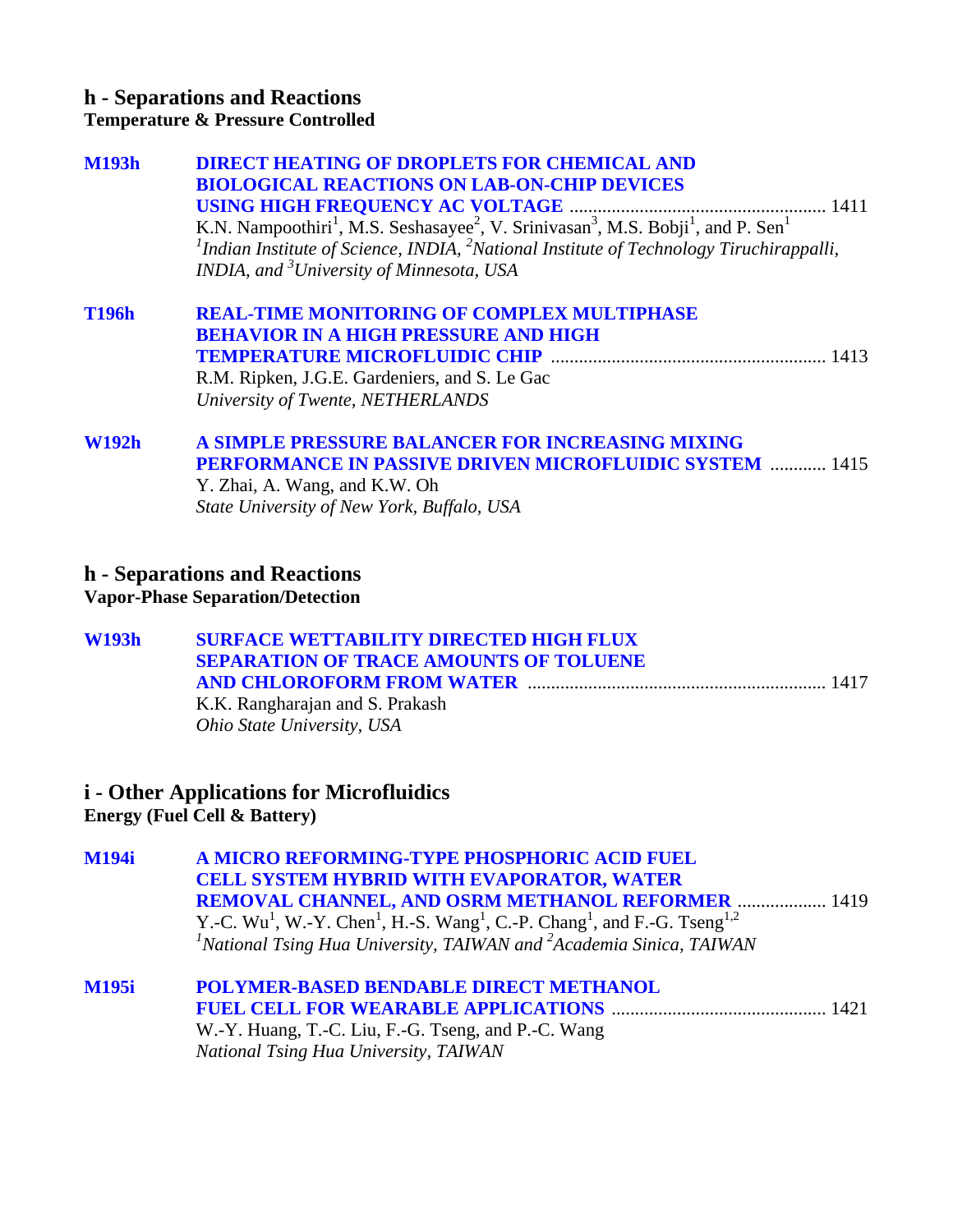| <b>T197i</b>  | <b>A PAPER-BASED MICROFLUIDIC PLATFOM FOR</b><br>L. Liu and S. Choi<br>State University of New York, Binghamton, USA                                                                                                                                                                                                                                                                                                                                                                                                                                                                                                                                                                                      |
|---------------|-----------------------------------------------------------------------------------------------------------------------------------------------------------------------------------------------------------------------------------------------------------------------------------------------------------------------------------------------------------------------------------------------------------------------------------------------------------------------------------------------------------------------------------------------------------------------------------------------------------------------------------------------------------------------------------------------------------|
| <b>T198i</b>  | <b>SQUEEZE-BIOBATTERY: ON-DEMAND POWER GENERATION</b><br><b>FROM LYOPHILIZED EXOELECTROGENS USING A</b><br>FINGER-ACTIVATED, SELF-CONTAINED MEDIA POUCH  1425<br>Y. Gao and S. Choi<br>State University of New York, Binghamton, USA                                                                                                                                                                                                                                                                                                                                                                                                                                                                      |
| <b>W194i</b>  | <b>A MICROFLUIDIC FLEXIBLE AND STRETCHABLE BIOBATTERY  1427</b><br>S. Pang <sup>1</sup> , Y. Gao <sup>1</sup> , M. Zhu <sup>2</sup> , and S. Choi <sup>1</sup><br><sup>1</sup> State University of New York, Binghamton, USA and<br><sup>2</sup> State University of New York, New York, USA                                                                                                                                                                                                                                                                                                                                                                                                              |
| <b>Others</b> | <i>i</i> - Other Applications for Microfluidics                                                                                                                                                                                                                                                                                                                                                                                                                                                                                                                                                                                                                                                           |
| <b>M196i</b>  | A MICROFLUIDIC PLATFORM FOR THE STUDY<br>OF ICE-NUCLEATING PARTICLES IN REMOTE<br>G.C.E. Porter <sup>1</sup> , M.D. Tarn <sup>1</sup> , S.N.F. Sikora <sup>1</sup> , M.E. Salter <sup>2</sup> ,<br>T.W. Wilson <sup>1</sup> , T.F. Whale <sup>1</sup> , J. Shim <sup>1</sup> , and B.J. Murray <sup>1</sup><br><sup>1</sup> University of Leeds, UK and <sup>2</sup> Stockholm University, SWEDEN                                                                                                                                                                                                                                                                                                         |
| <b>M197i</b>  | <b>GEOMETRIC OPTIMIZATION OF IONIC CURRENT RECTIFICATION</b><br><b>IN BIPOLAR NANOCHANNEL NETWORK MEMBRANE  1431</b><br>G.T. Chang, C. Wang, J. Kim, and J. Park<br>Sogang University, KOREA                                                                                                                                                                                                                                                                                                                                                                                                                                                                                                              |
| <b>M198i</b>  | PM <sub>2.5</sub> COLLECTION INTO AQUEOUS SOLUTION VIA<br><b>HYDROPHILIC OXIDE NANOWIRE SURFACE</b><br>1433<br>T. Shimada <sup>1</sup> , T. Yasui <sup>1,2</sup> , A. Hibara <sup>3</sup> , H. Yasaki <sup>1</sup> , T. Yanagida <sup>4</sup> , M. Hara <sup>1</sup> ,<br>N. Kaji <sup>1,2</sup> , M. Kanai <sup>4</sup> , K. Nagashima <sup>4</sup> , T. Kawai <sup>5</sup> , and Y. Baba <sup>1,6</sup><br>${}^{1}$ Nagoya University, JAPAN, ${}^{2}$ Japan Science and Technology Agency (JST), JAPAN,<br>$3$ Tohoku University, JAPAN, $4$ Kyushu University, JAPAN, $5$ Osaka University, JAPAN,<br>and <sup>6</sup> National Institute of Advanced Industrial Science and Technology (AIST), JAPAN |
| <b>T199i</b>  | AN INTEGRATED MICROFLUIDIC SYSTEM FOR CONTINUOUS<br><b>SELECTION OF APTAMERS BY USING TISSUE SAMPLES  1435</b><br>W.-T. Liu <sup>1</sup> , W. -B. Lee <sup>1</sup> , Y. -C. Tsai <sup>1</sup> , L. -Y. Hung <sup>1</sup> , C. -Y. Fu <sup>1</sup> , Y. -C. Tsai <sup>2</sup> , and G. P. J.                                                                                                                                                                                                                                                                                                                                                                                                               |

Y. -J. Chuang<sup>2</sup>, K. -F. Hsu<sup>2</sup>, and G. -B. Lee<sup>1</sup><br><sup>*1</sup>National Tsing Hua University, TAIWAN and*<br><sup>2</sup>National Cheng Kung University, TAIWAN</sup>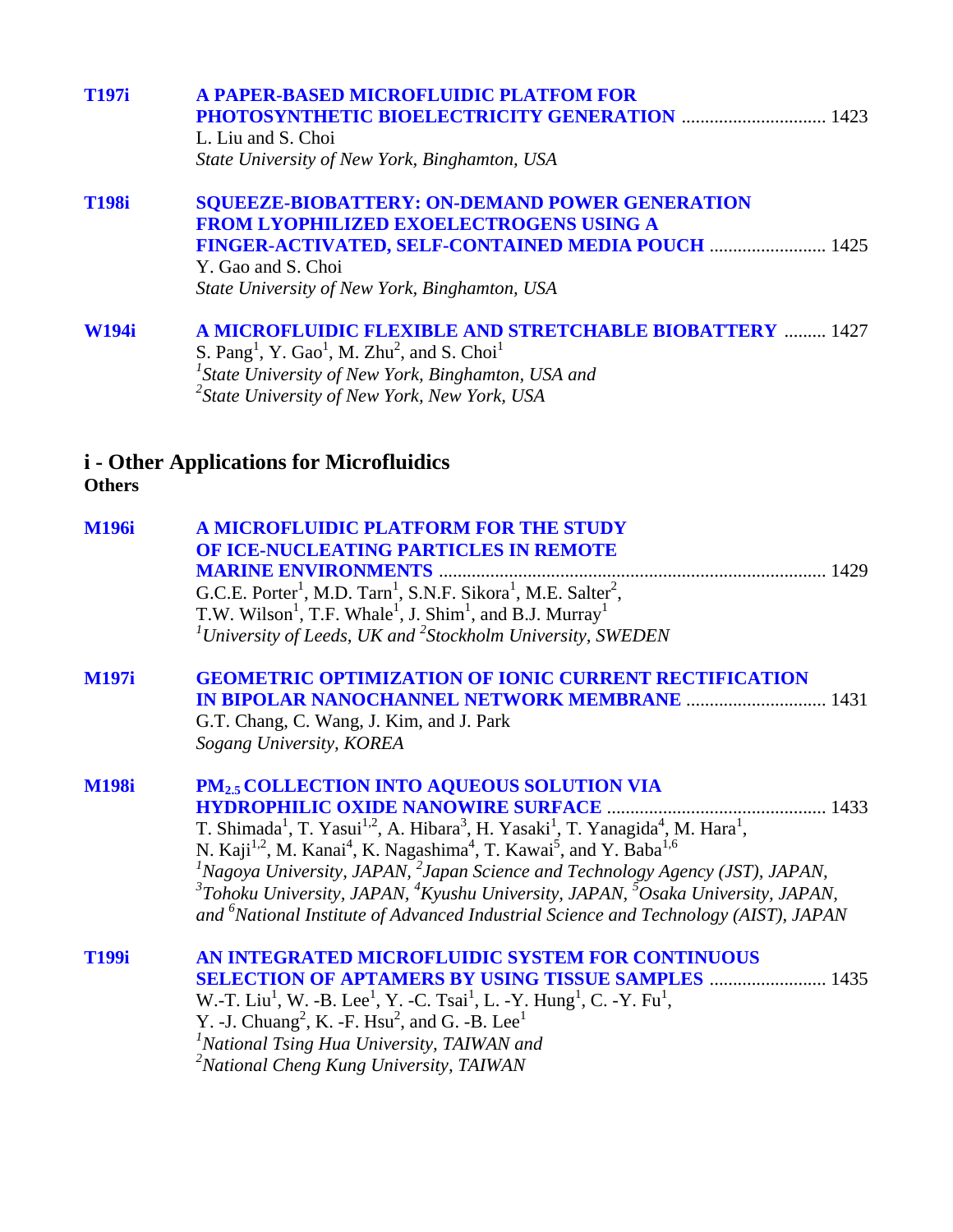| <b>T200i</b> | <b>HIGH-IMPACT MICROFLUIDICS: AN INTEGRATED INSTRUMENT</b>                                                                                                                        |
|--------------|-----------------------------------------------------------------------------------------------------------------------------------------------------------------------------------|
|              | <b>TO DETECT EXTRATERRESTRIAL ORGANIC SIGNATURES</b>                                                                                                                              |
|              | <b>(AND MAYBE LIFE) ON A KINETIC PENETRATOR PLATFORM  1437</b>                                                                                                                    |
|              | T.P. Cantrell <sup>1</sup> , M. Cato <sup>1</sup> , Z. Duca <sup>1</sup> , J. Muller <sup>1</sup> , D. Eichstedt <sup>1</sup> , B. Schmidt <sup>1</sup> ,                         |
|              | S. Foreman <sup>2</sup> , J. Kim <sup>2</sup> , P. Putman <sup>3</sup> , H. Jiao <sup>4</sup> , E. Jensen <sup>4</sup> , H. Mehrabani <sup>4</sup> , and A. Stockton <sup>1</sup> |
|              | <sup>1</sup> Georgia Institute of Technology, USA, $^{2}$ Texas Tech University, USA,                                                                                             |
|              | <sup>3</sup> Sierra Lobo, Inc., USA, and <sup>4</sup> HJ Science & Technology, USA                                                                                                |
| <b>W195i</b> | <b>A MEMBRANELESS LAMINAR-FLOW BASED BIO-SOLAR CELL  1439</b>                                                                                                                     |
|              | L. Liu, W. Yang, and S. Choi                                                                                                                                                      |
|              | State University of New York, Binghamton, USA                                                                                                                                     |
| <b>W196i</b> | <b>AUTONOMOUS BIOACTUATOR DRIVEN</b>                                                                                                                                              |
|              | <b>BY CHICKEN CARDIOMYOCYTES</b>                                                                                                                                                  |
|              | K. Furuike, A. Shima, S. Yoshida, Y. Morimoto, and S. Takeuchi                                                                                                                    |
|              | University of Tokyo, JAPAN                                                                                                                                                        |
| <b>W197i</b> | <b>MICRO CHEMICAL ANALYSIS FOR GAMMA-EMITTING</b>                                                                                                                                 |
|              | <b>ACTINIDE SPECIES IN RADIOACTIVE WASTES</b>                                                                                                                                     |
|              |                                                                                                                                                                                   |
|              | K. Matsushita <sup>1</sup> , B. Aileen <sup>1</sup> , A. Kirishima <sup>2</sup> , and T. Tsukahara <sup>1</sup>                                                                   |
|              | ${}^{1}$ Tokyo Institute of Technology, JAPAN and ${}^{2}$ Tohoku University, JAPAN                                                                                               |
|              |                                                                                                                                                                                   |

#### **i - Other Applications for Microfluidics Paper µFluidics**

| <b>M199i</b> | <b>AUTOMATIC MULTISTEP DIGITAL ASSAY IN A SINGLE SHEET</b><br><b>OF 3-DIMENSAIONAL PAPER-BASED ANALYTICAL DEVICE  1445</b> |  |
|--------------|----------------------------------------------------------------------------------------------------------------------------|--|
|              | S.-G. Jeong, J. Kim, S.H. Jin, B. Lee, D.-Y. Kim, G. Shim, and C.-S. Lee                                                   |  |
|              | Chungnam National University, KOREA                                                                                        |  |
| <b>M200i</b> | <b>FABRICATION OF PAPER-BASED MICROFLUIDIC DEVICES</b>                                                                     |  |
|              |                                                                                                                            |  |
|              | T.M.G. Cardoso <sup>1</sup> , F.R. de Souza <sup>1</sup> , P.T. Garcia <sup>1</sup> , D. Rabelo <sup>1</sup> ,             |  |
|              | C.S. Henry <sup>2</sup> , and W.K.T. Coltro <sup>1</sup>                                                                   |  |
|              | <sup>1</sup> Federal University of Goias, BRAZIL and $^{2}$ Colorado State University, USA                                 |  |
| <b>M201i</b> | <b>LOW-COST PAPER DEVICE FOR FAST GENDER</b>                                                                               |  |
|              |                                                                                                                            |  |
|              | E. Azuaje-Hualde <sup>1</sup> , S. Arroyo-Jimenez <sup>1</sup> , M. Martínez de Pancorbo <sup>1</sup> ,                    |  |
|              | G. Garai-Ibabe <sup>1</sup> , F. Benito-Lopez <sup>1</sup> , and L. Basabe-Desmonts <sup>1,2</sup>                         |  |
|              | <sup>1</sup> University of the Basque Country, SPAIN and <sup>2</sup> IKERBASQUE, SPAIN                                    |  |
| <b>M202i</b> | <b>PAPER-BASED MICROFLUIDIC PLATFORMS</b>                                                                                  |  |
|              |                                                                                                                            |  |
|              | M.R. Yerrapragada and H.N. Unni                                                                                            |  |
|              | Indian Institute of Technology, INDIA                                                                                      |  |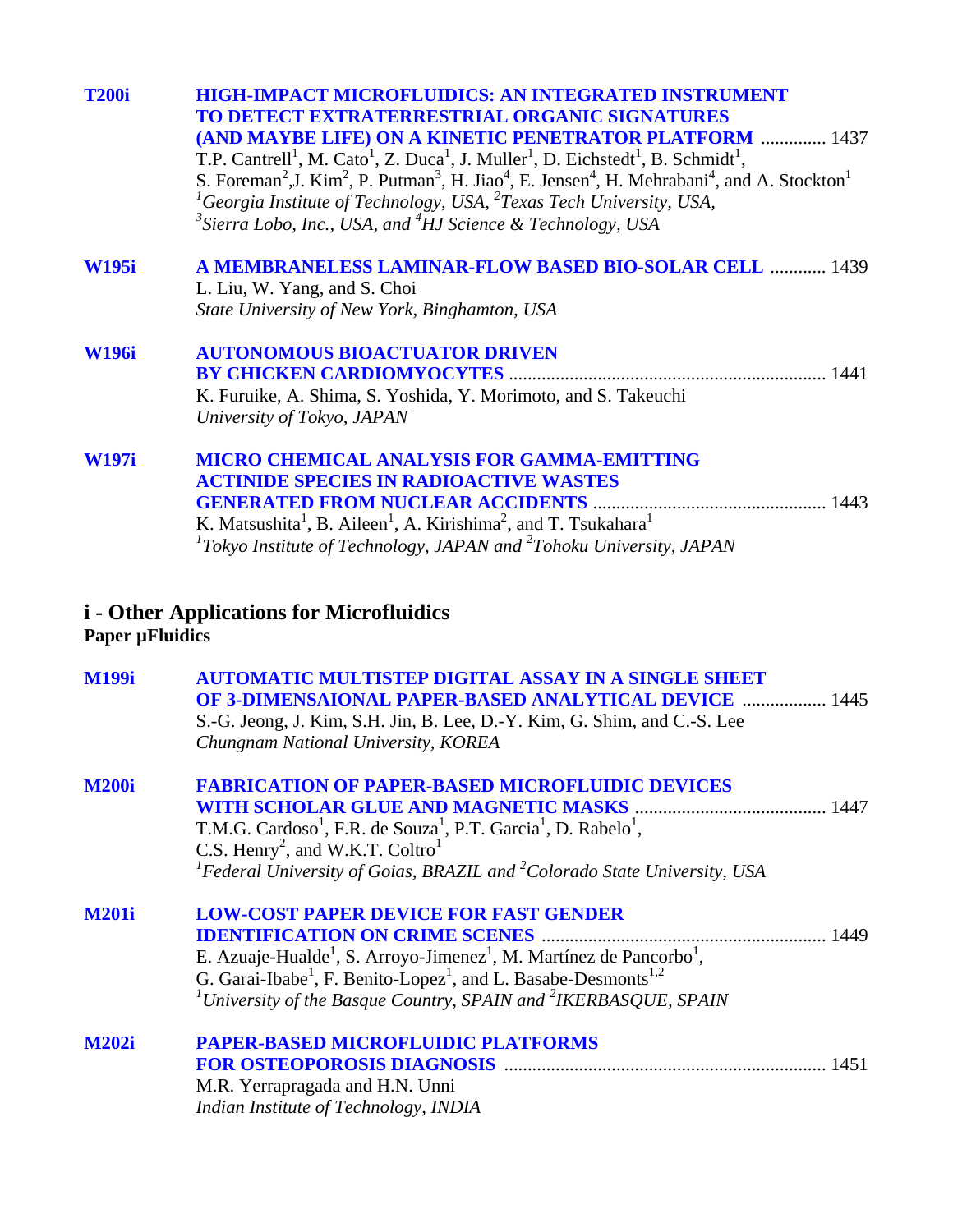| <b>T201i</b> | A HIGH-PERFORMANCE PAPER-BASED BIOBATTERY                                                                                                             |
|--------------|-------------------------------------------------------------------------------------------------------------------------------------------------------|
|              |                                                                                                                                                       |
|              | M. Mohammadifar and S. Choi                                                                                                                           |
|              | State University of New York, Binghamton, USA                                                                                                         |
|              |                                                                                                                                                       |
| <b>T202i</b> | <b>ENZYME STABILIZATION ON A CHEMICALLY MODIFIED</b>                                                                                                  |
|              |                                                                                                                                                       |
|              | E.B. Strong, K.M. Radomski, E.H. Escamilla, A.W. Martinez, and N.W. Martinez                                                                          |
|              | California Polytechnic State University, USA                                                                                                          |
|              |                                                                                                                                                       |
| <b>T203i</b> |                                                                                                                                                       |
|              | <b>FLEXIBLE PATTERNING TECHNIQUE FOR PAPER MICROFLUIDIC</b><br><b>DEVICES USING WATER-BASED ALKYL KETENE DIMER INK  1457</b>                          |
|              |                                                                                                                                                       |
|              | N.N. Hamidon <sup>1,2</sup> , Y. Hong <sup>1</sup> , G.I.J. Salentijn <sup>1,3</sup> , and E. Verpoorte <sup>1</sup>                                  |
|              | <sup>1</sup> University of Groningen, NETHERLANDS, $^{2}$ Universiti Malaysia, MALAYSIA, and                                                          |
|              | $3$ TI-COAST, NETHERLANDS                                                                                                                             |
|              |                                                                                                                                                       |
| <b>T204i</b> |                                                                                                                                                       |
|              |                                                                                                                                                       |
|              | ${}^{1}$ New York University, Abu Dhabi, UAE and ${}^{2}$ New York University, USA                                                                    |
|              |                                                                                                                                                       |
| <b>T205i</b> |                                                                                                                                                       |
|              | G.I.J. Salentijn <sup>1,2</sup> , M. Grajewski <sup>1</sup> , and E. Verpoorte <sup>1</sup>                                                           |
|              | <sup>1</sup> University of Groningen, NETHERLANDS and <sup>2</sup> TI-COAST, NETHERLANDS                                                              |
|              |                                                                                                                                                       |
| <b>W198i</b> | A REUSABLE PAPER/POLYMER HYBRID PLUG-AND-PLAY                                                                                                         |
|              | <b>MICROFLUIDIC PLATFORM FOR</b>                                                                                                                      |
|              |                                                                                                                                                       |
|              | S.T. Sanjay <sup>1</sup> , M. Li <sup>1,2</sup> , and X. Li <sup>1</sup>                                                                              |
|              | <sup>1</sup> University of Texas, El Paso, USA and <sup>2</sup> Beijing Normal University, CHINA                                                      |
|              |                                                                                                                                                       |
| <b>W199i</b> | <b>FABRICATION OF PAPER-BASED MICROFLUIDIC</b>                                                                                                        |
|              | <b>DEVICES VIA LOCAL DEPOSITION OF</b>                                                                                                                |
|              | 1465                                                                                                                                                  |
|              | PHOTO-POLYMER FOLLOWED BY UV CURING                                                                                                                   |
|              | P.J.W. HE, I.N. Katis, R.W. Eason, and C.L. Sones                                                                                                     |
|              | University of Southampton, UK                                                                                                                         |
|              |                                                                                                                                                       |
| <b>W200i</b> | <b>HIGHLY SENSITIVE PAPER-BASED ANALYTICAL DEVICES  1467</b>                                                                                          |
|              | J.-Y. Huang, C.-W. Chen, and C.-F. Chen                                                                                                               |
|              | National Taiwan University, TAIWAN                                                                                                                    |
|              |                                                                                                                                                       |
| <b>W201i</b> | <b>PAPER-BASED MICROFLUIDIC DEVICES ON THE CRIME SCENE:</b>                                                                                           |
|              | A SIMPLE TOOL FOR RAPID ESTIMATION OF POST-MORTEM                                                                                                     |
|              | <b>INTERVAL USING VITREOUS HUMOUR</b>                                                                                                                 |
|              | P.T. Garcia <sup>1</sup> , E.F.M. Gabriel <sup>1</sup> , G.S. Pessôa <sup>2</sup> , J.C. Santos Júnior <sup>2</sup> , P.C. Mollo Filho <sup>3</sup> , |
|              | R.B.F. Guidugli <sup>3</sup> , N.F. Hoehr <sup>2</sup> , M.A.Z. Arruda <sup>2,4</sup> , and W.K.T. Coltro <sup>1,4</sup>                              |
|              | <sup>1</sup> Universidade Federal de Goiás, BRAZIL, $^{2}$ Universidade Estadual de Campinas,                                                         |
|              | BRAZIL, <sup>3</sup> Superintendência da Polícia Técnico Científica, BRAZIL, and                                                                      |
|              | <sup>4</sup> Instituto Nacional de Ciência e Tecnologia de Bioanalítica, BRAZIL                                                                       |
|              |                                                                                                                                                       |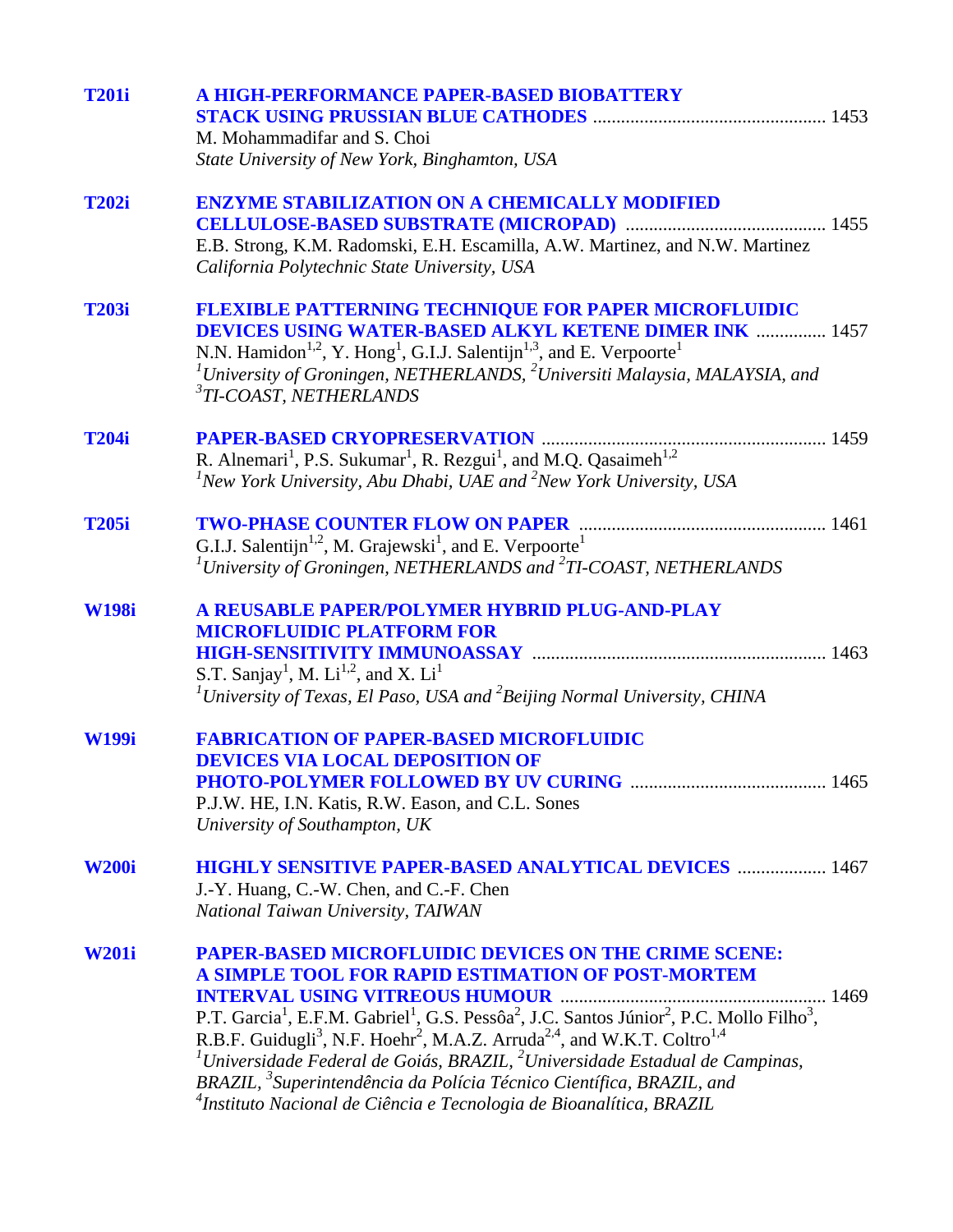# **j - Microfluidics in Biology**

#### **Others**

| <b>M203j</b> | <b>DROPLET ENCAPSULATION TO STUDY</b><br>A. Benavente-Babace <sup>1</sup> , K. Haase <sup>2</sup> , and M. Godin <sup>1</sup><br><sup>1</sup> University of Ottawa, CANADA and <sup>2</sup> Massachusetts Institute of Technology, USA                                                                                                            |
|--------------|---------------------------------------------------------------------------------------------------------------------------------------------------------------------------------------------------------------------------------------------------------------------------------------------------------------------------------------------------|
| <b>M204j</b> | <b>SELF-PRIMING, VACUUM-SEALED</b><br>${}^{1}$ Oak Ridge National Laboratory, USA and ${}^{2}$ University of Tennesse, USA                                                                                                                                                                                                                        |
| <b>T206j</b> | <b>MOSAIC IMMUNOASSAYS INTERGRATED WITH MICROFLUIDIC</b><br><b>CHANNELS FOR HIGH-THROUGHPUT PARALLEL DETECTION  1475</b><br>F. Zheng <sup>1</sup> , E. He <sup>1,2</sup> , L. Cai <sup>1</sup> , D. Huang <sup>1</sup> , B. Yu <sup>1</sup> , and Z. Li <sup>1</sup><br>${}^{1}$ Peking University, CHINA and ${}^{2}$ Tsinghua University, CHINA |
| <b>W202j</b> | A MICROFLUIDIC PLATFORM TO PROBE THE ROLE OF<br>PERICELLULAR MATRIX IN METASTATIC EXTRAVASATION<br><b>AND INVASION OF BREAST CANCER EPITHELIAL CELLS  1477</b><br>M.-E. Brett, H.E. Bomberger, G.R. Doak, M.A. Price,<br>J.B. McCarthy, and D.K. Wood<br>University of Minnesota, USA                                                             |
| <b>W203j</b> | <b>SAMPLE PROCESSOR FOR LIFE ON ICY WORLDS (SPLIce):</b><br>T.N. Chinn, A.K. Lee, T.D. Boone, M.X. Tan, M.M. Chin, G.C. McCutcheon,<br>M.F. Horne, M.R. Padgen, J.T. Blaich, J.B. Forgione, P.T. Zell, K.F. Bywaters,<br>E.T. Kelly, A.F. Davila, R.C. Quinn, and A.J. Ricco<br>NASA Ames Research Center, USA                                    |
|              | $M$ : angfluidige in Dielectr                                                                                                                                                                                                                                                                                                                     |

## **j - Microfluidics in Biology Sample Prep**

| M205j        | <b>REAGENT-FREE HIGH-THROUGHPUT EXTRACTION OF</b><br>NUCLEIC ACIDS AND PROTEINS VIA RAPID MECHANICAL |  |
|--------------|------------------------------------------------------------------------------------------------------|--|
|              | X. Huang, Y. Pan, X. Xing, and L. Yobas                                                              |  |
|              | Hong Kong University of Science and Technology, HONG KONG                                            |  |
| <b>T207j</b> | <b>DEVELOPMENT OF HIGH YIELD PLASMA SEPARATION DEVICE</b>                                            |  |
|              | FROM WHOLE BLOOD PREVENTING BLOOD CELL CLOGGING                                                      |  |
|              |                                                                                                      |  |
|              | J. Mitsuse, K. Morikawa, E. Mori, R. Ohta, Y. Kazoe, K. Mawatari, and T. Kitamori                    |  |
|              | University of Tokyo, JAPAN                                                                           |  |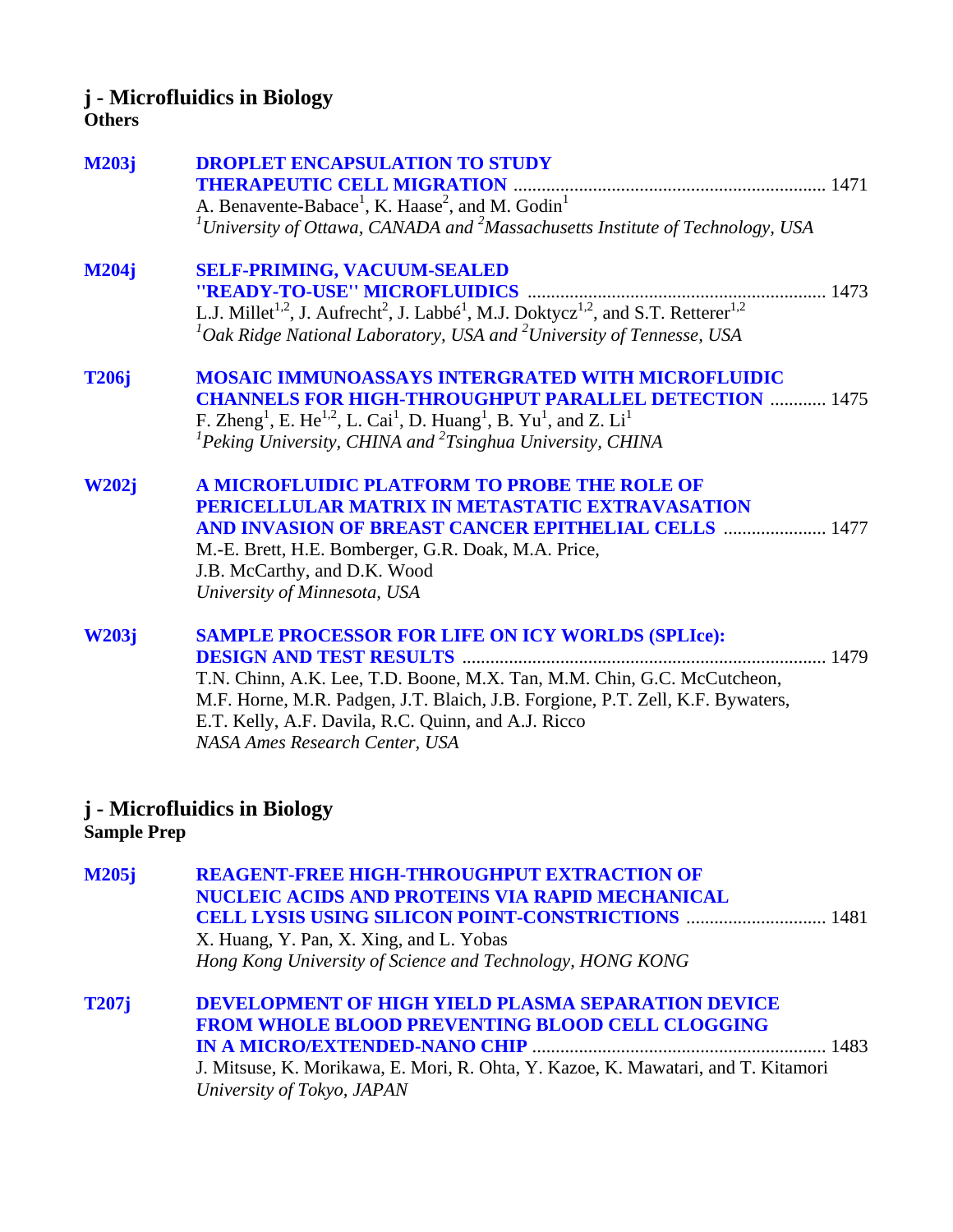#### **[W204j NEW GENERATION OF MICROFLUIDIC MAGNETIC FLUIDIZED](#page-0-0)  BED FOR HIGH THROUGHPUT SAMPLE PRETREATMENT** ...................... 1485

L. Alexandre<sup>1,2,3</sup>, I. Pereiro<sup>1,2,3</sup>, A. Bendali<sup>1,2,3</sup>, J.L. Viovy<sup>1,2,3</sup>, L. Malaquin<sup>4</sup>, and S. Descroix<sup>1,2,3</sup> <sup>1</sup> Institut Curie, FRANCE, <sup>2</sup> Pierre-and-Marie-Curie University, FRANCE, *3 Institut Pierre Gilles de Gennes, FRANCE, and <sup>4</sup> LAAS-CNRS, FRANCE* 

## **k - Late News**

| <b>M206k</b> | <b>3D BLOOD VESSEL SHAPING OF CHICK EMBRYO</b>                                                                                                                                            |
|--------------|-------------------------------------------------------------------------------------------------------------------------------------------------------------------------------------------|
|              |                                                                                                                                                                                           |
|              | M. Itayama and T. Kawahara<br>Kyushu Institute of Technology, JAPAN                                                                                                                       |
|              |                                                                                                                                                                                           |
| <b>M207k</b> | A CLOSED MICROCIRCULATION SYSTEM WITH                                                                                                                                                     |
|              | <b>NON-FOULING AND SLIPPERY MICROFLUIDIC</b>                                                                                                                                              |
|              | <b>NETWORKS FOR WHOLE BLOOD HEMODYNAMICS ANALYSIS  1489</b>                                                                                                                               |
|              | H. Zou, T. Xu, X. Yao, H.Y. Cheung, and M. Yang                                                                                                                                           |
|              | City University of Hong Kong, HONG KONG                                                                                                                                                   |
| <b>M208k</b> | A SILICON BIOREACTOR WITH THREE-DIMENSIONAL                                                                                                                                               |
|              | FLOW-FOCUSING STRUCTURE TO GENERATE PLATELETS  1491                                                                                                                                       |
|              |                                                                                                                                                                                           |
|              | K. Fujimoto <sup>1,2</sup> , Y. Okawa <sup>2</sup> , Y. Hiroi <sup>3</sup> , J. Katayama <sup>1,3</sup> , T. Funakoshi <sup>4</sup> , Y. Yanagida <sup>1</sup> , and T. Ohba <sup>1</sup> |
|              | ${}^{1}$ Tokyo Institute of Technology, JAPAN, ${}^{2}$ Dai Nippon Printing Co., Ltd., JAPAN,                                                                                             |
|              | $3^3$ Nissan Chemical Industries, Ltd., JAPAN, and $4^4$ Fujikin Inc., JAPAN                                                                                                              |
| <b>M209k</b> | <b>CELL MECHANICS STUDY AND ENHANCED INVASIVE</b>                                                                                                                                         |
|              |                                                                                                                                                                                           |
|              | Y. Xia, W. Li, Y. Chen, and S.-Y. Zheng                                                                                                                                                   |
|              | Pennsylvania State University, USA                                                                                                                                                        |
| <b>M210k</b> | <b>COMBINED HYDRODYNAMIC MIXER AND</b>                                                                                                                                                    |
|              | <b>GAS DYNAMIC VIRTUAL NOZZLE DEVICES</b>                                                                                                                                                 |
|              |                                                                                                                                                                                           |
|              | G. Brehm <sup>1,2</sup> , A. Echelmeier <sup>1</sup> , J. Coe <sup>1</sup> , C.E. Conrad <sup>1</sup> , G. Nelson <sup>1</sup> ,                                                          |
|              | J. Cruz Villarreal <sup>1</sup> , U. Weierstall <sup>1</sup> , J. Spence <sup>1</sup> , S. Köster <sup>2</sup> , P. Fromme <sup>1</sup> , and A. Ros <sup>1</sup>                         |
|              | ${}^{1}$ Arizona State University, USA and ${}^{2}$ University of Goettingen, GERMANY                                                                                                     |
| <b>M211k</b> | <b>CONCENTRATION POLARIZATION TO MEASURE</b>                                                                                                                                              |
|              | 1497                                                                                                                                                                                      |
|              | M. Solsona <sup>1</sup> , A.-E. Nieuwelink <sup>2</sup> , V.A. Papadimitriou <sup>1</sup> , J.C.T. Eijkel <sup>1</sup> , F. Meirer <sup>2</sup> ,                                         |
|              | L. Abelmann <sup>1,3</sup> , W. Olthuis <sup>1</sup> , B.M. Weckhuysen <sup>2</sup> , and A. van den Berg <sup>1</sup>                                                                    |
|              | $^{1}$ University of Twente, NETHERLANDS, $^{2}$ University of Utrecht, NETHERLANDS, and                                                                                                  |
|              | <sup>3</sup> KIST Europe, GERMANY                                                                                                                                                         |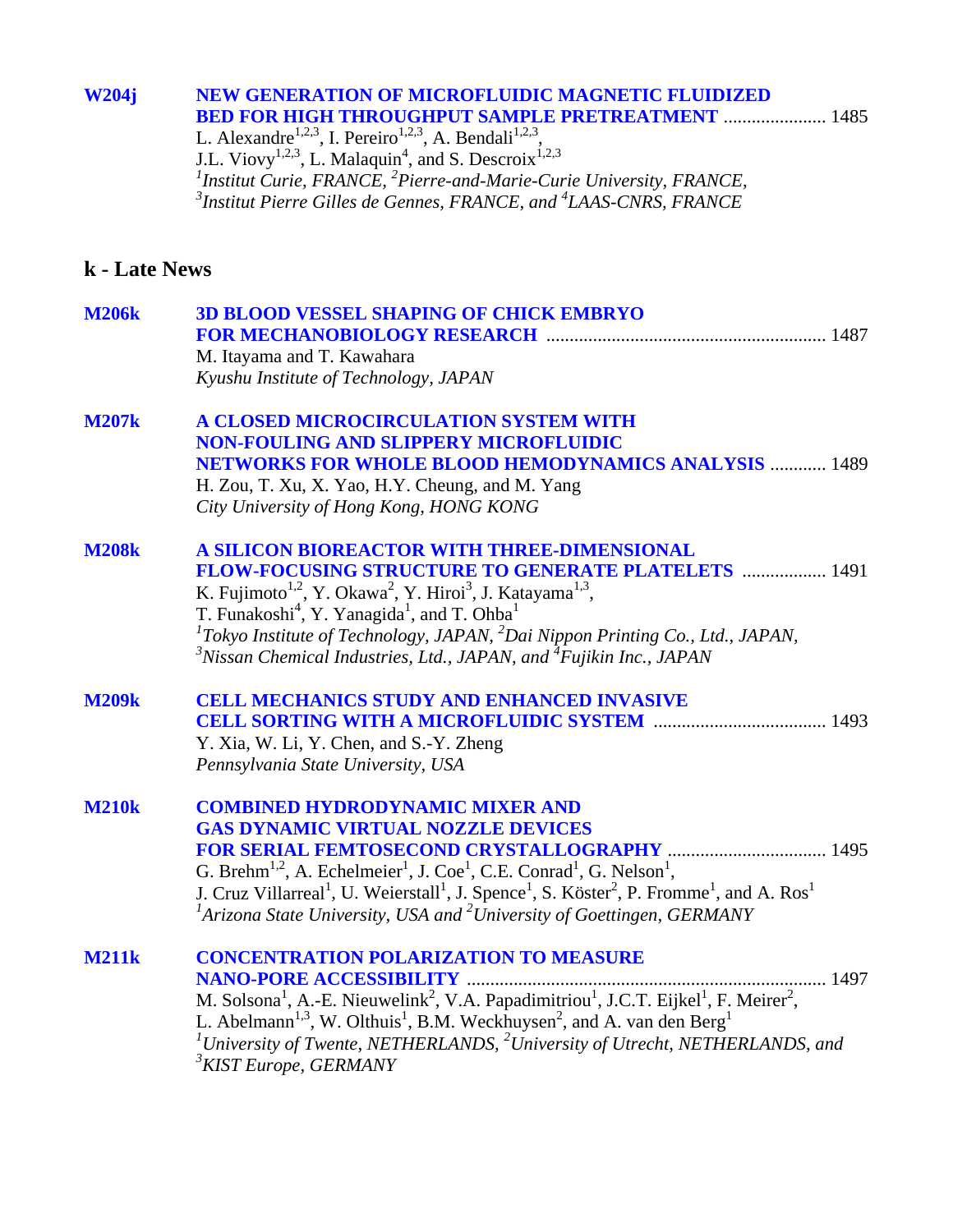| <b>M212k</b> | <b>CYTO-MINE®: AN INTEGRATED PICODROPLET SYSTEM FOR</b><br><b>SINGLE CELL ANALYSIS AND MONOCLONALITY ASSURANCE  1499</b><br>D. Josephides, M. Vallet, S. Davoli, E. Shvets, X. Liu, M. Rehak, F.F. Craig,<br>and D. Holmes<br>Sphere Fluidics Ltd., UK                                                                                                                   |
|--------------|--------------------------------------------------------------------------------------------------------------------------------------------------------------------------------------------------------------------------------------------------------------------------------------------------------------------------------------------------------------------------|
| <b>M213k</b> | <b>DETECTION OF PHOSPHATES FOR ENVIRONMENTAL</b><br><b>ANALYSIS OF RIVER WATER BY A LAY-PERSON</b><br>S. Richardson, A. Iles, J.M. Rotchell, M. Lorch, and N. Pamme<br>University of Hull, UK                                                                                                                                                                            |
| <b>M214k</b> | X. Lin <sup>1</sup> , X. Huang <sup>1</sup> , X. Xie <sup>1,2</sup> , Y. Zhu <sup>1</sup> , X. Wu <sup>1</sup> , S. Wang <sup>1</sup> , and M.R. Hoffmann <sup>1</sup><br><sup>1</sup> California Institute of Technology, USA and <sup>2</sup> Georgia Institute of Technology, USA                                                                                     |
| <b>M215k</b> | <b>DYNAMIC INSULIN RESPONSES OF SINGLE ISLETS OF</b><br>B. Bandak, L. Yi, N. Mukhitov, K.C. Evans, and M.G. Roper<br>Florida State University, USA                                                                                                                                                                                                                       |
| <b>M216k</b> | <b>FABRICATION OF EXTRACELLULAR MATRIX COATED</b><br><b>MEMBRANES IN LUNG-ON-CHIPS USING TWO-PHOTON</b><br>S. Méance, Y. Lin, M. Machireddy, P. Fu, V. Gaponenko,<br>S.J. Ackerman, V. Natarajan, and J. Xu<br>University of Illinois, Chicago, USA                                                                                                                      |
| <b>M217k</b> | FUNCTIONALIZATION-FREE MICROFLUIDIC ELECTRONIC<br>F. Shimizu <sup>1</sup> , F. Todão <sup>2</sup> , A. Gobbi <sup>2</sup> , O. Oliveira Jr. <sup>1</sup> , C.D. Garcia <sup>3</sup> , and R.S. Lima <sup>2</sup><br><sup>1</sup> Centro Nac. de Pesquisa em Energia e Materiais, BRAZIL,<br>$^{2}$ Universidade de São Paulo, BRAZIL, and $^{3}$ Clemson University, USA |
| <b>M218k</b> | <b>HYDROGEL MEMBRANE-BASED BIOSENSOR</b><br>S.-E. Kim <sup>1</sup> , J. Nam <sup>2</sup> , I.-B. Jung <sup>1</sup> , Y.-J. Won <sup>1</sup> , W.K. Seong <sup>1</sup> ,<br>D.-S. Shin <sup>2</sup> , and K.-N. Lee <sup>1</sup><br>${}^{1}$ Korea Electronics Technology Institute (KETI), KOREA and<br><sup>2</sup> Sookmyung Women's University, KOREA                 |
| <b>M219k</b> | <b>INTEGRATED OPTICAL WAVEGUIDES FOR</b><br>J.R. Hands and G.A. Cooksey<br>National Institute of Standards and Technology (NIST), USA                                                                                                                                                                                                                                    |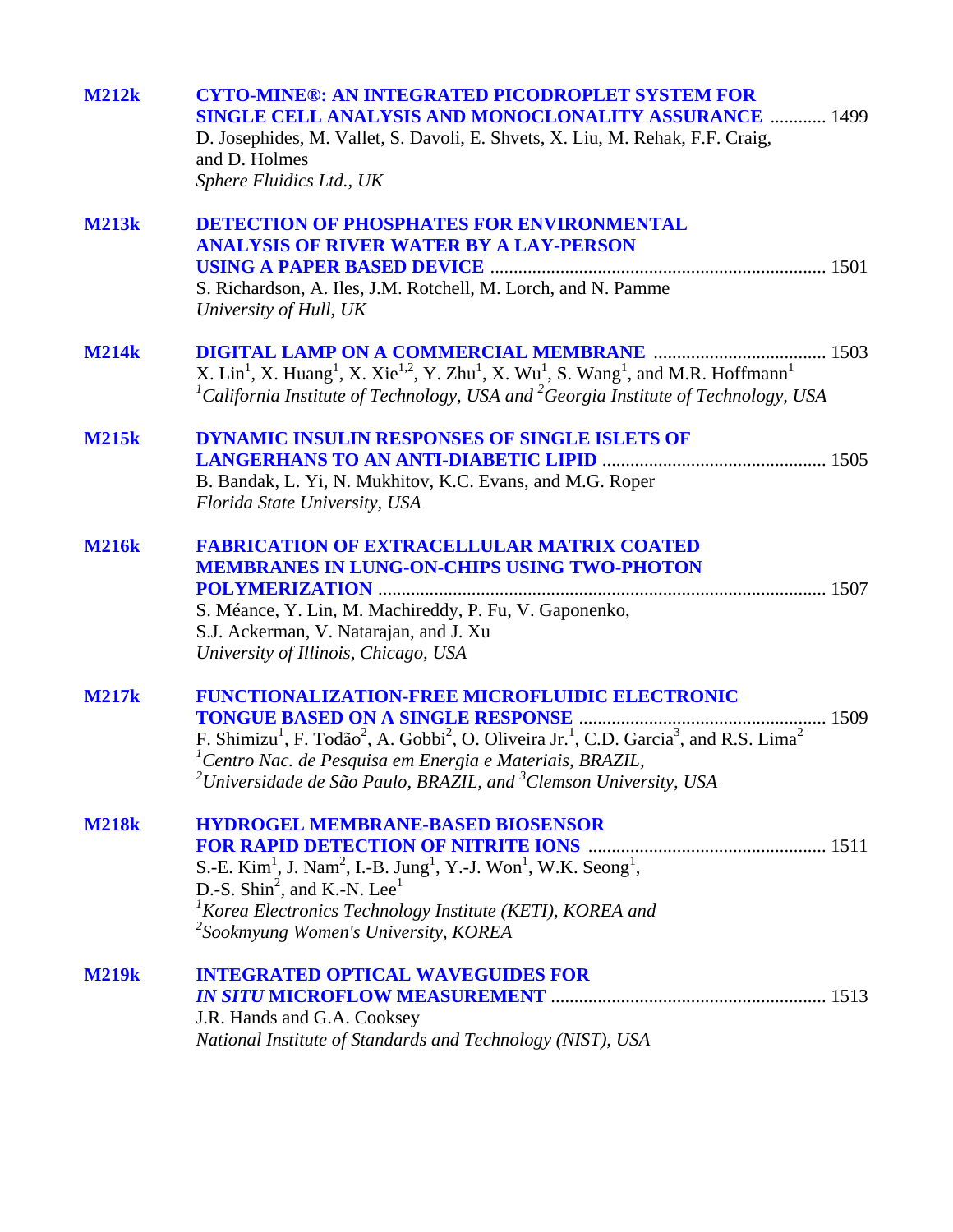| <b>M220k</b> | <b>MECHANISTIC DIFFERENCES OF ANTIVIRALS REVEALED</b><br>BY MICROFLUIDICS-BASED SINGLE-CELL VIROLOGY  1515<br>W. Liu <sup>1</sup> , M.U. Caglar <sup>2</sup> , Z. Mao <sup>1</sup> , C.O. Wilke <sup>2</sup> , T.J. Huang <sup>1,3</sup> , and C.E. Cameron <sup>1</sup><br>${}^{1}$ Pennsylvania State University, USA, ${}^{2}$ University of Texas, Austin, USA, and<br>${}^{3}Duke$ University, USA |
|--------------|---------------------------------------------------------------------------------------------------------------------------------------------------------------------------------------------------------------------------------------------------------------------------------------------------------------------------------------------------------------------------------------------------------|
| <b>M221k</b> | <b>MICROFABRICATION OF A 3D, ELASTIC CELL</b><br><b>MICROENVIRONMENT WITH NANOSCALE</b><br>M. Ibo <sup>1,2</sup> , L. Motabar <sup>1,3</sup> , K. Bhadriraju <sup>1,4</sup> , and D.R. Reyes <sup>1</sup><br><sup>1</sup> National Institute of Standards and Technology (NIST), USA, $^{2}$ Theiss Research, USA,<br>$3$ University of Maryland, USA, and $4$ Prometheus Computing, USA                |
| <b>M222k</b> | <b>MICROFLUIDIC PAPER BASED ANALYTICAL DEVICE FOR</b><br><b>DETECTION OF ANTIBIOTIC RESISTANT STAPHYLOCOCCUS AUREUS</b><br>M. Asif <sup>1,2</sup> , F.R. Awan <sup>2</sup> , Q.M. Khan <sup>2</sup> , and N. Pamme <sup>1</sup><br>$T University of Hull, UK and$<br><sup>2</sup> National Institute for Biotechnology and Genetic Engineering, PAKISTAN                                                |
| <b>M223k</b> | <b>NETOSIS-ON-A-CHIP: AN INTEGRATED MICRODEVICE TO</b><br><b>QUANTIFY NEUTROPHIL EXTRACELLULAR TRAPS (NETS)</b><br>H.M. Tay <sup>1</sup> , R. Dalan <sup>2</sup> , B.O. Boehm <sup>1,2</sup> , and H.W. Hou <sup>1</sup><br><sup>1</sup> Nanyang Technological University, SINGAPORE and<br><sup>2</sup> Tan Tock Seng Hospital, SINGAPORE                                                              |
| <b>M224k</b> | <b>NUCLEI'S ROLE IN CELL TRANSLOCATION</b><br>Y. Xia, Y. Wan, S. Hao, and S.-Y. Zheng<br>Pennsylvania State University, USA                                                                                                                                                                                                                                                                             |
| <b>M225k</b> | <b>ORGAN-ON-A-CHIP SYSTEM FOR STUDYING SMOOTH MUSCLE</b><br><b>AND EPITHELIAL CELL INTERACTIONS OF THE LUNG AIRWAY  1525</b><br>M. Humayun <sup>1</sup> , C.-W. Chow <sup>1,2</sup> , and E.W.K. Young <sup>1</sup><br><sup>1</sup> University of Toronto, CANADA and<br><sup>2</sup> Toronto General Hospital Research Institute, CANADA                                                               |
| <b>M226k</b> | PRINTING ORIENTATION INFLUENCES FLUIDIC BEHAVIOUR<br>F. $Li1$ , N.P. Macdonald <sup>1</sup> , R.M. Guijt <sup>2</sup> , and M.C. Breadmore <sup>1</sup><br>$1$ University of Tasmania, AUSTRALIA and $2$ Deakin University, AUSTRALIA                                                                                                                                                                   |
| <b>M227k</b> | <b>RAPID EXTRACTION AND CONCENTRATION OF</b><br><b>MAGNETIC PARTICLES FROM WHOLE BLOOD</b><br>O. Adeyiga, C. Murray, and D. Di Carlo<br>University of California, Los Angeles, USA                                                                                                                                                                                                                      |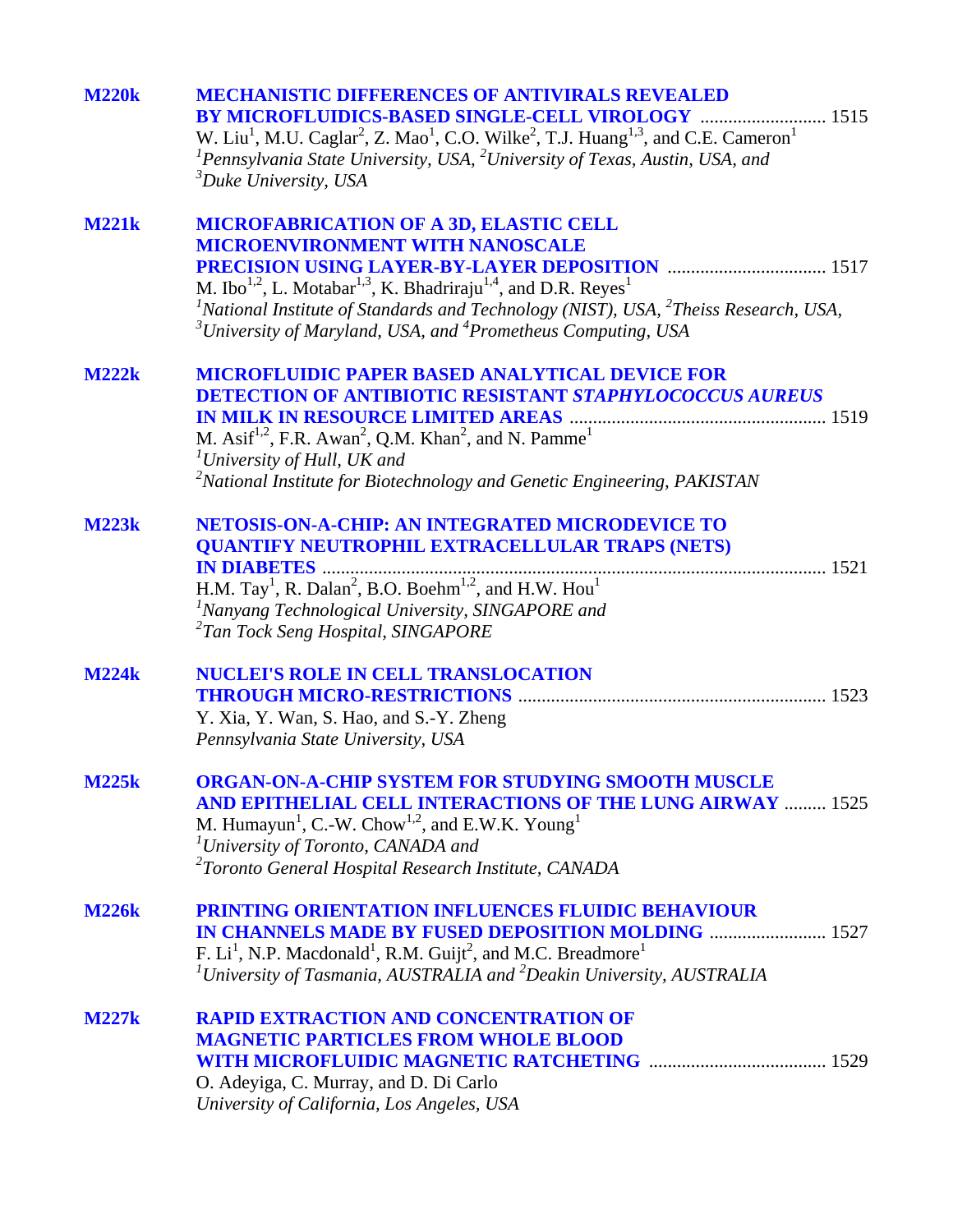| <b>M228k</b> | <b>SEPARATION OF LOW-ABUNDANCE CELLS AS AN</b><br>APP ON STANDARD LABORATORY CENTRIFUGE<br>S. Burger <sup>1</sup> , J. Schemberg <sup>2</sup> , T. Förster <sup>2</sup> , M. Specht <sup>1</sup> , M. Rombach <sup>1</sup> ,<br>N. Paust <sup>1</sup> , R. Zengerle <sup>1,3</sup> , and M. Karle <sup>1</sup><br>${}^{1}$ Hahn-Schickard, GERMANY, ${}^{2}$ Institute for Bioprocessing and Analytical Measurement<br>Techniques, GERMANY, and <sup>3</sup> University Freiburg, GERMANY |
|--------------|-------------------------------------------------------------------------------------------------------------------------------------------------------------------------------------------------------------------------------------------------------------------------------------------------------------------------------------------------------------------------------------------------------------------------------------------------------------------------------------------|
| <b>M229k</b> | <b>SPLIT-ISOTACHOPHORESIS FOCUSING IN</b><br>R.-L. Chien <sup>1</sup> and I. Yamaguchi <sup>2</sup><br><sup>1</sup> Wako Life Sciences, USA and <sup>2</sup> Wako Pure Chemical Industries, JAPAN                                                                                                                                                                                                                                                                                         |
| <b>M230k</b> | <b>THIOL-ENE SURFACE MODIFICATIONS FOR MICROCHIP</b><br><b>ELECTROPHORESIS BASED INTERACTION ASSAYS  1535</b><br>S. Tähkä, L. Batelic, C. Capasso, V. Cerullo, S.K. Wiedmer, and T. Sikanen<br>University of Helsinki, FINLAND                                                                                                                                                                                                                                                            |
| <b>T208k</b> | A 3D CULTURE COMBINATORIAL DRUG SCREENING DEVICE  1537<br>H.-C. Chang <sup>1,2</sup> , C.-H. Lin <sup>1</sup> , D.S. Juang <sup>1</sup> , and C.-H. Hsu <sup>1,2</sup><br><sup>1</sup> National Health Research Institutes, TAIWAN and<br><sup>2</sup> National Chung Hsing University, TAIWAN                                                                                                                                                                                            |
| <b>T209k</b> | A MICROFLUDIC DEVICE INTEGRATING MICROWELL<br>WITH A PERMANENT MAGNET FOR IMMUNOMAGNETIC<br>Y.-J. Hwong, R.L. Lai, and N.-T. Huang<br>National Taiwan University, TAIWAN                                                                                                                                                                                                                                                                                                                  |
| <b>T210k</b> | <b>ADDRESSING THE DISTRIBUTION</b><br>L. McCann, S. Holtsclaw, and C.D. Garcia<br>Clemson University, USA                                                                                                                                                                                                                                                                                                                                                                                 |
| <b>T211k</b> | <b>CELLULAR ANTI-ADHESIVE EFFECTS OF NANOPILLARS</b><br>BY A COSTEFFECTIVE METHOD USING<br>K. Fujimoto, Y. Okawa, and T. Kakegawa<br>Dai Nippon Printing Co., Ltd., JAPAN                                                                                                                                                                                                                                                                                                                 |
| <b>T212k</b> | <b>COMPLETE LIQUID FILLING IN CLOSED-END MICROCHANNELS</b><br>FOR INTERDIGITAL TRANSDUCERS (IDTS) - THEORETICAL<br>W. Guo <sup>1</sup> , H.D. $Xi1$ , and S.H. Tan <sup>2</sup><br>${}^{1}$ Northwestern Polytechnical University, CHINA and ${}^{2}$ Griffith University, AUSTRALIA                                                                                                                                                                                                      |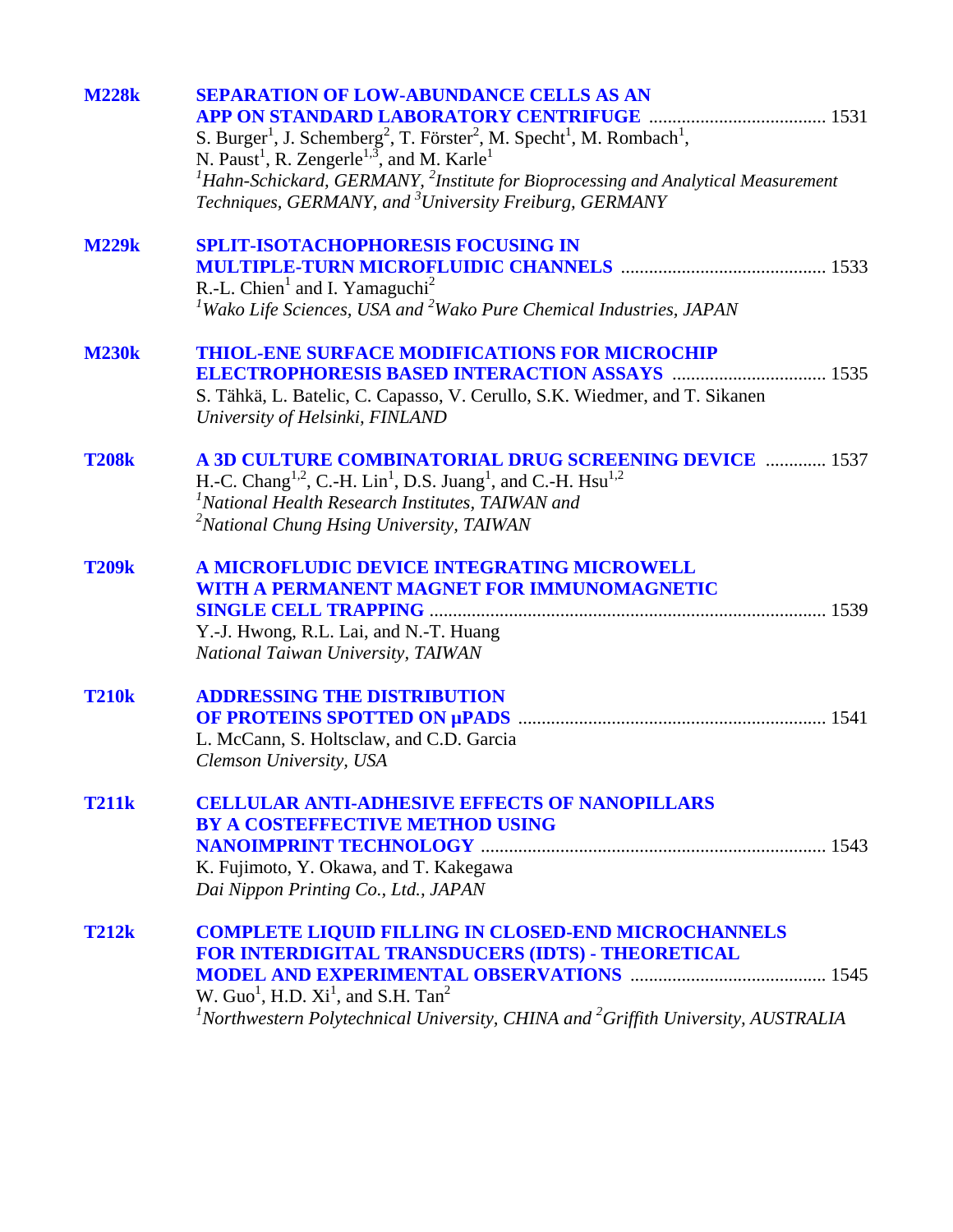| <b>T213k</b> | <b>CONSTRUCTION OF VASCULARIZED BETA CELL CLUSTERS</b><br><b>EMBEDDED IN MICROPATTERNED COLLAGEN SHEET  1547</b> |  |
|--------------|------------------------------------------------------------------------------------------------------------------|--|
|              | H. Seo, J. Son, and J.-K. Park                                                                                   |  |
|              | Korea Advanced Institute of Science and Technology (KAIST), KOREA                                                |  |
| <b>T214k</b> | <b>DESIGN OF PROGRAMMABLE NANOPORE</b>                                                                           |  |
|              |                                                                                                                  |  |
|              | K. Shimizu <sup>1</sup> , N. Saigo <sup>1</sup> , Y. Sekiya <sup>1</sup> , S. Sakashita <sup>2</sup> ,           |  |
|              | Y. Hamada <sup>2</sup> , K. Usui <sup>2</sup> , and R. Kawano <sup>1</sup>                                       |  |
|              | ${}^{1}$ Tokyo University of Agriculture and Technology, JAPAN and<br>$2$ Konan University, JAPAN                |  |
|              |                                                                                                                  |  |
| <b>T215k</b> | <b>DEVELOPMENT OF IN-PLANE SENSOR MONITORING</b>                                                                 |  |
|              |                                                                                                                  |  |
|              | S. Noh and H. Kim                                                                                                |  |
|              | University of Utah, USA                                                                                          |  |
| <b>T216k</b> | <b>DIRECT MICRO FORCE MEASUREMENT OF</b>                                                                         |  |
|              | <b>WATER STRIDER'S OARING FORCE FOR</b>                                                                          |  |
|              | <b>REVEALING MECHANISM OF WATER-REPELLENCY  1553</b>                                                             |  |
|              | K. Uesugi <sup>1</sup> , H. Mayama <sup>2</sup> , and K. Morishima <sup>1</sup>                                  |  |
|              | ${}^{1}$ Osaka University, JAPAN and ${}^{2}$ Asahikawa Medical University, JAPAN                                |  |
| <b>T217k</b> | <b>ELECTROKINETIC SCANNING PROBE</b>                                                                             |  |
|              |                                                                                                                  |  |
|              | N. Ostromohov <sup>1,2</sup> , M. Bercovici <sup>1</sup> , and G.V. Kaigala <sup>2</sup>                         |  |
|              | <sup>1</sup> Israel Institute of Technology (Technion), ISRAEL and                                               |  |
|              | <sup>2</sup> IBM Research Laboratory - Zurich, SWITZERLAND                                                       |  |
| <b>T218k</b> | <b>FLEXIBLE AND PORTABLE BIOSENSORS FOR REAL-TIME,</b>                                                           |  |
|              | <b>ON-THE-SHELF PATHOGEN DETECTION IN FOOD</b>                                                                   |  |
|              | PACKAGING USING MICRO-PATTERNED DNAzyme PROBES  1557                                                             |  |
|              | H. Yousefi, M.M. Ali, S. Jahanshahi-Anbuhi, C.D.M. Filipe, and T.F. Didar                                        |  |
|              | McMaster University, CANADA                                                                                      |  |
| <b>T219k</b> | <b>HIGH DENSITY, REVERSIBLE 3D PRINTED</b>                                                                       |  |
|              |                                                                                                                  |  |
|              | H. Gong, A.T. Woolley, and G.P. Nordin                                                                           |  |
|              | Brigham Young University, USA                                                                                    |  |
| <b>T220k</b> | <b>IN-SITU PROTEIN DETECTION IN HUMAN PLASMA BY</b>                                                              |  |
|              | <b>DUAL-GATE NANORIBBON-BASED ION-SENSITIVE</b>                                                                  |  |
|              |                                                                                                                  |  |
|              | S. $Ma^{1,2}$ , Y.-K. Lee <sup>2</sup> , and A. Zhang <sup>1</sup>                                               |  |
|              | <sup>1</sup> Xi'an Jiaotong University, CHINA and                                                                |  |
|              | <sup>2</sup> Hong Kong University of Science and Technology, HONG KONG                                           |  |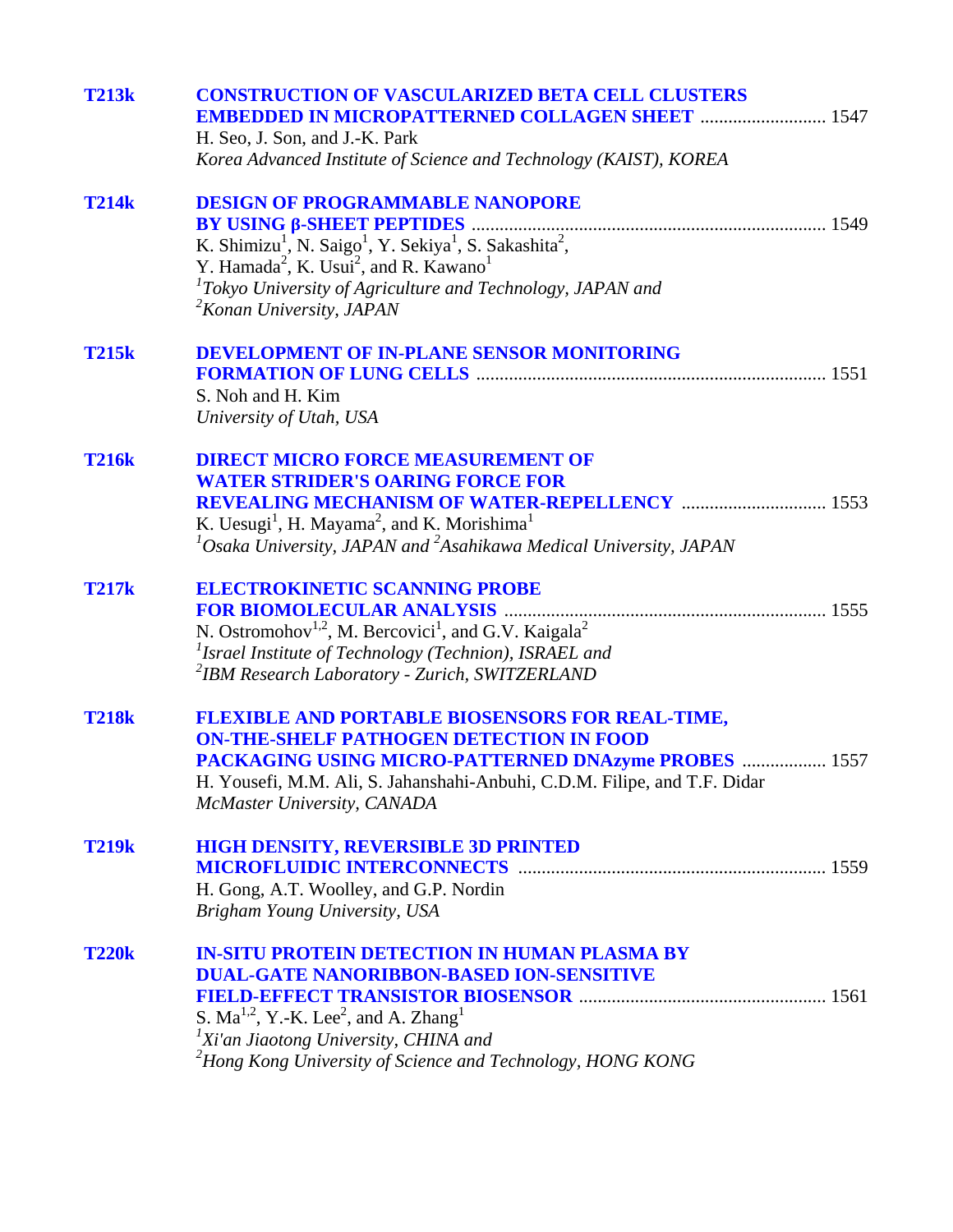| <b>T221k</b> | <b>INVESTIGATION OF ELECTRICAL STIMULATION BY GLUTAMATE</b><br><b>SENSING FROM BRAIN SLICES WITH MICROSENSORS  1563</b><br>A. Weltin <sup>1</sup> , K. Joseph <sup>2</sup> , J. Kieninger <sup>1</sup> , U.G. Hofmann <sup>2</sup> , and G.A. Urban <sup>1</sup><br>$\mu$ <sup>1</sup> University of Freiburg, GERMANY and<br><sup>2</sup> University Medical Center Freiburg, GERMANY |
|--------------|----------------------------------------------------------------------------------------------------------------------------------------------------------------------------------------------------------------------------------------------------------------------------------------------------------------------------------------------------------------------------------------|
| <b>T222k</b> | <b>METACHRONAL MOTION OF MAGNETICALY ACTUATED CILIA  1565</b><br>S. Hanasoge, A. Alexeev, and P.J. Hesketh<br>Georgia Institute of Technology, USA                                                                                                                                                                                                                                     |
| <b>T223k</b> | <b>MICROFLUIDIC DEVICE FOR SELECTIVE</b><br>T. Okano and H. Suzuki<br>Chuo University, JAPAN                                                                                                                                                                                                                                                                                           |
| <b>T224k</b> | <b>MICROFLUIDIC SYNTHESIS OF SILICONE ELASTOMER</b><br><b>MICROGELS USING ON-CHIP CHEMICAL CROSS-LINKING  1569</b><br>J. Bennett, A. Kristof, J. Genzer, J. Srogl, and M. Abolhasani<br>North Carolina State University, USA                                                                                                                                                           |
| <b>T225k</b> | <b>NOVEL DUAL-MOTOR SPINNING SYSTEM FOR ACTIVE</b><br><b>APPLICATIONS ON MICROFLUIDIC COMPACT DISCS  1571</b><br>W. Al-Faqheri, G. Al Shishani, A. Al-Bagdady, and A. Al-Halhouli<br>German Jordanian University, JORDAN                                                                                                                                                               |
| <b>T226k</b> | <b>ON-CHIP FLUIDIC ACTUATION FOR TEM LIQUID CELLS  1573</b><br>M. Denoual, V. Menon, T. Sato, and H. Fujita<br>University of Tokyo, JAPAN                                                                                                                                                                                                                                              |
| <b>T227k</b> | <b>PATTERNING ELECTRO-OSMOTIC FLOW USING</b><br><b>NON-UNIFORM SURFACE CHARGE IN A HELE-SHAW CELL manufacture 1575</b><br>F. Paratore <sup>1,2</sup> , G.V. Kaigala <sup>1</sup> , and M. Bercovici <sup>2</sup><br><sup>1</sup> IBM Research Laboratory - Zurich, SWITZERLAND and<br><sup>2</sup> Israel Institute of Technology (Technion), ISRAEL                                   |
| <b>T228k</b> | <b>RAPID AND SENSITIVE DETECTION OF BACTERIA</b><br><b>PATHOGEN BASED ON MICROFLUIDIC ENRICHMENT</b><br>T.Y. Lee <sup>1</sup> and Y. Shin <sup>2</sup><br><sup>1</sup> Chungnam National University, KOREA and<br><sup>2</sup> University of Ulsan College of Medicine, KOREA                                                                                                          |
| <b>T229k</b> | <b>RECONFIGURABLE MAGNETIC VALVE ARRAYS:</b><br>A TOOL FOR THE MULTIPLEXED TESTING OF<br>A.R. Brunet <sup>1,2</sup> , P. Wong <sup>2</sup> , and T. Gervais <sup>1,2</sup><br>${}^{1}\acute{E}$ cole Polytechnique de Montréal, CANADA and ${}^{2}$ Université de Montréal, CANADA                                                                                                     |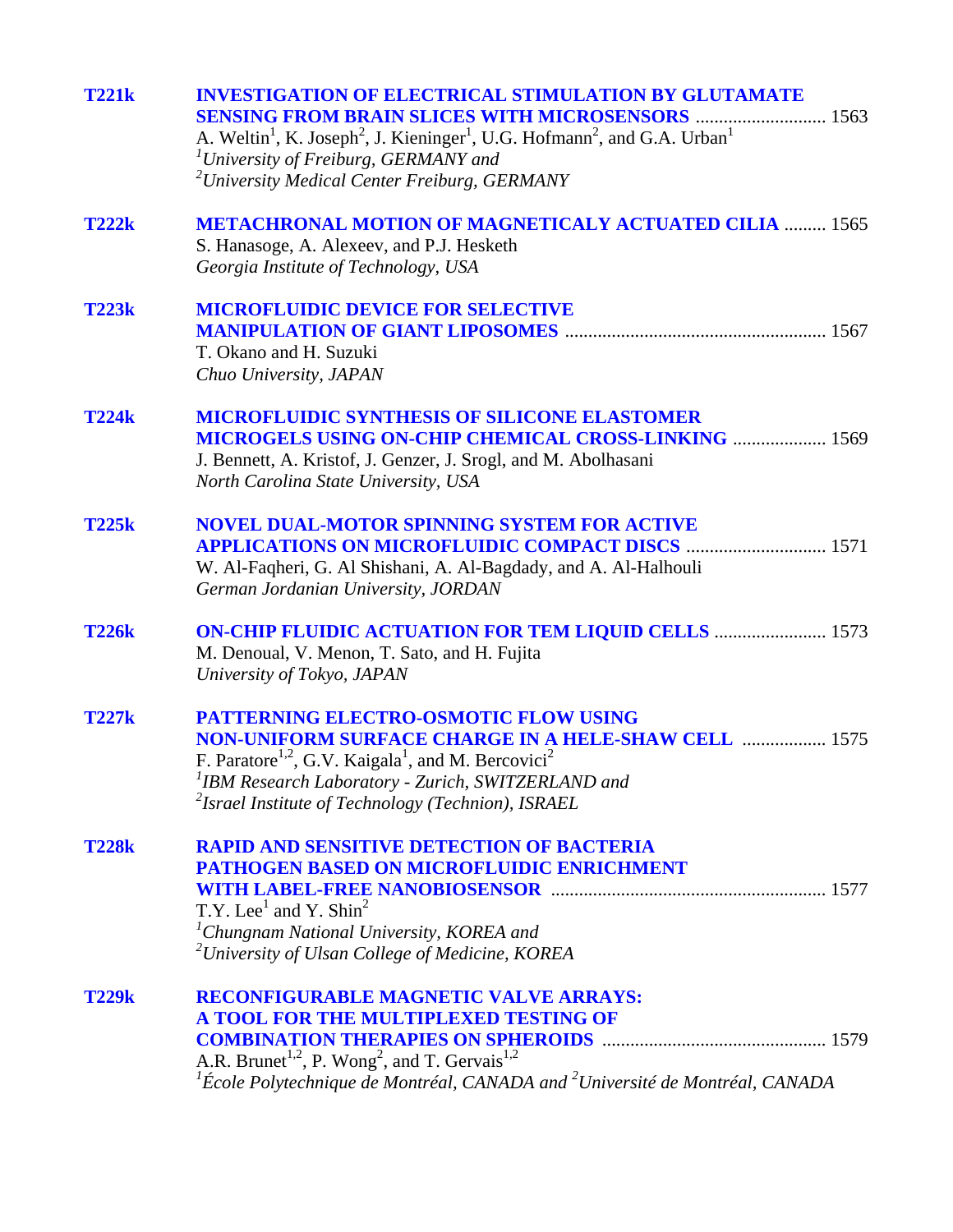| <b>T230k</b> | <b>SLIDING ASSEMBLY OF COSCINODISCUS SPECIES</b><br>A. $Li1$ , S. Anderson <sup>2</sup> , and X. Zhang <sup>1</sup><br>${}^{1}$ Boston University, USA and ${}^{2}$ Boston University Medical Center, USA                                                                                                                                           |  |
|--------------|-----------------------------------------------------------------------------------------------------------------------------------------------------------------------------------------------------------------------------------------------------------------------------------------------------------------------------------------------------|--|
| <b>T231k</b> | <b>STRENGTH ENHANCEMENT OF SU-8 HOLLOW MICRONEEDLES</b><br>R. Mishra, B. Pramanick, T.K. Maiti, and T.K. Bhattacharyya<br>Indian Institute of Technology, Kharagpur, INDIA                                                                                                                                                                          |  |
| <b>T232k</b> | <b>TWENTY-DAY CULTURING OF TUBULAR SCAFFOLDS USING</b><br><b>MICRO-CONNECTOR WITH HEART-MIMICKING MEDIUM</b><br>T.D. Van, Y. Lee, T. Nguyen, M. Choi, H.L. Phan, Y.K. Lee, H. Park,<br>D. Shin, and K. Koo<br>University of Ulsan, KOREA                                                                                                            |  |
| <b>T233k</b> | <b>WRAPPING LIQUID LASERS AROUND MICROFLUIDIC DROPLETS  1587</b><br>L. Zheng, M. Zhi, Y. Chan, and S.A. Khan<br>National University of Singapore, SINGAPORE                                                                                                                                                                                         |  |
| <b>W205k</b> | <b>A 3D PNEUMATIC MICROFLUIDIC DISC FOR CIRCULATING</b><br><b>TUMOR CELL ISOLATION AND THEREAFTER CELL CULTURE  1589</b><br>S.-C. Tsai, T. Wang, W.-S. Wu, W.-Y. Chang, Y.-J. Chen, and H. Doong<br>LifeCode Biotech Company, TAIWAN                                                                                                                |  |
| <b>W206k</b> | A MICROFLUIDIC DEVICE WITH CELL<br><b>CULTURE AND DIGITAL DETECTION SYSTEM</b><br>S.-C. Tsai, Y.-J. Chen, W.-Y. Chang, T. Wang, W.-S. Wu, and H. Doong<br>LifeCode Biotech Company, TAIWAN                                                                                                                                                          |  |
| <b>W207k</b> | AN AUTOMATED MODULAR MICROSYSTEM FOR ENZYMATIC<br>P. de Haan <sup>1,2</sup> , M.A. Ianovska <sup>1,2</sup> , K. Mathwig <sup>1</sup> , H. Bouwmeester <sup>3</sup> , and E. Verpoorte <sup>1</sup><br><sup>1</sup> University of Groningen, NETHERLANDS, <sup>2</sup> TI-COAST, NETHERLANDS, and<br><sup>3</sup> Wageningen University, NETHERLANDS |  |
| <b>W208k</b> | <b>CHARACTERIZATION OF OPTIMAL INTEGRATION</b><br><b>STRATEGIES FOR THE BIOTIN-STREPTAVIDIN REACTION</b><br>WITHIN LATERAL FLOW ASSAYS USING COMPUTATIONAL<br>D. Gasperino, T. Baughman, and B. Weigl<br>Intellectual Ventures Laboratory, USA                                                                                                      |  |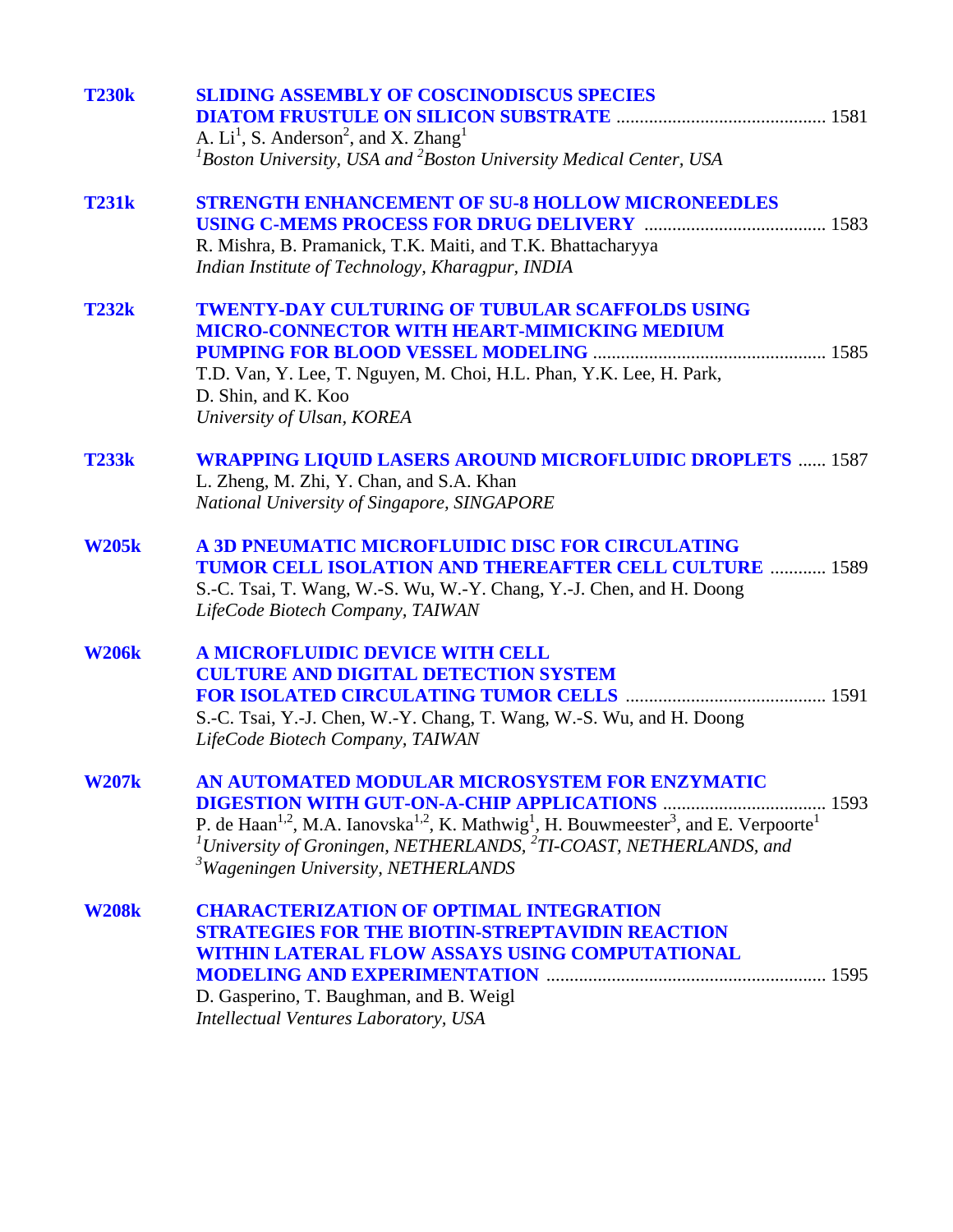| <b>W209k</b> | <b>COMPREHENSIVE SINGLE CELL DIELECTRIC SPECTROSCOPY</b><br>USING ISOMOTIVE DIELECTROPHORESIS (ISODEP)  1597<br>M.Z. Rashed <sup>1</sup> , K.C. Grome <sup>1</sup> , G. Gasser <sup>2</sup> , S.P. Hendricks <sup>3</sup> , and S.J. Williams <sup>1</sup><br><sup>1</sup> University of Louisville, USA, <sup>2</sup> Georgia Institute of Technology, USA, and<br><sup>3</sup> Murray State University, USA |  |
|--------------|---------------------------------------------------------------------------------------------------------------------------------------------------------------------------------------------------------------------------------------------------------------------------------------------------------------------------------------------------------------------------------------------------------------|--|
| <b>W210k</b> | <b>CONTINUOUS SORTING AND DIFFERENTIATION</b><br>POTENTIAL OF ADULT STEM CELLS BASED ON<br>C.J. Shim <sup>1,2</sup> , H. Jeon <sup>1,2</sup> , M.-S. Chang <sup>1</sup> , and M.-S. Chun <sup>2</sup><br><sup>1</sup> Seoul National University, KOREA and<br><sup>2</sup> Korea Institute of Science and Technology (KIST), KOREA                                                                            |  |
| <b>W211k</b> | <b>DETECTING SINGLE-CELL APOPTOSIS AND VIABILITY</b><br><b>ENABLED BY SIMULTANEOUS REAL-TIME MONITORING</b><br>OF RECEPTOR ACTIVATION AND LECTIN BINDING<br>D. King, T. O'Connell, A. Julius, A. Coudray, D. Canning, K. Healy,<br>J. Cawley, D. Monaghan, D. Walls, B. O'Connor, and J. Ducrée<br>Dublin City University, IRELAND                                                                            |  |
| <b>W212k</b> | <b>DIFFERENTIATION OF PATTERNED SKELETAL MUSCLE</b><br>Y.-H. Yang, J.-T. Liao, S.-C. Hsieh, and S.-K. Fan<br>National Taiwan University, TAIWAN                                                                                                                                                                                                                                                               |  |
| <b>W213k</b> | <b>DROPLET TRACKING AT &gt;600 FRAMES PER SECOND</b><br>A. Vedhanayagam and A.S. Basu<br>Wayne State University, USA                                                                                                                                                                                                                                                                                          |  |
| <b>W214k</b> | <b>FABRICATION OF 3D REVERSE TRANSCRIPTION</b><br>PCR MICRODEVICE INTEGRATED WITH ON-SITE<br>Q.N. Pham, K.T.L. Trinh, T.N.D. Trinh, P.Q.H. Nguyen, and N.Y. Lee<br>Gachon University, KOREA                                                                                                                                                                                                                   |  |
| <b>W215k</b> | A.M. Reichmuth <sup>1</sup> , V. Gatterdam <sup>1</sup> , A. Frutiger <sup>1</sup> , K.-P. Stengele <sup>2</sup> ,<br>C. Fattinger <sup>3</sup> , and J. Vörös <sup>1</sup><br><sup>1</sup> ETH Zürich, SWITZERLAND, <sup>2</sup> Roche Diagnostics GmbH, GERMANY, and<br><sup>3</sup> Roche Innovation Center Basel, SWITZERLAND                                                                             |  |
| <b>W216k</b> | <b>HIGH-THROUGHPUT OIL-COVERED DROPLET</b><br>H. Wu and J. Wu<br>Shanghai University, CHINA                                                                                                                                                                                                                                                                                                                   |  |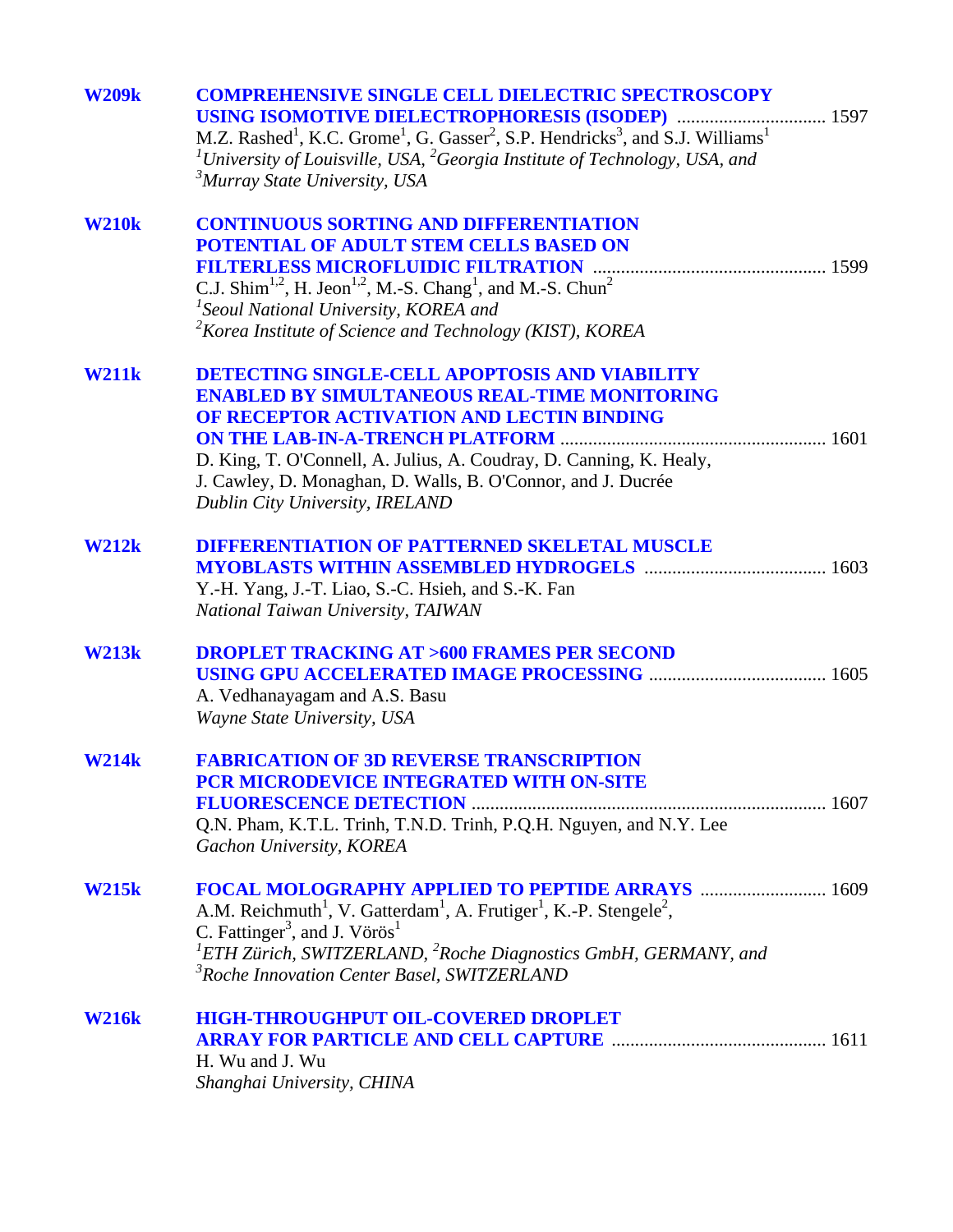| <b>W217k</b> | <b>INFLUENZA A (H1N1) VIRUS DETECTION USING</b><br><b>QDOT-APTAMER BEACON IN EMISSION LIGHT</b><br>N. Lee, C. Wang, and J. Park<br>Sogang University, KOREA                                                                                                                                                                                                                                                        |
|--------------|--------------------------------------------------------------------------------------------------------------------------------------------------------------------------------------------------------------------------------------------------------------------------------------------------------------------------------------------------------------------------------------------------------------------|
| <b>W218k</b> | M. Tsugane <sup>1,2</sup> and H. Suzuki <sup>1</sup><br>${}^{1}$ Chuo University, JAPAN and ${}^{2}$ Japan Society for the Promotion of Science, JAPAN                                                                                                                                                                                                                                                             |
| <b>W219k</b> | <b>MICROENGINEERED SOFT HYDROGEL PROBE</b><br><b>TO CHARACTERIZE SPATIAL STIFFNESS</b><br>S. Kouthouridis, W. Lee, E. Neuber, and C. Moraes<br>McGill University, CANADA                                                                                                                                                                                                                                           |
| <b>W220k</b> | <b>MICROFLUIDIC ISOLATION OF SINGLE CELLS USING</b><br><b>ARC-EDGE-CROSS-SECTION MONOLITHIC VALVES</b><br>FOR GENE MUTATION HETEROGENEITY ANALYSIS  1619<br>T. Xu, H. Fu, and M. Yang<br>City University of Hong Kong, HONG KONG                                                                                                                                                                                   |
| <b>W221k</b> | <b>MULTI-PARAMETER BIOPHYSICAL CHARACTERISATION</b><br>OF CANCER CELLS TOWARDS POTENTIAL RESISTANCE<br><b>TO SPINDLE-POISON BASED CHEMOTHERAPIES</b><br>M. Al-Ofi, D. King, M. Glynn, T. Glennon, and J. Ducrée<br>Dublin City University, IRELAND                                                                                                                                                                 |
| W222k        | <b>NOVEL MICROFABRICATION TECHNIQUE OF</b><br><b>3D SILICONE STRUCTURES FROM PLANAR</b><br>P. Arambel, M. Riek, and R.E. Taylor<br>Carnegie Mellon University, USA                                                                                                                                                                                                                                                 |
| <b>W223k</b> | <b>OPTICAL REAL-TIME MONITORING OF ENDOTHELIAL</b><br><b>EXPRESSION MARKERS AT SINGLE-CELL LEVEL ENABLED</b><br>D.A. King <sup>1</sup> , P. Cahill <sup>1</sup> , D. Kernan <sup>1</sup> , A. Julius <sup>1</sup> , D. Canning <sup>1</sup> ,<br>K. Healy <sup>1</sup> , U. Simonsen <sup>2</sup> , and J. Ducrée <sup>1</sup><br>${}^{1}$ Dublin City University, IRELAND and ${}^{2}$ Aarhus University, IRELAND |
| <b>W224k</b> | PLASMONIC INTERDIGITATED ELECTRODES (PIDEs)<br>A. Kundu, S. Varma, J. Thomas, and S. Rajaraman<br>University of Central Florida, USA                                                                                                                                                                                                                                                                               |